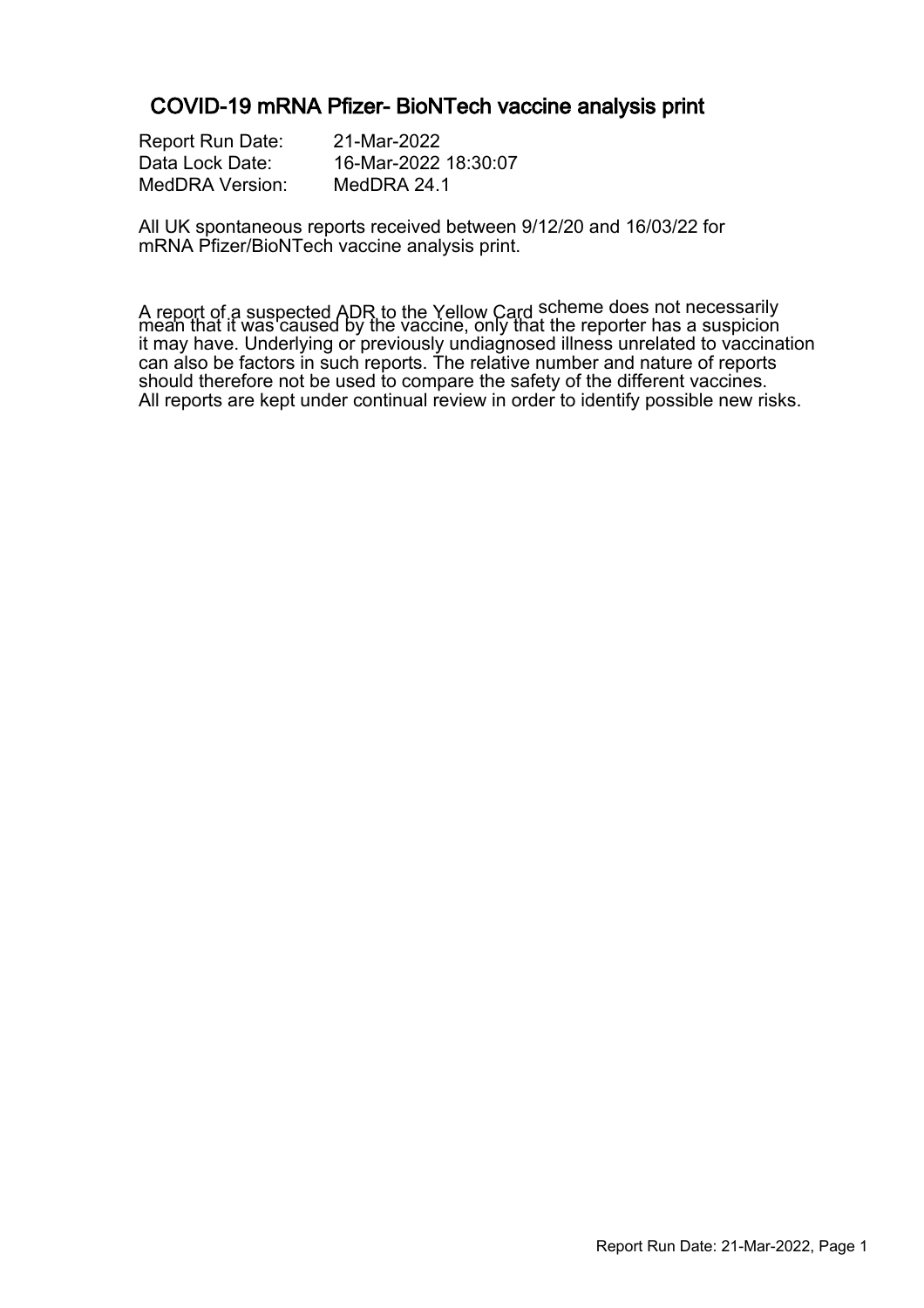### Name: COVID-19 mRNA Pfizer- BioNTech vaccine analysis print

| <b>Reaction Name</b>                   | <u>Total</u>   | <u>Fatal</u>     |
|----------------------------------------|----------------|------------------|
| <b>Blood disorders</b>                 |                |                  |
| Anaemia deficiencies                   |                |                  |
| Anaemia folate deficiency              |                | 0                |
| Anaemia vitamin B12 deficiency         | 5              | 0                |
| Deficiency anaemia                     |                | 0                |
| Iron deficiency anaemia                | 8              | $\mathbf 0$      |
| Pernicious anaemia                     | $\overline{c}$ | $\overline{0}$   |
| <b>Anaemias NEC</b>                    |                |                  |
| Anaemia                                | 143            | $\boldsymbol{0}$ |
| Anaemia macrocytic                     |                | $\mathbf 0$      |
| Anaemia megaloblastic                  | 1              | $\mathbf 0$      |
| Autoimmune anaemia                     | 3              | $\mathbf{0}$     |
| Blood loss anaemia                     |                | $\overline{0}$   |
| Microcytic anaemia                     |                | $\mathbf{0}$     |
| Normocytic anaemia                     |                | $\overline{0}$   |
| <b>Anaemias haemolytic NEC</b>         |                |                  |
| Coombs negative haemolytic anaemia     |                | 0                |
| Haemolytic anaemia                     | 7              | 0                |
| Anaemias haemolytic immune             |                |                  |
| Autoimmune haemolytic anaemia          | 19             | $\mathbf 0$      |
| Cold type haemolytic anaemia           |                | $\pmb{0}$        |
| Evans syndrome                         |                | $\mathbf{0}$     |
| Warm type haemolytic anaemia           |                | $\overline{0}$   |
| Anaemias haemolytic mechanical factor  |                |                  |
| Microangiopathic haemolytic anaemia    |                | $\mathbf 0$      |
| <b>Bleeding tendencies</b>             |                |                  |
| Haemorrhagic diathesis                 |                | 0                |
| Increased tendency to bruise           | 54             | $\mathbf 0$      |
| Spontaneous haematoma                  | 2              | $\overline{0}$   |
| Coagulation factor deficiencies        |                |                  |
| Acquired factor VIII deficiency        |                | 0                |
| Acquired haemophilia                   | 4              | 0                |
| Coagulopathies                         |                |                  |
| Abnormal clotting factor               | 4              | $\mathbf 0$      |
| Antiphospholipid syndrome              | 6              | 0                |
| Coagulopathy                           | 30             | 1                |
| Disseminated intravascular coagulation | $\mathbf{3}$   | <sup>o</sup>     |
| Hypercoagulation                       | 4              | $\overline{0}$   |
| Thrombotic microangiopathy             | 4              | $\overline{0}$   |
| <b>Eosinophilic disorders</b>          |                |                  |
| Eosinophilia                           | 13             | $\mathbf 0$      |
| <b>Haematological disorders</b>        |                |                  |
| <b>Blood disorder</b>                  |                | 0                |
| Bone marrow disorder                   |                | $\mathbf 0$      |
| Bone marrow oedema                     |                | 0                |
| Hypergammaglobulinaemia                |                | $\boldsymbol{0}$ |
| Hyperviscosity syndrome                |                | $\boldsymbol{0}$ |
| Mast cell activation syndrome          | 10             | $\mathbf 0$      |
| Methaemoglobinaemia                    |                | $\overline{0}$   |
| <b>Haemolyses NEC</b>                  |                |                  |
| Haemolysis                             | 6              | $\boldsymbol{0}$ |
| Intravascular haemolysis               | 1              | $\mathbf 0$      |
| Jaundice acholuric                     | 1              | $\boldsymbol{0}$ |
| <u> Leukocytoses NEC</u>               |                |                  |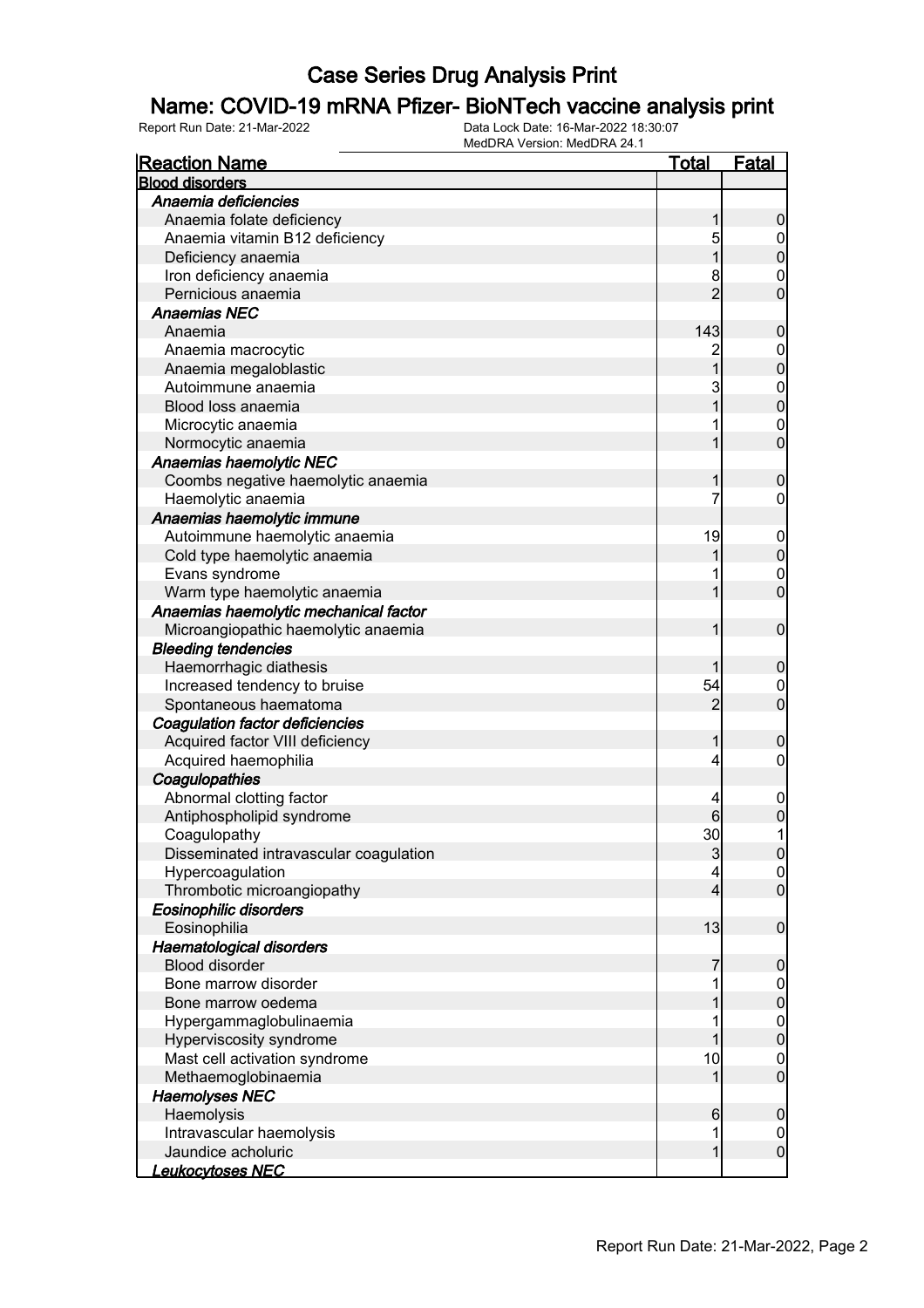### Name: COVID-19 mRNA Pfizer- BioNTech vaccine analysis print

| <b>Reaction Name</b>                             | <b>Total</b>                                | <b>Fatal</b>                       |
|--------------------------------------------------|---------------------------------------------|------------------------------------|
| Blood disorders cont'd<br><b>Blood disorders</b> |                                             |                                    |
| Leukocytosis                                     | 3                                           | $\mathbf 0$                        |
| Lymphocytic infiltration                         | 1                                           | $\overline{0}$                     |
| Lymphocytosis                                    | $6 \,$                                      | $\boldsymbol{0}$                   |
| Neutrophilia                                     | 12                                          | 0                                  |
| Leukopenias NEC                                  |                                             |                                    |
| Leukopenia                                       | 4                                           |                                    |
| Lymphopenia                                      | $\overline{4}$                              | $\mathbf 0$                        |
| Lymphatic system disorders NEC                   |                                             |                                    |
| Abdominal lymphadenopathy                        | 4                                           | $\mathbf 0$                        |
| Hilar lymphadenopathy                            | 3                                           | $\mathbf 0$                        |
| Lymph node pain                                  | 2268                                        | $\mathbf 0$                        |
| Lymph node ulcer                                 | 1                                           | $\boldsymbol{0}$                   |
| Lymphadenitis                                    | 188                                         | $\overline{0}$                     |
| Lymphadenopathy                                  | 13647                                       | $\boldsymbol{0}$                   |
| Lymphadenopathy mediastinal                      |                                             | $\overline{0}$                     |
| Lymphatic disorder                               | 3                                           | $\boldsymbol{0}$                   |
| Lymphatic insufficiency                          | $\overline{1}$                              | $\overline{0}$                     |
| Necrotic lymphadenopathy                         | 4                                           | $\boldsymbol{0}$                   |
| Pseudolymphoma                                   | 12                                          | $\mathbf 0$                        |
| Retroperitoneal lymphadenopathy                  | 1                                           | $\boldsymbol{0}$                   |
| Marrow depression and hypoplastic anaemias       |                                             |                                    |
| Aplasia pure red cell                            |                                             |                                    |
| Aplastic anaemia                                 | 2<br>1                                      | $\boldsymbol{0}$<br>$\overline{1}$ |
|                                                  |                                             |                                    |
| Hypoplastic anaemia                              | 2<br>1                                      | $\boldsymbol{0}$<br>$\mathbf 0$    |
| Myelosuppression                                 |                                             |                                    |
| Pancytopenia                                     | 8                                           | $\boldsymbol{0}$                   |
| Neutropenias                                     |                                             |                                    |
| Autoimmune neutropenia                           | $\overline{c}$                              | $\mathbf 0$                        |
| Neutropenia                                      | 41                                          | $\mathbf 0$                        |
| <b>Platelet disorders NEC</b>                    |                                             |                                    |
| Platelet anisocytosis                            | 1                                           | $\mathbf 0$                        |
| Platelet disorder                                | 3                                           | $\boldsymbol{0}$                   |
| Polycythaemia (excl rubra vera)                  |                                             |                                    |
| Polycythaemia                                    | 3                                           | $\boldsymbol{0}$                   |
| Purpuras (excl thrombocytopenic)                 |                                             |                                    |
| Purpura non-thrombocytopenic                     | 1                                           | $\overline{0}$                     |
| Red blood cell abnormal findings NEC             |                                             |                                    |
| Macrocytosis                                     | $\frac{2}{2}$                               | $\mathbf 0$                        |
| Polychromasia                                    |                                             | $\mathbf 0$                        |
| Red blood cell abnormality                       | $\overline{2}$                              | $\overline{0}$                     |
| Spleen disorders                                 |                                             |                                    |
| Spleen atrophy                                   | 1                                           | $\mathbf 0$                        |
| Splenic infarction                               | 3                                           | $\pmb{0}$                          |
| Splenic lesion                                   | 1                                           | $\boldsymbol{0}$                   |
| Splenic thrombosis                               |                                             | $\pmb{0}$                          |
| Splenic vein thrombosis                          | $\begin{array}{c} 2 \\ 2 \\ 12 \end{array}$ | $\overline{0}$                     |
| Splenomegaly                                     |                                             | $\overline{0}$                     |
| Thrombocytopenias                                |                                             |                                    |
| Acquired amegakaryocytic thrombocytopenia        | 1                                           | $\mathbf 0$                        |
| Immune thrombocytopenia                          | 85                                          | $\overline{0}$                     |
| Thrombocytopenia                                 | 237                                         | $\mathbf 1$                        |
| Thrombocytopenic purpura                         | 9                                           | $\boldsymbol{0}$                   |
| Thrombotic thrombocytopenic purpura              | 7                                           | $\mathbf 0$                        |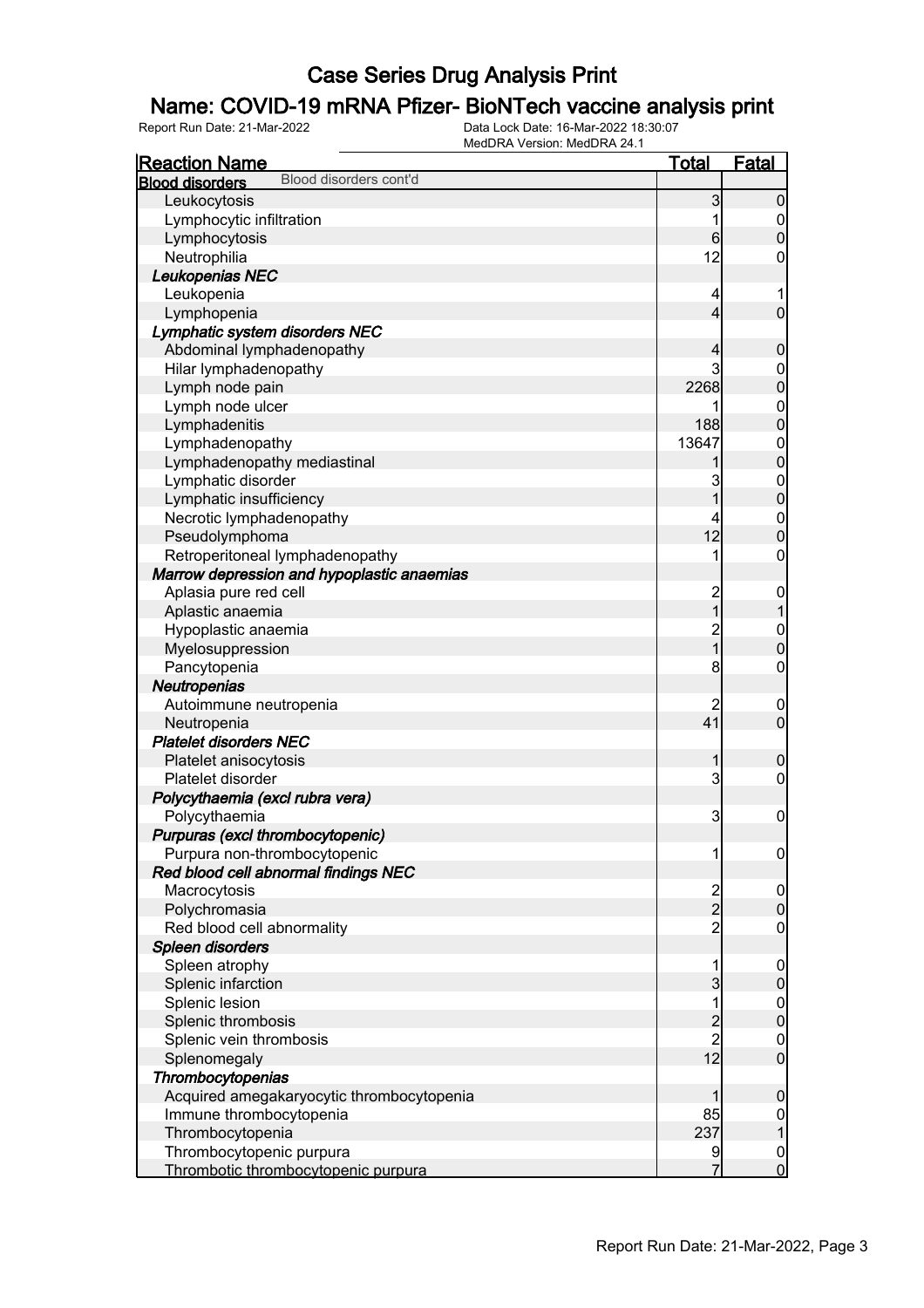#### Name: COVID-19 mRNA Pfizer- BioNTech vaccine analysis print

| <b>Reaction Name</b>             |                        | ™ota∟ | Fatal |
|----------------------------------|------------------------|-------|-------|
| <b>Blood disorders</b>           | Blood disorders cont'd |       |       |
| <b>Thrombocytoses</b>            |                        |       |       |
| Thrombocytosis                   |                        |       |       |
| <b>Blood disorders SOC TOTAL</b> |                        | 16957 |       |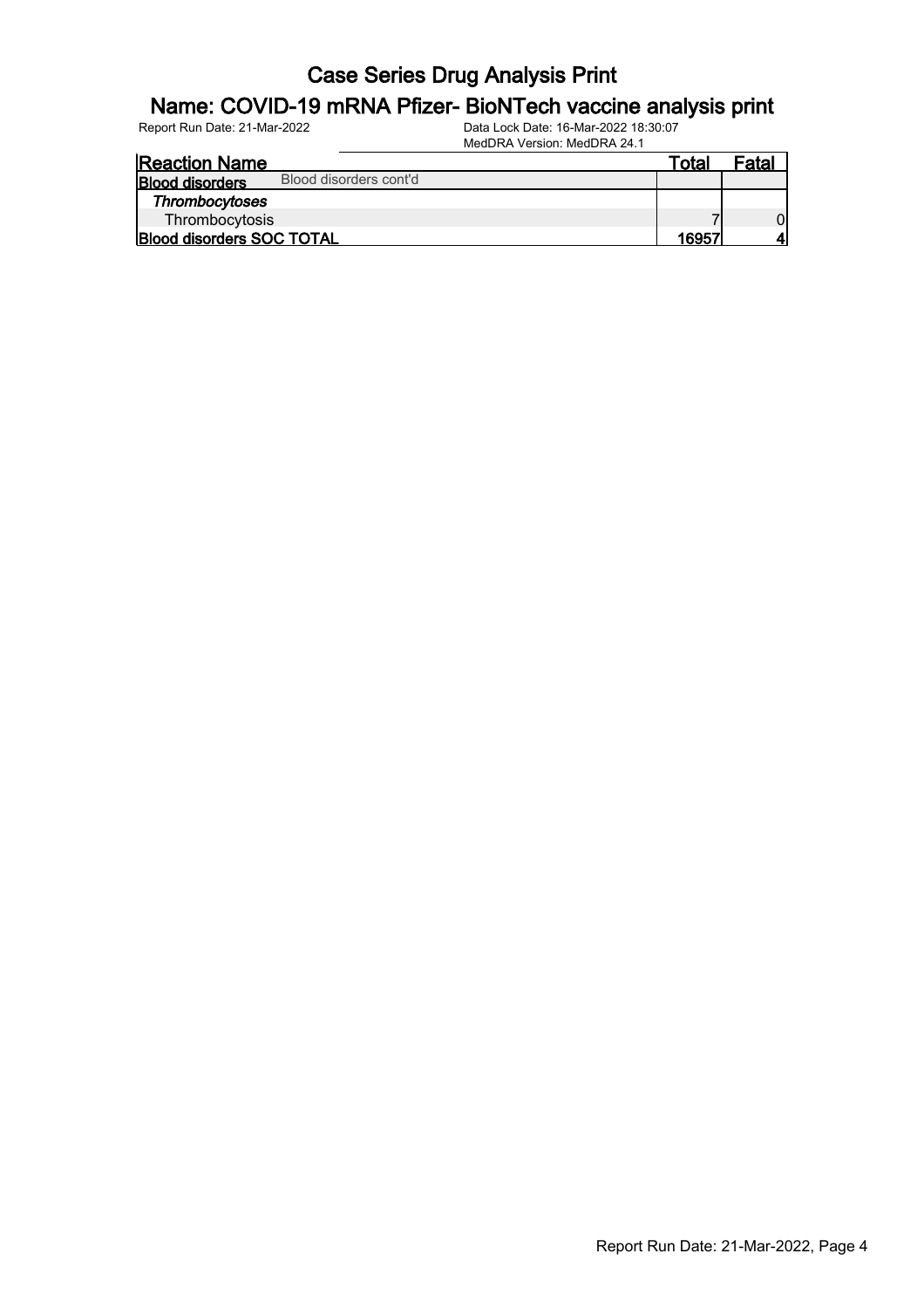### Name: COVID-19 mRNA Pfizer- BioNTech vaccine analysis print

| <b>Reaction Name</b>                     | <u>Total</u>   | <b>Fatal</b>                                    |
|------------------------------------------|----------------|-------------------------------------------------|
| Cardiac disorders                        |                |                                                 |
| Aortic valvular disorders                |                |                                                 |
| Aortic valve incompetence                | $\overline{c}$ | $\mathbf 0$                                     |
| Cardiac conduction disorders             |                |                                                 |
| Atrioventricular block                   | 33             |                                                 |
| Atrioventricular block complete          |                |                                                 |
| Atrioventricular block first degree      | $\overline{2}$ | $\pmb{0}$                                       |
| Atrioventricular block second degree     |                | $\mathbf{0}$                                    |
| Bundle branch block                      | $\overline{c}$ | $\mathbf 0$                                     |
| Bundle branch block left                 |                | $\mathbf{0}$                                    |
| Bundle branch block right                | 4              | $\overline{0}$                                  |
| <b>Trifascicular block</b>               |                | 0                                               |
| <b>Cardiac disorders NEC</b>             |                |                                                 |
| Acute cardiac event                      |                |                                                 |
| Cardiac disorder                         | 98             | $\frac{0}{3}$                                   |
| Cardiac dysfunction                      |                | $\mathbf{0}$                                    |
| Cardiac ventricular thrombosis           | 2<br>2         | $\mathbf 0$                                     |
| Cardiovascular deconditioning            | 1              | $\boldsymbol{0}$                                |
| Cardiovascular disorder                  | 9              | $\mathbf 0$                                     |
| Intracardiac thrombus                    | 6              | 0                                               |
| Cardiac hypertensive complications       |                |                                                 |
| Hypertensive heart disease               | 3              | 1                                               |
| Cardiac infections and inflammations NEC |                |                                                 |
| Carditis                                 | 9              | $\mathbf 0$                                     |
| Cardiac neoplasms NEC                    |                |                                                 |
| Pericardial cyst                         |                | $\mathbf 0$                                     |
| Cardiac signs and symptoms NEC           |                |                                                 |
| Cardiac discomfort                       | 38             | $\mathbf 0$                                     |
| Cardiovascular symptom                   |                | $\pmb{0}$                                       |
| Palpitations                             | 6046           | 1                                               |
| Cardiac valve disorders NEC              |                |                                                 |
| Cardiac valve disease                    | 2              | $\mathbf 0$                                     |
| Heart valve incompetence                 | $\overline{3}$ | $\mathbf 0$                                     |
| Cardiomyopathies                         |                |                                                 |
| Cardiomyopathy                           | 17             | 1                                               |
| Congestive cardiomyopathy                | 8              | $\boldsymbol{0}$                                |
| Stress cardiomyopathy                    | $\overline{3}$ | $\overline{0}$                                  |
| Coronary artery disorders NEC            |                |                                                 |
| Arteriosclerosis coronary artery         | 1              | $\boldsymbol{0}$                                |
| Coronary artery disease                  | 10             | $\begin{smallmatrix} 3 \\ 0 \end{smallmatrix}$  |
| Coronary artery dissection               | 1              |                                                 |
| Coronary artery occlusion                |                |                                                 |
| Coronary artery thrombosis               | 7              | $\frac{0}{2}$                                   |
| <b>Endocarditis NEC</b>                  |                |                                                 |
| Endocarditis noninfective                | 1              | 1                                               |
| <b>Heart failures NEC</b>                |                |                                                 |
| Cardiac failure                          | 84             | 10                                              |
| Cardiac failure acute                    | 6              |                                                 |
| Cardiac failure chronic                  | $\frac{2}{6}$  |                                                 |
| Cardiac failure congestive               |                |                                                 |
| Cardiogenic shock                        | 5              | $\begin{array}{c} 0 \\ 3 \\ 2 \\ 1 \end{array}$ |
| Cardiopulmonary failure                  |                |                                                 |
| Ischaemic coronary artery disorders      |                |                                                 |
| Acute coronary syndrome                  | 9              | $\mathbf{1}$                                    |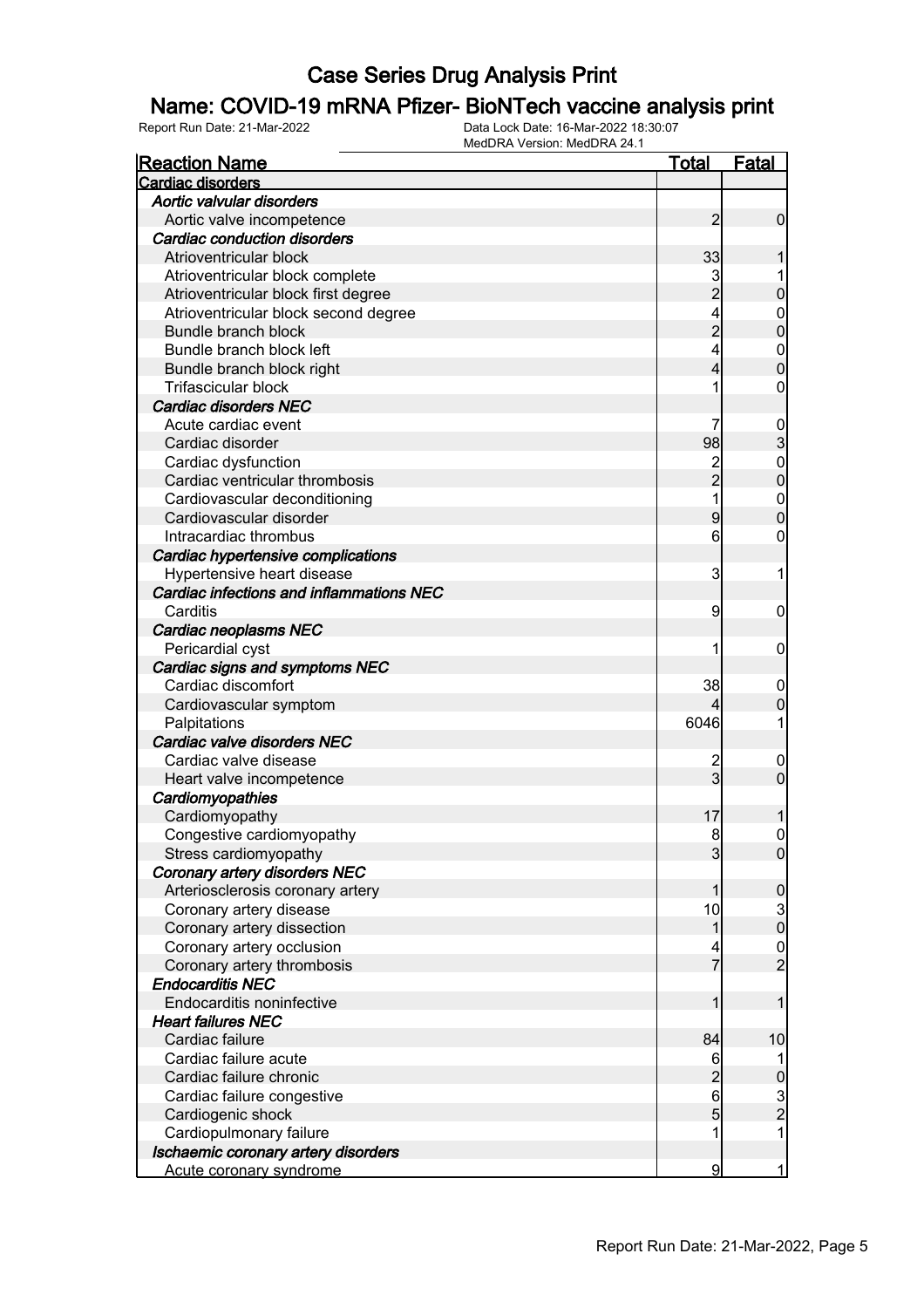### Name: COVID-19 mRNA Pfizer- BioNTech vaccine analysis print

| <b>Reaction Name</b>                          | <u>Total</u>   | <b>Fatal</b>                                   |
|-----------------------------------------------|----------------|------------------------------------------------|
| Cardiac disorders cont'd<br>Cardiac disorders |                |                                                |
| Acute myocardial infarction                   | 28             | $\overline{c}$                                 |
| Angina pectoris                               | 326            | $\mathbf 1$                                    |
| Angina unstable                               | $\overline{4}$ | $\mathbf 0$                                    |
| Arteriospasm coronary                         | 4              | $\mathbf{0}$                                   |
| Microvascular coronary artery disease         | $\overline{3}$ | $\mathbf 0$                                    |
| Myocardial infarction                         | 294            | 42                                             |
| Myocardial ischaemia                          | 12             | $\overline{7}$                                 |
| Left ventricular failures                     |                |                                                |
| Acute left ventricular failure                | $\overline{c}$ |                                                |
| Left ventricular failure                      | $\overline{7}$ | $\frac{2}{2}$                                  |
| Mitral valvular disorders                     |                |                                                |
| Mitral valve incompetence                     | 8              | $\boldsymbol{0}$                               |
| Mitral valve prolapse                         | 1              | $\overline{0}$                                 |
| <b>Myocardial disorders NEC</b>               |                |                                                |
| Cardiac amyloidosis                           | 1              | $\boldsymbol{0}$                               |
| Cardiac aneurysm                              | 1              | 1                                              |
| Cardiac ventricular scarring                  | 1              |                                                |
| Cardiomegaly                                  | 52             |                                                |
| <b>Dilatation ventricular</b>                 | 1              | $\begin{array}{c} 0 \\ 3 \\ 0 \end{array}$     |
| Left atrial dilatation                        | 1              |                                                |
| Left ventricular dysfunction                  | 15             | $0\atop 0$                                     |
| Left ventricular enlargement                  |                |                                                |
| Left ventricular hypertrophy                  | 2<br>2<br>7    | $0\atop 0$                                     |
| Myocardial fibrosis                           |                |                                                |
|                                               | $\overline{1}$ | $\begin{matrix}0\\0\end{matrix}$               |
| Myocardial haemorrhage                        | 23             |                                                |
| Myocardial injury                             | 1              | $0\atop 0$                                     |
| Myocardial necrosis                           |                |                                                |
| Myocardial oedema                             |                | $\begin{matrix}0\\0\end{matrix}$               |
| Myocardial rupture                            | 1              |                                                |
| Right atrial enlargement                      | 1              | $0$<br>0                                       |
| Right ventricular dilatation                  | 1              |                                                |
| Right ventricular dysfunction                 | 2<br>1         | $0$<br>0                                       |
| Right ventricular enlargement                 |                |                                                |
| Systolic dysfunction                          | 1              | $\begin{matrix}0\\0\end{matrix}$               |
| Ventricular dysfunction                       | $\overline{2}$ |                                                |
| Ventricular hypertrophy                       | 11             | $\Omega$                                       |
| Ventricular hypokinesia                       | $\overline{4}$ | $\overline{0}$                                 |
| Noninfectious myocarditis                     |                |                                                |
| Eosinophilic myocarditis                      | 1              | $\mathbf 0$                                    |
| Hypersensitivity myocarditis                  | 1              | $\frac{0}{2}$                                  |
| Myocarditis                                   | 756            |                                                |
| Myocarditis post infection                    |                | $\boldsymbol{0}$                               |
| Noninfectious pericarditis                    |                |                                                |
| Pericarditis                                  | 519            | $\begin{matrix} 2 \\ 0 \end{matrix}$           |
| Pericarditis constrictive                     |                |                                                |
| Pericarditis lupus                            |                | $\begin{matrix} 0 \\ 0 \end{matrix}$           |
| Pleuropericarditis                            | 1              |                                                |
| <b>Pericardial disorders NEC</b>              |                |                                                |
| Cardiac tamponade                             | $\overline{c}$ | 1                                              |
| Pericardial effusion                          | 47             |                                                |
| Pericardial fibrosis                          | $\mathbf{1}$   | $\begin{array}{c}\n 2 \\ 0 \\ 0\n \end{array}$ |
| Pericardial haemorrhage                       | 4              |                                                |
| Pericardial rub                               | $\overline{2}$ |                                                |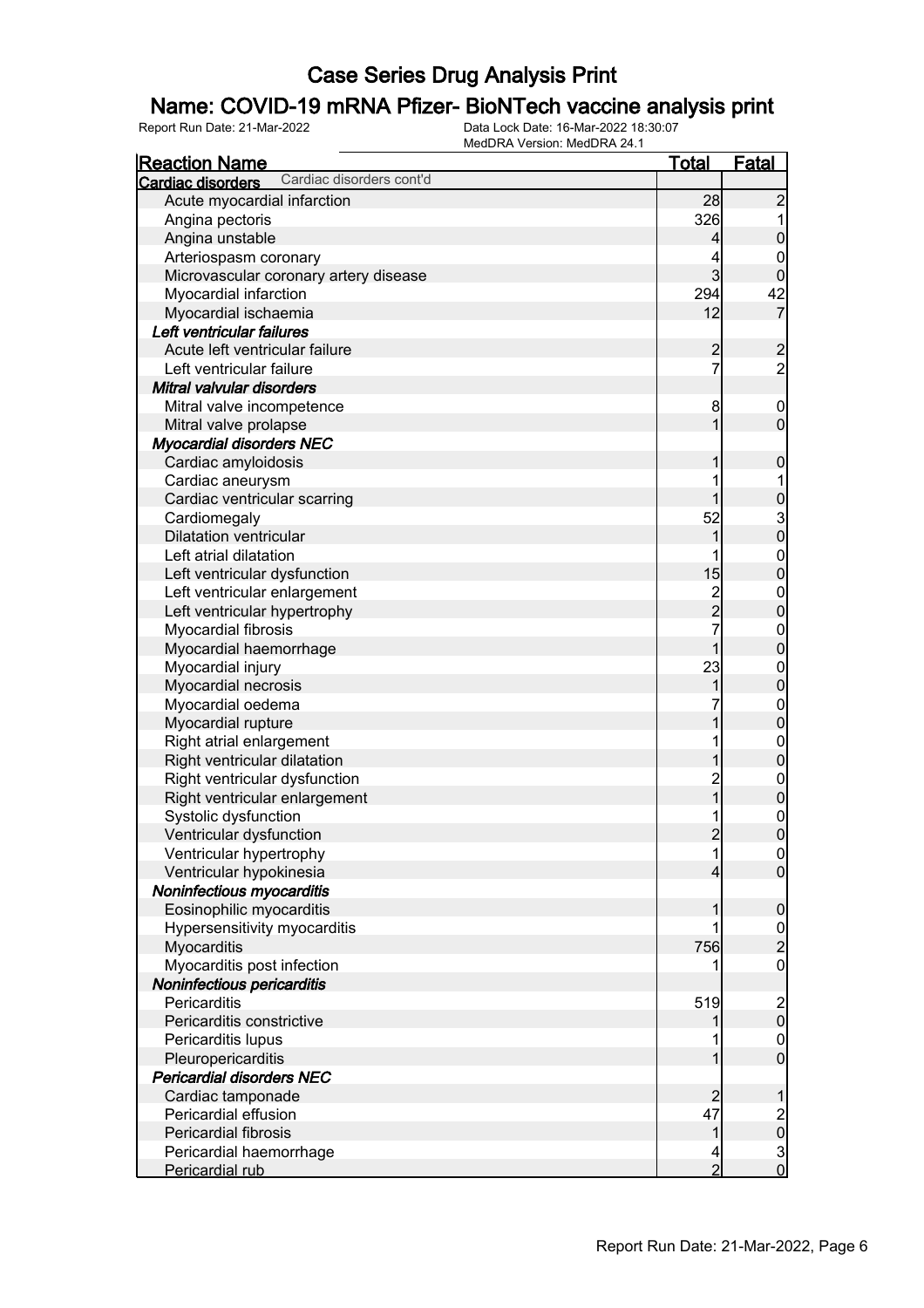#### Name: COVID-19 mRNA Pfizer- BioNTech vaccine analysis print

| <b>Reaction Name</b>                          | <u>Total</u>   | Fatal                                |
|-----------------------------------------------|----------------|--------------------------------------|
| Cardiac disorders cont'd<br>Cardiac disorders |                |                                      |
| Rate and rhythm disorders NEC                 |                |                                      |
| Arrhythmia                                    | 184            | 1                                    |
| Arrhythmia neonatal                           | 1              | $\mathbf 0$                          |
| Bradycardia                                   | 77             | $\mathbf 0$                          |
| Bradycardia foetal                            | $\overline{2}$ |                                      |
| Cardiac flutter                               | 613            | $\begin{matrix}0\\0\end{matrix}$     |
| Extrasystoles                                 | 218            | $\begin{matrix}0\\0\end{matrix}$     |
| Heart alternation                             | 3              |                                      |
| Paroxysmal arrhythmia                         | 1              | $\begin{matrix} 0 \\ 0 \end{matrix}$ |
| Postural orthostatic tachycardia syndrome     | 37             |                                      |
| Tachyarrhythmia                               | 10             | $\begin{matrix}0\\0\end{matrix}$     |
| Tachycardia                                   | 2388           |                                      |
| Tachycardia foetal                            | 1              | $\boldsymbol{0}$                     |
| Tachycardia paroxysmal                        | 1              | $\overline{0}$                       |
| <b>Right ventricular failures</b>             |                |                                      |
| Cor pulmonale                                 | 1              | $\mathbf 0$                          |
| Right ventricular failure                     | 1              | $\mathbf 0$                          |
| Supraventricular arrhythmias                  |                |                                      |
| Arrhythmia supraventricular                   | 16             | $\mathbf 0$                          |
| Atrial fibrillation                           | 282            | $\mathbf 1$                          |
| <b>Atrial flutter</b>                         | 46             | $\begin{matrix}0\\0\end{matrix}$     |
| Atrial tachycardia                            | 12             |                                      |
| Nodal arrhythmia                              | 1              | $\begin{matrix}0\\0\end{matrix}$     |
| Sinus arrest                                  | 1              |                                      |
| Sinus arrhythmia                              | 8              | $\begin{matrix}0\\0\end{matrix}$     |
| Sinus bradycardia                             | 13             |                                      |
| Sinus node dysfunction                        | 1              | $0\atop 0$                           |
| Sinus tachycardia                             | 80             |                                      |
| Supraventricular extrasystoles                | 6              | $\mathbf{0}$                         |
| Supraventricular tachycardia                  | 49             | $\overline{0}$                       |
| Tricuspid valvular disorders                  |                |                                      |
| Tricuspid valve incompetence                  | 6              | $\mathbf 0$                          |
| Ventricular arrhythmias and cardiac arrest    |                |                                      |
| Cardiac arrest                                | 127            | 45                                   |
| Cardio-respiratory arrest                     | 1              | 1                                    |
| Pulseless electrical activity                 | 7              | $\mathbf 0$                          |
| Ventricular arrhythmia                        | 5              | $\mathbf 0$                          |
| Ventricular extrasystoles                     | 31             | $\overline{0}$                       |
| Ventricular fibrillation                      | 10             | 1                                    |
| Ventricular tachycardia                       | 17             | 0                                    |
| <b>Cardiac disorders SOC TOTAL</b>            | 12863          | 151                                  |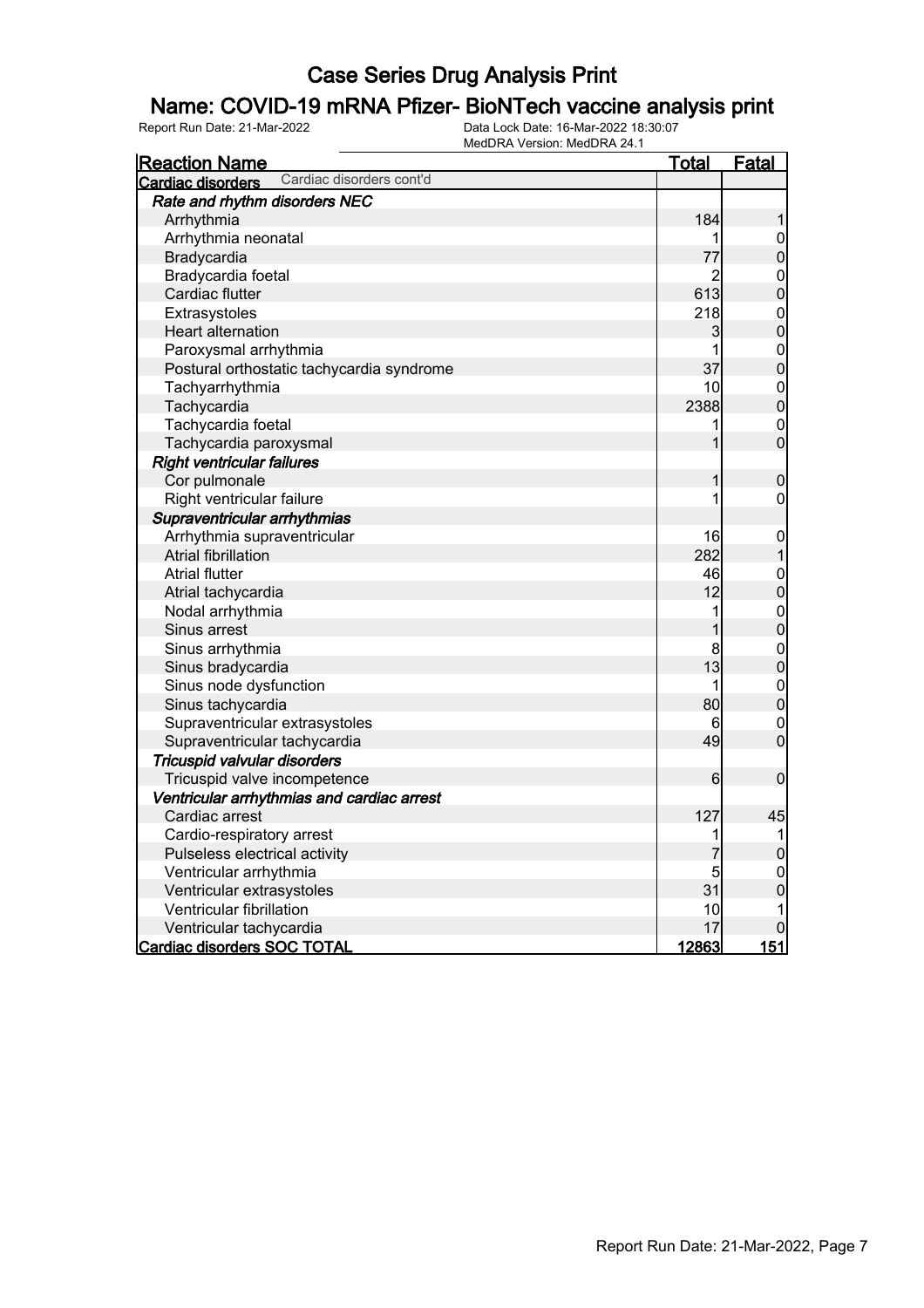#### Name: COVID-19 mRNA Pfizer- BioNTech vaccine analysis print

| <b>Reaction Name</b>                                 | <u>Total</u>   | <b>Fatal</b>     |
|------------------------------------------------------|----------------|------------------|
| <b>Congenital disorders</b>                          |                |                  |
| Autosomal chromosomal abnormalities                  |                |                  |
| Trisomy 8                                            | 1              | $\mathbf 0$      |
| Cardiac disorders congenital NEC                     |                |                  |
| Heart disease congenital                             | 19             | $\mathbf 0$      |
| Cardiac hypoplasias congenital                       |                |                  |
| Ventricular hypoplasia                               | 1              | $\mathbf 0$      |
| Cardiac septal defects congenital                    |                |                  |
| Atrial septal defect                                 | 2              | $\mathbf 0$      |
| Hypertrophic cardiomyopathy                          | 1              | $\mathbf 0$      |
| Ventricular septal defect                            | 1              | $\overline{0}$   |
| Cardiac valve disorders congenital                   |                |                  |
| Bicuspid aortic valve                                | 1              | $\mathbf 0$      |
| Central nervous system disorders congenital NEC      |                |                  |
| Spina bifida                                         | 2              | 1                |
| Syringomyelia                                        | 1              | 0                |
| Cerebellar disorders congenital                      |                |                  |
| Arnold-Chiari malformation                           | 1              | $\overline{0}$   |
| Hereditary ataxia                                    | 1              | $\mathbf 0$      |
| Cerebral disorders congenital                        |                |                  |
| Anencephaly                                          | 2              | $\mathbf 0$      |
| Cerebral palsy                                       | 4              | $\mathbf 0$      |
| Congenital hydrocephalus                             | 1              | $\overline{0}$   |
| <b>Chromosomal abnormalities NEC</b>                 |                |                  |
| Cytogenetic abnormality                              | 1              | $\mathbf 0$      |
| Coagulation disorders congenital                     |                |                  |
| Factor IX deficiency                                 | 1              | $\mathbf 0$      |
| Haemophilia                                          | $\overline{2}$ | $\mathbf 0$      |
| <b>Congenital disorders NEC</b>                      |                |                  |
| Congenital anomaly                                   | 1              | $\boldsymbol{0}$ |
| Foetal malformation                                  | 1              | $\mathbf 0$      |
| Heterotaxia                                          | 1              | $\mathbf 0$      |
| Connective tissue disorders congenital               |                |                  |
| Ehlers-Danlos syndrome                               | $\overline{5}$ | 0                |
| Gastrointestinal tract disorders congenital NEC      |                |                  |
| Gastroschisis                                        | $\overline{3}$ | $\boldsymbol{0}$ |
| Genetic polymorphisms                                |                |                  |
| Genetic polymorphism                                 | 1              | $\overline{0}$   |
| Great vessel disorders congenital                    |                |                  |
| Congenital great vessel anomaly                      | 1              | $\boldsymbol{0}$ |
| Transposition of the great vessels                   | 1              | $\overline{0}$   |
| Haematological disorders congenital NEC              |                |                  |
| Amegakaryocytic thrombocytopenia                     | 1              | $\mathbf 0$      |
| Neonatal alloimmune thrombocytopenia                 | 1              | $\mathbf 0$      |
| Haemoglobinopathies congenital                       |                |                  |
| Congenital methaemoglobinaemia                       | 1              | $\mathbf 0$      |
| Immune system abnormalities congenital               |                |                  |
| Combined immunodeficiency                            | 1              | $\mathbf 0$      |
| Inborn errors of lipid metabolism                    |                |                  |
| Short-chain acyl-coenzyme A dehydrogenase deficiency | 1              | $\mathbf 0$      |
| <b>Inborn errors of metabolism NEC</b>               |                |                  |
| Alpha-1 antitrypsin deficiency                       | 1              | $\mathbf 0$      |
| Inborn errors of porphyrin metabolism                |                |                  |
| Porphyria                                            | 1              | $\overline{0}$   |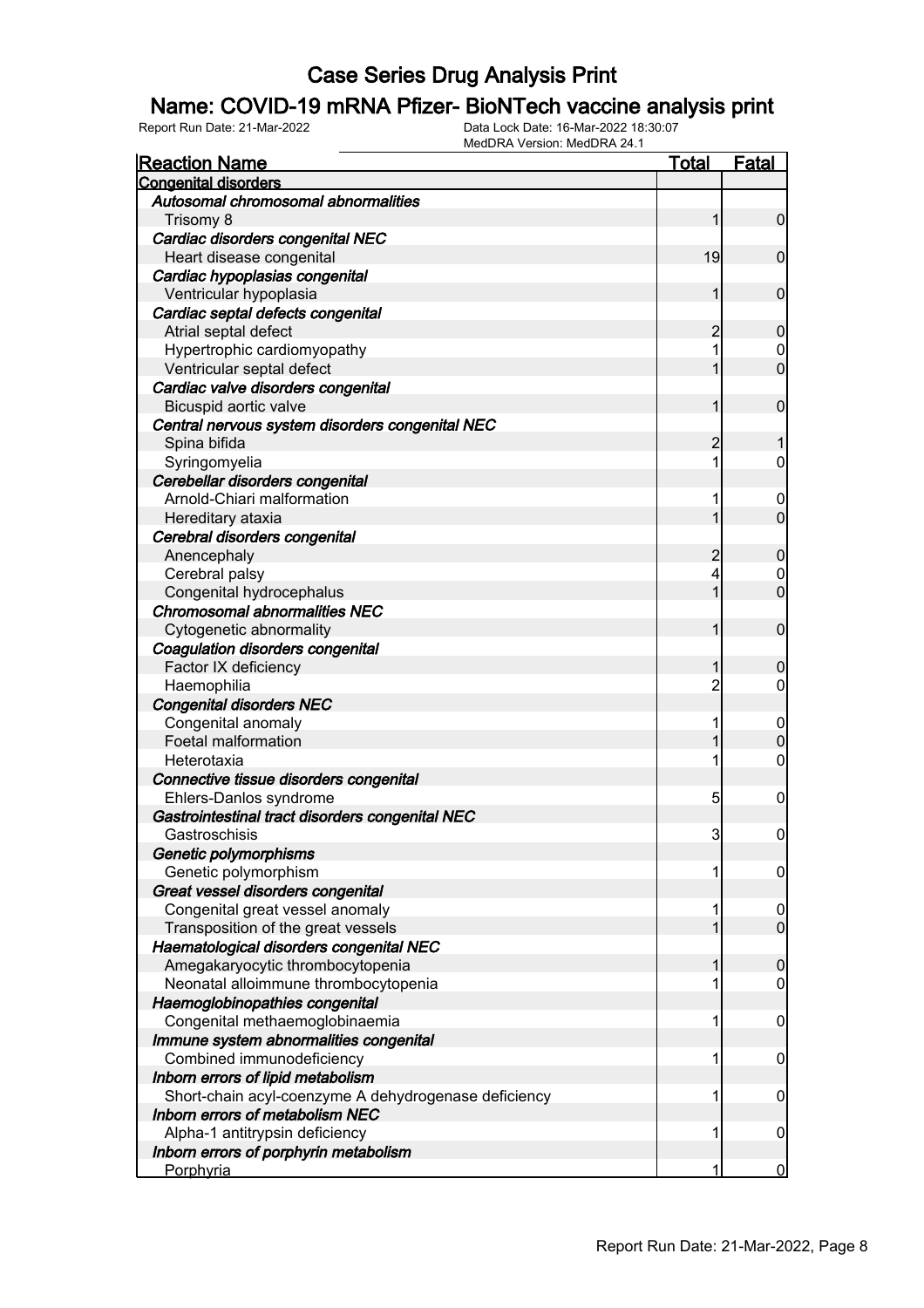### Name: COVID-19 mRNA Pfizer- BioNTech vaccine analysis print

| <u>Reaction Name</u>                                                | <b>Total</b>   | <b>Fatal</b>     |
|---------------------------------------------------------------------|----------------|------------------|
| <b>Congenital disorders</b> Congenital disorders cont'd             |                |                  |
| Laryngeal and tracheal disorders congenital                         |                |                  |
| Laryngomalacia                                                      | 1              | $\boldsymbol{0}$ |
| Lymphatic system disorders congenital                               |                |                  |
| Cystic lymphangioma                                                 | 3              | $\boldsymbol{0}$ |
| Male reproductive tract disorders congenital                        |                |                  |
| Cryptorchism                                                        | 1              | $\mathbf 0$      |
| Micropenis                                                          | $\overline{4}$ | $\mathbf 0$      |
| Penoscrotal fusion                                                  | 1              | $\mathbf 0$      |
| Phimosis                                                            | 1              | $\mathbf{0}$     |
| Musculoskeletal and connective tissue disorders of limbs congenital |                |                  |
| Developmental hip dysplasia                                         | 1              | $\boldsymbol{0}$ |
| Limb malformation                                                   | $\overline{2}$ | $\overline{0}$   |
| Musculoskeletal and connective tissue disorders of skull congenital |                |                  |
| Platybasia                                                          | 1              | $\mathbf 0$      |
| Musculoskeletal and connective tissue disorders of spine congenital |                |                  |
| <b>Block vertebra</b>                                               | 1              | $\boldsymbol{0}$ |
| Brachyolmia                                                         | 1              | $\overline{0}$   |
| Neurological disorders congenital NEC                               |                |                  |
| Familial hemiplegic migraine                                        | $\overline{2}$ | $\boldsymbol{0}$ |
| Familial periodic paralysis                                         | 1              | 0                |
| Moebius II syndrome                                                 | $\overline{1}$ |                  |
| Neurofibromatosis                                                   | 1              | $\mathbf 0$      |
| Tourette's disorder                                                 | $\overline{4}$ | $\mathbf{0}$     |
| Ocular disorders congenital NEC                                     |                |                  |
| Colour blindness                                                    | $\overline{4}$ | $\mathbf 0$      |
| Congenital eye disorder                                             | 1              | $\mathbf 0$      |
| Palate disorders congenital                                         |                |                  |
| Cleft lip and palate                                                | $\overline{c}$ | $\mathbf 0$      |
| Peripheral nervous system disorders congenital NEC                  |                |                  |
| Hereditary neuropathy with liability to pressure palsies            | 1              | $\boldsymbol{0}$ |
| Paroxysmal extreme pain disorder                                    | $\overline{1}$ | $\overline{0}$   |
| Pulmonary and bronchial disorders congenital                        |                |                  |
| Congenital cystic lung                                              | 1              | $\boldsymbol{0}$ |
| Retinal disorders congenital                                        |                |                  |
| Retinitis pigmentosa                                                | $\mathbf{1}$   | $\boldsymbol{0}$ |
| Sex chromosomal abnormalities                                       |                |                  |
| Turner's syndrome                                                   | 1              | $\mathbf 0$      |
| Skin and subcutaneous tissue disorders congenital NEC               |                |                  |
| Acral peeling skin syndrome                                         | 1              | $\boldsymbol{0}$ |
| Tongue disorders congenital                                         |                |                  |
| Ankyloglossia congenital                                            | 1              | $\boldsymbol{0}$ |
| Vascular anomalies congenital NEC                                   |                |                  |
| Congenital LUMBAR syndrome                                          | 1              | $\boldsymbol{0}$ |
| Venous disorders congenital                                         |                |                  |
| Anomalous pulmonary venous connection                               | 1              | $\mathbf 0$      |
| <b>Congenital disorders SOC TOTAL</b>                               | 105            | $\mathbf{1}$     |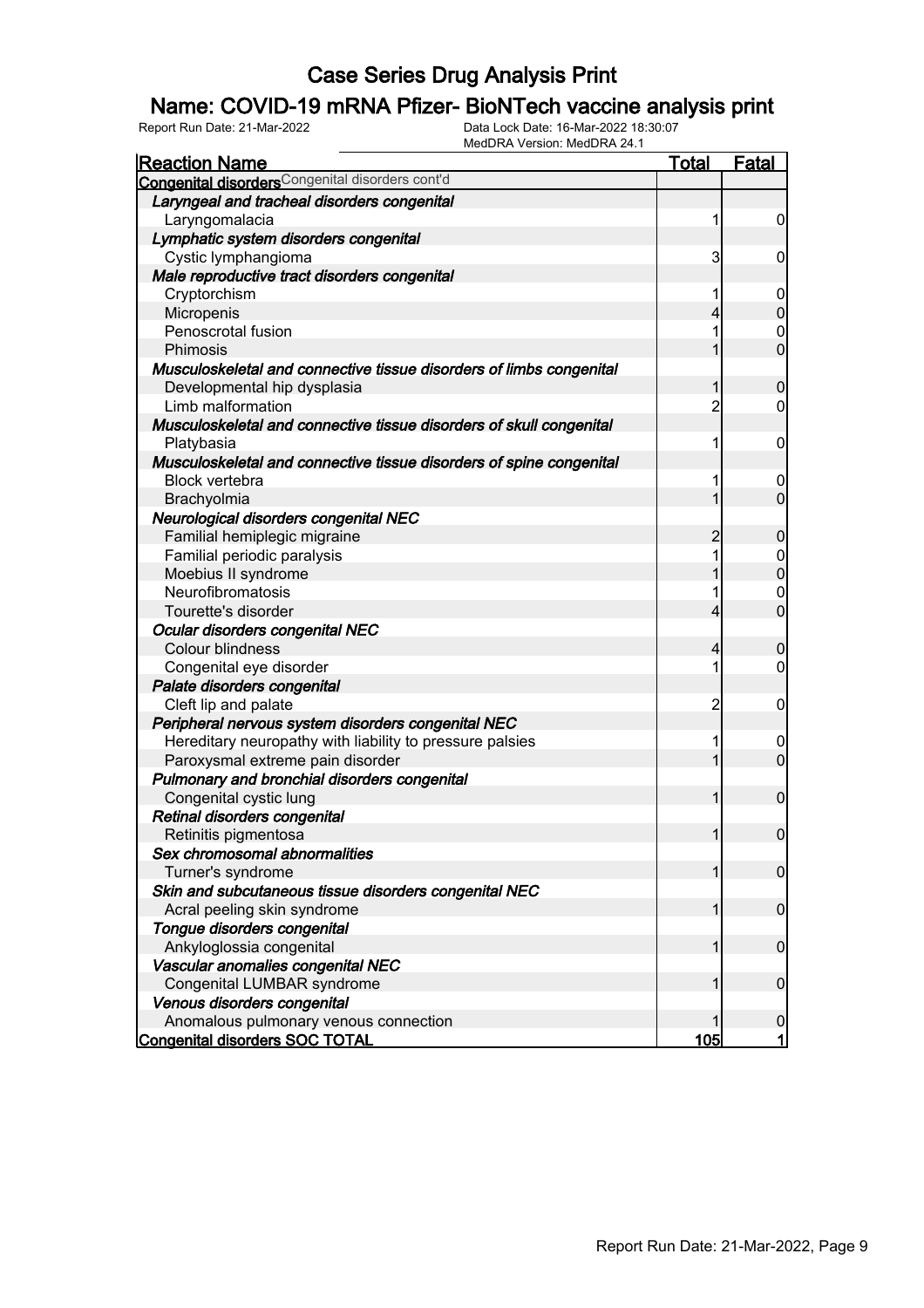### Name: COVID-19 mRNA Pfizer- BioNTech vaccine analysis print

| <b>Reaction Name</b>                             | <u>Total</u>   | <b>Fatal</b>                       |
|--------------------------------------------------|----------------|------------------------------------|
| Ear disorders                                    |                |                                    |
| Ear disorders NEC                                |                |                                    |
| Ear canal erythema                               |                | 0                                  |
| Ear congestion                                   | 39             | $\overline{0}$                     |
| Ear discomfort                                   | 104            | $\mathbf 0$                        |
| Ear disorder                                     | 23             | $\mathbf{0}$                       |
| Ear haemorrhage                                  | 15             | $\mathbf 0$                        |
| Ear inflammation                                 | 2              | $\mathbf{0}$                       |
| Ear pain                                         | 1165           | $\mathbf 0$                        |
| Ear pruritus                                     | 12             | $\mathbf{0}$                       |
| Ear swelling                                     | 39             | $\overline{0}$                     |
| Otorrhoea                                        | 8              | $\mathbf{0}$                       |
| Paraesthesia ear                                 |                | $\overline{0}$                     |
| Eustachian tube disorders                        |                |                                    |
| Eustachian tube disorder                         | 5              | $\boldsymbol{0}$                   |
| Eustachian tube dysfunction                      | 10             | $\mathbf 0$                        |
| Eustachian tube obstruction                      | 6              | $\overline{0}$                     |
| <b>External ear disorders NEC</b>                |                |                                    |
| Auricular swelling                               |                | $\boldsymbol{0}$                   |
| Excessive cerumen production                     | 12             |                                    |
| External ear pain                                | 6              | $\boldsymbol{0}$<br>$\overline{0}$ |
| Red ear syndrome                                 | $\overline{c}$ |                                    |
| <b>External ear infections and inflammations</b> |                | $\mathbf{0}$                       |
|                                                  |                |                                    |
| External ear inflammation                        | $\overline{2}$ | $\mathbf 0$                        |
| <b>Hearing disorders NEC</b>                     |                |                                    |
| Auditory disorder                                | 6              | $\mathbf 0$                        |
| <b>Diplacusis</b>                                | $\overline{2}$ | $\mathbf 0$                        |
| <b>Hearing losses</b>                            |                |                                    |
| Conductive deafness                              |                | $\mathbf 0$                        |
| Deafness                                         | 296            | $\mathbf 0$                        |
| Deafness bilateral                               | 11             | $\mathbf 0$                        |
| Deafness neurosensory                            | 26             | $\mathbf{0}$                       |
| Deafness transitory                              | 9              | $\overline{0}$                     |
| Deafness unilateral                              | 39             | $\boldsymbol{0}$                   |
| Hypoacusis                                       | 226            | $\overline{0}$                     |
| Mixed deafness                                   | 1              | $\overline{0}$                     |
| Sudden hearing loss                              | 52             | 0                                  |
| Hyperacusia                                      |                |                                    |
| Hyperacusis                                      | 76             | $\mathbf 0$                        |
| Misophonia                                       | 3              | $\boldsymbol{0}$                   |
| Inner ear disorders NEC                          |                |                                    |
| Acute vestibular syndrome                        | $\overline{c}$ | $\mathbf 0$                        |
| Inner ear disorder                               | 13             | $\boldsymbol{0}$                   |
| Meniere's disease                                | 14             | $\mathbf 0$                        |
| Vestibular disorder                              | 15             | $\overline{0}$                     |
| Inner ear infections and inflammations           |                |                                    |
| Inner ear inflammation                           | 11             | $\boldsymbol{0}$                   |
| Inner ear signs and symptoms                     |                |                                    |
| <b>Motion sickness</b>                           | 70             | $\boldsymbol{0}$                   |
| Phobic postural vertigo                          | 1              | $\overline{0}$                     |
| <b>Tinnitus</b>                                  | 2429           | $\mathbf 0$                        |
| Vertigo                                          | 1646           | $\boldsymbol{0}$                   |
| Vertigo labyrinthine                             | 13             | $\mathbf 0$                        |
| Vertigo positional                               | 85             | $\overline{0}$                     |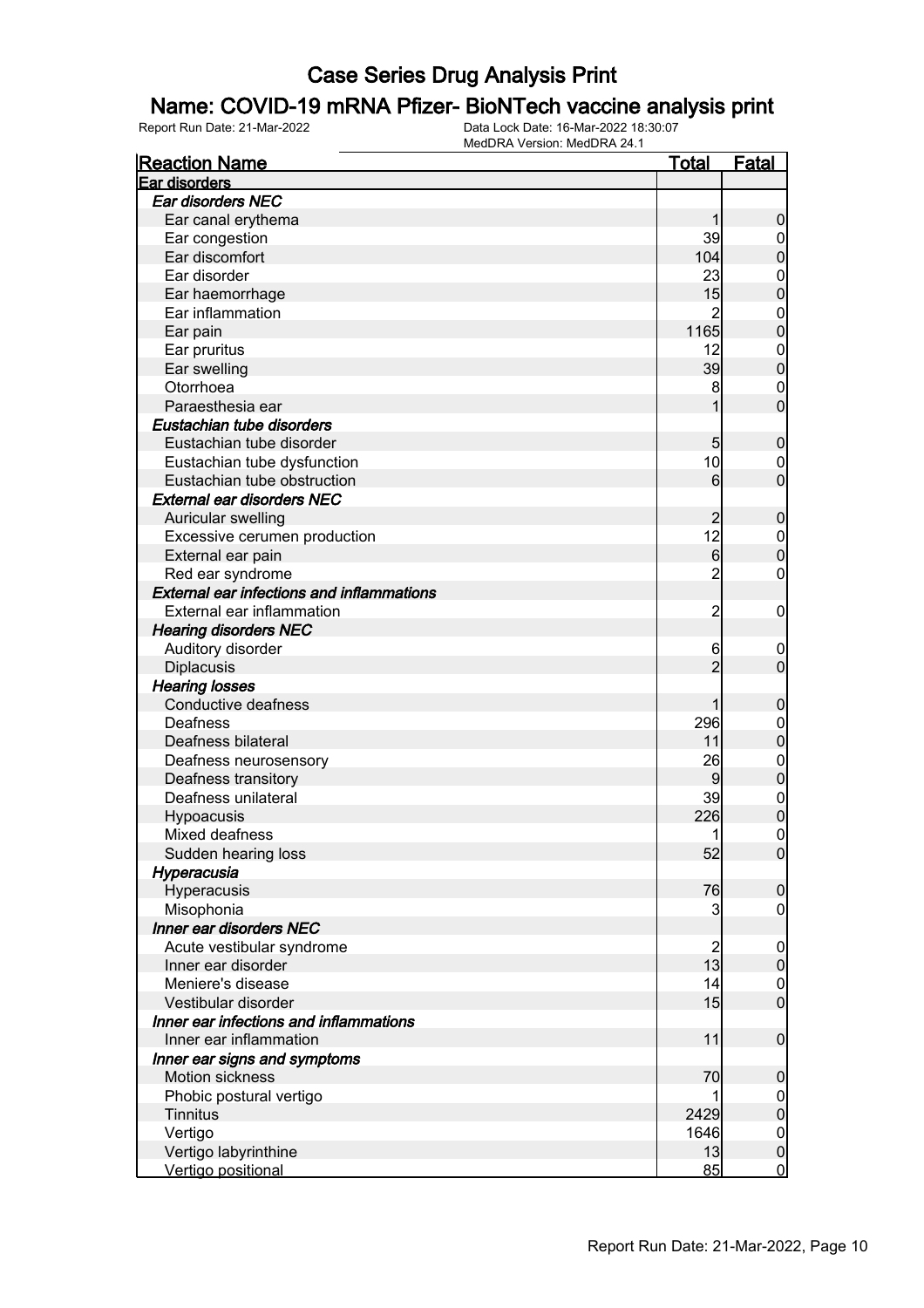#### Name: COVID-19 mRNA Pfizer- BioNTech vaccine analysis print

| <b>Reaction Name</b>                          | Total |  |
|-----------------------------------------------|-------|--|
| Ear disorders cont'd<br>Ear disorders         |       |  |
| <b>Mastoid disorders</b>                      |       |  |
| Mastoid effusion                              |       |  |
| Middle ear disorders NEC                      |       |  |
| Middle ear disorder                           |       |  |
| Middle ear effusion                           |       |  |
| Middle ear infections and inflammations       |       |  |
| Middle ear inflammation                       |       |  |
| Tympanic membrane disorders (excl infections) |       |  |
| Tympanic membrane perforation                 |       |  |
| <b>Ear disorders SOC TOTAL</b>                |       |  |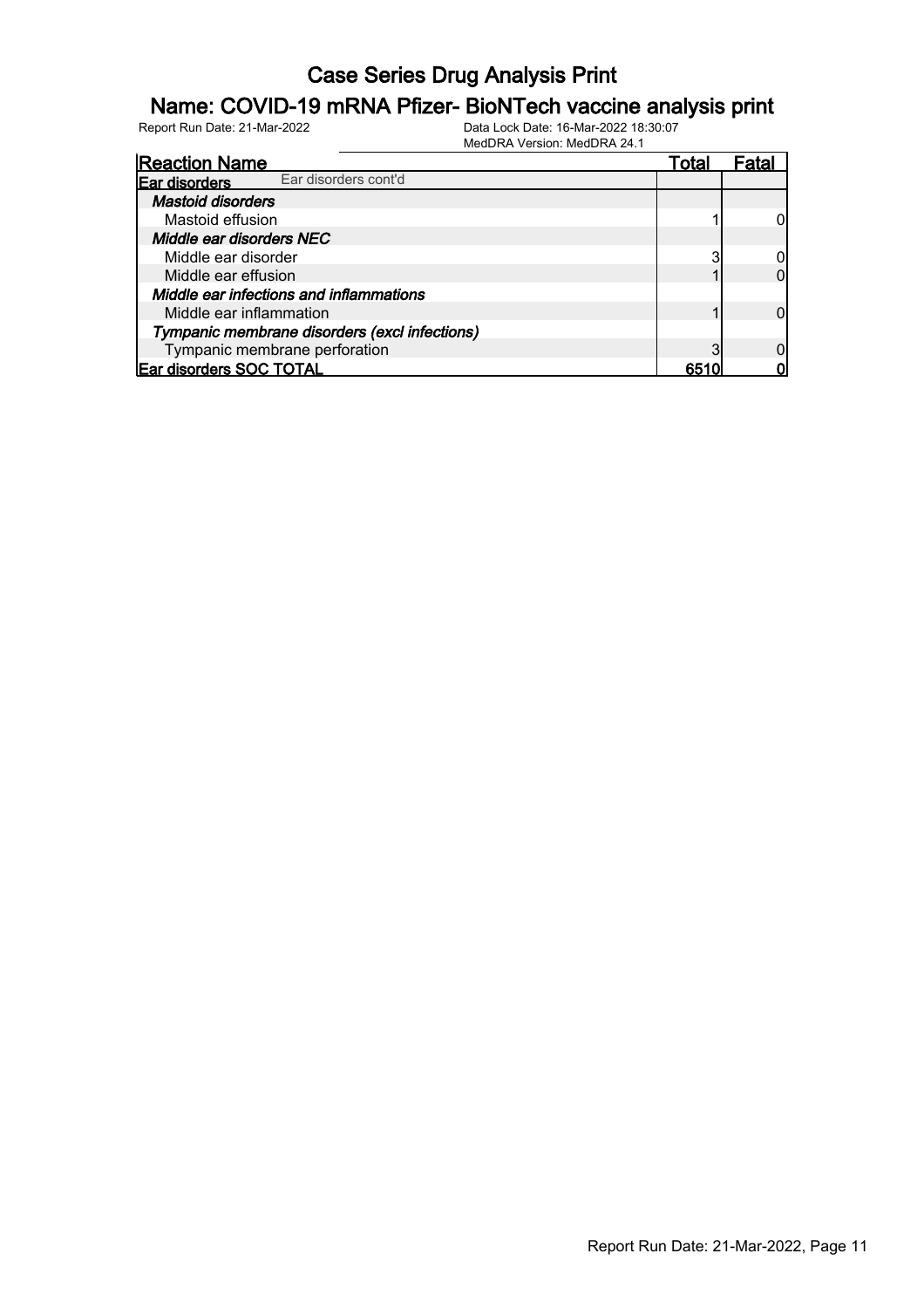#### Name: COVID-19 mRNA Pfizer- BioNTech vaccine analysis print

| <b>Reaction Name</b>                            | <b>Total</b>    | <b>Fatal</b>                     |
|-------------------------------------------------|-----------------|----------------------------------|
| <b>Endocrine disorders</b>                      |                 |                                  |
| Acute and chronic thyroiditis                   |                 |                                  |
| Autoimmune thyroiditis                          | $\overline{4}$  | $\boldsymbol{0}$                 |
| Thyroiditis                                     | 24              | $\overline{0}$                   |
| Thyroiditis acute                               | $\overline{4}$  | $\overline{0}$                   |
| Thyroiditis subacute                            | 8               | $\mathbf 0$                      |
| <b>Adrenal cortical hypofunctions</b>           |                 |                                  |
| Addison's disease                               |                 | $\mathbf 0$                      |
| Adrenal insufficiency                           | $\frac{2}{3}$   | $\boldsymbol{0}$                 |
| Adrenocortical insufficiency acute              | 16              | $\boldsymbol{0}$                 |
| <b>Adrenal gland disorders NEC</b>              |                 |                                  |
| Adrenal disorder                                | 3               | $\mathbf 0$                      |
| Adrenal haemorrhage                             | $\overline{3}$  | $\mathbf 0$                      |
| Anterior pituitary hyperfunction                |                 |                                  |
| Pituitary-dependent Cushing's syndrome          | 1               | $\boldsymbol{0}$                 |
| Anterior pituitary hypofunction                 |                 |                                  |
| Hypopituitarism                                 | 1               | $\boldsymbol{0}$                 |
| Luteal phase deficiency                         | 1               | $\overline{0}$                   |
| Endocrine abnormalities of gonadal function NEC |                 |                                  |
| Oestrogen deficiency                            | 1               | $\mathbf 0$                      |
| <b>Endocrine abnormalities of puberty</b>       |                 |                                  |
| Delayed menarche                                | 5               | $\mathbf 0$                      |
| Premature menarche                              | 21              | $\overline{0}$                   |
| Female gonadal function disorders               |                 |                                  |
| Anovulatory cycle                               | 65              | $\boldsymbol{0}$                 |
| Ovulation delayed                               | 35              | $\mathbf 0$                      |
| Male gonadal function disorders                 |                 |                                  |
| Androgen deficiency                             | 1               | $\mathbf 0$                      |
| <b>Thyroid disorders NEC</b>                    |                 |                                  |
| Autoimmune thyroid disorder                     | 1               | $\mathbf 0$                      |
| Goitre                                          | 16              | $\mathbf 0$                      |
| Thyroid disorder                                | 11              | $\boldsymbol{0}$                 |
| Thyroid mass                                    | $\overline{2}$  | $\overline{0}$                   |
| Thyroid pain                                    | 11              | $\boldsymbol{0}$                 |
| <b>Thyroid hyperfunction disorders</b>          |                 |                                  |
| Basedow's disease                               | 13              | $\boldsymbol{0}$                 |
| Hyperthyroidism                                 |                 |                                  |
| Primary hyperthyroidism                         | 55<br>1         | 0                                |
|                                                 | $6 \overline{}$ | $\overline{0}$<br>$\overline{0}$ |
| Thyrotoxic crisis                               |                 |                                  |
| <b>Thyroid hypofunction disorders</b>           |                 |                                  |
| Autoimmune hypothyroidism                       | 1               | $\boldsymbol{0}$                 |
| Hypothyroidic goitre                            |                 | $\overline{0}$                   |
| Hypothyroidism                                  | 43              | $\pmb{0}$                        |
| Immune-mediated hypothyroidism                  | 1               | $\overline{0}$                   |
| Myxoedema                                       | 1               | $\boldsymbol{0}$                 |
| <b>Thyroid neoplasms</b>                        |                 |                                  |
| Thyroid cyst                                    | 1               | $\boldsymbol{0}$                 |
| <b>Endocrine disorders SOC TOTAL</b>            | 362             | $\mathbf{0}$                     |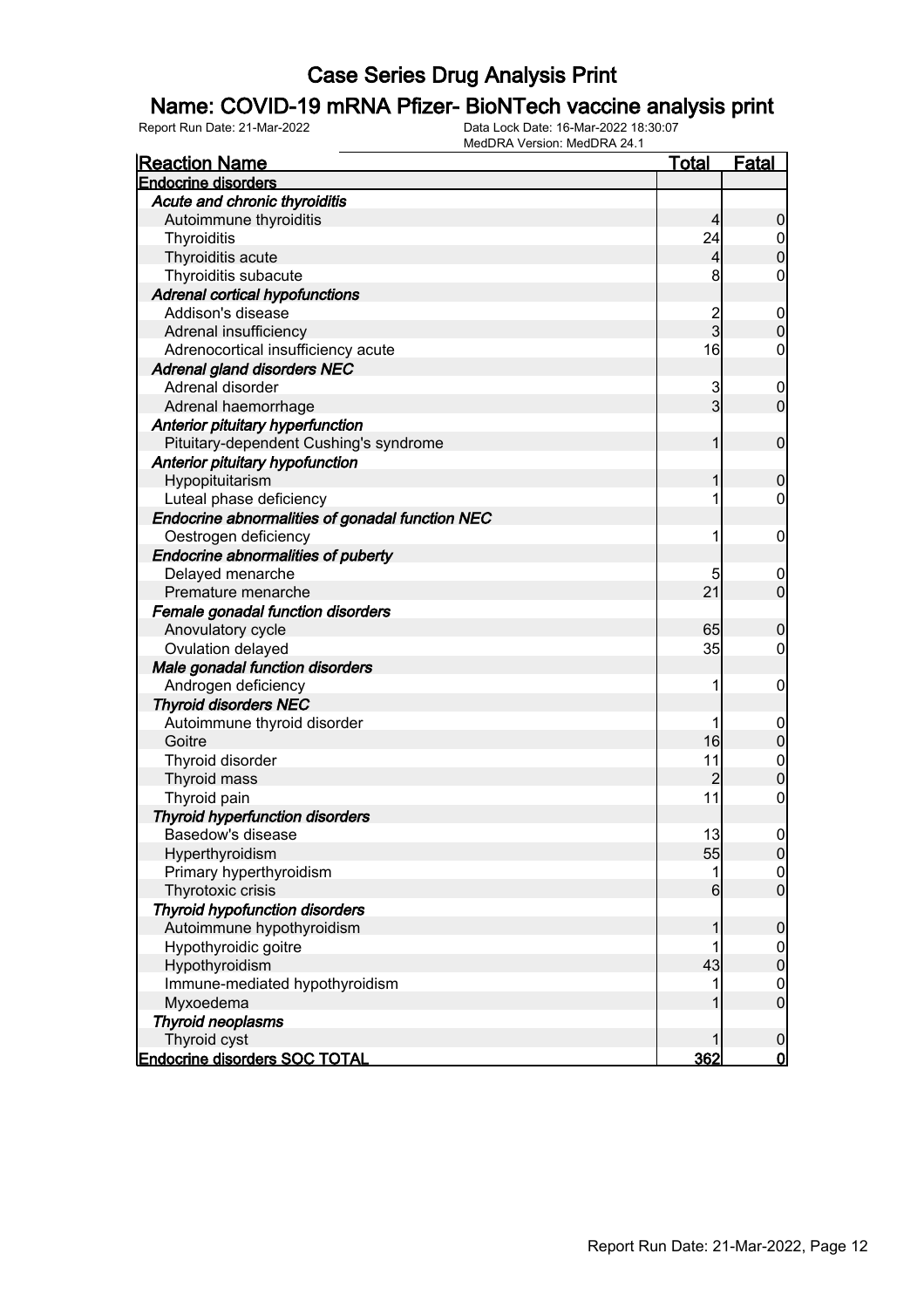### Name: COVID-19 mRNA Pfizer- BioNTech vaccine analysis print

| <b>Reaction Name</b>                                              | <b>Total</b>            | <b>Fatal</b>     |
|-------------------------------------------------------------------|-------------------------|------------------|
| Eve disorders                                                     |                         |                  |
| Amblyopic vision impairment                                       |                         |                  |
| Amblyopia                                                         | 7                       | $\mathbf 0$      |
| Anterior chamber bleeding and vascular disorders                  |                         |                  |
| Spontaneous hyphaema                                              | 1                       | $\mathbf 0$      |
| <b>Cataract conditions</b>                                        |                         |                  |
| Cataract                                                          | 15                      | $\mathbf 0$      |
| Choroid and vitreous haemorrhages and vascular disorders          |                         |                  |
| Choroidal haemorrhage                                             | 1                       | $\boldsymbol{0}$ |
| Choroidal neovascularisation                                      | 1                       | 0                |
| Vitreous haemorrhage                                              | 4                       | $\overline{0}$   |
| Choroid and vitreous structural change, deposit and degeneration  |                         |                  |
| Chorioretinopathy                                                 | 8                       | $\boldsymbol{0}$ |
| Vitreous detachment                                               | 21                      | 0                |
| <b>Vitreous floaters</b>                                          | 119                     | $\overline{0}$   |
| Colour blindness (incl acquired)                                  |                         |                  |
| Colour blindness acquired                                         | 1                       | $\boldsymbol{0}$ |
| Dyschromatopsia                                                   | 11                      | $\overline{0}$   |
| Conjunctival and corneal bleeding and vascular disorders          |                         |                  |
| Conjunctival haemorrhage                                          | 51                      | $\mathbf 0$      |
| Scleral haemorrhage                                               | 1                       | $\overline{0}$   |
| Conjunctival infections, irritations and inflammations            |                         |                  |
| Conjunctival hyperaemia                                           | $\overline{c}$          | $\boldsymbol{0}$ |
| Conjunctival irritation                                           | 1                       | $\overline{0}$   |
| Conjunctival oedema                                               | 3                       | $\mathbf 0$      |
| Conjunctival ulcer                                                | 1                       | $\mathbf 0$      |
| Conjunctivitis allergic                                           | $\overline{2}$          | $\overline{0}$   |
| Corneal infections, oedemas and inflammations                     |                         |                  |
| Corneal oedema                                                    | 3                       | $\boldsymbol{0}$ |
| Keratitis                                                         | $\overline{7}$          | $\mathbf 0$      |
| Ulcerative keratitis                                              | 5                       | $\overline{0}$   |
| Corneal structural change, deposit and degeneration               |                         |                  |
| Corneal scar                                                      | 1                       | $\boldsymbol{0}$ |
| <b>Eyelid movement disorders</b>                                  |                         |                  |
| Blepharospasm                                                     | 168                     | 0                |
| Excessive eye blinking                                            | 6                       | $\mathbf 0$      |
| Eyelid function disorder                                          | $\mathbf{3}$            | 0                |
| Eyelid myokymia                                                   | 4                       | 0                |
| Eyelid ptosis                                                     | 50                      | $\pmb{0}$        |
| Paralytic lagophthalmos                                           | 2                       | $\mathbf 0$      |
| Glaucomas (excl congenital)                                       |                         |                  |
| Angle closure glaucoma                                            | $\overline{\mathbf{c}}$ | $\mathbf 0$      |
| Glaucoma                                                          | $\overline{8}$          | $\pmb{0}$        |
| Ocular hypertension                                               | 1                       | $\mathbf 0$      |
| Iris and ciliary body structural change, deposit and degeneration |                         |                  |
| Eye colour change                                                 | 3                       | $\mathbf 0$      |
| Iris and uveal tract infections, irritations and inflammations    |                         |                  |
| Autoimmune uveitis                                                | 3                       | $\mathbf 0$      |
| <b>Iridocyclitis</b>                                              | 20                      | $\pmb{0}$        |
| Iritis                                                            | 13                      | $\boldsymbol{0}$ |
| <b>Uveitis</b>                                                    | 55                      | $\mathbf 0$      |
| Vogt-Koyanagi-Harada disease                                      | 1                       | $\mathbf 0$      |
| <b>Lacrimation disorders</b>                                      |                         |                  |
| <u>Dry eye</u>                                                    | 175                     | $\bf{0}$         |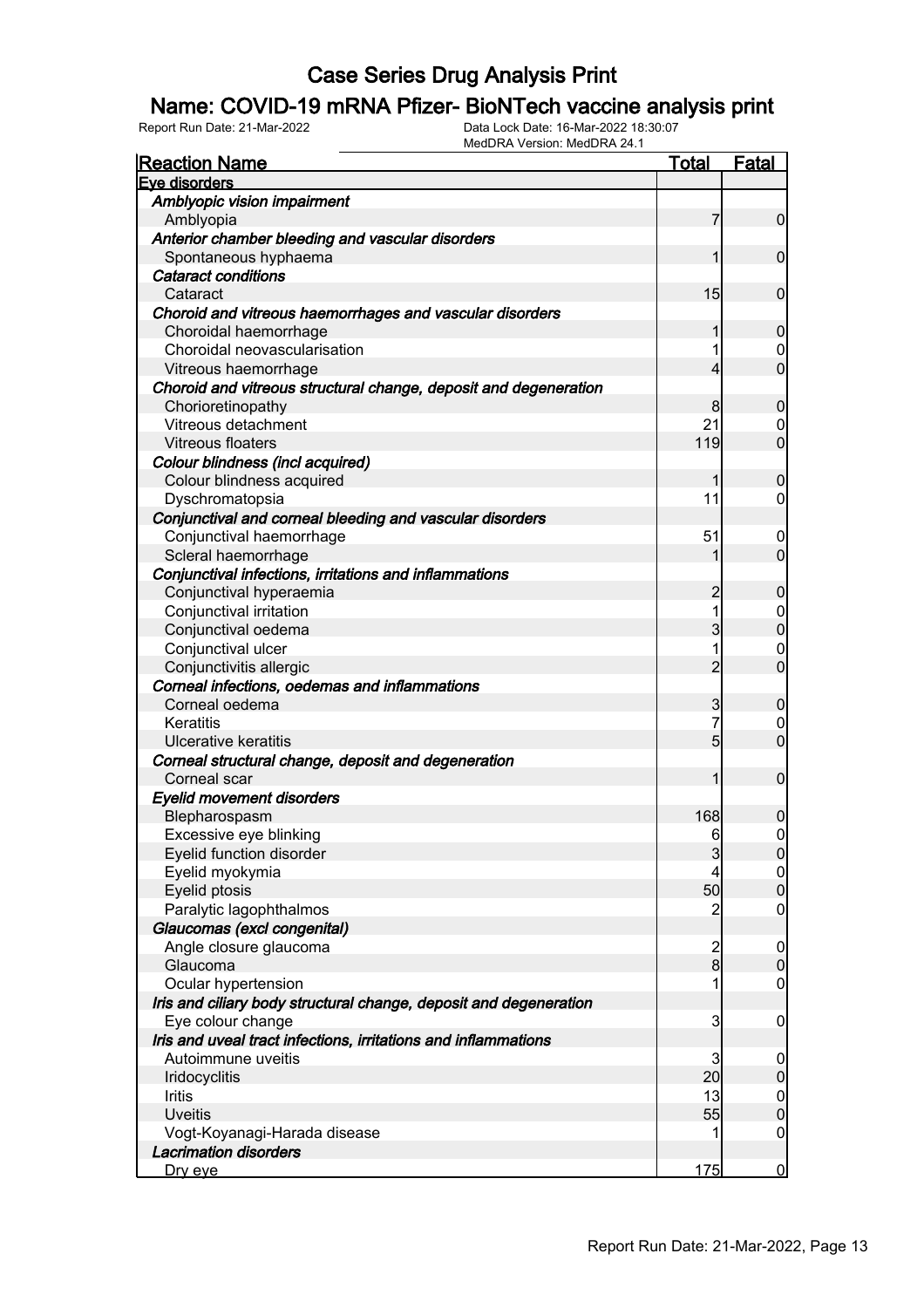### Name: COVID-19 mRNA Pfizer- BioNTech vaccine analysis print

| <b>Reaction Name</b>                                             | <u>Total</u>   | Fatal            |
|------------------------------------------------------------------|----------------|------------------|
| Eye disorders cont'd<br>Eve disorders                            |                |                  |
| Lacrimation increased                                            | 166            | $\overline{0}$   |
| Lid bleeding and vascular disorders                              |                |                  |
| Eyelid bleeding                                                  | 1              | $\mathbf 0$      |
| Lid, lash and lacrimal infections, irritations and inflammations |                |                  |
| <b>Blepharitis</b>                                               | 20             | $\boldsymbol{0}$ |
| <b>Blepharitis allergic</b>                                      |                | $\mathbf 0$      |
| Chalazion                                                        | 7              | $\overline{0}$   |
| Eczema eyelids                                                   | 10             | $\mathbf{0}$     |
| Erythema of eyelid                                               | 11             | $\overline{0}$   |
| Eyelid cyst                                                      | 7              | $\mathbf{0}$     |
| <b>Eyelid irritation</b>                                         | 4              | $\overline{0}$   |
| Eyelid margin crusting                                           | 5              | $\mathbf{0}$     |
| Eyelid oedema                                                    | 15             | $\overline{0}$   |
| Eyelid rash                                                      | 20             | $\mathbf{0}$     |
| Meibomian gland dysfunction                                      | 1              | $\overline{0}$   |
| Swelling of eyelid                                               | 146            | $\mathbf 0$      |
| Swollen tear duct                                                | $\overline{2}$ | $\overline{0}$   |
| Lid, lash and lacrimal structural disorders                      |                |                  |
| Dacryostenosis acquired                                          | $\overline{2}$ | $\mathbf 0$      |
| Dermatochalasis                                                  | 1              | $\mathbf{0}$     |
| Ectropion                                                        |                | $\mathbf 0$      |
| Eyelash changes                                                  | 1              | $\mathbf{0}$     |
| Eyelid exfoliation                                               | 3              | $\overline{0}$   |
| Eyelid skin dryness                                              | $\overline{c}$ | $\mathbf{0}$     |
| Eyelid thickening                                                | $\overline{1}$ | $\mathbf 0$      |
| Floppy eyelid syndrome                                           | 1              | $\mathbf{0}$     |
| Growth of eyelashes                                              | 3              | $\mathbf 0$      |
| Lacrimal gland enlargement                                       | 1              | $\mathbf 0$      |
| Lagophthalmos                                                    | $\overline{4}$ | $\overline{0}$   |
| Ocular bleeding and vascular disorders NEC                       |                |                  |
| Eye haematoma                                                    | 4              | $\boldsymbol{0}$ |
| Eye haemorrhage                                                  | 38             | $\overline{0}$   |
| Ocular vascular disorder                                         | $\overline{2}$ | $\mathbf 0$      |
| Ophthalmic vein thrombosis                                       | 1              | $\mathbf 0$      |
| <b>Ocular disorders NEC</b>                                      |                |                  |
| Chorioretinal disorder                                           | 1              | 0                |
| Dark circles under eyes                                          | 10             | $\overline{0}$   |
| Eye disorder                                                     | 42             | $\overline{0}$   |
| Eye oedema                                                       | 19             | $\overline{0}$   |
| Eye pain                                                         | 1297           | $\boldsymbol{0}$ |
| Eye swelling                                                     | 649            | $\overline{0}$   |
| Eye symptom                                                      | 9              | $\boldsymbol{0}$ |
| Eye ulcer                                                        | $6\phantom{a}$ | $\overline{0}$   |
| Eyelid disorder                                                  | 17             | $\boldsymbol{0}$ |
| Eyelid pain                                                      | 15             | $\overline{0}$   |
| Eyelids pruritus                                                 | 8              | $\boldsymbol{0}$ |
| Ocular discomfort                                                | 34             | $\overline{0}$   |
| Periorbital oedema                                               | 20             | $\boldsymbol{0}$ |
| Periorbital pain                                                 | $\mathbf{3}$   | $\mathbf 0$      |
| Periorbital swelling                                             | 131            | $\boldsymbol{0}$ |
| Retinal disorder                                                 | $\overline{2}$ | $\mathbf 0$      |
| Vitreous disorder                                                | 1              | $\mathbf 0$      |
| Ocular infections, inflammations and associated manifestations   |                |                  |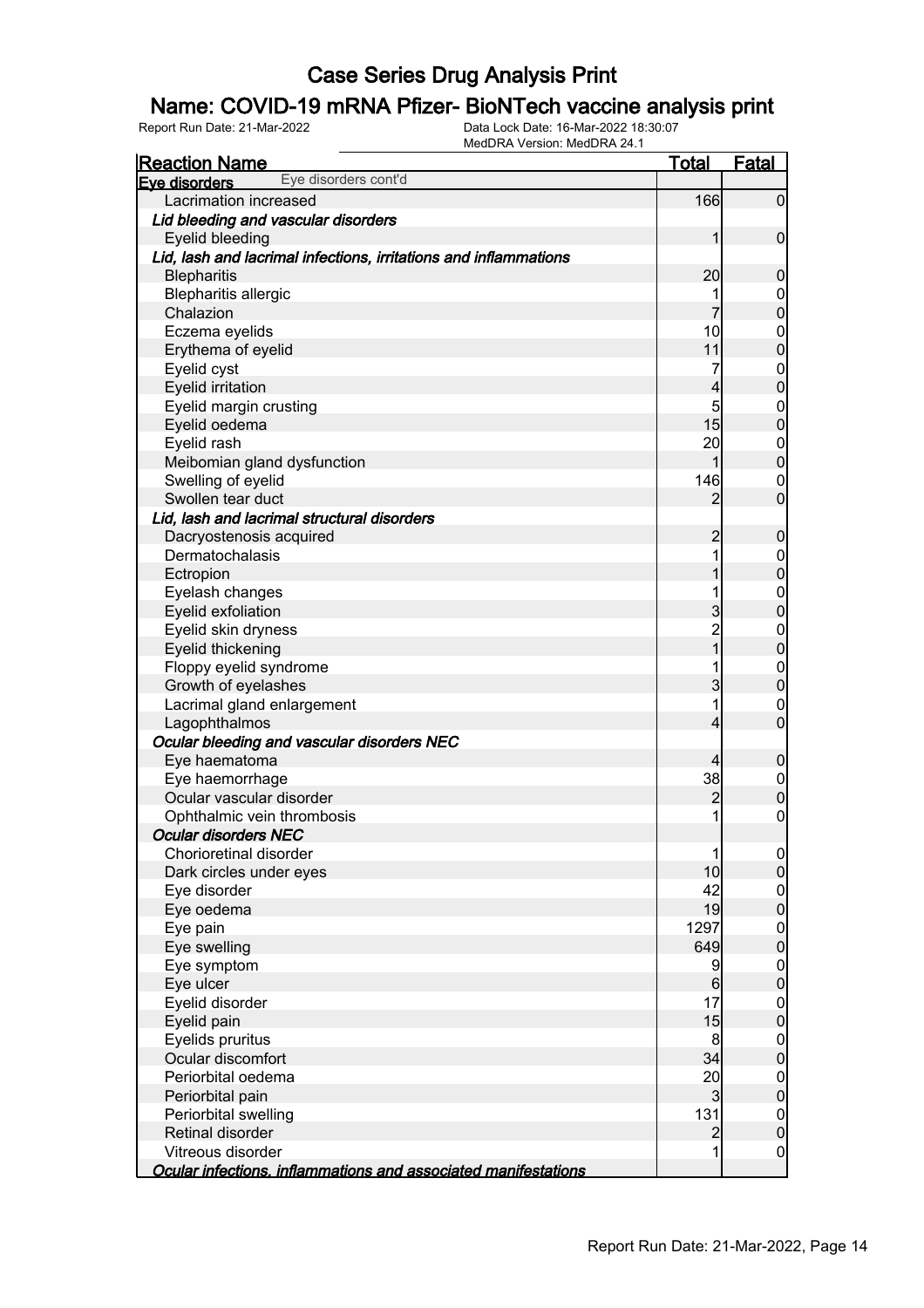### Name: COVID-19 mRNA Pfizer- BioNTech vaccine analysis print

| <b>Reaction Name</b>                                       | <u>Total</u>   | <b>Fatal</b>     |
|------------------------------------------------------------|----------------|------------------|
| Eye disorders cont'd<br>Eye disorders                      |                |                  |
| Eye allergy                                                | 22             | $\overline{0}$   |
| Eye discharge                                              | 34             | 0                |
| Eye inflammation                                           | 40             | $\mathbf 0$      |
| Eye irritation                                             | 107            | $\boldsymbol{0}$ |
| Eye pruritus                                               | 282            | $\mathbf 0$      |
| Limbal swelling                                            | 4              | $\overline{0}$   |
| Ocular hyperaemia                                          | 263            | 0                |
| Ocular nerve and muscle disorders                          |                |                  |
| Binocular eye movement disorder                            | 1              | $\overline{0}$   |
| Extraocular muscle disorder                                |                | 0                |
| Extraocular muscle paresis                                 | 3              | $\boldsymbol{0}$ |
| Eye movement disorder                                      | 43             | $\boldsymbol{0}$ |
| Gaze palsy                                                 | 3              | $\boldsymbol{0}$ |
| Ocular myasthenia                                          |                | $\mathbf 0$      |
| Ophthalmoplegia                                            | 5              | $\mathbf 0$      |
| Strabismus                                                 | 10             | $\overline{0}$   |
| <b>Ocular sensation disorders</b>                          |                |                  |
| Abnormal sensation in eye                                  | 23             | $\mathbf 0$      |
| Asthenopia                                                 | 172            | $\mathbf 0$      |
| Eye paraesthesia                                           | $\overline{c}$ | $\mathbf 0$      |
| Eyelid sensory disorder                                    | 3              | $\boldsymbol{0}$ |
| Foreign body sensation in eyes                             | 19             | $\overline{0}$   |
| Hypoaesthesia eye                                          | 18             | $\mathbf 0$      |
| Photophobia                                                | 526            | $\overline{0}$   |
|                                                            |                |                  |
| <b>Optic disc abnormalities NEC</b><br>Papilloedema        | 8              | $\mathbf 0$      |
|                                                            |                |                  |
| Optic nerve bleeding and vascular disorders                |                |                  |
| Optic disc haemorrhage                                     | 1              | 0                |
| Optic ischaemic neuropathy                                 | 4              | 0                |
| Orbital infections, inflammations and irritations          |                |                  |
| Parophthalmia                                              | 1              | $\mathbf 0$      |
| Orbital structural change, deposit and degeneration        |                |                  |
| Orbital oedema                                             | 2              | $\mathbf 0$      |
| <b>Pupil disorders</b>                                     |                |                  |
| <b>Miosis</b>                                              | $\overline{c}$ | $\mathbf 0$      |
| <b>Mydriasis</b>                                           | 24             | <sup>o</sup>     |
| Pupil fixed                                                | 4              | $\overline{0}$   |
| Pupillary disorder                                         | 1              | $\mathbf 0$      |
| Pupils unequal                                             | 14             | $\boldsymbol{0}$ |
| Refractive and accommodative disorders                     |                |                  |
| Accommodation disorder                                     | 1              | $\mathbf 0$      |
| Altered visual depth perception                            | 5              | $\mathbf 0$      |
| Astigmatism                                                | $\overline{3}$ | $\mathbf 0$      |
| Hypermetropia                                              | $\overline{4}$ | $\overline{0}$   |
| Myopia                                                     | 3              | $\boldsymbol{0}$ |
| Retinal bleeding and vascular disorders (excl retinopathy) |                |                  |
| Papillophlebitis                                           | 1              | $\mathbf 0$      |
| Retinal artery occlusion                                   | 18             | $\mathbf 0$      |
| Retinal artery thrombosis                                  | 2              | $\mathbf 0$      |
| Retinal haemorrhage                                        | 12             | $\mathbf 0$      |
| Retinal ischaemia                                          | 1              | $\mathbf 0$      |
| Retinal vascular thrombosis                                |                | $\mathbf 0$      |
| Retinal vein occlusion                                     | 46             | $\mathbf 0$      |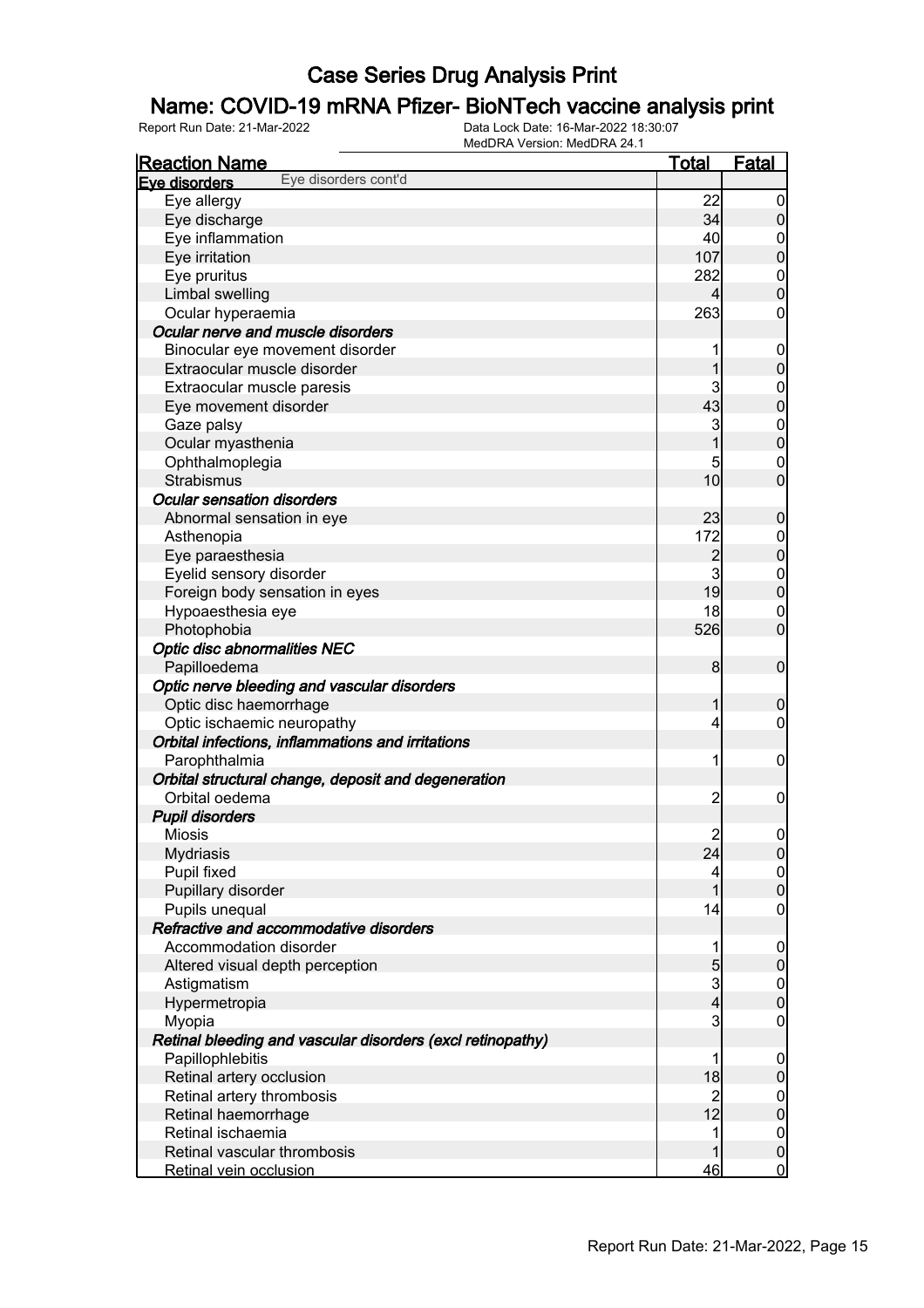### Name: COVID-19 mRNA Pfizer- BioNTech vaccine analysis print

| <b>Reaction Name</b>                                       | <u>Total</u>   | <b>Fatal</b>                     |
|------------------------------------------------------------|----------------|----------------------------------|
| Eye disorders cont'd<br>Eve disorders                      |                |                                  |
| Retinal vein thrombosis                                    | 2              | 0                                |
| Retinal structural change, deposit and degeneration        |                |                                  |
| Age-related macular degeneration                           |                | 0                                |
| Epiretinal membrane                                        | 1              | 0                                |
| Macular degeneration                                       | 4              | 0                                |
| Macular hole                                               | 3              | 0                                |
| Macular rupture                                            |                | 0                                |
| Maculopathy                                                |                | $\mathbf 0$                      |
| Neovascular age-related macular degeneration               | 3              | 0                                |
| Retinal degeneration                                       | 1              | $\mathbf 0$                      |
| Retinal detachment                                         | 8              | 0                                |
| <b>Retinal tear</b>                                        | 3              | $\mathbf 0$                      |
| <b>Retinal toxicity</b>                                    | 3 <sub>l</sub> | 0                                |
| Retinal, choroid and vitreous infections and inflammations |                |                                  |
| Birdshot chorioretinopathy                                 | 2              | 0                                |
| Choroiditis                                                | 1              | $\mathbf 0$                      |
| Cystoid macular oedema                                     |                | 0                                |
| Macular oedema                                             | 6              | $\mathbf{0}$                     |
| Retinal oedema                                             | $\overline{2}$ | 0                                |
| <b>Retinal vasculitis</b>                                  | 3              | 0                                |
| <b>Retinopathies NEC</b>                                   |                |                                  |
| Acute macular neuroretinopathy                             | 3              | $\overline{0}$                   |
| Retinal exudates                                           | $\overline{2}$ | 0                                |
| Retinopathy                                                | 4              | 0                                |
| Scleral infections, irritations and inflammations          |                |                                  |
| Episcleritis                                               | 9              | $\overline{0}$                   |
| <b>Scleritis</b>                                           | 6              | $\overline{0}$                   |
| Scleral structural change, deposit and degeneration        |                |                                  |
| Scleral discolouration                                     | 2              | $\mathbf 0$                      |
| Structural change, deposit and degeneration of eye NEC     |                |                                  |
| Endocrine ophthalmopathy                                   | 2              | 0                                |
| Exophthalmos                                               | 4              | 0                                |
| <b>Visual colour distortions</b>                           |                |                                  |
| Chloropsia                                                 | $\overline{c}$ |                                  |
| Chromatopsia                                               | 1              | $\mathbf 0$<br>0                 |
| Cyanopsia                                                  | $\overline{4}$ |                                  |
| Erythropsia                                                | $\overline{2}$ | $\overline{0}$<br>$\overline{0}$ |
| Xanthopsia                                                 | 1              | 0                                |
| <b>Visual disorders NEC</b>                                |                |                                  |
|                                                            | 2              |                                  |
| Charles Bonnet syndrome<br>Diplopia                        | 184            | $\mathbf 0$<br>0                 |
| Dysmetropsia                                               | 1              |                                  |
| Glare                                                      |                | $\boldsymbol{0}$<br>0            |
| Halo vision                                                |                |                                  |
|                                                            | 9              | $\mathbf 0$                      |
| Heteronymous diplopia                                      |                | 0                                |
| Metamorphopsia                                             | 24             | $\boldsymbol{0}$                 |
| Oscillopsia                                                | 3              | $\overline{0}$                   |
| Photopsia                                                  | 162            | $\boldsymbol{0}$                 |
| Scintillating scotoma                                      | 4              | $\overline{0}$                   |
| Vision blurred                                             | 1439           | $\mathbf{0}$                     |
| Visual brightness                                          | 3              | 0                                |
| Visual snow syndrome                                       | 8              | $\mathbf 0$                      |
| <b>Visual field disorders</b>                              |                |                                  |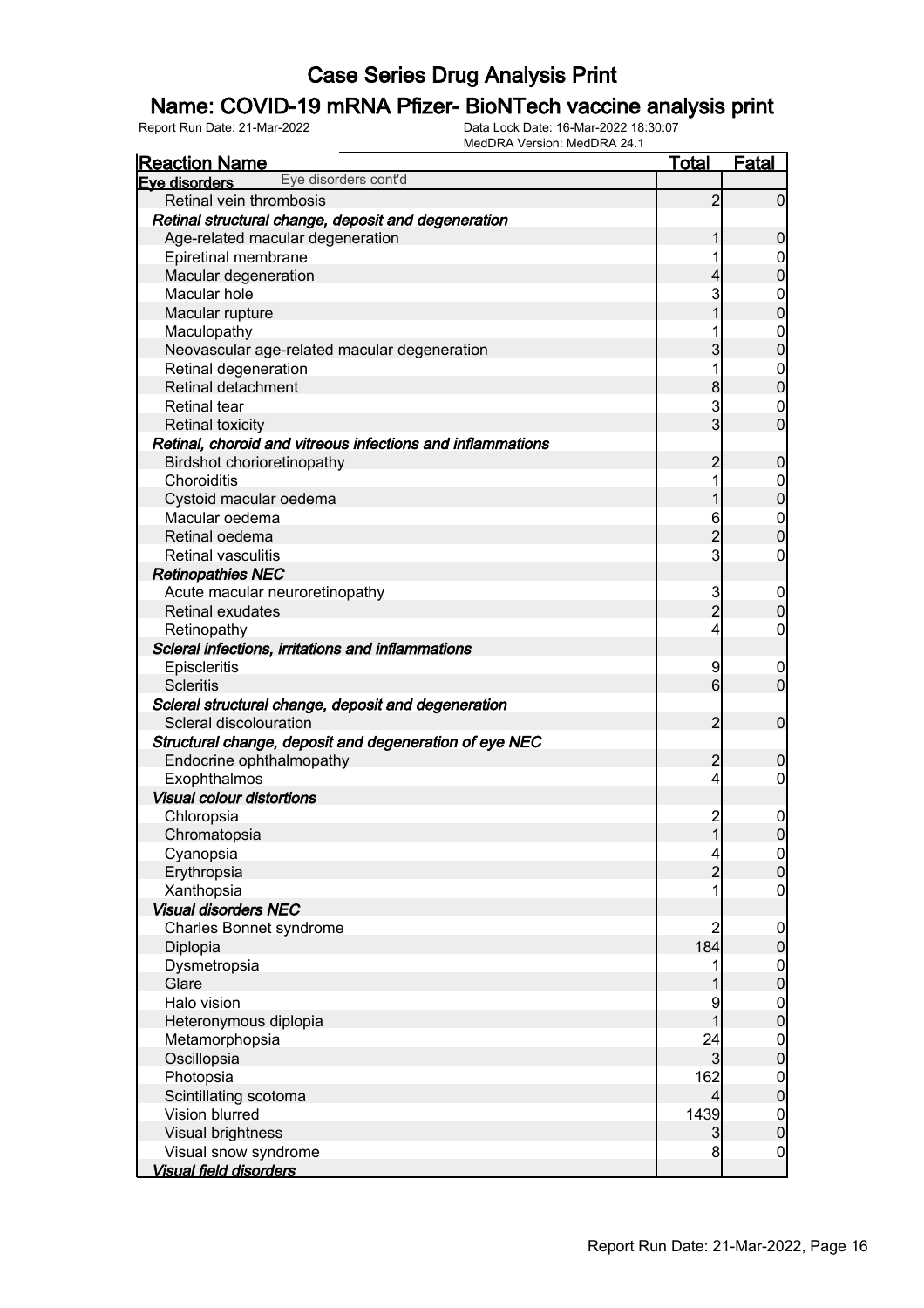### Name: COVID-19 mRNA Pfizer- BioNTech vaccine analysis print

| <b>Reaction Name</b>                                    | <u>Total</u> | Fatal |
|---------------------------------------------------------|--------------|-------|
| Eye disorders cont'd<br>Eve disorders                   |              |       |
| Visual field defect                                     | 41           |       |
| Visual impairment and blindness (excl colour blindness) |              |       |
| Amaurosis fugax                                         |              |       |
| <b>Blindness</b>                                        | 158          |       |
| <b>Blindness cortical</b>                               |              |       |
| <b>Blindness transient</b>                              | 20           |       |
| <b>Blindness unilateral</b>                             | 20           |       |
| Central vision loss                                     | 6            |       |
| Sudden visual loss                                      |              |       |
| Visual acuity reduced                                   | 30           |       |
| Visual acuity reduced transiently                       |              |       |
| Visual impairment                                       | 463          |       |
| Visual pathway disorders                                |              |       |
| Optic nerve disorder                                    |              |       |
| <b>Eve disorders SOC TOTAL</b>                          | 7943         |       |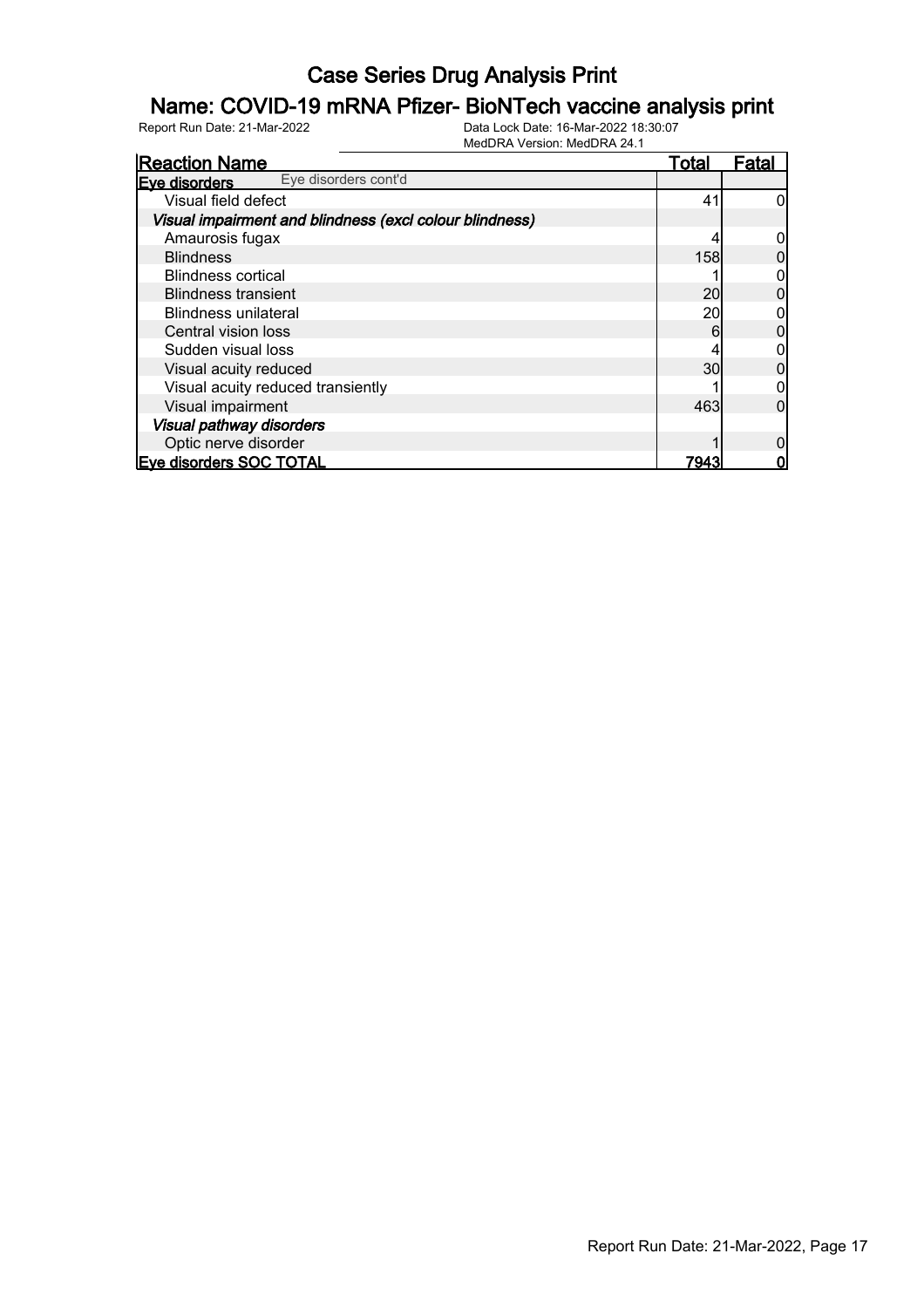#### Name: COVID-19 mRNA Pfizer- BioNTech vaccine analysis print

| <u>Reaction Name</u>                                | Total          | <u>Fatal</u>     |
|-----------------------------------------------------|----------------|------------------|
| <b>Gastrointestinal disorders</b>                   |                |                  |
| Abdominal findings abnormal                         |                |                  |
| Abdominal mass                                      | $\overline{2}$ | 0                |
| Gastrointestinal sounds abnormal                    | 18             | $\overline{0}$   |
| <b>Abdominal hernias NEC</b>                        |                |                  |
| Abdominal hernia                                    | $\overline{2}$ | $\mathbf 0$      |
| Abdominal wall conditions NEC                       |                |                  |
| Abdominal wall haematoma                            | $\overline{2}$ | 0                |
| Acute and chronic pancreatitis                      |                |                  |
| Alcoholic pancreatitis                              | 1              | $\mathbf 0$      |
| Autoimmune pancreatitis                             |                | $\mathbf 0$      |
| Obstructive pancreatitis                            | 1              | $\mathbf 0$      |
| Pancreatitis                                        | 19             | $\boldsymbol{0}$ |
| Pancreatitis acute                                  | 17             | 1                |
| Pancreatitis chronic                                | 1              | $\mathbf 0$      |
| Pancreatitis necrotising                            | $\overline{c}$ | $\mathbf 0$      |
| Anal and rectal disorders NEC                       |                |                  |
| Anal fissure                                        | $\overline{c}$ | $\mathbf 0$      |
| Anal sphincter atony                                | $\mathbf{1}$   | $\overline{0}$   |
| Rectal prolapse                                     |                | 0                |
| Anal and rectal pains                               |                |                  |
| Proctalgia                                          | 15             | $\mathbf 0$      |
| Anal and rectal signs and symptoms                  |                |                  |
| Anal blister                                        | 1              | $\mathbf 0$      |
| Anal erythema                                       |                | $\mathbf 0$      |
| Anal hypoaesthesia                                  | 2<br>2         | $\mathbf{0}$     |
| Anal pruritus                                       |                | $\mathbf 0$      |
| Anal spasm                                          | 1              | $\mathbf{0}$     |
| Anorectal discomfort                                | 5              | $\overline{0}$   |
| Anorectal swelling                                  | 1              | $\mathbf 0$      |
| Rectal discharge                                    | $\overline{2}$ | $\overline{0}$   |
| Rectal tenesmus                                     | 1              | $\mathbf 0$      |
| Anal and rectal ulcers and perforation              |                |                  |
| Anal ulcer                                          | 1              | $\mathbf 0$      |
| <b>Benign oral cavity neoplasms</b>                 |                |                  |
| Mouth cyst                                          | 6              | $\mathbf 0$      |
| Tongue cyst                                         | $\overline{4}$ | 0                |
| Tongue polyp                                        | $\overline{2}$ | $\overline{0}$   |
| Colitis (excl infective)                            |                |                  |
| Autoimmune colitis                                  | $\overline{2}$ | $\mathbf 0$      |
| Colitis                                             | 59             | 1                |
| Colitis ischaemic                                   | 1              | $\mathbf 0$      |
| Colitis microscopic                                 | $\overline{2}$ | $\overline{0}$   |
| Colitis ulcerative                                  | 80             | $\boldsymbol{0}$ |
| Crohn's disease                                     | 52             | $\overline{0}$   |
| Eosinophilic colitis                                | 1              | $\mathbf 0$      |
| Inflammatory bowel disease                          | 12             | $\overline{0}$   |
| Dental and periodontal infections and inflammations |                |                  |
| Dental caries                                       | $\overline{c}$ | $\mathbf 0$      |
| Periodontal inflammation                            | 1              | $\mathbf 0$      |
| Dental developmental disorders and anomalies        |                |                  |
| Tooth impacted                                      | 1              | $\mathbf 0$      |
| <b>Dental disorders NEC</b>                         |                |                  |
| Loose tooth                                         | 5              | $\overline{0}$   |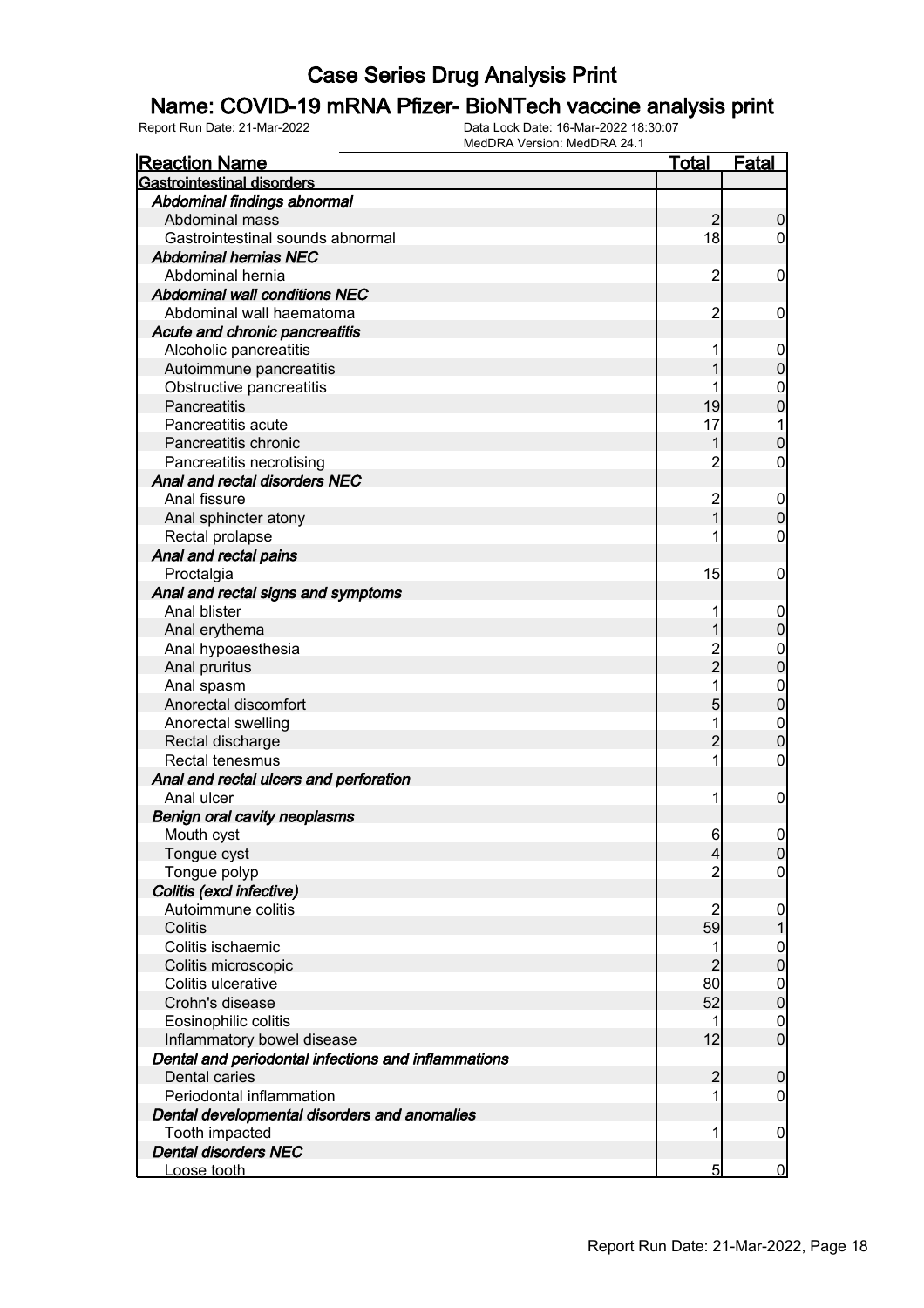### Name: COVID-19 mRNA Pfizer- BioNTech vaccine analysis print

| <b>Reaction Name</b>                                   | <u>Total</u>   | <b>Fatal</b>                  |
|--------------------------------------------------------|----------------|-------------------------------|
| Gastrointestinal disordersointestinal disorders cont'd |                |                               |
| Malpositioned teeth                                    | $\overline{c}$ | $\overline{0}$                |
| Periodontal disease                                    | 1              | 0                             |
| Teeth brittle                                          | 3              | $\mathbf 0$                   |
| Teething                                               | 9              | $\mathbf{0}$                  |
| Tooth disorder                                         |                | $\overline{0}$                |
| Tooth erosion                                          |                | $\mathbf 0$                   |
| Tooth socket haemorrhage                               |                | $\overline{0}$                |
| Dental pain and sensation disorders                    |                |                               |
| Dental discomfort                                      |                | $\mathbf 0$                   |
| Dental paraesthesia                                    | 14             | $\overline{0}$                |
| Hyperaesthesia teeth                                   | 38             | $\boldsymbol{0}$              |
| Toothache                                              | 195            | 0                             |
| Dental surface disorders                               |                |                               |
| Tooth discolouration                                   | 10             | $\boldsymbol{0}$              |
| Diaphragmatic hernias                                  |                |                               |
| Hiatus hernia                                          | 8              | $\mathbf 0$                   |
| Diarrhoea (excl infective)                             |                |                               |
| Diarrhoea                                              | 6075           | $\boldsymbol{0}$              |
| Diarrhoea haemorrhagic                                 | 27             | $\mathbf 0$                   |
| <b>Diverticula</b>                                     |                |                               |
| Diverticulum                                           | 6              | $\mathbf 0$                   |
| Diverticulum intestinal                                | 1              | $\mathbf 0$                   |
| Duodenal and small intestinal stenosis and obstruction |                |                               |
| Small intestinal obstruction                           | 3              | $\mathbf 0$                   |
| <b>Duodenal ulcers and perforation</b>                 |                |                               |
| Duodenal ulcer haemorrhage                             |                | $\mathbf 0$                   |
| Duodenal ulcer perforation                             | 3              | $\mathbf 0$                   |
| Dyspeptic signs and symptoms                           |                |                               |
| Dyspepsia                                              | 541            | $\mathbf 0$                   |
| Epigastric discomfort                                  | 15             | 0                             |
| Eructation                                             | 62             | $\overline{0}$                |
| <b>Faecal abnormalities NEC</b>                        |                |                               |
| Abnormal faeces                                        | 23             | $\boldsymbol{0}$              |
| Faecaloma                                              |                | $\mathbf{0}$                  |
| Faeces discoloured                                     | 63             | $\overline{0}$                |
| Faeces hard                                            |                | $\Omega$                      |
| Faeces pale                                            | $\frac{2}{5}$  | 0                             |
| Faeces soft                                            | 12             | $\mathbf 0$                   |
| Mucous stools                                          | 12             | $\overline{0}$                |
| Flatulence, bloating and distension                    |                |                               |
| Abdominal distension                                   | 594            | $\boldsymbol{0}$              |
| Aerophagia                                             |                | $\overline{0}$                |
| Flatulence                                             | 199            | $\overline{0}$                |
| Gastric and oesophageal haemorrhages                   |                |                               |
| Gastric haemorrhage                                    | 5              | 1                             |
| Mallory-Weiss syndrome                                 | 1              | $\mathbf 0$                   |
| Oesophageal varices haemorrhage                        | 1              | $\mathbf 0$                   |
| Gastric ulcers and perforation                         |                |                               |
| Gastric ulcer                                          | 7              | $\boldsymbol{0}$              |
| Gastritis (excl infective)                             |                |                               |
| Chronic gastritis                                      | $\overline{4}$ |                               |
| Gastritis                                              | 72             | $\boldsymbol{0}$              |
| Reflux gastritis                                       | 8 <sup>1</sup> | $\overline{0}$<br>$\mathbf 0$ |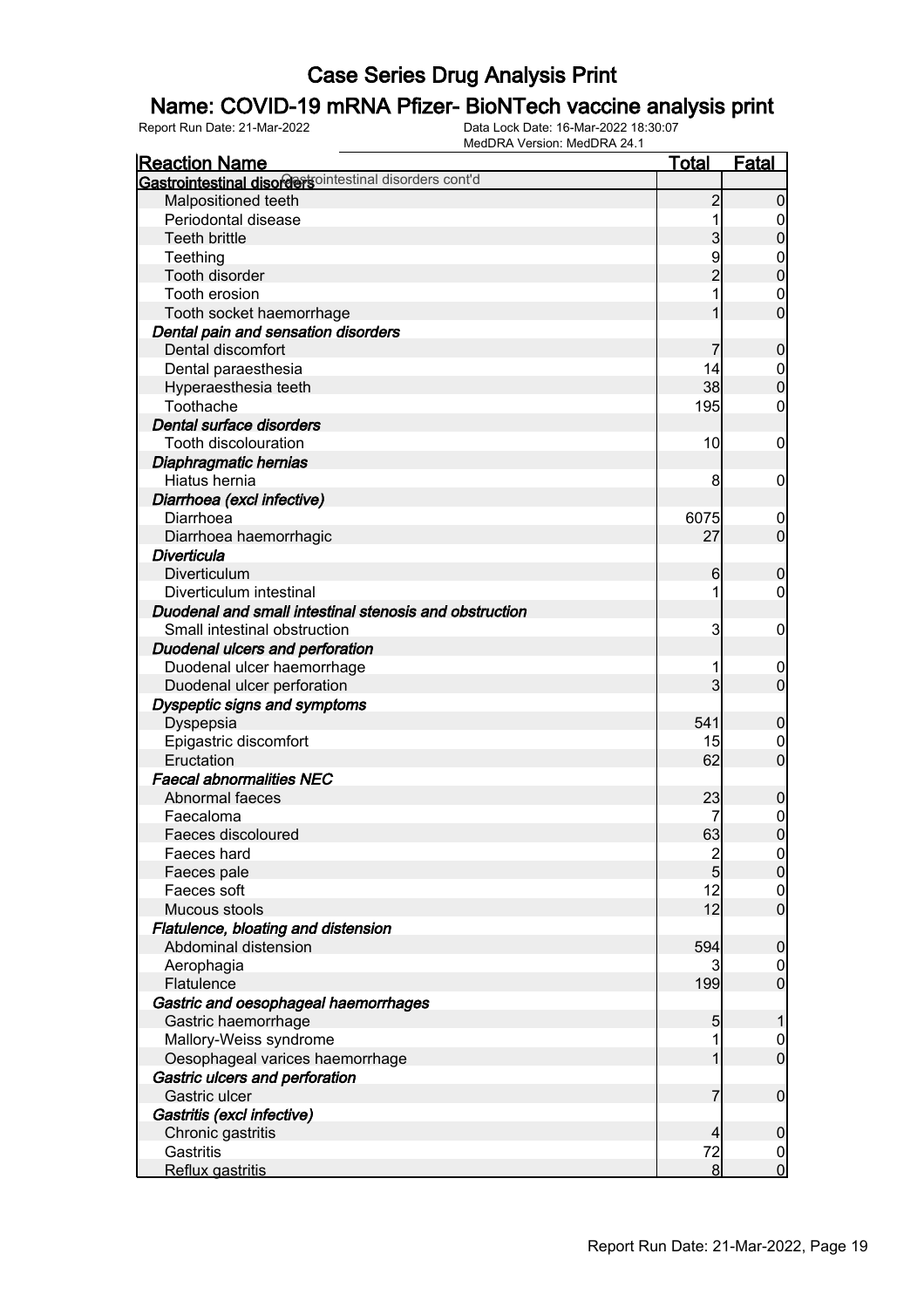### Name: COVID-19 mRNA Pfizer- BioNTech vaccine analysis print

| <b>Reaction Name</b>                                         | <b>Total</b>   | <b>Fatal</b>     |
|--------------------------------------------------------------|----------------|------------------|
| Gastrointestinal disordertsointestinal disorders cont'd      |                |                  |
| Gastrointestinal and abdominal pains (excl oral and throat)  |                |                  |
| Abdominal migraine                                           | $\overline{2}$ | $\boldsymbol{0}$ |
| Abdominal pain                                               | 1684           | $\boldsymbol{0}$ |
| Abdominal pain lower                                         | 151            | $\pmb{0}$        |
| Abdominal pain upper                                         | 2788           | $\mathbf 0$      |
| Abdominal rigidity                                           | 25             | $\overline{0}$   |
| Abdominal tenderness                                         | 15             | $\mathbf 0$      |
| Gastrointestinal pain                                        | 166            | $\mathbf 0$      |
| Oesophageal pain                                             | 13             | 0                |
| Gastrointestinal atonic and hypomotility disorders NEC       |                |                  |
| Constipation                                                 | 276            | $\mathbf 0$      |
| Duodenogastric reflux                                        | 4              | $\mathbf 0$      |
| Gastric dilatation                                           | 7              | $\mathbf 0$      |
| Gastrooesophageal reflux disease                             | 192            | $\overline{0}$   |
| Impaired gastric emptying                                    | 10             | $\boldsymbol{0}$ |
| Infrequent bowel movements                                   | 3              | $\overline{0}$   |
| Intestinal dilatation                                        |                | $\mathbf 0$      |
| Intestinal pseudo-obstruction                                | $\overline{2}$ | $\overline{0}$   |
| <b>Gastrointestinal disorders NEC</b>                        |                |                  |
| Appendicolith                                                | 1              | $\mathbf 0$      |
| Appendix disorder                                            |                | $\mathbf 0$      |
| Food poisoning                                               | 2<br>7         | $\pmb{0}$        |
| Functional gastrointestinal disorder                         | 11             | $\mathbf 0$      |
| Gastric disorder                                             | 10             | $\pmb{0}$        |
| Gastrointestinal disorder                                    | 30             | $\mathbf 0$      |
| Stomach mass                                                 | 4              | $\mathbf 0$      |
| Gastrointestinal dyskinetic disorders                        |                |                  |
| Bowel movement irregularity                                  | 9              | $\mathbf 0$      |
| Change of bowel habit                                        | 13             | $\mathbf 0$      |
| Dyschezia                                                    | 4              | $\boldsymbol{0}$ |
| Gastrointestinal motility disorder                           | 4              | $\mathbf 0$      |
| Oesophageal achalasia                                        | 1              | $\mathbf 0$      |
| Gastrointestinal fistulae                                    |                |                  |
| Diverticular fistula                                         | $\overline{2}$ | $\boldsymbol{0}$ |
| Gastrointestinal inflammatory disorders NEC                  |                |                  |
| Appendicitis noninfective                                    | 1              | 0                |
| <b>Duodenitis</b>                                            | 1              | 0                |
| <b>Enteritis</b>                                             | 6              | $\mathbf 0$      |
| Epiploic appendagitis                                        |                | $\boldsymbol{0}$ |
| Gastrointestinal inflammation                                | $\frac{2}{5}$  | $\overline{0}$   |
| Gastrointestinal tract irritation                            | 1              | $\boldsymbol{0}$ |
| Intestinal angioedema                                        | $\overline{2}$ | $\overline{0}$   |
| Gastrointestinal mucosal dystrophies and secretion disorders |                |                  |
| Barrett's oesophagus                                         | $\overline{2}$ | $\boldsymbol{0}$ |
| Hyperchlorhydria                                             | 4              | $\boldsymbol{0}$ |
| Gastrointestinal signs and symptoms NEC                      |                |                  |
| Abdominal discomfort                                         | 702            | $\mathbf 0$      |
| Abdominal symptom                                            | $\overline{2}$ | $\pmb{0}$        |
| Acute abdomen                                                | 8              | $\overline{0}$   |
| Anal incontinence                                            | 22             | $\mathbf 0$      |
| Breath odour                                                 | 22             |                  |
| Dysphagia                                                    | 241            | $\frac{0}{2}$    |
| Gastrointestinal wall thickening                             | 1              | $\overline{0}$   |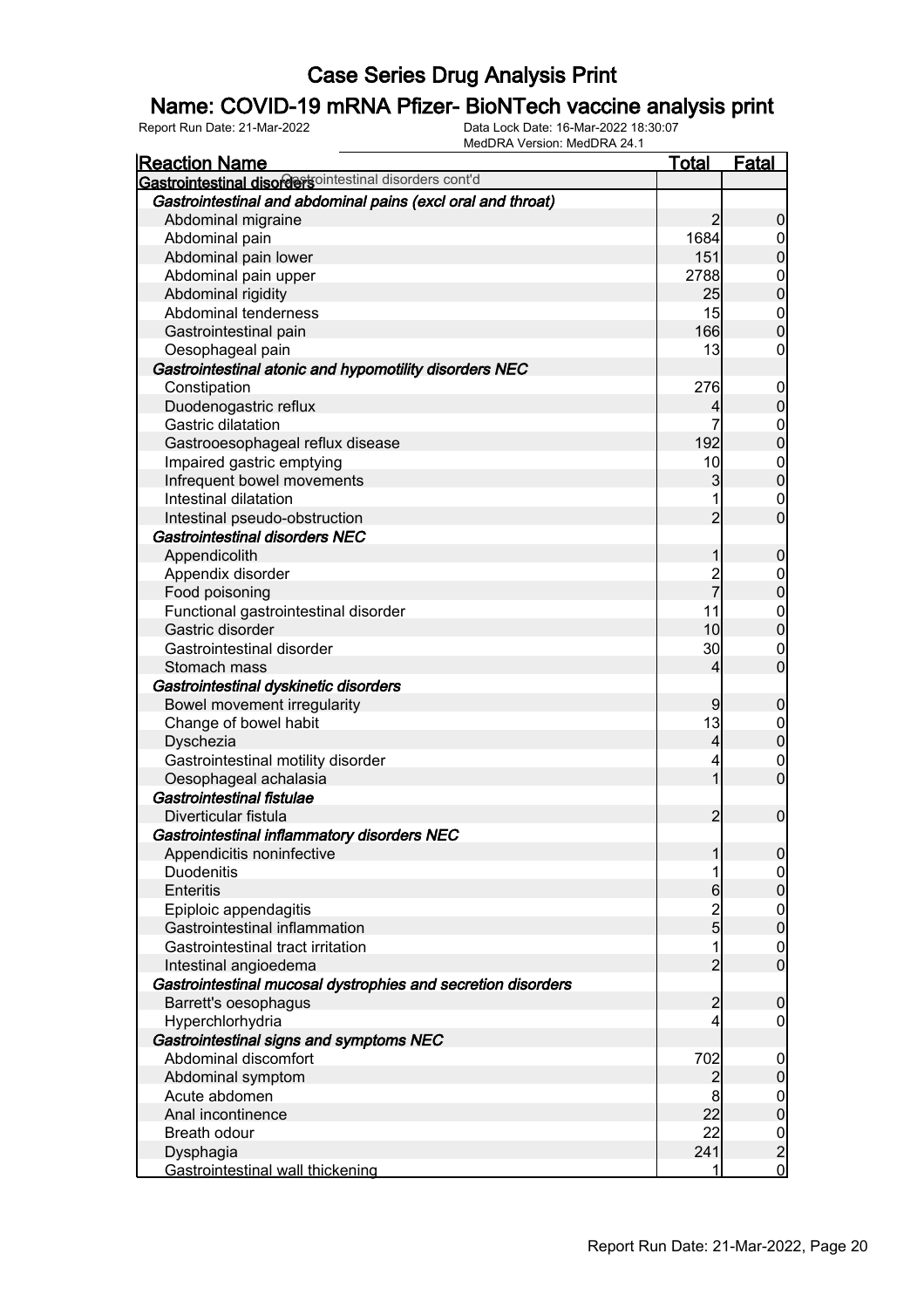### Name: COVID-19 mRNA Pfizer- BioNTech vaccine analysis print

| <b>Reaction Name</b>                                                            | <b>Total</b>   | Fatal                                |
|---------------------------------------------------------------------------------|----------------|--------------------------------------|
| Gastrointestinal disordersointestinal disorders cont'd                          |                |                                      |
| Malignant dysphagia                                                             | 1              | $\overline{0}$                       |
| Odynophagia                                                                     | 46             | $\overline{0}$                       |
| Gastrointestinal spastic and hypermotility disorders                            |                |                                      |
| Cardiospasm                                                                     | 1              | $\mathbf 0$                          |
| Defaecation urgency                                                             | 12             | $\mathbf 0$                          |
| Frequent bowel movements                                                        | 32             | $\boldsymbol{0}$                     |
| Gastrointestinal hypermotility                                                  | 1              | $\mathbf 0$                          |
| Irritable bowel syndrome                                                        | 104            |                                      |
| Oesophageal spasm                                                               | 5              | $\begin{matrix} 0 \\ 0 \end{matrix}$ |
| Pylorospasm                                                                     | 1              | $\boldsymbol{0}$                     |
| Gastrointestinal stenosis and obstruction NEC                                   |                |                                      |
| <b>Ileus</b>                                                                    | 1              | $\mathbf 0$                          |
| Intestinal obstruction                                                          | $\bf{8}$       | $\mathbf 0$                          |
| Neonatal intestinal obstruction                                                 |                | $\boldsymbol{0}$                     |
| Volvulus                                                                        |                | $\overline{0}$                       |
| Gastrointestinal vascular malformations                                         |                |                                      |
| Gastric antral vascular ectasia                                                 | 11             | $\mathbf 0$                          |
| Gastrointestinal vascular occlusion and infarction                              |                |                                      |
| Intestinal ischaemia                                                            | $\overline{9}$ | $\overline{c}$                       |
| Mesenteric vein thrombosis                                                      | 10             |                                      |
| <b>Omental infarction</b>                                                       | 1              | $0$<br>0                             |
| Thrombosis mesenteric vessel                                                    | $\overline{c}$ | $\boldsymbol{0}$                     |
| Visceral venous thrombosis                                                      | $\overline{1}$ | $\overline{0}$                       |
| Gingival disorders, signs and symptoms NEC                                      |                |                                      |
| <b>Gingival blister</b>                                                         | 13             | $\boldsymbol{0}$                     |
| Gingival discomfort                                                             | 8              | $\boldsymbol{0}$                     |
| Gingival disorder                                                               | 5              | $\mathbf 0$                          |
| Gingival erythema                                                               | $\overline{c}$ |                                      |
| Gingival hypertrophy                                                            | $\overline{1}$ | $0\atop 0$                           |
| Gingival oedema                                                                 |                | $\mathbf{0}$                         |
| Gingival pain                                                                   | 136            | $\overline{0}$                       |
| Gingival pruritus                                                               | $\overline{c}$ |                                      |
| Gingival recession                                                              | 1              | $\begin{matrix} 0 \\ 0 \end{matrix}$ |
| Gingival swelling                                                               | 43             | $\mathbf{0}$                         |
| Gingival ulceration                                                             | $\overline{2}$ | $\overline{0}$                       |
| Gingivitis ulcerative                                                           | 1              | 0                                    |
| Noninfective gingivitis                                                         | 13             | $\overline{0}$                       |
| Gingival haemorrhages                                                           |                |                                      |
| Gingival bleeding                                                               | 83             | $\mathbf 0$                          |
|                                                                                 |                |                                      |
| Haemorrhoids and gastrointestinal varices (excl oesophageal)<br>Gastric varices | 1              | $\mathbf 0$                          |
|                                                                                 | 1              |                                      |
| Haemorrhoidal haemorrhage<br>Haemorrhoids                                       | 35             | $\mathbf 0$<br>$\overline{1}$        |
| Haemorrhoids thrombosed                                                         |                |                                      |
|                                                                                 |                | $\boldsymbol{0}$                     |
| Inguinal hernias                                                                |                |                                      |
| Inguinal hernia                                                                 | 1              | $\mathbf 0$                          |
| Intestinal haemorrhages                                                         |                |                                      |
| Anal haemorrhage                                                                | 23             | 1                                    |
| Intestinal haemorrhage                                                          | 1              | $\pmb{0}$                            |
| Rectal haemorrhage                                                              | 83             | $\mathbf 0$                          |
| Small intestinal haemorrhage                                                    | 5              | $\overline{0}$                       |
| Intestinal ulcers and perforation NEC                                           |                |                                      |
| Intestinal perforation                                                          | 6              | $\overline{2}$                       |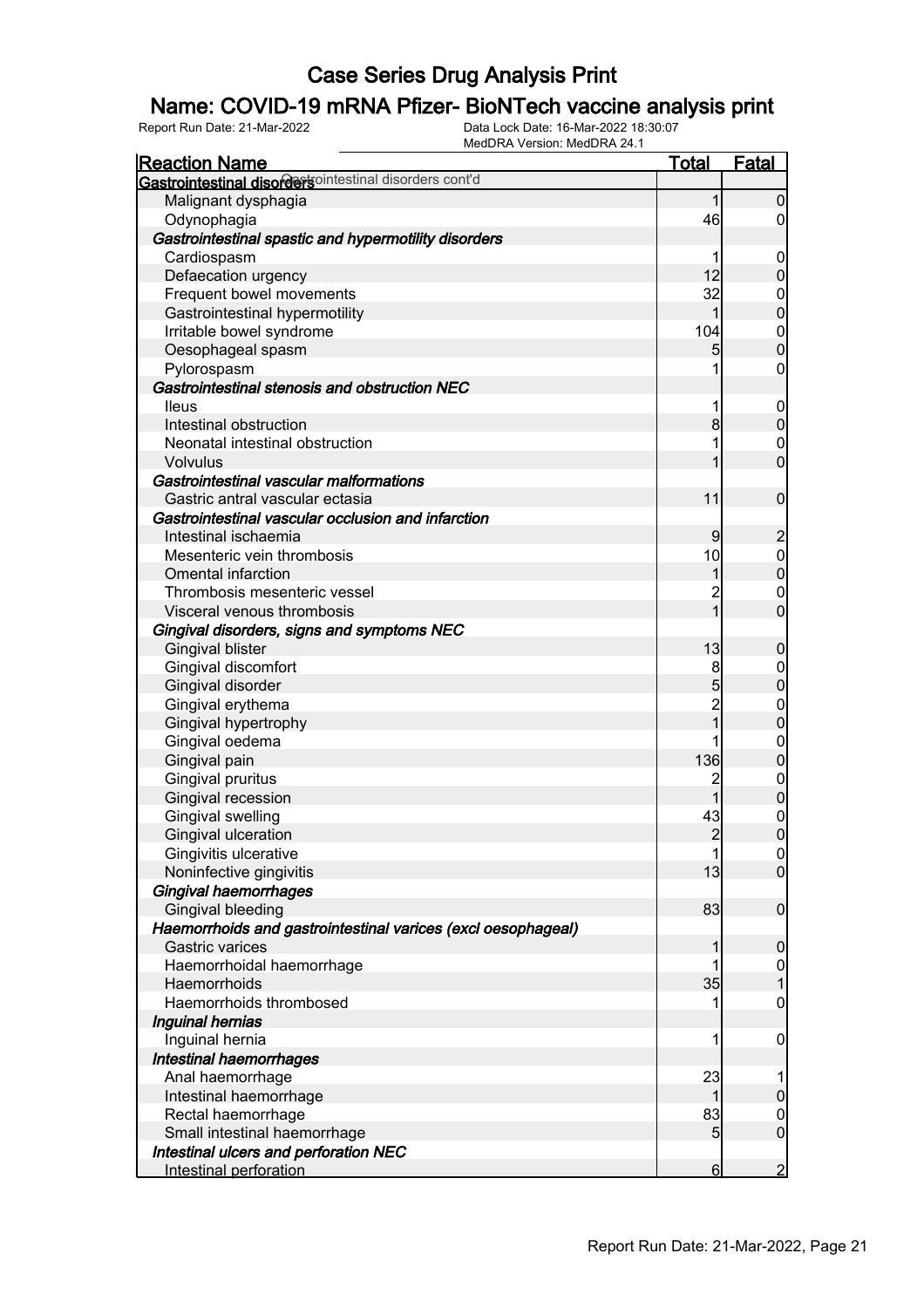### Name: COVID-19 mRNA Pfizer- BioNTech vaccine analysis print

| <b>Reaction Name</b>                                      | <b>Total</b>         | Fatal                            |
|-----------------------------------------------------------|----------------------|----------------------------------|
| Gastrointestinal disordersointestinal disorders cont'd    |                      |                                  |
| Large intestinal ulcer                                    | 1                    | $\boldsymbol{0}$                 |
| Large intestinal ulcer haemorrhage                        |                      | $\mathbf 0$                      |
| Large intestine perforation                               |                      | 0                                |
| Large intestinal stenosis and obstruction                 |                      |                                  |
| Large intestinal obstruction                              | 1                    | 1                                |
| <b>Malabsorption syndromes</b>                            |                      |                                  |
| Bile acid malabsorption                                   | 5                    | $\mathbf 0$                      |
| Coeliac disease                                           | 14                   | $\mathbf 0$                      |
| Malabsorption                                             |                      | $\mathbf 0$                      |
| Steatorrhoea                                              | 4                    | $\overline{0}$                   |
| Nausea and vomiting symptoms                              |                      |                                  |
| Cyclic vomiting syndrome                                  | 1                    | $\boldsymbol{0}$                 |
| Discoloured vomit                                         | 13                   |                                  |
| Infantile vomiting                                        | 7                    | $0\atop 0$                       |
| Nausea                                                    | 15249                |                                  |
| Regurgitation                                             | 1                    | $0\atop 0$                       |
| Retching                                                  | 116                  | $\mathbf 0$                      |
| Vomiting                                                  | 5142                 | $\overline{1}$                   |
| Vomiting projectile                                       | 70                   | $\mathbf 0$                      |
| Non-mechanical ileus                                      |                      |                                  |
| lleus paralytic                                           | $\overline{2}$       | $\mathbf 0$                      |
| Non-site specific gastrointestinal haemorrhages           |                      |                                  |
| Gastrointestinal haemorrhage                              | 19                   |                                  |
| Haematemesis                                              | 40                   | $\overline{c}$                   |
| Haematochezia                                             | 60                   | $\mathbf{0}$                     |
| Melaena                                                   | 11                   | $\overline{0}$                   |
| Upper gastrointestinal haemorrhage                        | 14                   | 1                                |
| Oesophageal stenosis and obstruction                      |                      |                                  |
| Oesophageal stenosis                                      | 3                    | $\mathbf 0$                      |
| Oesophagitis (excl infective)                             |                      |                                  |
| Eosinophilic oesophagitis                                 | $\overline{2}$       | $\mathbf 0$                      |
| Oesophagitis                                              | 6                    | $\overline{0}$                   |
| Oral dryness and saliva altered                           |                      |                                  |
|                                                           |                      |                                  |
| Aptyalism<br>Dry mouth                                    | 5<br>541             | $\pmb{0}$<br>$\overline{0}$      |
|                                                           | 48                   |                                  |
| Lip dry<br>Saliva altered                                 |                      | 0                                |
|                                                           | 8<br>55              | $\overline{0}$<br>$\overline{0}$ |
| Salivary hypersecretion<br>Oral soft tissue disorders NEC |                      |                                  |
|                                                           |                      |                                  |
| Angina bullosa haemorrhagica                              | 1                    | $\boldsymbol{0}$                 |
| Chapped lips<br><b>Cheilitis</b>                          | 27<br>29             | $\boldsymbol{0}$                 |
|                                                           |                      | $\mathbf 0$                      |
| Enlarged uvula                                            | 15<br>$\overline{c}$ | $0$<br>0                         |
| Leukoplakia oral                                          |                      |                                  |
| Lip blister                                               | 35                   | $0$<br>0                         |
| Lip disorder                                              | $\overline{5}$       |                                  |
| Oral disorder                                             | 22                   | $0$<br>0                         |
| Oral lichen planus                                        | 16                   |                                  |
| Oral mucosal hypertrophy                                  | 1                    | $0\atop 0$                       |
| Oral papule                                               | 1                    |                                  |
| <b>Uvulitis</b>                                           | 7                    | $\mathbf 0$                      |
| Oral soft tissue haemorrhages                             |                      |                                  |
| Lip haemorrhage                                           | 1                    | $\overline{0}$                   |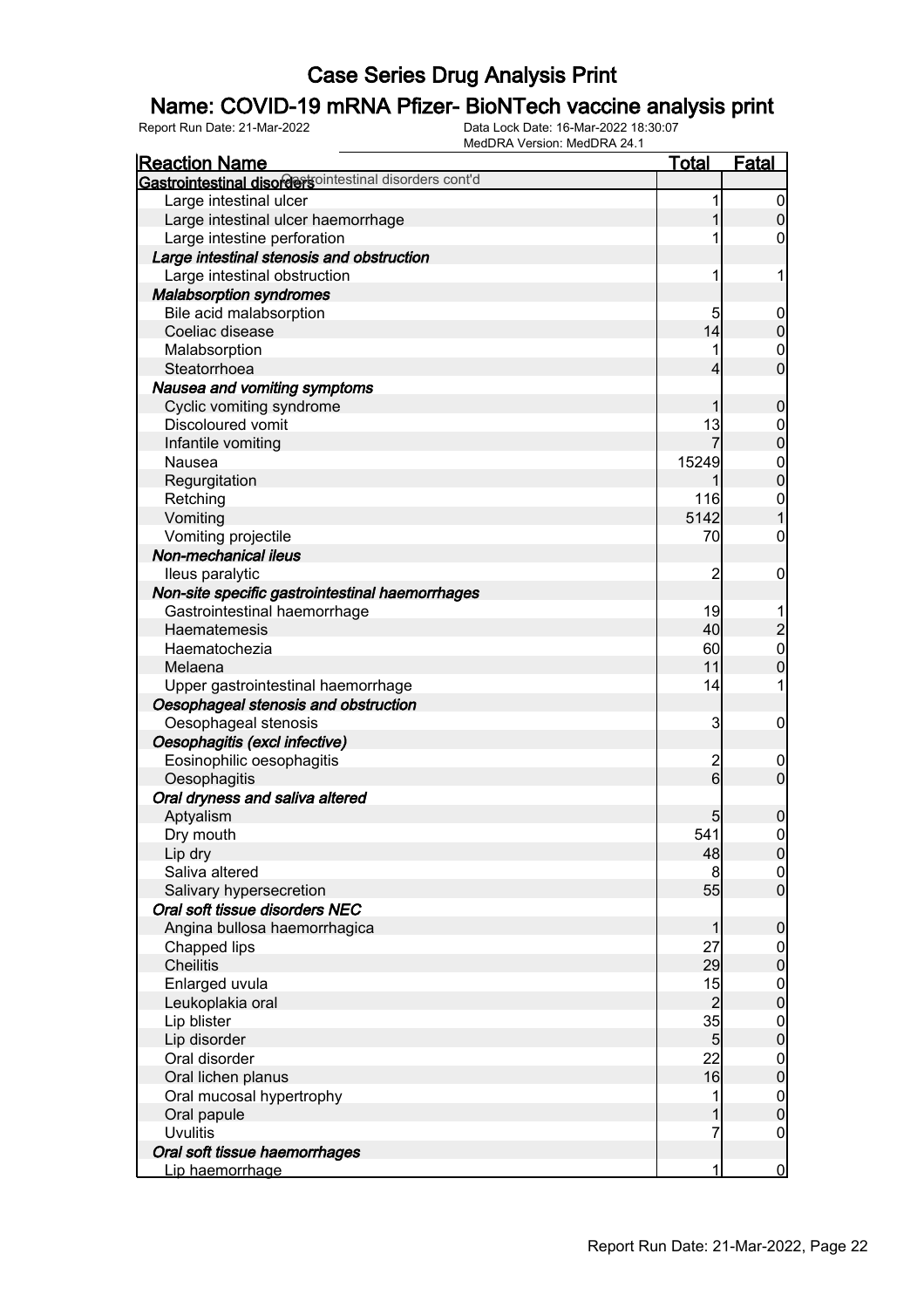### Name: COVID-19 mRNA Pfizer- BioNTech vaccine analysis print

| <b>Reaction Name</b>                                   | <b>Total</b>    | <b>Fatal</b>                     |
|--------------------------------------------------------|-----------------|----------------------------------|
| Gastrointestinal disordersointestinal disorders cont'd |                 |                                  |
| Mouth haemorrhage                                      | 21              | $\boldsymbol{0}$                 |
| Oral blood blister                                     | 18              | $\overline{0}$                   |
| Oral purpura                                           | $\overline{2}$  | $\overline{0}$                   |
| Oral soft tissue infections                            |                 |                                  |
| Angular cheilitis                                      | $\overline{4}$  | $\boldsymbol{0}$                 |
| Oral soft tissue signs and symptoms                    |                 |                                  |
| Anaesthesia oral                                       | 3               | $\boldsymbol{0}$                 |
| Burning mouth syndrome                                 | 7               | $\boldsymbol{0}$                 |
| Coating in mouth                                       | 1               | $\mathbf 0$                      |
| Hypoaesthesia oral                                     | 519             | $\mathbf{0}$                     |
| Lip discolouration                                     | 9               | $\mathbf 0$                      |
| Lip erythema                                           | 4               | $\mathbf{0}$                     |
| Lip exfoliation                                        | 6               | $\overline{0}$                   |
| Lip pain                                               | 66              | $\mathbf{0}$                     |
| Lip pruritus                                           | 18              | $\overline{0}$                   |
| Lip scab                                               | 1               | $\mathbf{0}$                     |
| Oral discomfort                                        | 91              | $\overline{0}$                   |
| Oral dysaesthesia                                      | 1               | $\mathbf{0}$                     |
| Oral mucosal blistering                                | 17              | $\mathbf 0$                      |
| Oral mucosal discolouration                            | 1               | $\mathbf{0}$                     |
| Oral mucosal eruption                                  | 21              | $\mathbf 0$                      |
| Oral mucosal erythema                                  | 9               | $\mathbf{0}$                     |
| Oral mucosal exfoliation                               | 10              | $\mathbf 0$                      |
| Oral mucosal roughening                                | 3               | $\mathbf{0}$                     |
| Oral mucosal scab                                      | 1               | $\mathbf 0$                      |
| Oral pain                                              | 186             | $\mathbf{0}$                     |
| Oral pruritus                                          | 24              | $\mathbf 0$                      |
| Paraesthesia oral                                      | 959             | $\mathbf{0}$                     |
| Pigmentation lip                                       |                 | $\overline{0}$                   |
| Oral soft tissue swelling and oedema                   |                 |                                  |
| Lip oedema                                             | 4               | $\boldsymbol{0}$                 |
| Lip swelling                                           | 891             | $\mathbf 0$                      |
| Mouth swelling                                         | 118             | $\mathbf 0$                      |
| Oedema mouth                                           | 4               |                                  |
| Palatal oedema                                         | $\overline{4}$  | $\begin{matrix}0\\0\end{matrix}$ |
| Palatal swelling                                       | $\vert 4 \vert$ | 0                                |
| <b>Pancreatic disorders NEC</b>                        |                 |                                  |
| Pancreatic disorder                                    |                 | $\overline{0}$                   |
| Pancreatic failure                                     |                 | $\boldsymbol{0}$                 |
| Pancreatic mass                                        |                 | $\mathbf 0$                      |
| Peptic ulcers and perforation                          |                 |                                  |
| Peptic ulcer                                           | 1               | $\mathbf 0$                      |
| Peptic ulcer haemorrhage                               | 14              | $\overline{0}$                   |
| Peritoneal and retroperitoneal disorders               |                 |                                  |
| <b>Ascites</b>                                         | $\overline{2}$  | $\boldsymbol{0}$                 |
| Peritoneal and retroperitoneal fibrosis and adhesions  |                 |                                  |
| Abdominal adhesions                                    | $\overline{2}$  | $\boldsymbol{0}$                 |
| Peritoneal and retroperitoneal haemorrhages            |                 |                                  |
| Haemoperitoneum                                        | 1               | $\mathbf 0$                      |
| Retroperitoneal haematoma                              | 1               | $\overline{0}$                   |
| Retroperitoneal haemorrhage                            | $\overline{2}$  | 1                                |
| <b>Rectal inflammations NEC</b>                        |                 |                                  |
| <b>Proctitis</b>                                       | 3               | $\mathbf 0$                      |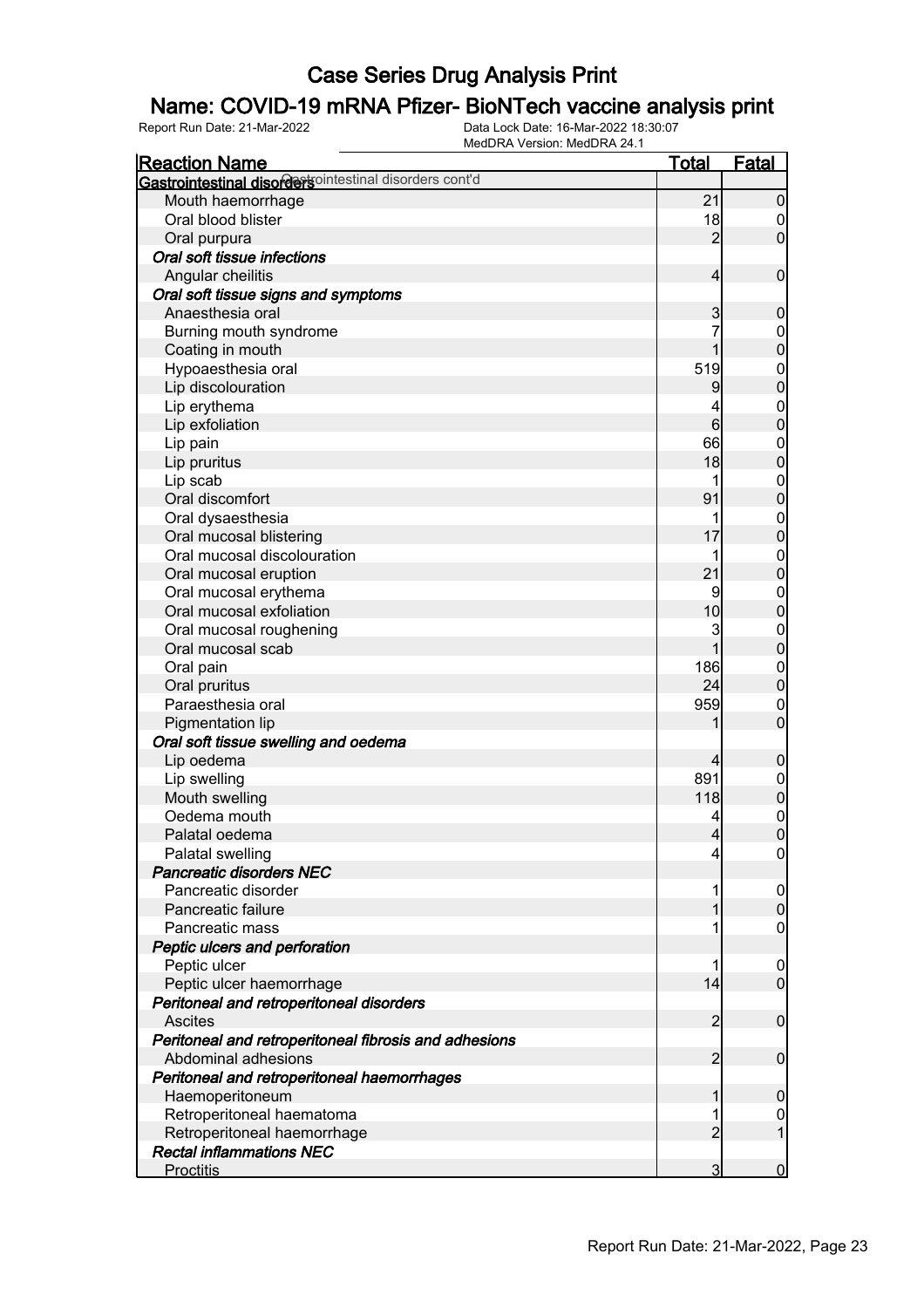### Name: COVID-19 mRNA Pfizer- BioNTech vaccine analysis print

| <b>Reaction Name</b>                                   | <b>Total</b>                                | <b>Fatal</b>                         |
|--------------------------------------------------------|---------------------------------------------|--------------------------------------|
| Gastrointestinal disordersointestinal disorders cont'd |                                             |                                      |
| Proctitis ulcerative                                   | 1                                           | $\mathbf 0$                          |
| <b>Salivary gland disorders NEC</b>                    |                                             |                                      |
| Salivary gland disorder                                |                                             | $\mathbf 0$                          |
| Salivary gland mucocoele                               | 1                                           | $\pmb{0}$                            |
| Salivary gland pain                                    | 13                                          | 0                                    |
| Salivary gland enlargements                            |                                             |                                      |
| Parotid gland enlargement                              | 11                                          | $\boldsymbol{0}$                     |
| Salivary gland enlargement                             | 5                                           | $\mathbf 0$                          |
| Submaxillary gland enlargement                         | 8                                           | $\boldsymbol{0}$                     |
| Salivary gland infections and inflammations            |                                             |                                      |
| Noninfective sialoadenitis                             | $\overline{c}$                              | $\boldsymbol{0}$                     |
| <b>Stomatitis and ulceration</b>                       |                                             |                                      |
| Aphthous ulcer                                         | 58                                          | $\mathbf 0$                          |
| Lip ulceration                                         | 22                                          | $\pmb{0}$                            |
| Mouth ulceration                                       | 481                                         |                                      |
| Oral mucosa erosion                                    |                                             | $0\atop 0$                           |
| Palatal ulcer                                          |                                             | $\mathbf{0}$                         |
| <b>Stomatitis</b>                                      | 68                                          | $\overline{0}$                       |
| Tongue disorders                                       |                                             |                                      |
| <b>Glossitis</b>                                       | 23                                          | $\boldsymbol{0}$                     |
| Hypertrophy of tongue papillae                         | $\overline{c}$                              | $\boldsymbol{0}$                     |
| Plicated tongue                                        | $\overline{\mathbf{4}}$                     | $\overline{0}$                       |
| Tongue disorder                                        | 45                                          |                                      |
| Tongue geographic                                      | $\overline{7}$                              | $0$ 0                                |
| Tongue haemorrhage                                     | 3                                           |                                      |
| Tongue ulceration                                      | 34                                          | $\begin{matrix}0\\0\end{matrix}$     |
| Trichoglossia                                          | 4                                           | $\pmb{0}$                            |
| Tongue signs and symptoms                              |                                             |                                      |
| Glossodynia                                            | 231                                         | $\mathbf 0$                          |
| Scalloped tongue                                       | 5                                           | $\pmb{0}$                            |
| Stiff tongue                                           | 4                                           |                                      |
| Swollen tongue                                         | 551                                         | $0$ 0                                |
| Tongue blistering                                      | 19                                          |                                      |
| Tongue coated                                          | 20                                          | $0\atop 0$                           |
| Tongue discolouration                                  | 39                                          | $\mathbf 0$                          |
| Tongue discomfort                                      | 46                                          | 0                                    |
| Tongue dry                                             | 16                                          | $\overline{0}$                       |
| Tongue eruption                                        | 11                                          | $\pmb{0}$                            |
| Tongue erythema                                        |                                             |                                      |
| Tongue exfoliation                                     | $\begin{array}{c} 13 \\ 2 \\ 7 \end{array}$ | $0\atop 0$                           |
| Tongue movement disturbance                            |                                             |                                      |
| Tongue oedema                                          | 24                                          | $\begin{matrix} 0 \\ 0 \end{matrix}$ |
| Tongue pruritus                                        |                                             |                                      |
| Tongue rough                                           | $\frac{2}{5}$                               | $0\atop 0$                           |
| Tongue spasm                                           | 12                                          | $\boldsymbol{0}$                     |
| <b>Tooth missing</b>                                   |                                             |                                      |
| <b>Tooth loss</b>                                      | 6                                           | 0                                    |
| Gastrointestinal disorders SOC TOTAL                   | 42018                                       | <u> 18</u>                           |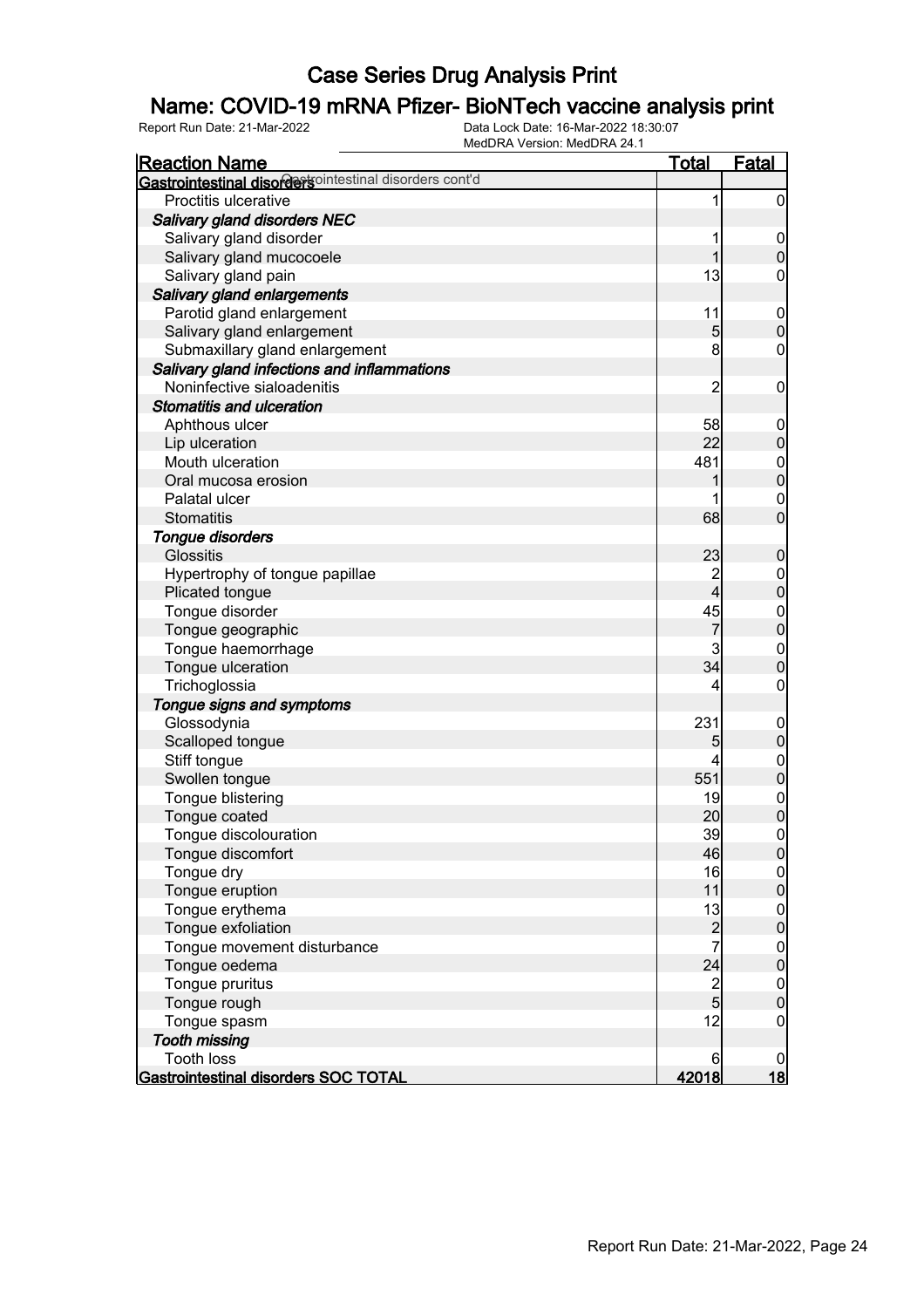### Name: COVID-19 mRNA Pfizer- BioNTech vaccine analysis print

| <b>Reaction Name</b>                              | <u>Total</u>                                | <b>Fatal</b>                    |
|---------------------------------------------------|---------------------------------------------|---------------------------------|
| General disorders                                 |                                             |                                 |
| <b>Administration site reactions NEC</b>          |                                             |                                 |
| Administration site bruise                        | 9                                           | $\boldsymbol{0}$                |
| Administration site erythema                      | 4                                           | 0                               |
| Administration site extravasation                 | $\overline{3}$                              | $\mathbf 0$                     |
| Administration site haematoma                     | 3                                           | $\boldsymbol{0}$                |
| Administration site inflammation                  |                                             | $\mathbf 0$                     |
| Administration site irritation                    |                                             | $\mathbf{0}$                    |
| Administration site joint discomfort              |                                             | $\overline{0}$                  |
| Administration site joint movement impairment     |                                             | $\mathbf{0}$                    |
| Administration site joint pain                    |                                             | $\overline{0}$                  |
| Administration site nerve damage                  |                                             | $\mathbf 0$                     |
| Administration site pain                          | 20                                          | $\mathbf 0$                     |
| Administration site rash                          | 5                                           | $\mathbf{0}$                    |
| Administration site reaction                      |                                             | $\mathbf 0$                     |
| Administration site swelling                      | 4                                           | $\mathbf 0$                     |
| Administration site urticaria                     |                                             | $\mathbf 0$                     |
| Administration site warmth                        | $\begin{array}{c} 2 \\ 2 \\ 42 \end{array}$ | $\mathbf 0$                     |
| Puncture site bruise                              |                                             | $\mathbf 0$                     |
| Puncture site pain                                | 9                                           | $\mathbf{0}$                    |
| Puncture site reaction                            |                                             | $\mathbf 0$                     |
| Puncture site swelling                            |                                             | $\mathbf{0}$                    |
| Vessel puncture site bruise                       | 2<br>2                                      | $\mathbf 0$                     |
| Vessel puncture site erythema                     |                                             | 0                               |
| Vessel puncture site pain                         |                                             | $\overline{0}$                  |
| Adverse effect absent                             |                                             |                                 |
| No adverse event                                  | 9                                           | $\mathbf 0$                     |
| Application and instillation site reactions       |                                             |                                 |
| Application site acne                             | $\overline{2}$                              |                                 |
| Application site bruise                           | 12                                          | $\boldsymbol{0}$                |
|                                                   | $\overline{1}$                              | $\boldsymbol{0}$<br>$\mathbf 0$ |
| Application site burn<br>Application site dryness |                                             |                                 |
|                                                   | $\overline{c}$<br>18                        | $\mathbf{0}$<br>$\mathbf 0$     |
| Application site erythema                         | 1                                           |                                 |
| Application site haemorrhage                      |                                             | $\boldsymbol{0}$                |
| Application site hypoaesthesia                    | $\overline{c}$                              | $\overline{0}$                  |
| Application site irritation                       | $\mathbf{1}$                                | $\boldsymbol{0}$                |
| Application site joint erythema                   | 1                                           | 0                               |
| Application site joint pain                       |                                             | $\overline{0}$                  |
| Application site mass                             |                                             | $\pmb{0}$                       |
| Application site odour                            | $\begin{array}{c} 2 \\ 12 \end{array}$      | $\boldsymbol{0}$                |
| Application site pain                             |                                             | $\overline{0}$                  |
| Application site pruritus                         | $\overline{4}$                              | $\boldsymbol{0}$                |
| Application site rash                             | $\overline{c}$                              | $\boldsymbol{0}$                |
| Application site reaction                         | 1                                           | $\boldsymbol{0}$                |
| Application site swelling                         | $\frac{2}{7}$                               | $\mathbf 0$                     |
| Application site vesicles                         |                                             | $\overline{0}$                  |
| Application site warmth                           | $\overline{1}$                              | $\mathbf 0$                     |
| Instillation site warmth                          | 9                                           | $\mathbf 0$                     |
| <b>Asthenic conditions</b>                        |                                             |                                 |
| Asthenia                                          | 2369                                        | $\mathbf 0$                     |
| Chronic fatigue syndrome                          | 82                                          | $\overline{0}$                  |
| Decreased activity                                | 10                                          | $\overline{0}$                  |
| Fatigue                                           | 25941                                       | $\mathbf{1}$                    |
| <b>Malaise</b>                                    | 5838                                        | $\mathbf{1}$                    |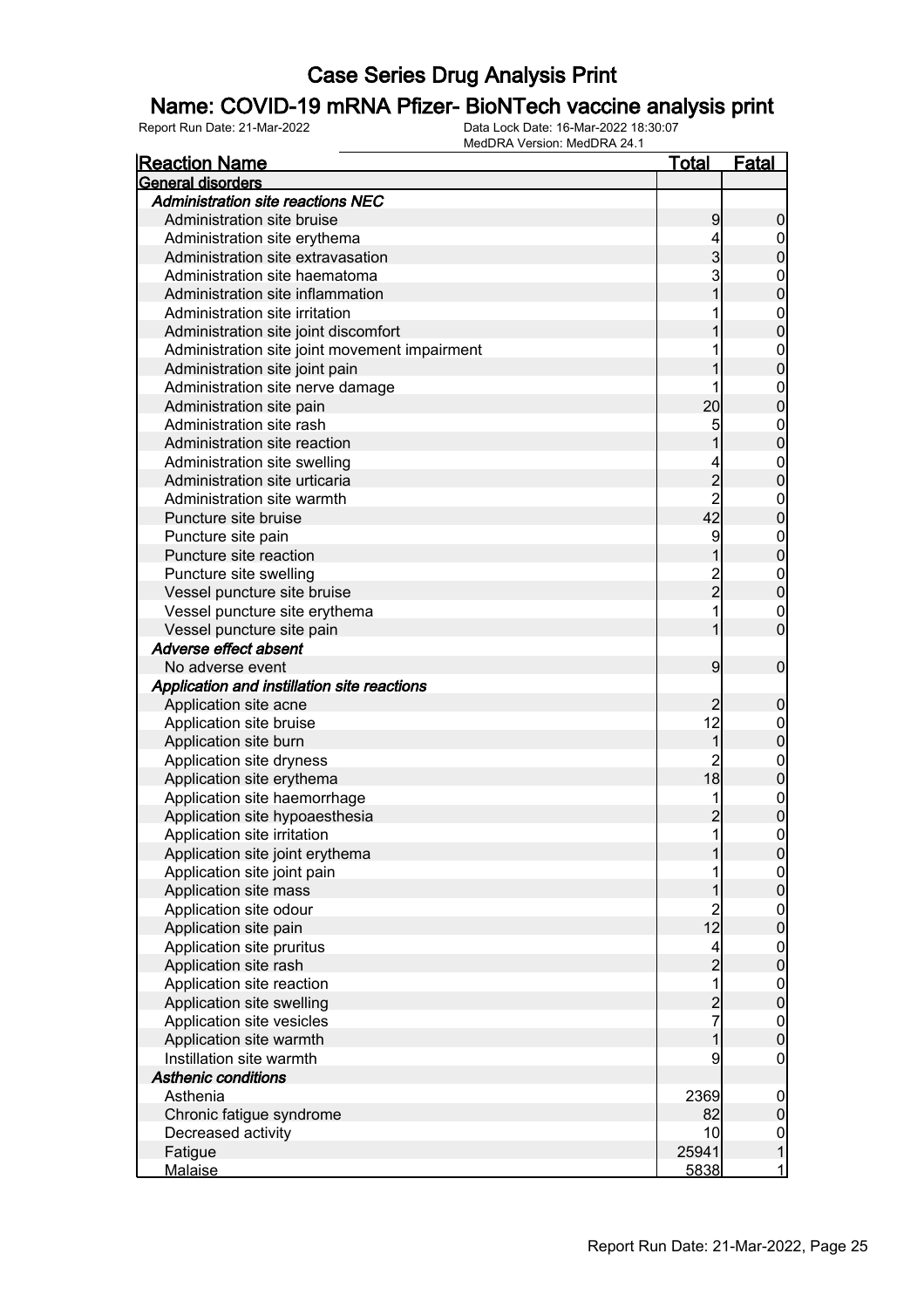### Name: COVID-19 mRNA Pfizer- BioNTech vaccine analysis print

| <b>Reaction Name</b>                                 | <u>Total</u>   | <b>Fatal</b>                         |
|------------------------------------------------------|----------------|--------------------------------------|
| General disorders cont'd<br><b>General disorders</b> |                |                                      |
| Sluggishness                                         | 19             | $\overline{0}$                       |
| <b>Body temperature altered</b>                      |                |                                      |
| Hyperthermia                                         | 7              | $\mathbf 0$                          |
| Hyperthermia malignant                               | 1              |                                      |
| Hypothermia                                          | 26             | $\begin{matrix} 0 \\ 0 \end{matrix}$ |
| Temperature regulation disorder                      | 14             | 0                                    |
| Breast complications associated with device          |                |                                      |
| Breast implant palpable                              | 1              | $\boldsymbol{0}$                     |
| Capsular contracture associated with breast implant  | $\overline{2}$ | $\overline{0}$                       |
| Cardiac complications associated with device         |                |                                      |
| Prosthetic cardiac valve thrombosis                  | $\overline{2}$ | $\mathbf 0$                          |
| Complications associated with device NEC             |                |                                      |
| Capsular contracture associated with implant         | 1              | $\mathbf 0$                          |
| Complication of device removal                       | 3              |                                      |
| Injury associated with device                        | 5              | $0$<br>0                             |
| Medical device pain                                  | 1              | $\begin{matrix}0\\0\end{matrix}$     |
| Medical device site swelling                         | 1              |                                      |
| Phantom shocks                                       | $\overline{2}$ | $\mathbf 0$                          |
| Death and sudden death                               |                |                                      |
| <b>Brain death</b>                                   | 3              |                                      |
| Cardiac death                                        | 3              | $\frac{2}{2}$                        |
| Clinical death                                       |                | $\mathbf{1}$                         |
| Death                                                | 189            | 189                                  |
| Sudden cardiac death                                 |                |                                      |
| Sudden death                                         | 27             | 27                                   |
| Febrile disorders                                    |                |                                      |
| Hyperpyrexia                                         | 10             | 0                                    |
| Pyrexia                                              | 16803          | $\overline{0}$                       |
| <b>Feelings and sensations NEC</b>                   |                |                                      |
| Chills                                               | 10464          |                                      |
| Feeling abnormal                                     | 1816           | $0$ 0                                |
| Feeling cold                                         | 1363           | $\begin{matrix} 0 \\ 0 \end{matrix}$ |
| Feeling drunk                                        | 82             |                                      |
| Feeling hot                                          | 1298           | $\begin{matrix} 0 \\ 0 \end{matrix}$ |
| Feeling jittery                                      | 34             |                                      |
| Feeling of body temperature change                   | 365            | 0                                    |
| Feeling of relaxation                                | $\mathbf{3}$   | $\overline{0}$                       |
| Hangover                                             | 84             | $\begin{matrix} 0 \\ 0 \end{matrix}$ |
| Hunger                                               | 51             |                                      |
| Sensation of blood flow                              | $\overline{5}$ | $\boldsymbol{0}$                     |
| Sensation of foreign body                            | 63             | $\mathbf 0$                          |
| Sense of oppression                                  | 1              | $0\atop 0$                           |
| Temperature intolerance                              | 52             |                                      |
| <b>Thirst</b>                                        | 380            | $\begin{matrix} 0 \\ 0 \end{matrix}$ |
| Thirst decreased                                     | 2              |                                      |
| <b>Fibrosis NEC</b>                                  |                |                                      |
| Fibrosis                                             | $\mathbf{1}$   | $\boldsymbol{0}$                     |
| Gait disturbances                                    |                |                                      |
| Gait deviation                                       | 1              | $\mathbf 0$                          |
| Gait disturbance                                     | 285            | $\overline{0}$                       |
| Gait inability                                       | 110            | $\pmb{0}$                            |
| Loss of control of legs                              | 28             | $\boldsymbol{0}$                     |
| <b>General signs and symptoms NEC</b>                |                |                                      |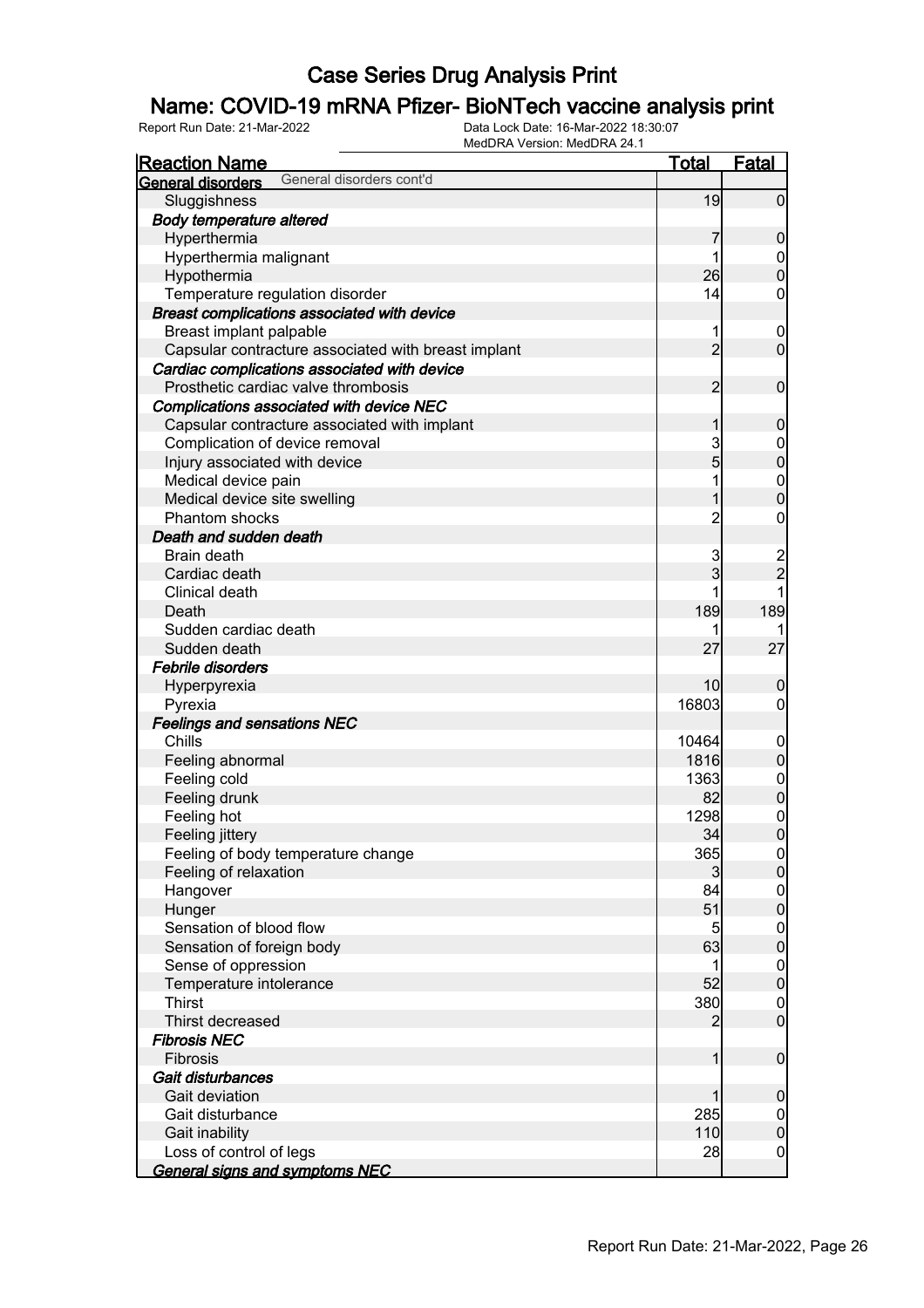### Name: COVID-19 mRNA Pfizer- BioNTech vaccine analysis print

| <b>Reaction Name</b>                          | <b>Total</b>                 | <b>Fatal</b>                  |
|-----------------------------------------------|------------------------------|-------------------------------|
| General disorders cont'd<br>General disorders |                              |                               |
| Adhesion                                      |                              | $\overline{0}$                |
| Chronic disease                               |                              | $\mathbf 0$                   |
| Concomitant disease progression               |                              |                               |
| Condition aggravated                          | 330                          | $\pmb{0}$                     |
| Crepitations                                  |                              | 0                             |
| Crying                                        | 168                          | $\mathbf 0$                   |
| Deformity                                     | $\overline{c}$               | $\mathbf 0$                   |
| Developmental delay                           | $\overline{1}$               | $\mathbf 0$                   |
| Discharge                                     | 13                           | $\boldsymbol{0}$              |
| Disease progression                           | $\overline{2}$               | $\mathbf 0$                   |
| Disease recurrence                            | 32                           | $\boldsymbol{0}$              |
| Effusion                                      | $\overline{3}$               | $\mathbf 0$                   |
| Energy increased                              | 27                           | $\mathbf{0}$                  |
| Exercise tolerance decreased                  | 35                           | $\mathbf 0$                   |
| Exercise tolerance increased                  |                              | $\mathbf{0}$                  |
| Fat tissue increased                          | 2<br>1                       | $\mathbf 0$                   |
| Foaming at mouth                              |                              |                               |
| General physical health deterioration         | $\frac{3}{17}$               | $\frac{0}{2}$                 |
| General symptom                               |                              | $\mathbf{0}$                  |
| Glassy eyes                                   | 3<br>7                       | $\overline{0}$                |
| High-pitched crying                           | 3                            | $\mathbf{0}$                  |
| <b>Illness</b>                                | 2238                         | $\mathbf 0$                   |
| Induration                                    | 17                           | $\mathbf 0$                   |
| Influenza like illness                        | 2672                         | $\mathbf 0$                   |
| Irritability postvaccinal                     | 2                            | $\mathbf 0$                   |
| Local reaction                                | 93                           | $\mathbf 0$                   |
| Moaning                                       | 4                            |                               |
| Multiple organ dysfunction syndrome           | 13                           | $\frac{0}{5}$                 |
| Nonspecific reaction                          |                              |                               |
| Organ failure                                 | $\frac{2}{3}$                | $\mathbf 0$<br>1              |
| Perforation                                   | $\overline{2}$               |                               |
| Peripheral swelling                           | 4415                         | $\boldsymbol{0}$<br>$\pmb{0}$ |
|                                               |                              |                               |
| Physical deconditioning                       | $\overline{\mathbf{c}}$<br>9 | $\boldsymbol{0}$              |
| Pre-existing condition improved               |                              | $\mathbf 0$                   |
| Prolapse                                      | 1                            | $\mathbf 0$                   |
| Screaming                                     | 24                           | $\overline{0}$                |
| Secretion discharge                           | 24                           | $\overline{0}$                |
| Swelling                                      | 3560                         | $\mathbf 0$                   |
| Swelling face                                 | 974                          | $0\atop 0$                    |
| Symptom recurrence                            |                              |                               |
| <b>Terminal state</b>                         |                              | $0\atop 0$                    |
| <b>Tissue irritation</b>                      |                              |                               |
| Tissue rupture                                |                              | $\boldsymbol{0}$              |
| <b>Healing abnormal NEC</b>                   |                              |                               |
| Impaired healing                              | 6                            | $\mathbf 0$                   |
| Implant and catheter site reactions           |                              |                               |
| Implant site discolouration                   | $\frac{2}{3}$                | $\mathbf 0$                   |
| Implant site pain                             |                              | $\pmb{0}$                     |
| Implant site rash                             | 1                            | $0$ 0                         |
| Implant site reaction                         |                              |                               |
| Implant site swelling                         | 2<br>1                       | $\overline{0}$                |
| Implant site urticaria                        |                              | $\pmb{0}$                     |
| Implant site warmth                           | 3                            | $\overline{0}$                |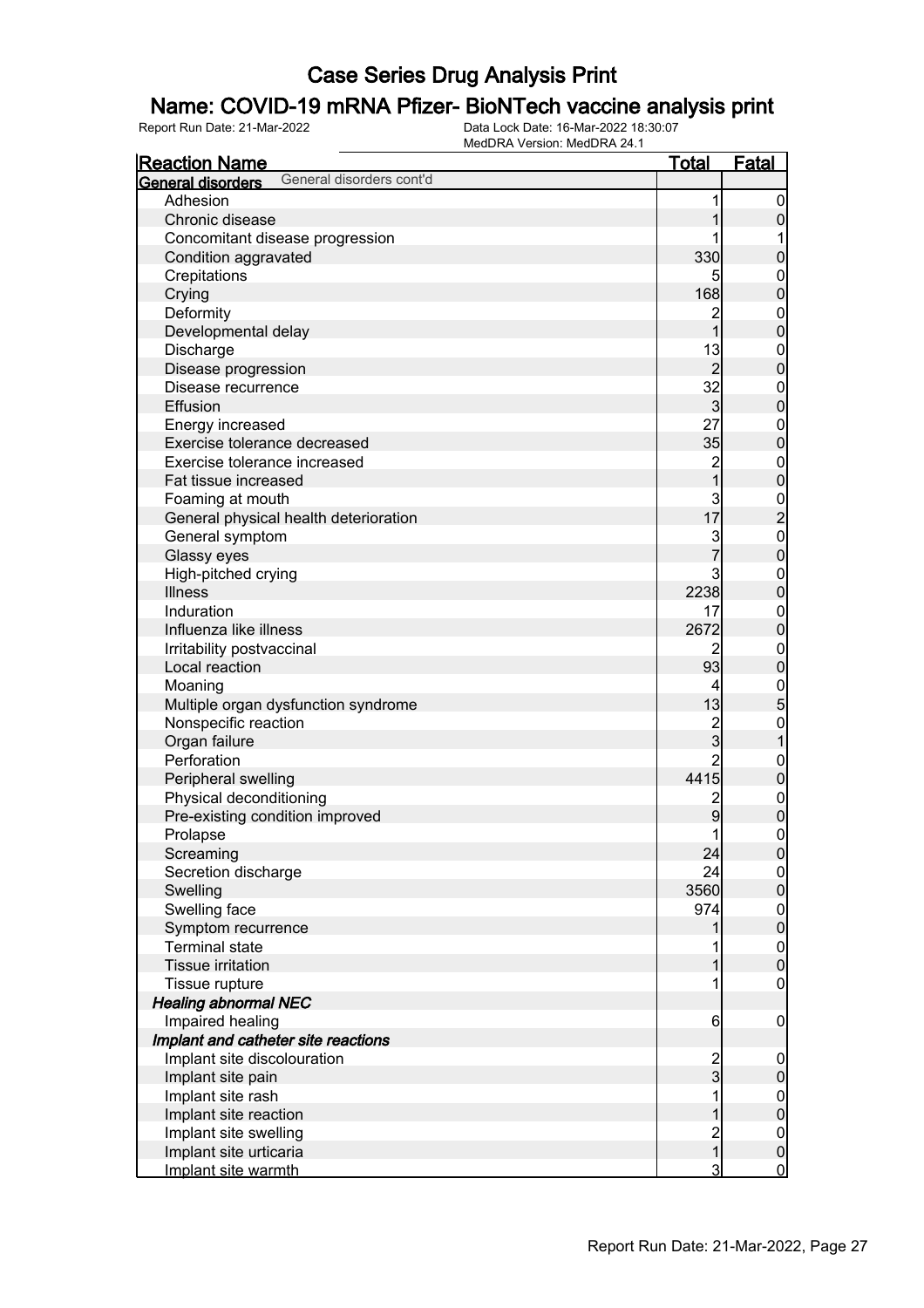#### Name: COVID-19 mRNA Pfizer- BioNTech vaccine analysis print

| <b>Reaction Name</b>                          | <u>Total</u>                               | Fatal                                |
|-----------------------------------------------|--------------------------------------------|--------------------------------------|
| General disorders cont'd<br>General disorders |                                            |                                      |
| <b>Inflammations</b>                          |                                            |                                      |
| Foreign body reaction                         | 1                                          | $\overline{0}$                       |
| Granuloma                                     | 1                                          | $\pmb{0}$                            |
| Inflammation                                  | 640                                        | $\mathbf 0$                          |
| Papillitis                                    |                                            | $\overline{0}$                       |
| Scar inflammation                             | 3                                          |                                      |
| Serositis                                     | 1                                          | $\begin{matrix} 0 \\ 0 \end{matrix}$ |
| Soft tissue inflammation                      | 1                                          | $\mathbf{0}$                         |
| Systemic inflammatory response syndrome       | 6                                          | $\overline{0}$                       |
| Infusion site reactions                       |                                            |                                      |
| Infusion site coldness                        | 1                                          | $\boldsymbol{0}$                     |
| Infusion site discolouration                  | 1                                          | $\boldsymbol{0}$                     |
| Infusion site joint effusion                  | 1                                          | $\overline{0}$                       |
| Infusion site joint pain                      |                                            | $\mathbf{0}$                         |
| Infusion site mass                            | 2<br>1                                     | $\mathbf 0$                          |
| Infusion site nerve damage                    | 1                                          |                                      |
| Infusion site pain                            | 5                                          | $0\atop 0$                           |
| Infusion site pruritus                        |                                            | $\mathbf{0}$                         |
| Infusion site swelling                        | 3<br>2                                     | $\mathbf 0$                          |
| Infusion site urticaria                       | 1                                          | $\mathbf{0}$                         |
| Infusion site warmth                          | $\overline{2}$                             | $\overline{0}$                       |
| Injection site reactions                      |                                            |                                      |
| Injected limb mobility decreased              | 38                                         | $\boldsymbol{0}$                     |
| Injection site bruising                       | 73                                         | $\boldsymbol{0}$                     |
| Injection site coldness                       | 1                                          | $\mathbf 0$                          |
| Injection site cyst                           | 3                                          | $\boldsymbol{0}$                     |
| Injection site discolouration                 | 5                                          | $\mathbf 0$                          |
| Injection site discomfort                     | 10                                         | $\mathbf{0}$                         |
| Injection site eczema                         | 1                                          | $\overline{0}$                       |
| Injection site erythema                       | 438                                        | $\boldsymbol{0}$                     |
| Injection site extravasation                  | 1                                          | $\mathbf 0$                          |
| Injection site haematoma                      | $\overline{2}$                             | $\boldsymbol{0}$                     |
| Injection site haemorrhage                    | 10                                         | $\mathbf 0$                          |
| Injection site hypersensitivity               | $\overline{2}$                             |                                      |
| Injection site hypoaesthesia                  | 16                                         | $\begin{matrix}0\\0\end{matrix}$     |
| Injection site indentation                    | 10                                         | 0                                    |
| Injection site induration                     | $\overline{4}$                             | $\overline{0}$                       |
| Injection site inflammation                   | 50                                         |                                      |
| Injection site injury                         |                                            | $\begin{matrix} 0 \\ 0 \end{matrix}$ |
| Injection site irritation                     | $\begin{array}{c} 2 \\ 2 \\ 2 \end{array}$ | $\begin{matrix} 0 \\ 0 \end{matrix}$ |
| Injection site joint discomfort               |                                            |                                      |
| Injection site joint erythema                 | $\overline{\mathbf{4}}$                    | $\begin{matrix} 0 \\ 0 \end{matrix}$ |
| Injection site joint movement impairment      | $\overline{1}$                             |                                      |
| Injection site joint pain                     | 15                                         | $\begin{matrix} 0 \\ 0 \end{matrix}$ |
| Injection site lymphadenopathy                | 1                                          |                                      |
| Injection site macule                         |                                            | $\begin{matrix} 0 \\ 0 \end{matrix}$ |
| Injection site mass                           | 640                                        |                                      |
| Injection site movement impairment            | 1                                          | $\begin{matrix} 0 \\ 0 \end{matrix}$ |
| Injection site muscle weakness                |                                            |                                      |
| Injection site necrosis                       | 4                                          | $\begin{matrix} 0 \\ 0 \end{matrix}$ |
| Injection site nerve damage                   | $\overline{1}$                             |                                      |
| Injection site nodule                         | 1                                          | $\frac{0}{0}$                        |
| Injection site oedema                         | 19                                         |                                      |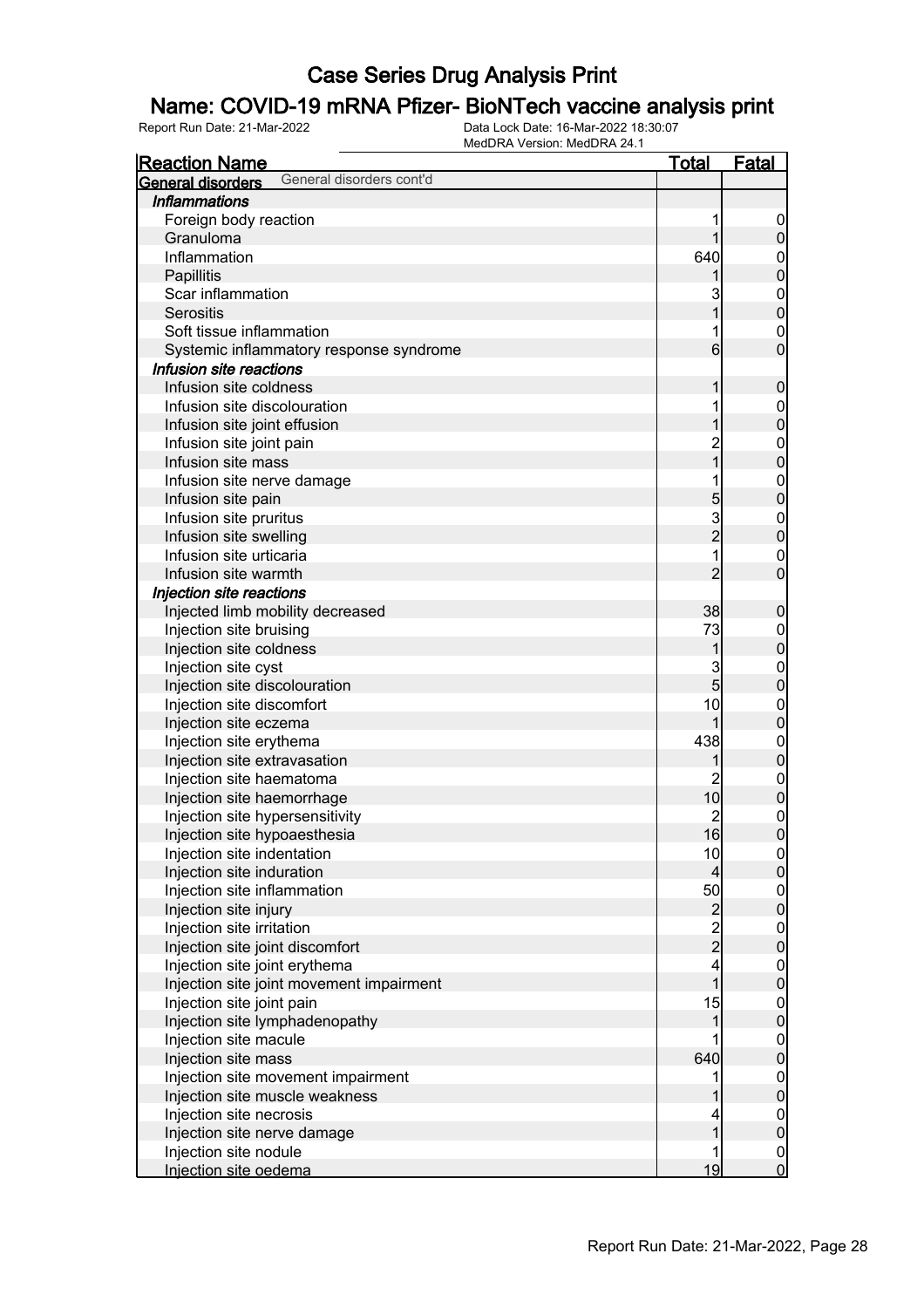### Name: COVID-19 mRNA Pfizer- BioNTech vaccine analysis print

| <b>Reaction Name</b>                                 | <u>Total</u>   | <u>Fatal</u>     |
|------------------------------------------------------|----------------|------------------|
| General disorders cont'd<br><b>General disorders</b> |                |                  |
| Injection site pain                                  | 3192           | $\overline{0}$   |
| Injection site pallor                                | 1              | $\pmb{0}$        |
| Injection site paraesthesia                          | 14             | $\boldsymbol{0}$ |
| Injection site pruritus                              | 244            | $\overline{0}$   |
| Injection site rash                                  | 204            |                  |
| Injection site reaction                              | 57             | 0<br>0           |
| Injection site scab                                  | 4              |                  |
| Injection site scar                                  | $\overline{4}$ | $0\atop 0$       |
| Injection site swelling                              | 349            |                  |
| Injection site urticaria                             | 36             | $0\atop 0$       |
| Injection site vesicles                              | 10             | $\boldsymbol{0}$ |
| Injection site warmth                                | 209            | $\overline{0}$   |
| <b>Interactions</b>                                  |                |                  |
| Alcohol interaction                                  | 5              | $\pmb{0}$        |
| Drug interaction                                     | 32             | $\boldsymbol{0}$ |
| Inhibitory drug interaction                          | 3              | $\overline{0}$   |
| <b>Mass conditions NEC</b>                           |                |                  |
| Cyst                                                 | 58             | $\pmb{0}$        |
| Mass                                                 | 88             | $\mathbf{0}$     |
| Nodule                                               | 44             | $\overline{0}$   |
| Mucosal findings abnormal                            |                |                  |
| Mucosa vesicle                                       | 1              | $\boldsymbol{0}$ |
| Mucosal dryness                                      | 1              | $\mathbf{0}$     |
| Mucosal haemorrhage                                  | 10             | $\mathbf 0$      |
| Mucosal inflammation                                 | 3              |                  |
| Mucosal ulceration                                   | $\overline{1}$ | $0\atop 0$       |
| Oedema mucosal                                       |                | $\mathbf{0}$     |
| Polyp                                                | $\frac{2}{6}$  | $\overline{0}$   |
| <b>Necrosis NEC</b>                                  |                |                  |
| Fat necrosis                                         | $\overline{4}$ | $\boldsymbol{0}$ |
| <b>Necrosis</b>                                      | 5              | $\boldsymbol{0}$ |
| Oedema NEC                                           |                |                  |
| Face oedema                                          | 35             | $\boldsymbol{0}$ |
| Generalised oedema                                   | 6              | $\overline{0}$   |
| Localised oedema                                     | 21             | $\overline{0}$   |
| Oedema                                               | 94             | 0                |
| Oedema peripheral                                    | 101            | $\overline{0}$   |
| Pain and discomfort NEC                              |                |                  |
| Axillary pain                                        | 4031           | $\boldsymbol{0}$ |
| Breakthrough pain                                    | 1              | $\pmb{0}$        |
| Chest discomfort                                     | 2056           | $\boldsymbol{0}$ |
| Chest pain                                           | 6682           | $\overline{0}$   |
| Discomfort                                           | 563            | $\boldsymbol{0}$ |
| Facial discomfort                                    | 21             | $\mathbf 0$      |
| Facial pain                                          | 235            | $\boldsymbol{0}$ |
| First bite syndrome                                  | 1              | $\mathbf 0$      |
| Inflammatory pain                                    | 21             | $\boldsymbol{0}$ |
| Non-cardiac chest pain                               | 35             | $\mathbf 0$      |
| Pain                                                 | 9997           | $\boldsymbol{0}$ |
| Suprapubic pain                                      | 1              | $\mathbf 0$      |
| Tenderness                                           | 736            | $\boldsymbol{0}$ |
| Visceral pain                                        | $\overline{2}$ | $\boldsymbol{0}$ |
| Therapeutic and nontherapeutic responses             |                |                  |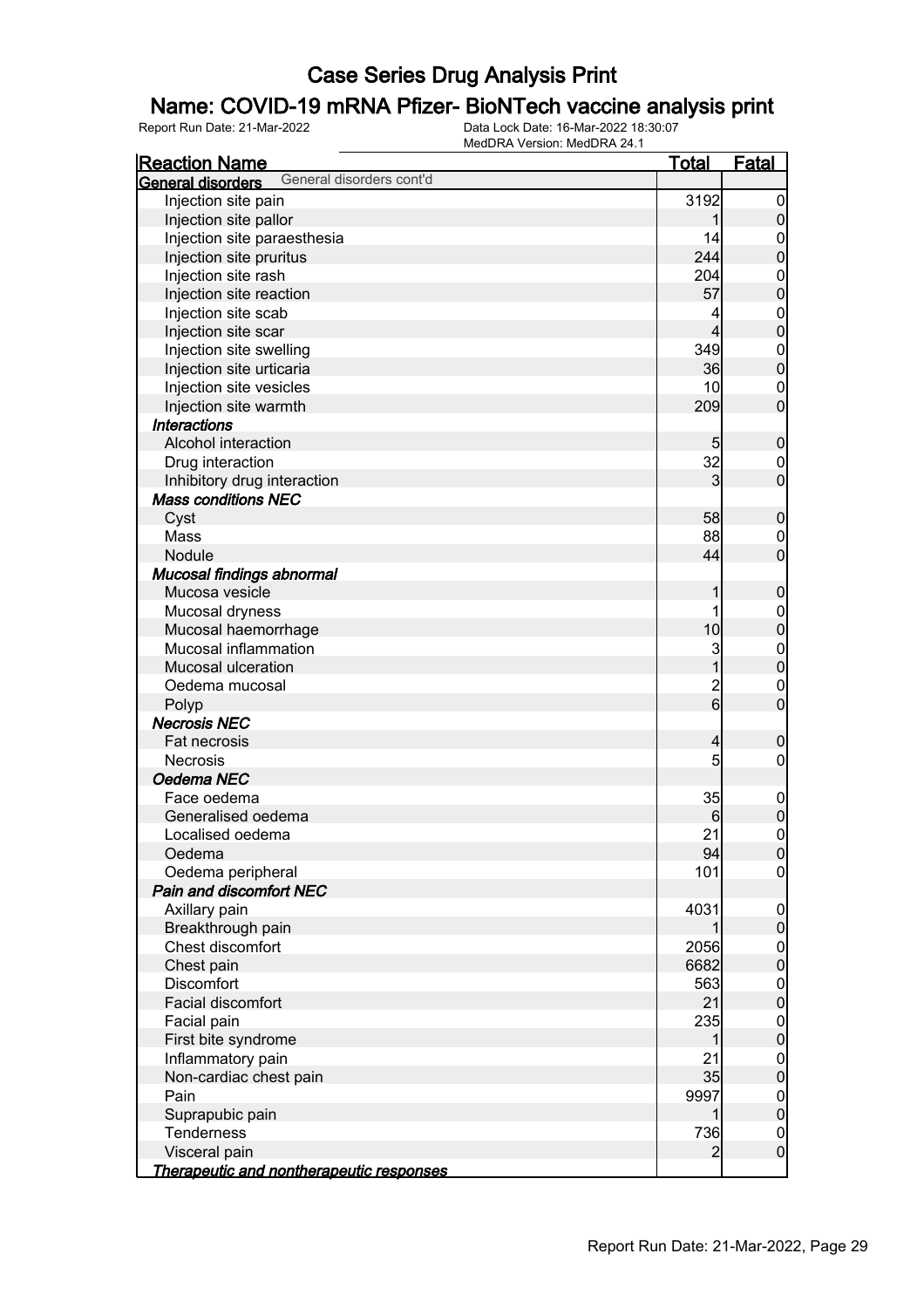### Name: COVID-19 mRNA Pfizer- BioNTech vaccine analysis print

| <b>Reaction Name</b>                                 | <b>Total</b>                          | <b>Fatal</b>                         |
|------------------------------------------------------|---------------------------------------|--------------------------------------|
| General disorders cont'd<br><b>General disorders</b> |                                       |                                      |
| Adverse drug reaction                                | 46                                    | $\mathbf 0$                          |
| Adverse food reaction                                | 3                                     | $\overline{0}$                       |
| Adverse reaction                                     | 6                                     | $\pmb{0}$                            |
| Drug ineffective                                     | 462                                   | $\mathbf{0}$                         |
| Drug intolerance                                     | 4                                     | $\mathbf 0$                          |
| Drug resistance                                      | 1                                     | $\boldsymbol{0}$                     |
| Immediate post-injection reaction                    | $\overline{\mathbf{4}}$               | $\overline{0}$                       |
| Inadequate analgesia                                 | 9                                     | $\boldsymbol{0}$                     |
| No reaction on previous exposure to drug             | 25                                    | $\overline{0}$                       |
| Product intolerance                                  | 1                                     |                                      |
| Therapeutic product effect decreased                 | $\overline{\mathbf{c}}$               | $0\atop 0$                           |
| Therapeutic product effect delayed                   |                                       | $\boldsymbol{0}$                     |
| Therapeutic product effect increased                 | $\frac{2}{1}$                         | $\overline{0}$                       |
| Therapeutic product ineffective                      |                                       | $\boldsymbol{0}$                     |
| Therapeutic response decreased                       | $\frac{3}{2}$                         | $\overline{0}$                       |
| Therapeutic response unexpected                      | 94                                    | $\boldsymbol{0}$                     |
| Therapy non-responder                                | 1                                     | $\overline{0}$                       |
| <b>Treatment failure</b>                             | 12                                    | $\mathbf 0$                          |
| Vaccination failure                                  | 84                                    | $\overline{0}$                       |
| <b>Trophic disorders</b>                             |                                       |                                      |
|                                                      | 1                                     |                                      |
| Abnormal organ growth                                |                                       | $\mathbf 0$                          |
| Atrophy                                              | $\frac{2}{2}$                         | $\boldsymbol{0}$                     |
| Calcinosis                                           |                                       | $\mathbf 0$                          |
| Hyperplasia                                          | 1                                     | $\mathbf 0$                          |
| Hypertrophy                                          |                                       | $\overline{0}$                       |
| <b>Ulcers NEC</b>                                    |                                       |                                      |
| Ulcer                                                | 38                                    | $\mathbf 0$                          |
| Ulcer haemorrhage                                    |                                       | $\boldsymbol{0}$                     |
| Vaccination site reactions                           |                                       |                                      |
| Extensive swelling of vaccinated limb                | 25                                    | $\mathbf 0$                          |
| Shoulder injury related to vaccine administration    | 67                                    | $\pmb{0}$                            |
| Vaccination site anaesthesia                         |                                       | $0\atop 0$                           |
| Vaccination site bruising                            | 145                                   |                                      |
| Vaccination site coldness                            | 4                                     | $\begin{matrix} 0 \\ 0 \end{matrix}$ |
| Vaccination site cyst                                | 7                                     |                                      |
| Vaccination site dermatitis                          | $\begin{array}{c} 2 \\ 1 \end{array}$ | 0                                    |
| Vaccination site discharge                           |                                       | 0                                    |
| Vaccination site discolouration                      | 17                                    | $\boldsymbol{0}$                     |
| Vaccination site discomfort                          | 54                                    | $\overline{0}$                       |
| Vaccination site dryness                             | $\frac{2}{1}$                         | $\boldsymbol{0}$                     |
| Vaccination site eczema                              |                                       | $\overline{0}$                       |
| Vaccination site erythema                            | 682                                   | $\boldsymbol{0}$                     |
| Vaccination site granuloma                           | 5                                     | $\mathbf 0$                          |
| Vaccination site haematoma                           | $\overline{c}$                        | $\boldsymbol{0}$                     |
| Vaccination site haemorrhage                         | 31                                    | $\mathbf 0$                          |
| Vaccination site hypersensitivity                    | 5                                     | $\boldsymbol{0}$                     |
| Vaccination site hypoaesthesia                       | 20                                    | $\mathbf 0$                          |
| Vaccination site induration                          | 81                                    | $\boldsymbol{0}$                     |
| Vaccination site inflammation                        | 66                                    | $\mathbf 0$                          |
| Vaccination site injury                              | 1                                     | $\mathbf 0$                          |
| Vaccination site irritation                          | 16                                    | $\mathbf 0$                          |
| Vaccination site joint discomfort                    | $\mathbf{3}$                          | $\overline{0}$                       |
| Vaccination site joint erythema                      | 12                                    | $\mathbf 0$                          |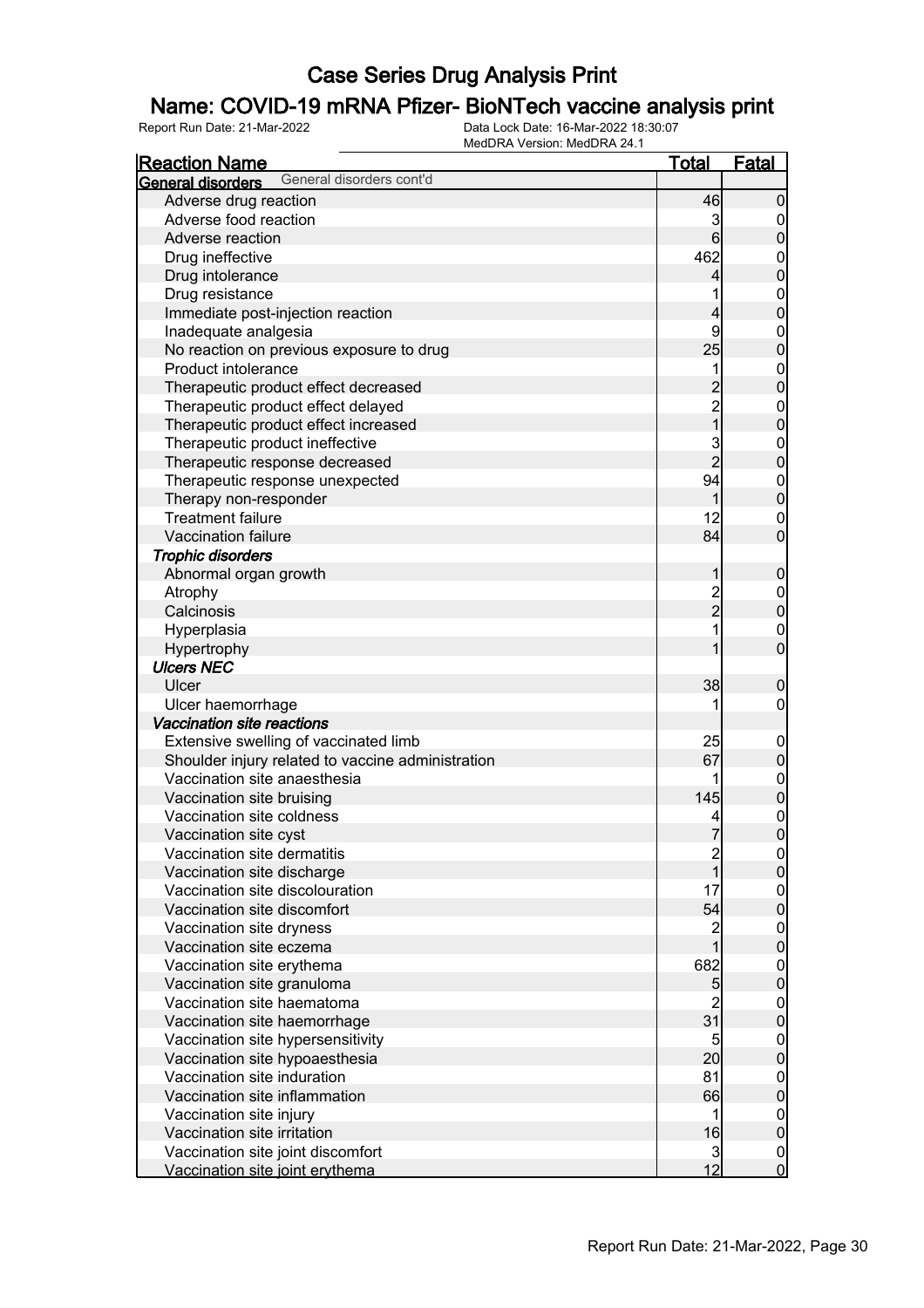### Name: COVID-19 mRNA Pfizer- BioNTech vaccine analysis print

| <u>Reaction Name</u>                          | <u>Total</u>            | <b>Fatal</b>                     |
|-----------------------------------------------|-------------------------|----------------------------------|
| General disorders cont'd<br>General disorders |                         |                                  |
| Vaccination site joint inflammation           | 1                       | $\overline{0}$                   |
| Vaccination site joint movement impairment    | 21                      | $\overline{0}$                   |
| Vaccination site joint pain                   | 35                      | $\mathbf 0$                      |
| Vaccination site joint swelling               | $\overline{\mathbf{4}}$ | $\bf{0}$                         |
| Vaccination site joint warmth                 | 1                       | $\boldsymbol{0}$                 |
| Vaccination site lymphadenopathy              | 8                       | $\overline{0}$                   |
| Vaccination site macule                       | 1                       | $\boldsymbol{0}$                 |
| Vaccination site mass                         | 337                     | $\overline{0}$                   |
| Vaccination site movement impairment          | 96                      | $\boldsymbol{0}$                 |
| Vaccination site necrosis                     |                         | $\overline{0}$                   |
| Vaccination site nerve damage                 |                         | $\boldsymbol{0}$                 |
| Vaccination site nodule                       | 5                       | $\overline{0}$                   |
| Vaccination site oedema                       | 3                       | $\mathbf{0}$                     |
| Vaccination site pain                         | 2390                    | $\overline{0}$                   |
| Vaccination site papule                       | 2                       | $\mathbf{0}$                     |
| Vaccination site paraesthesia                 | 10                      | $\overline{0}$                   |
| Vaccination site phlebitis                    | 1                       | $\mathbf{0}$                     |
| Vaccination site photosensitivity reaction    | 1                       | $\overline{0}$                   |
| Vaccination site pruritus                     | 186                     | $\mathbf{0}$                     |
| Vaccination site rash                         | 153                     | $\overline{0}$                   |
| Vaccination site reaction                     | 37                      | $\boldsymbol{0}$                 |
| Vaccination site scab                         | 3                       | $\overline{0}$                   |
| Vaccination site scar                         | 3                       | $\mathbf{0}$                     |
| Vaccination site swelling                     | 654                     | $\overline{0}$                   |
| Vaccination site thrombosis                   | 1                       | $\begin{matrix}0\\0\end{matrix}$ |
| Vaccination site ulcer                        | $\overline{2}$          |                                  |
| Vaccination site urticaria                    | 11                      | $\mathbf{0}$                     |
| Vaccination site vesicles                     | 13                      | $\overline{0}$                   |
| Vaccination site warmth                       | 302                     | $\mathbf 0$                      |
| Vascular complications associated with device |                         |                                  |
| Vascular stent thrombosis                     | 1                       | $\boldsymbol{0}$                 |
| Withdrawal and rebound effects                |                         |                                  |
| Drug withdrawal syndrome                      | 4                       |                                  |
| Withdrawal syndrome                           | 48                      |                                  |
| <b>General disorders SOC TOTAL</b>            | 120446                  | 233                              |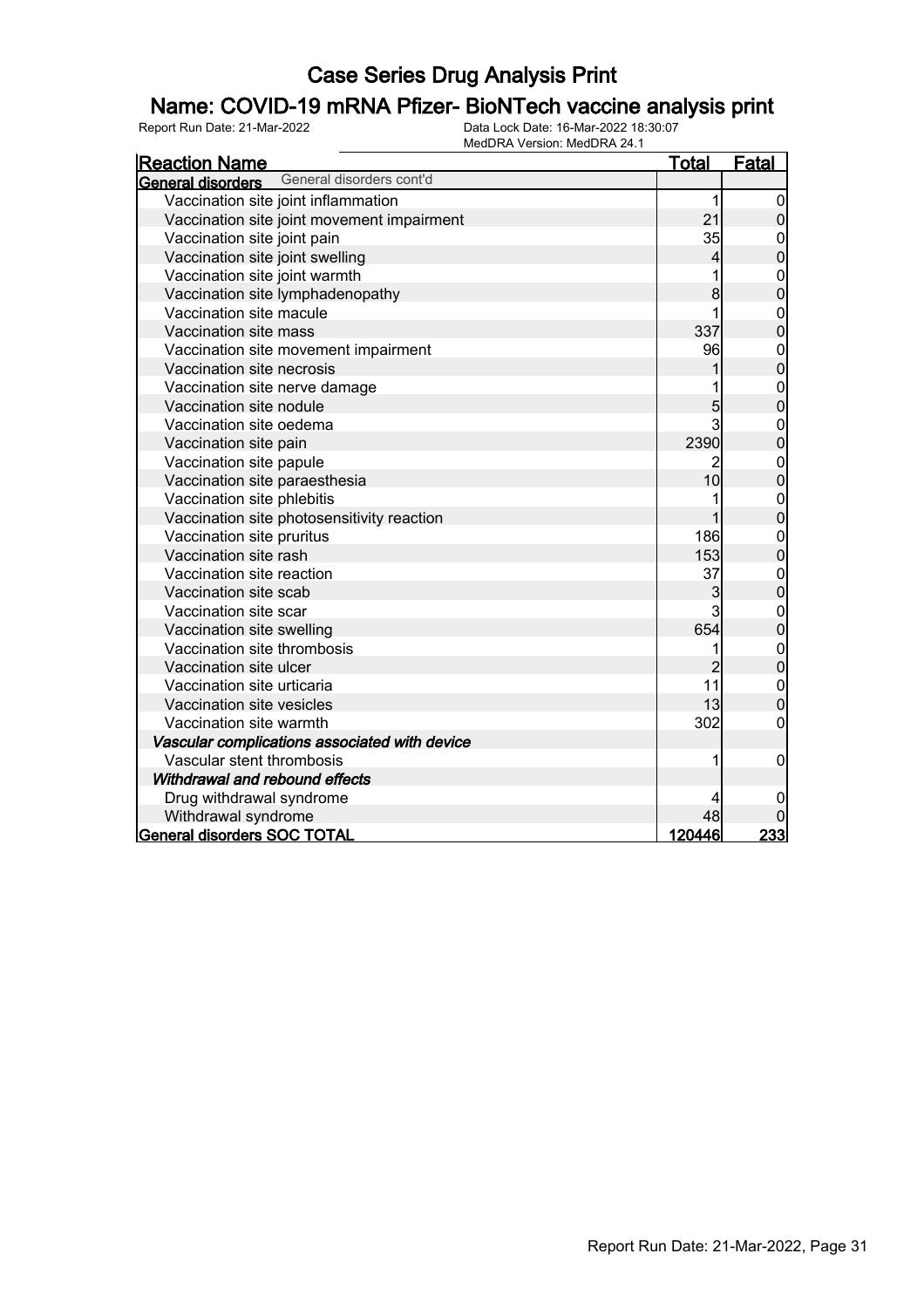#### Name: COVID-19 mRNA Pfizer- BioNTech vaccine analysis print

| <b>Reaction Name</b>                           | <u>Total</u>    | <b>Fatal</b>     |
|------------------------------------------------|-----------------|------------------|
| <b>Hepatic disorders</b>                       |                 |                  |
| <b>Bile duct infections and inflammations</b>  |                 |                  |
| <b>Biliary colic</b>                           | 19              | 0                |
| Cholangitis                                    |                 | 0                |
| <b>Cholecystitis and cholelithiasis</b>        |                 |                  |
| Cholecystitis                                  | 4               | $\overline{0}$   |
| Cholecystitis acute                            | $\overline{2}$  | 0                |
| Cholelithiasis                                 | 12              | 0                |
| <b>Cholestasis and jaundice</b>                |                 |                  |
| Cholestasis                                    | 2               | $\mathbf 0$      |
| Jaundice                                       | 29              | $\mathbf 0$      |
| Jaundice cholestatic                           | 10              | $\mathbf 0$      |
| Ocular icterus                                 | $\overline{2}$  | $\overline{0}$   |
| Gallbladder disorders NEC                      |                 |                  |
| Gallbladder disorder                           | 3               | 0                |
| Gallbladder enlargement                        | 1               | 0                |
| <b>Hepatic and hepatobiliary disorders NEC</b> |                 |                  |
| Hepatic cyst                                   | 1               | $\overline{0}$   |
| Hepatic lesion                                 |                 | $\overline{0}$   |
| Liver disorder                                 | 16              | 0                |
| Hepatic enzymes and function abnormalities     |                 |                  |
| Hepatic function abnormal                      | 8               | $\mathbf 0$      |
| Hepatic failure and associated disorders       |                 |                  |
| Acute hepatic failure                          | 2               | $\mathbf 0$      |
| Hepatic failure                                | $\overline{3}$  | 1                |
| <b>Hepatic fibrosis and cirrhosis</b>          |                 |                  |
| Hepatic cirrhosis                              | 1               | $\mathbf 0$      |
| Hepatic vascular disorders                     |                 |                  |
| Congestive hepatopathy                         | 2               | 0                |
| Hepatic artery embolism                        | 1               | 0                |
| Hepatic haemorrhage                            | $\overline{c}$  | $\overline{0}$   |
| Hepatic vein thrombosis                        | 5               | $\mathbf{0}$     |
| Portal vein thrombosis                         | 8               | $\overline{0}$   |
| <b>Hepatobiliary signs and symptoms</b>        |                 |                  |
| Hepatic pain                                   | 34              | 0                |
| Hepatomegaly                                   | 7               | $\boldsymbol{0}$ |
| Liver tenderness                               | 3               | 0                |
| Hepatocellular damage and hepatitis NEC        |                 |                  |
| Autoimmune hepatitis                           | 15              | $\boldsymbol{0}$ |
| Drug-induced liver injury                      | $\mathbf{3}$    | $\overline{0}$   |
| Hepatic steatosis                              | $5\overline{)}$ | $\boldsymbol{0}$ |
| Hepatitis                                      | 17              | $\mathbf 0$      |
| Hepatitis acute                                | 3               | $\boldsymbol{0}$ |
| Hepatitis toxic                                |                 | $\mathbf 0$      |
| Hepatotoxicity                                 |                 | $\boldsymbol{0}$ |
| Immune-mediated hepatic disorder               |                 | $\mathbf 0$      |
| Liver injury                                   | 28              | $\mathbf 0$      |
| <b>Hepatic disorders SOC TOTAL</b>             | <b>253</b>      | 1                |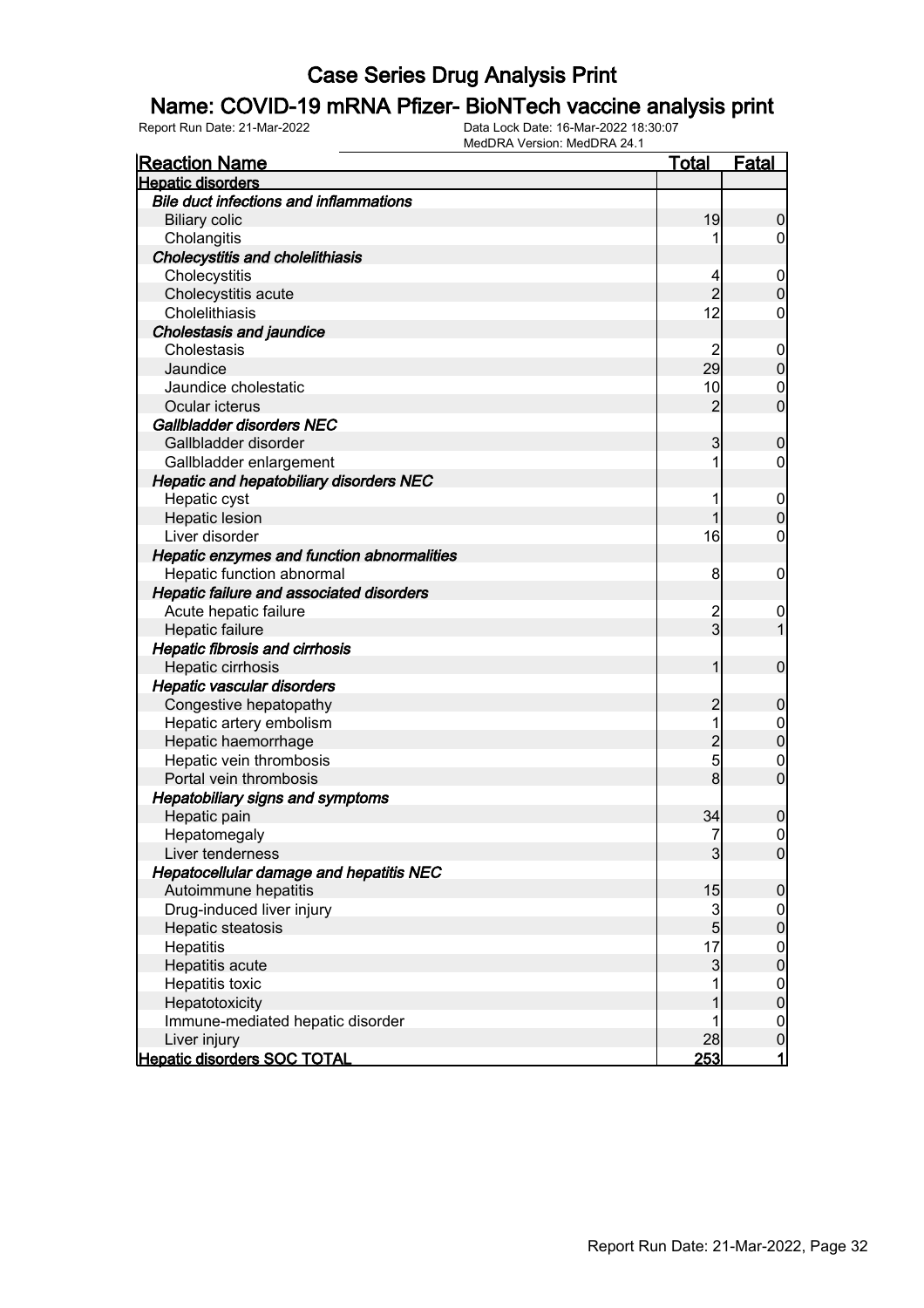#### Name: COVID-19 mRNA Pfizer- BioNTech vaccine analysis print

| <b>Reaction Name</b>                                          | <b>Total</b>    | <b>Fatal</b>     |
|---------------------------------------------------------------|-----------------|------------------|
| Immune system disorders                                       |                 |                  |
| Acute and chronic sarcoidosis                                 |                 |                  |
| Loefgren syndrome                                             | 1               | $\boldsymbol{0}$ |
| Sarcoidosis                                                   | 20              | $\overline{0}$   |
| <b>Allergic conditions NEC</b>                                |                 |                  |
| Allergic oedema                                               | 19              | $\boldsymbol{0}$ |
| Allergy to animal                                             |                 | $\boldsymbol{0}$ |
| Allergy to arthropod bite                                     | $\frac{2}{7}$   | $\mathbf 0$      |
| Allergy to arthropod sting                                    |                 | $\mathbf 0$      |
| Allergy to metals                                             | $\frac{2}{3}$   | $\mathbf 0$      |
| Allergy to sting                                              | 1               | $\mathbf 0$      |
| Hypersensitivity                                              | 1153            | $\mathbf 0$      |
| Infusion related hypersensitivity reaction                    | 3               | $\mathbf 0$      |
| Mite allergy                                                  | $\overline{c}$  | $\mathbf 0$      |
| Multiple allergies                                            | 16              | $\mathbf 0$      |
| Serum sickness                                                | 3               | $\mathbf 0$      |
| Serum sickness-like reaction                                  | $6\overline{6}$ | $\mathbf 0$      |
| Type I hypersensitivity                                       | 1               | $\boldsymbol{0}$ |
| Type III immune complex mediated reaction                     | $\overline{4}$  | $\mathbf 0$      |
| Type IV hypersensitivity reaction                             | 7               | 0                |
| Allergies to foods, food additives, drugs and other chemicals |                 |                  |
| Allergic reaction to excipient                                | 7               | $\mathbf 0$      |
| Allergy to chemicals                                          | $6 \,$          | $\boldsymbol{0}$ |
| Allergy to vaccine                                            | 48              | $\mathbf 0$      |
| Contrast media reaction                                       | $\overline{2}$  | $\mathbf 0$      |
| Drug hypersensitivity                                         | 42              | $\mathbf 0$      |
| Food allergy                                                  | 45              | $\boldsymbol{0}$ |
| Milk allergy                                                  | 3               | $\mathbf 0$      |
| Oral allergy syndrome                                         | $\overline{3}$  | $\boldsymbol{0}$ |
| Polymers allergy                                              |                 | $\mathbf 0$      |
| Reaction to colouring                                         | 1               | $\boldsymbol{0}$ |
| Reaction to excipient                                         | 11              | $\boldsymbol{0}$ |
| Reaction to preservatives                                     | 5               | $\pmb{0}$        |
| Rubber sensitivity                                            | 1               | $\boldsymbol{0}$ |
| Smoke sensitivity                                             | 1               | $\mathbf 0$      |
| Anaphylactic and anaphylactoid responses                      |                 |                  |
| Anaphylactic reaction                                         | 562             | $\overline{2}$   |
| Anaphylactic shock                                            | 66              | 0                |
| Anaphylactoid reaction                                        | 25              | $\mathbf 0$      |
| Anaphylactoid shock                                           | 4               | $\mathbf 0$      |
| <b>Atopic disorders</b>                                       |                 |                  |
| Atopy                                                         | 3               | $\mathbf 0$      |
| Seasonal allergy                                              | 114             | $\overline{0}$   |
| Autoimmune disorders NEC                                      |                 |                  |
| Autoimmune disorder                                           | 59              | $\boldsymbol{0}$ |
| <b>Autoinflammatory diseases</b>                              |                 |                  |
| Autoinflammatory disease                                      | 1               | $\boldsymbol{0}$ |
| Immune and associated conditions NEC                          |                 |                  |
| Anamnestic reaction                                           |                 | $\mathbf 0$      |
| Bacille Calmette-Guerin scar reactivation                     | 67              | $\overline{0}$   |
| Cytokine release syndrome                                     |                 | $\pmb{0}$        |
| Cytokine storm                                                |                 | $\overline{0}$   |
| Decreased immune responsiveness                               | $\overline{4}$  | $\pmb{0}$        |
| Graft versus host disease                                     | $\overline{2}$  | $\mathbf 0$      |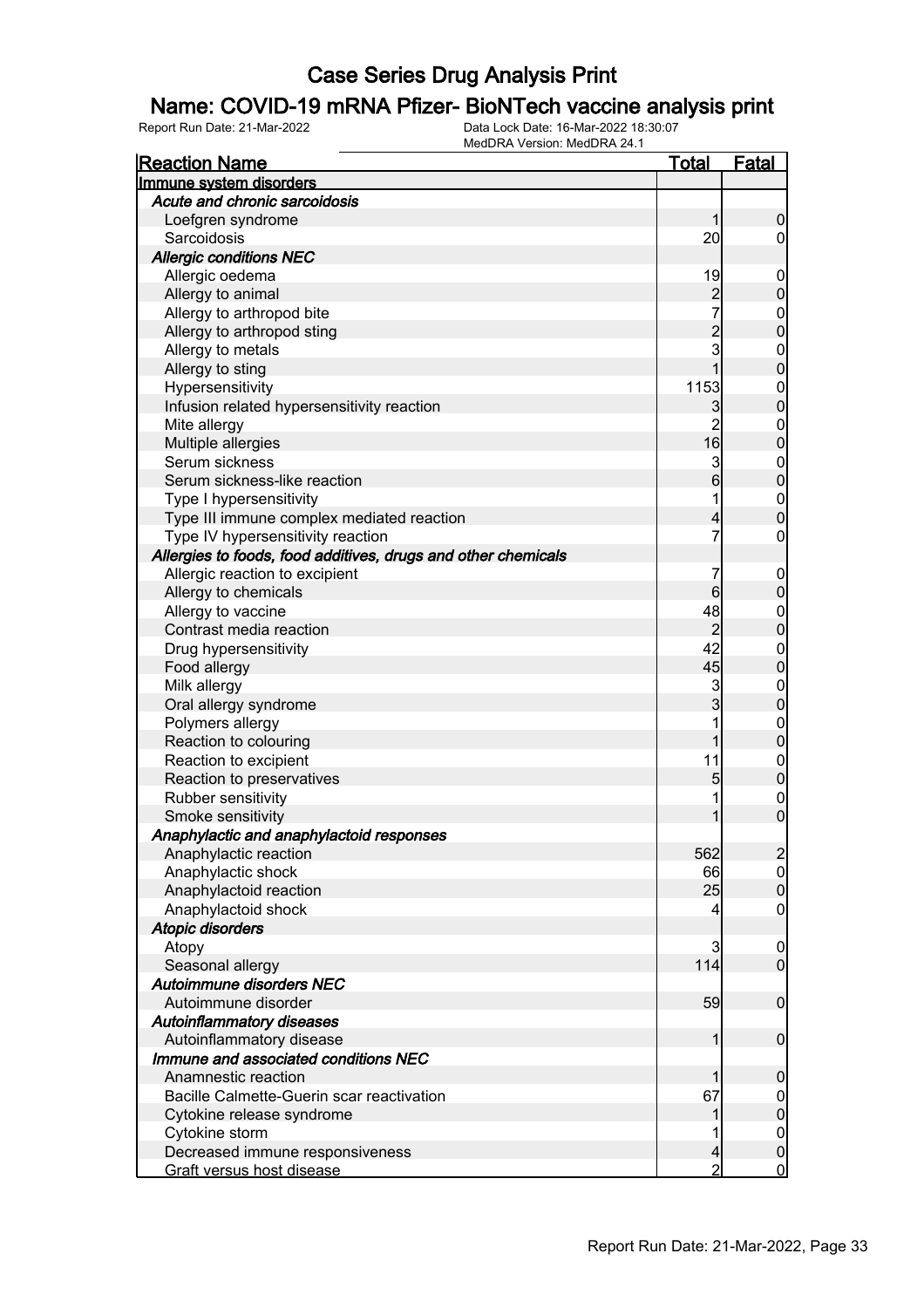### Name: COVID-19 mRNA Pfizer- BioNTech vaccine analysis print

| <b>Reaction Name</b>                              | <u>Total</u> | Fata |
|---------------------------------------------------|--------------|------|
| Immune system disordersne system disorders cont'd |              |      |
| Haemophagocytic lymphohistiocytosis               |              |      |
| Immune reconstitution inflammatory syndrome       |              |      |
| Immune system disorder                            | 36           |      |
| Immune-mediated adverse reaction                  |              |      |
| Immunisation reaction                             |              |      |
| Multisystem inflammatory syndrome in children     | 5            |      |
| Sensitisation                                     | 9            |      |
| Systemic immune activation                        |              |      |
| Immunodeficiency disorders NEC                    |              |      |
| Hypogammaglobulinaemia                            |              |      |
| Immunodeficiency                                  | 6            |      |
| Immunosuppression                                 |              |      |
| <b>Transplant rejections</b>                      |              |      |
| Chronic allograft nephropathy                     |              |      |
| Corneal graft rejection                           | 10           |      |
| Kidney transplant rejection                       |              |      |
| Solid organ transplant rejection                  |              |      |
| Transplant rejection                              |              |      |
| Immune system disorders SOC TOTAL                 | 2428         |      |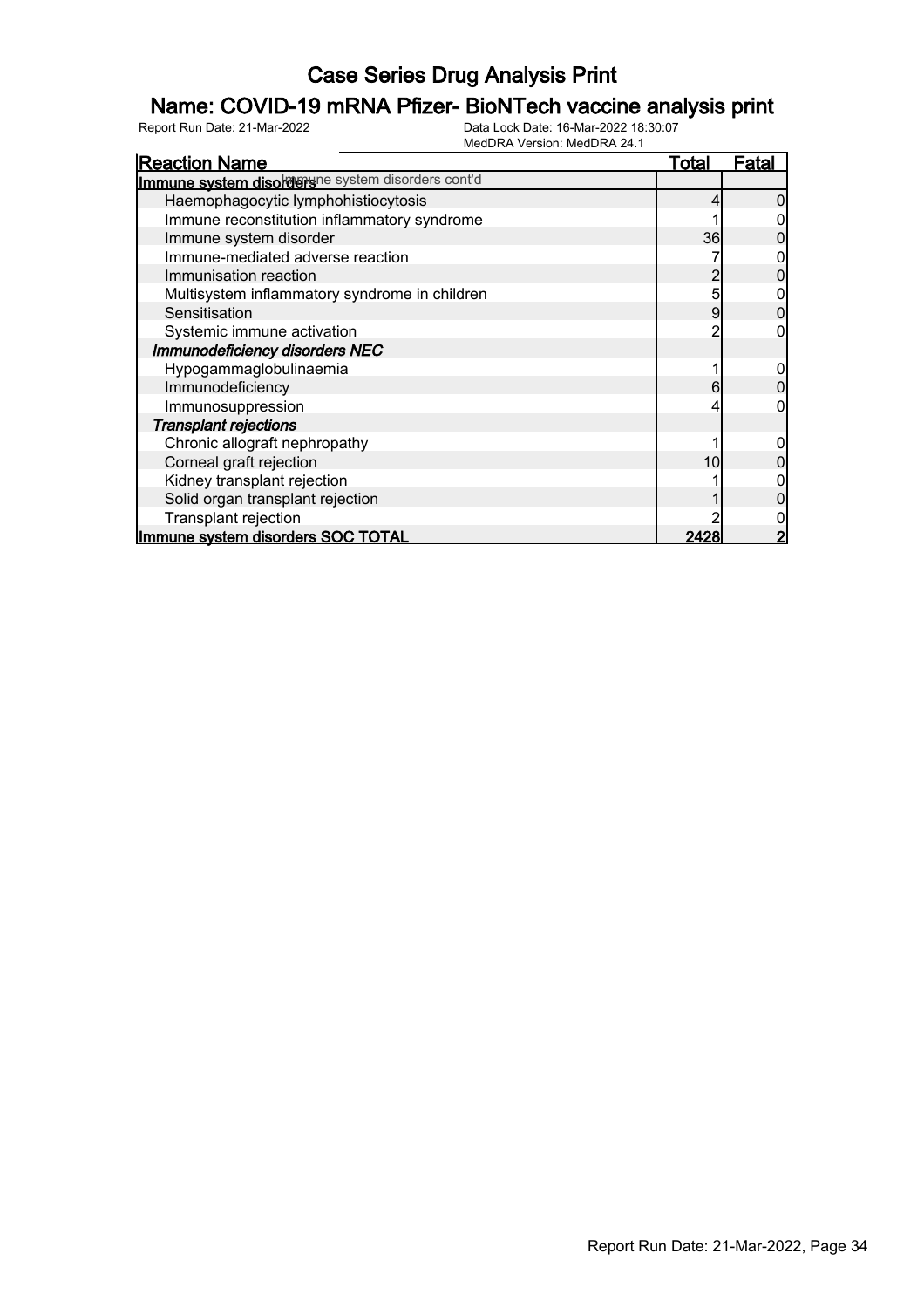#### Name: COVID-19 mRNA Pfizer- BioNTech vaccine analysis print

| <b>Reaction Name</b>                      | Total          | <b>Fatal</b>     |
|-------------------------------------------|----------------|------------------|
| Infections                                |                |                  |
| Abdominal and gastrointestinal infections |                |                  |
| Abdominal abscess                         | 3              | 0                |
| Abdominal infection                       |                | $\mathbf 0$      |
| Anal abscess                              | 2<br>3         | 0                |
| Anorectal infection                       |                | $\mathbf 0$      |
| Appendicitis                              | 49             | 0                |
| Appendicitis perforated                   | 7              | $\mathbf{0}$     |
| Complicated appendicitis                  |                | 0                |
| Diarrhoea infectious                      |                | $\mathbf 0$      |
| <b>Diverticulitis</b>                     | 17             | 0                |
| <b>Dysentery</b>                          | 1              | $\mathbf{0}$     |
| Gastric infection                         | 2              | 0                |
| Gastroenteritis                           | 33             | $\mathbf{0}$     |
| Gastrointestinal infection                |                | 0                |
| Mesenteric abscess                        |                | $\mathbf{0}$     |
| Peritonitis                               | 3              |                  |
| Rectal abscess                            | 1              | $\mathbf 0$      |
| <b>Adenoviral infections</b>              |                |                  |
| Adenoviral conjunctivitis                 | 1              | $\overline{0}$   |
| Adenovirus infection                      |                | 0                |
| <b>Aspergillus infections</b>             |                |                  |
| Bronchopulmonary aspergillosis            |                | $\mathbf 0$      |
| <b>Bacterial infections NEC</b>           |                |                  |
|                                           |                |                  |
| Abscess bacterial                         | 2              | 0                |
| Administration site cellulitis            | $\overline{c}$ | 0                |
| Arthritis bacterial                       | 4              | 0                |
| <b>Bacterial colitis</b>                  |                | $\mathbf{0}$     |
| <b>Bacterial diarrhoea</b>                |                | 0                |
| <b>Bacterial infection</b>                | 17             | $\mathbf{0}$     |
| <b>Bacterial sepsis</b>                   |                | 0                |
| <b>Bacterial vaginosis</b>                | 2              | $\mathbf{0}$     |
| <b>Cellulitis</b>                         | 203            | 0                |
| Cellulitis orbital                        | 1              | $\mathbf{0}$     |
| Conjunctivitis bacterial                  |                | 0                |
| Ear infection bacterial                   | 1              | 0                |
| <b>External ear cellulitis</b>            |                | <sup>0</sup>     |
| <b>Folliculitis</b>                       | 20             | $\overline{0}$   |
| Gangrene                                  | 1              | $\overline{0}$   |
| Gastrointestinal bacterial overgrowth     |                | $\mathbf 0$      |
| Injection site cellulitis                 | $\overline{2}$ | $\overline{0}$   |
| Meningitis bacterial                      | 3              | $\mathbf 0$      |
| Myocarditis bacterial                     | 1              | $\overline{0}$   |
| Paronychia                                | 3              | $\mathbf 0$      |
| Perichondritis                            | 3              | $\overline{0}$   |
| Periorbital cellulitis                    | $\overline{3}$ | $\mathbf 0$      |
| Pneumonia bacterial                       | $\overline{2}$ | $\overline{0}$   |
| Sinusitis bacterial                       | $\overline{c}$ | $\mathbf 0$      |
| Skin bacterial infection                  | 4              | $\overline{0}$   |
| Small intestine gangrene                  | 1              | $\mathbf 0$      |
| <b>Tonsillitis bacterial</b>              | 3              | $\mathbf 0$      |
| Urinary tract infection bacterial         | 1              | $\boldsymbol{0}$ |
| Vaccination site cellulitis               | 21             | $\mathbf 0$      |
| Zoonotic bacterial infection              | 1              | 1                |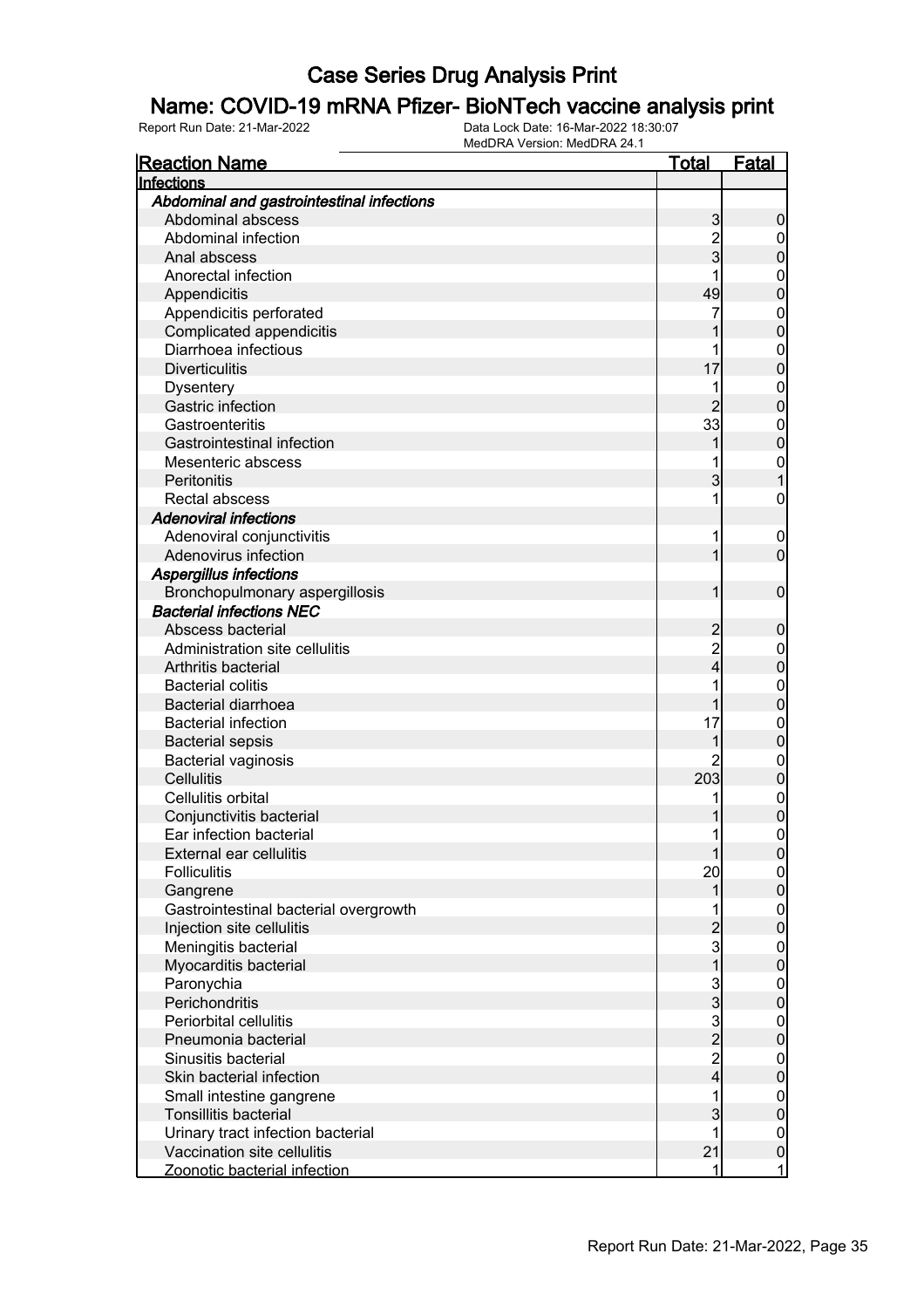#### Name: COVID-19 mRNA Pfizer- BioNTech vaccine analysis print

| <b>Reaction Name</b>                         | <u>Total</u>                               | Fatal            |
|----------------------------------------------|--------------------------------------------|------------------|
| Infections cont'd<br>Infections              |                                            |                  |
| <b>Bartonella infections</b>                 |                                            |                  |
| Cat scratch disease                          | 1                                          | $\boldsymbol{0}$ |
| <b>Bone and joint infections</b>             |                                            |                  |
| Abscess jaw                                  |                                            | $\mathbf 0$      |
| Arthritis infective                          |                                            | $\mathbf 0$      |
| Osteomyelitis                                | $\begin{array}{c} 2 \\ 3 \\ 2 \end{array}$ | $\mathbf{0}$     |
| Osteomyelitis acute                          |                                            | $\mathbf 0$      |
| Osteomyelitis chronic                        |                                            | $\mathbf 0$      |
| <b>Bordetella infections</b>                 |                                            |                  |
| Pertussis                                    | 1                                          | $\mathbf 0$      |
| <b>Borrelial infections</b>                  |                                            |                  |
| Lyme disease                                 | 4                                          | $\overline{0}$   |
| <b>Relapsing fever</b>                       | 1                                          | $\mathbf 0$      |
| <b>Breast infections</b>                     |                                            |                  |
| <b>Breast abscess</b>                        | 3                                          | $\boldsymbol{0}$ |
| <b>Mastitis</b>                              | 87                                         | $\mathbf 0$      |
| <b>Caliciviral infections</b>                |                                            |                  |
| Gastroenteritis norovirus                    | 3                                          | $\mathbf 0$      |
| <b>Campylobacter infections</b>              |                                            |                  |
| Campylobacter gastroenteritis                |                                            | $\mathbf 0$      |
| Campylobacter infection                      | 1                                          | $\overline{0}$   |
| Candida infections                           |                                            |                  |
| Anal candidiasis                             | 3                                          | $\boldsymbol{0}$ |
| Balanitis candida                            |                                            | $\mathbf 0$      |
| Candida infection                            | 75                                         | $\mathbf 0$      |
| Oral candidiasis                             | 41                                         | $\mathbf{0}$     |
| Respiratory moniliasis                       |                                            | $\mathbf 0$      |
| Skin candida                                 |                                            | $\mathbf{0}$     |
| Systemic candida                             | $\overline{1}$                             | $\mathbf 0$      |
| Urinary tract candidiasis                    |                                            | $\mathbf{0}$     |
| Vulvovaginal candidiasis                     | 55                                         | $\overline{0}$   |
| <b>Cardiac infections</b>                    |                                            |                  |
| Cardiac infection                            | 1                                          | $\boldsymbol{0}$ |
| Cardiac valve vegetation                     |                                            | $\mathbf{0}$     |
| Endocarditis                                 | $\overline{2}$                             | $\overline{0}$   |
| Myocarditis infectious                       | 1                                          | 0                |
| Myocarditis septic                           | $\mathbf{1}$                               | $\overline{0}$   |
| Pericarditis infective                       | $\overline{c}$                             | $\mathbf 0$      |
| Central nervous system and spinal infections |                                            |                  |
| <b>Brain abscess</b>                         | $\overline{c}$                             | $\mathbf 0$      |
| <b>CNS</b> ventriculitis                     | $\overline{1}$                             | $\pmb{0}$        |
| Cavernous sinus thrombosis                   | 1                                          | $\boldsymbol{0}$ |
| Encephalitis                                 | 21                                         | $\mathbf 0$      |
| Encephalomyelitis                            | 1                                          | $\boldsymbol{0}$ |
| Meningitis                                   | 11                                         | $\mathbf 0$      |
| Meningitis aseptic                           | 3                                          | $\boldsymbol{0}$ |
| <b>Myelitis</b>                              | 13                                         | $\mathbf 0$      |
| Subdural abscess                             |                                            | $\mathbf 0$      |
| Clostridia infections                        |                                            |                  |
| Clostridium difficile infection              | $\overline{2}$                             | $\mathbf 0$      |
| <b>Coronavirus infections</b>                |                                            |                  |
| Asymptomatic COVID-19                        | 21                                         | 0                |
| COVID-19                                     | 2567                                       | 41               |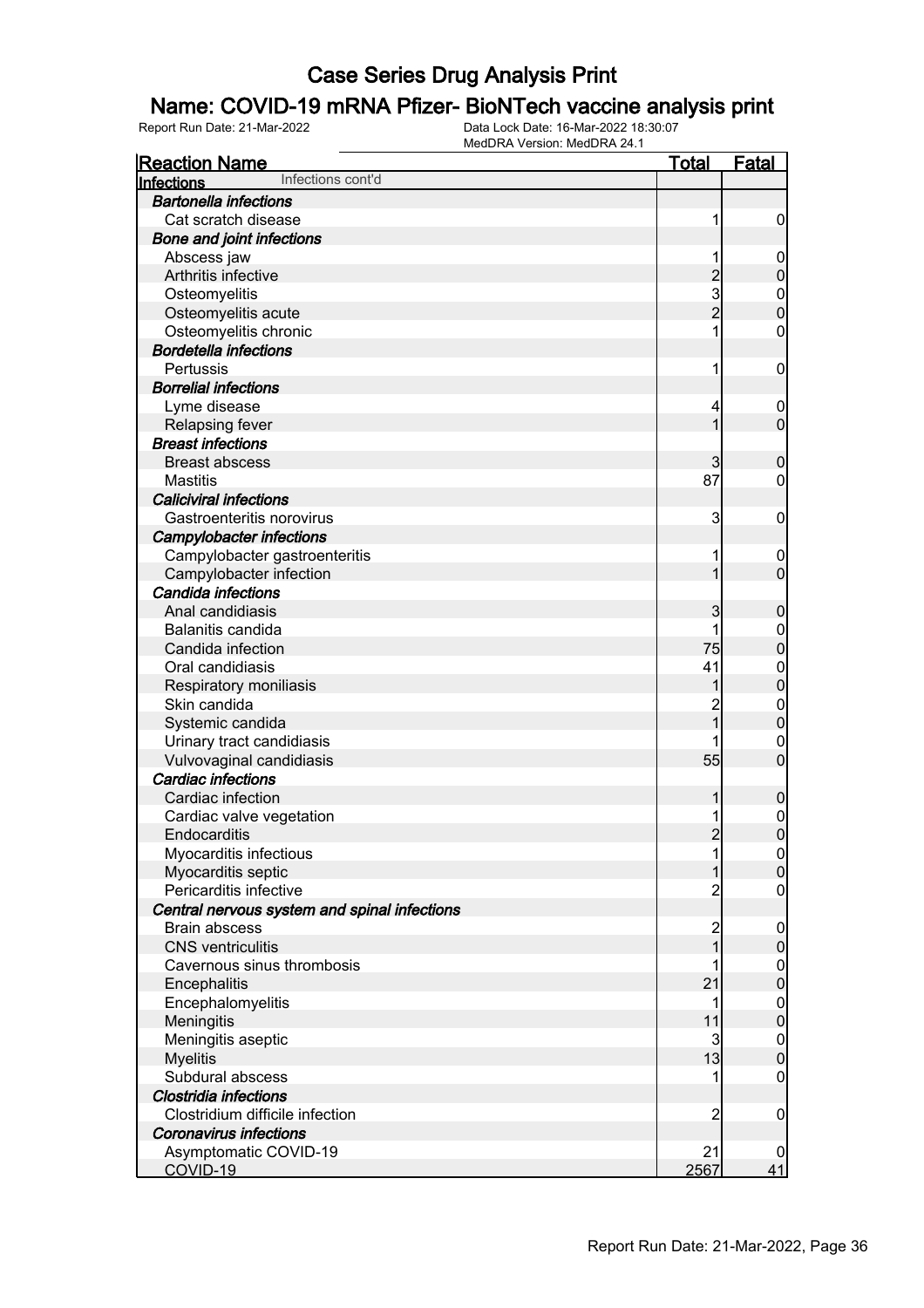### Name: COVID-19 mRNA Pfizer- BioNTech vaccine analysis print

| <b>Reaction Name</b>                      | <b>Total</b>        | <u>Fatal</u>                   |
|-------------------------------------------|---------------------|--------------------------------|
| Infections cont'd<br>Infections           |                     |                                |
| COVID-19 pneumonia                        | 52                  | 15                             |
| Coronavirus infection                     | 7                   | $\overline{0}$                 |
| Post-acute COVID-19 syndrome              | 8                   | $\mathbf 0$                    |
| Severe acute respiratory syndrome         | 4                   | $\overline{0}$                 |
| Suspected COVID-19                        | 88                  | 4                              |
| Corynebacteria infections                 |                     |                                |
| Diphtheria                                | $\overline{2}$      | $\mathbf 0$                    |
| <b>Coxiella infections</b>                |                     |                                |
| Q fever                                   | 13                  | $\mathbf 0$                    |
| <b>Cytomegaloviral infections</b>         |                     |                                |
| Cytomegalovirus colitis                   |                     | $\mathbf 0$                    |
| Cytomegalovirus infection                 | $\overline{2}$      | $\mathbf 0$                    |
| Cytomegalovirus syndrome                  |                     | 0                              |
| Dental and oral soft tissue infections    |                     |                                |
| Abscess oral                              | 6                   | $\mathbf 0$                    |
| Gingival abscess                          |                     | $\boldsymbol{0}$               |
| Gingivitis                                | 14                  | $\mathbf 0$                    |
| Oral infection                            | 1                   | $\overline{0}$                 |
| <b>Parotitis</b>                          | 13                  | $\mathbf{0}$                   |
| Pericoronitis                             | $\overline{3}$      | $\overline{0}$                 |
| Periodontitis                             |                     |                                |
| Pulpitis dental                           | $\overline{c}$      | $\mathbf{0}$<br>$\overline{0}$ |
| Sialoadenitis                             | 3                   |                                |
|                                           | 1                   | $\mathbf{0}$<br>$\overline{0}$ |
| Tongue abscess<br>Tooth abscess           |                     |                                |
|                                           | 8<br>10             | $\mathbf 0$<br>$\overline{0}$  |
| Tooth infection                           |                     |                                |
| Ear infections                            |                     |                                |
| Ear infection                             | 103                 | $\boldsymbol{0}$               |
| Labyrinthitis                             | 113                 | $\mathbf 0$<br>$\mathbf 0$     |
| Mastoiditis                               | 3                   |                                |
| Otitis externa                            | 5<br>$\overline{3}$ | $\boldsymbol{0}$               |
| Otitis media                              |                     | $\mathbf 0$                    |
| Otitis media acute                        | 1                   | $\mathbf 0$                    |
| Otitis media chronic                      | 5 <sub>5</sub>      | $\overline{0}$                 |
| <b>Ectoparasitic infestations</b>         |                     |                                |
| Acarodermatitis                           | $6 \mid$            | 0                              |
| Bed bug infestation                       |                     | $\overline{0}$                 |
| Demodicidosis                             |                     | $\overline{0}$                 |
| <b>Epstein-Barr viral infections</b>      |                     |                                |
| Epstein-Barr virus infection              | 5                   | $\mathbf 0$                    |
| Epstein-Barr virus infection reactivation | $\overline{c}$      | $\overline{0}$                 |
| Infectious mononucleosis                  | 29                  | $\overline{0}$                 |
| Escherichia infections                    |                     |                                |
| Escherichia bacteraemia                   |                     | $\mathbf 0$                    |
| Escherichia infection                     |                     | 0                              |
| Eye and eyelid infections                 |                     |                                |
| Conjunctivitis                            | 87                  | $\mathbf 0$                    |
| Eye abscess                               |                     | $\pmb{0}$                      |
| Eye infection                             | 30                  | $\overline{0}$                 |
| Eye infection intraocular                 | 1                   | $\mathbf 0$                    |
| Eyelid boil                               | 2<br>2              | $\overline{0}$                 |
| Eyelid infection                          |                     | $\mathbf 0$                    |
| <b>Hordeolum</b>                          | 30 <sub>2</sub>     | $\overline{0}$                 |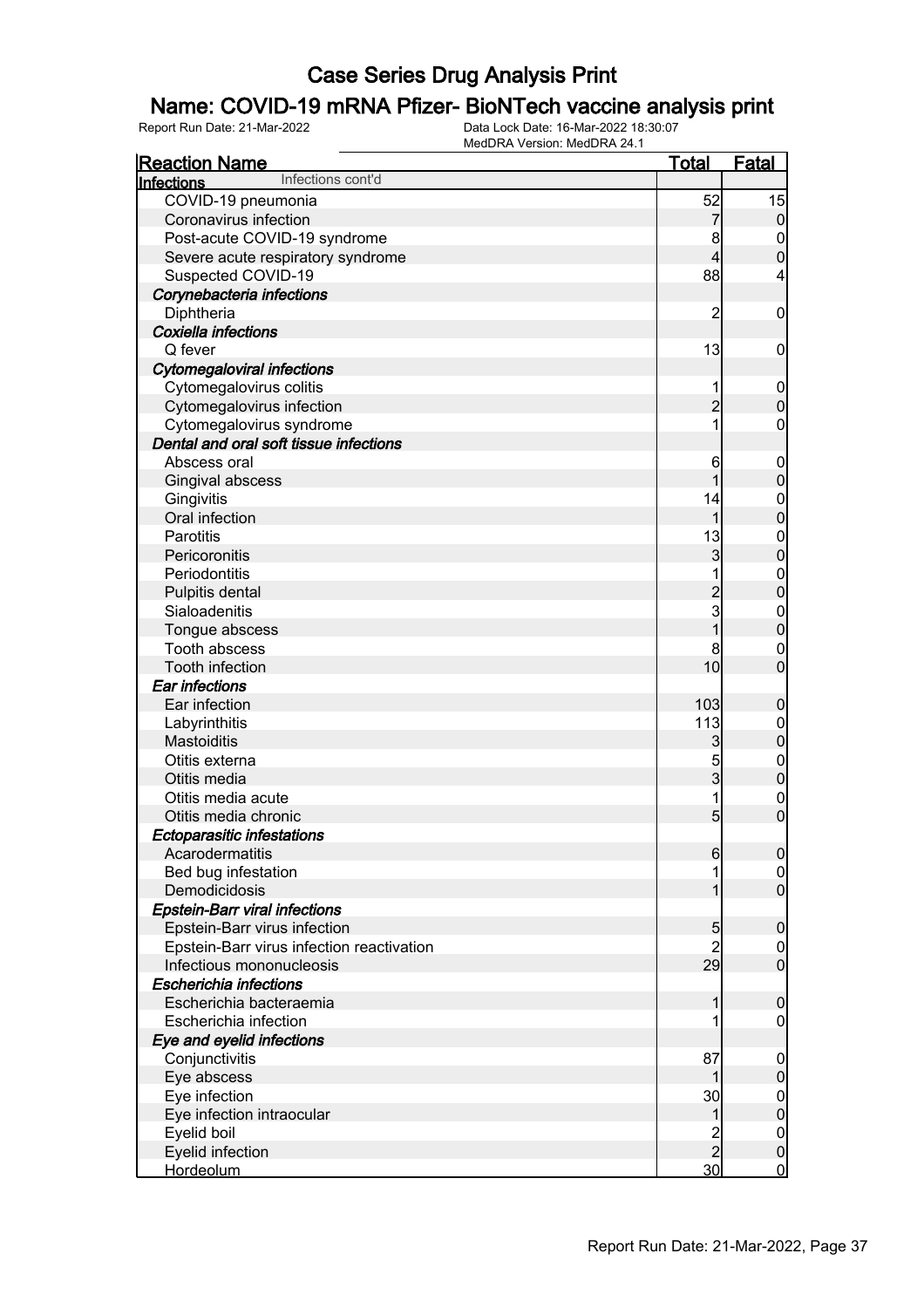#### Name: COVID-19 mRNA Pfizer- BioNTech vaccine analysis print

| <u>Reaction Name</u>                       | <u>Total</u>   | <u>Fatal</u>                     |
|--------------------------------------------|----------------|----------------------------------|
| Infections cont'd<br>Infections            |                |                                  |
| Keratouveitis                              | 1              | $\overline{0}$                   |
| Periorbital infection                      | $\overline{c}$ | 0                                |
| Female reproductive tract infections       |                |                                  |
| <b>Bartholin's abscess</b>                 | 1              | $\mathbf 0$                      |
| <b>Bartholinitis</b>                       |                | $\pmb{0}$                        |
| Endometritis                               | 3              | $\mathbf{0}$                     |
| Fallopian tube abscess                     | 1              | $\mathbf 0$                      |
| <b>Funisitis</b>                           | 1              | $\mathbf{0}$                     |
| Ovarian abscess                            |                | $\overline{0}$                   |
| Pelvic inflammatory disease                |                | $\mathbf{0}$                     |
| Vaginal infection                          | $\frac{2}{3}$  | $\overline{0}$                   |
| Vulval abscess                             | 1              | $\mathbf 0$                      |
| Vulvitis                                   | 1              | $\overline{0}$                   |
| <b>Fungal infections NEC</b>               |                |                                  |
| <b>Fungal infection</b>                    | 20             | $\mathbf 0$                      |
| Fungal skin infection                      | 5              | $\mathbf{0}$                     |
| Mycotoxicosis                              | 1              | $\overline{0}$                   |
| Myocarditis mycotic                        |                | $\mathbf{0}$                     |
| Onychomycosis                              |                | $\overline{0}$                   |
| Oral fungal infection                      |                |                                  |
| Pneumonia fungal                           | 222228         | $\begin{matrix}0\\0\end{matrix}$ |
| Severe asthma with fungal sensitisation    |                | $\mathbf 0$                      |
| Vulvovaginal mycotic infection             |                | $\overline{0}$                   |
| <b>Hepatitis virus infections</b>          |                |                                  |
| <b>Hepatitis A</b>                         | $\overline{c}$ | $\mathbf 0$                      |
| <b>Hepatitis E</b>                         | 1              | $\boldsymbol{0}$                 |
| <b>Hepatobiliary and spleen infections</b> |                |                                  |
| <b>Biliary sepsis</b>                      | 3              | $\boldsymbol{0}$                 |
| Cholecystitis infective                    | $\overline{2}$ | $\mathbf 0$                      |
| Hepatic infection                          | 1              | $\boldsymbol{0}$                 |
| <b>Herpes viral infections</b>             |                |                                  |
| Eczema herpeticum                          | 4              | $\mathbf 0$                      |
| <b>Genital herpes</b>                      | 96             | $\pmb{0}$                        |
| Genital herpes simplex                     | 6              |                                  |
| Genital herpes zoster                      | 1              | $\begin{matrix}0\\0\end{matrix}$ |
| Herpes ophthalmic                          | $\overline{3}$ | $\mathbf{0}$                     |
| Herpes simplex                             | 35             | $\overline{0}$                   |
| Herpes simplex encephalitis                | 1              | 1                                |
| Herpes simplex reactivation                | $\mathbf{3}$   | $\pmb{0}$                        |
| Herpes virus infection                     | 13             | $\boldsymbol{0}$                 |
| Herpes zoster                              | 1622           | $\overline{0}$                   |
| Herpes zoster disseminated                 | 1              |                                  |
| Herpes zoster meningoencephalitis          | 1              | $0\atop 0$                       |
| Herpes zoster oticus                       | 17             |                                  |
| Herpes zoster reactivation                 | $\overline{4}$ | $0\atop 0$                       |
| Meningitis herpes                          | 1              | $\boldsymbol{0}$                 |
| Nasal herpes                               | 5              | $\overline{0}$                   |
| Ophthalmic herpes simplex                  | $\mathbf{3}$   |                                  |
| Ophthalmic herpes zoster                   | 5 <sub>5</sub> | $0\atop 0$                       |
| Oral herpes                                | 339            |                                  |
| Varicella                                  | 32             | $0\atop 0$                       |
| Varicella zoster virus infection           | $\overline{5}$ | $\overline{0}$                   |
| <b>Infections NEC</b>                      |                |                                  |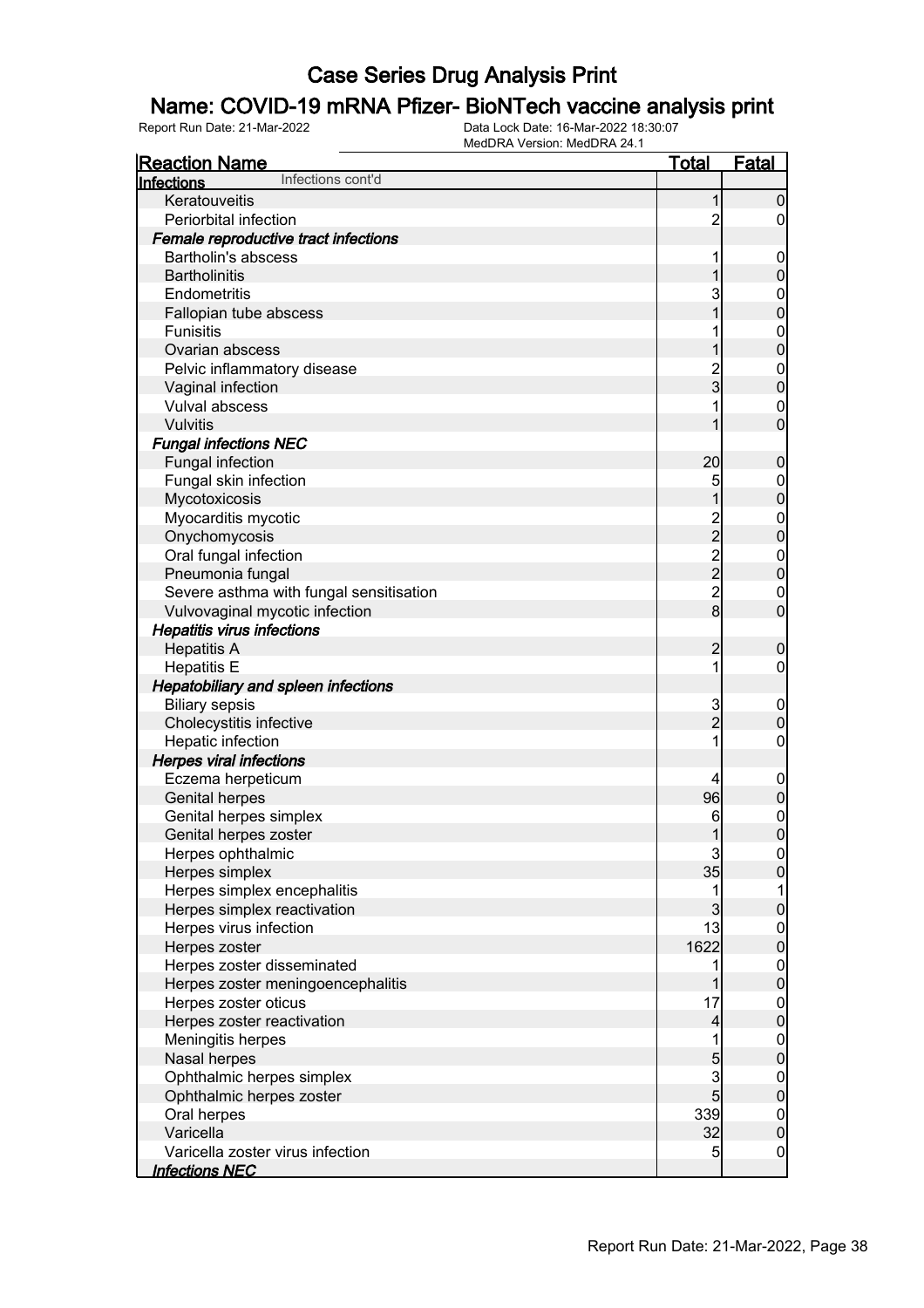### Name: COVID-19 mRNA Pfizer- BioNTech vaccine analysis print

| <b>Reaction Name</b>                        | Total          | <b>Fatal</b>                |
|---------------------------------------------|----------------|-----------------------------|
| Infections cont'd<br>Infections             |                |                             |
| Abscess                                     | 40             | $\mathbf 0$                 |
| Abscess limb                                | 9              | $\pmb{0}$                   |
| Abscess soft tissue                         |                | $\mathbf 0$                 |
| Catheter site infection                     |                | $\mathbf 0$                 |
| Genital abscess                             |                | $\mathbf{0}$                |
| Groin abscess                               | 2<br>2         | $\mathbf 0$                 |
| Groin infection                             |                | $\mathbf{0}$                |
| Infected bite                               | 3              | $\mathbf 0$                 |
| Infected cyst                               | $\overline{2}$ | $\mathbf{0}$                |
| Infection                                   | 282            | $\mathbf 0$                 |
| Infection susceptibility increased          | 2              | $\mathbf{0}$                |
| Injection site abscess                      | 1              | $\mathbf 0$                 |
| Injection site infection                    |                | $\mathbf{0}$                |
| Localised infection                         | 39             | $\mathbf 0$                 |
| Lymph gland infection                       | 18             | $\mathbf{0}$                |
| Lymph node abscess                          |                | $\mathbf 0$                 |
| Opportunistic infection                     |                | $\mathbf{0}$                |
| Pathogen resistance                         |                | $\mathbf 0$                 |
| Purulent discharge                          |                | $\mathbf{0}$                |
| Respiratory tract infection                 | 14             | $\mathbf 0$                 |
| Superinfection                              |                |                             |
| Vaccination site abscess                    | 12             | $\mathbf{0}$<br>$\mathbf 0$ |
| Vaccination site infection                  | 13             |                             |
|                                             |                | $\mathbf{0}$                |
| Vaccine breakthrough infection              | 23             | $\mathbf 0$                 |
| <b>Vestibulitis</b>                         | 2<br>2         | $\mathbf 0$                 |
| Wound infection                             |                | $\overline{0}$              |
| <b>Infectious transmissions</b>             |                |                             |
| Nosocomial infection                        | 1              | $\boldsymbol{0}$            |
| Secondary transmission                      | 8              | 0                           |
| Vaccine virus shedding                      |                | $\overline{0}$              |
| Influenza viral infections                  |                |                             |
| H1N1 influenza                              |                | $\boldsymbol{0}$            |
| Influenza                                   | 1800           | $\boldsymbol{0}$            |
| Klebsiella infections                       |                |                             |
| Klebsiella infection                        | 1              | $\boldsymbol{0}$            |
| Lower respiratory tract and lung infections |                |                             |
| <b>Bronchitis</b>                           | 28             | 0                           |
| Infectious pleural effusion                 | 1              | $\overline{0}$              |
| Lower respiratory tract infection           | 294            | 9                           |
| Pneumonia                                   | 179            | 17                          |
| Pneumonia aspiration                        | 11             | $\overline{7}$              |
| Sputum purulent                             | 1              | $\overline{0}$              |
| Male reproductive tract infections          |                |                             |
| Epididymitis                                | 10             | $\mathbf 0$                 |
| Orchitis                                    | 6              | $\overline{0}$              |
| Prostate infection                          | $\overline{2}$ | $\mathbf 0$                 |
| Molluscum contagiosum viral infections      |                |                             |
| Molluscum contagiosum                       | 1              | $\boldsymbol{0}$            |
| <b>Mumps viral infections</b>               |                |                             |
| <b>Mumps</b>                                | 8              | $\boldsymbol{0}$            |
| Muscle and soft tissue infections           |                |                             |
| Abscess neck                                | 1              | $\boldsymbol{0}$            |
| Infective tenosynovitis                     | 1              | $\overline{0}$              |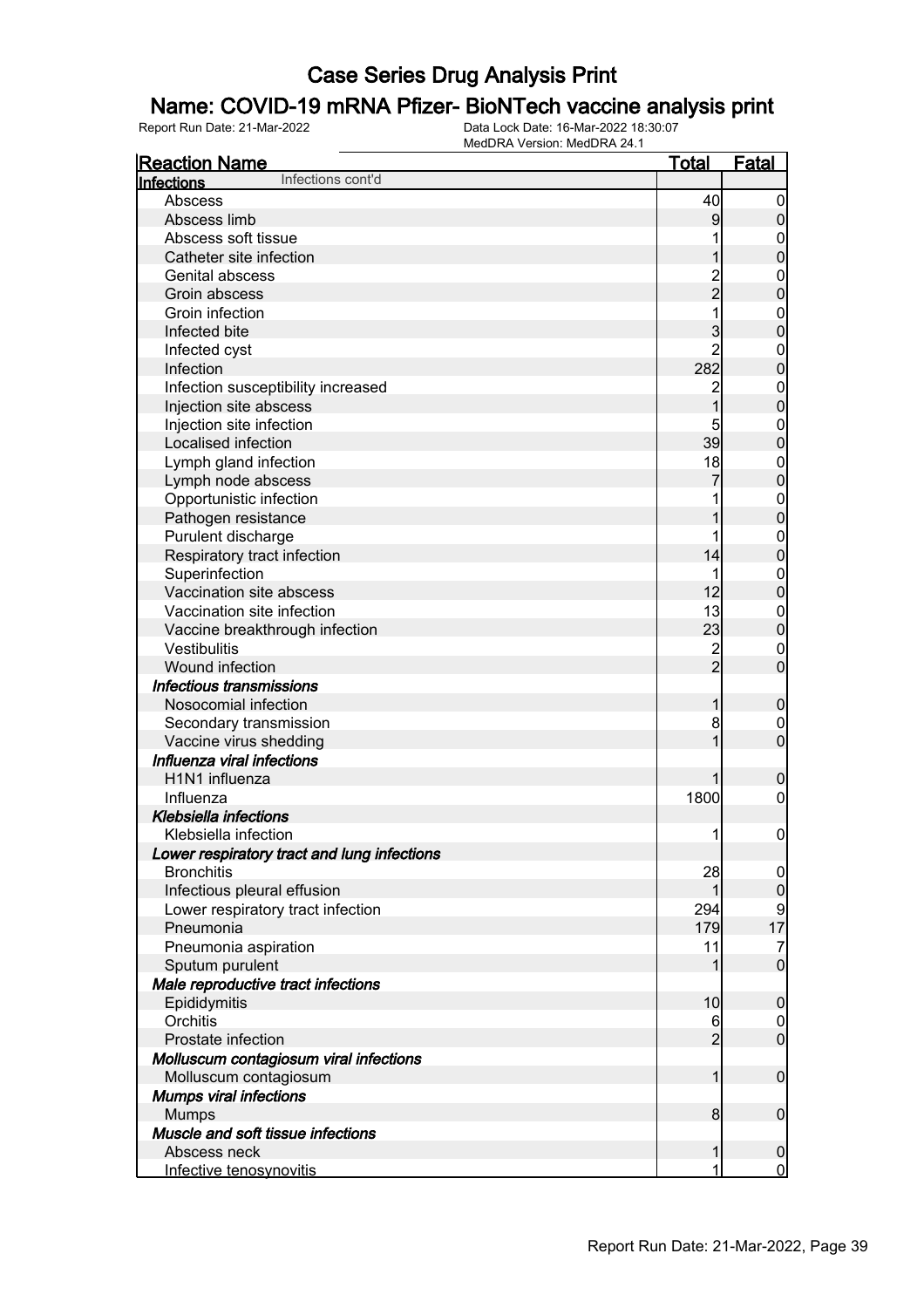#### Name: COVID-19 mRNA Pfizer- BioNTech vaccine analysis print

| <b>Reaction Name</b>                                                   | <b>Total</b>   | <b>Fatal</b>                    |
|------------------------------------------------------------------------|----------------|---------------------------------|
| Infections cont'd<br>Infections                                        |                |                                 |
| Necrotising fasciitis                                                  | $\overline{c}$ | $\overline{0}$                  |
| Psoas abscess                                                          |                | 0                               |
| Soft tissue infection                                                  | $\overline{2}$ | $\mathbf 0$                     |
| Neisseria infections                                                   |                |                                 |
| Gonorrhoea                                                             |                | $\mathbf 0$                     |
| Meningococcal bacteraemia                                              |                | 0                               |
| Meningococcal infection                                                |                | $\mathbf 0$                     |
| <b>Orthopox viral infections</b>                                       |                |                                 |
| Smallpox                                                               |                | $\boldsymbol{0}$                |
| Vaccinia virus infection                                               | $\overline{c}$ | 0                               |
| <b>Plasmodia infections</b>                                            |                |                                 |
| Malaria                                                                | $\overline{2}$ | $\mathbf 0$                     |
| <b>Pneumocystis infections</b>                                         |                |                                 |
| Pneumocystis jirovecii pneumonia                                       | $\overline{2}$ | $\mathbf 0$                     |
| <b>Pseudomonal infections</b>                                          |                |                                 |
| Pseudomonas infection                                                  | 1              | $\mathbf 0$                     |
| <b>Retroviral infections</b>                                           |                |                                 |
|                                                                        |                |                                 |
| Acquired immunodeficiency syndrome<br><b>HIV</b> infection             | $\overline{2}$ | $\boldsymbol{0}$<br>$\mathbf 0$ |
|                                                                        |                |                                 |
| Persistent generalised lymphadenopathy<br><b>Rhinoviral infections</b> |                | 0                               |
|                                                                        |                |                                 |
| Rhinovirus infection                                                   | 1              | $\mathbf 0$                     |
| <b>Rotaviral infections</b>                                            |                |                                 |
| Gastroenteritis rotavirus                                              | 1              | $\mathbf 0$                     |
| <b>Rubeola viral infections</b>                                        |                |                                 |
| Measles                                                                | 5              | $\mathbf 0$                     |
| Salmonella infections                                                  |                |                                 |
| <b>Typhoid fever</b>                                                   |                | 0                               |
| Sepsis, bacteraemia, viraemia and fungaemia NEC                        |                |                                 |
| Neutropenic sepsis                                                     |                |                                 |
| Sepsis                                                                 | 71             | 11                              |
| Sepsis syndrome                                                        |                | $\boldsymbol{0}$                |
| Septic rash                                                            | $\overline{2}$ | $\mathbf 0$                     |
| Septic shock                                                           | 6              |                                 |
| Urosepsis                                                              | 5 <sub>5</sub> | $\mathbf 0$                     |
| Skin structures and soft tissue infections                             |                |                                 |
| Abscess sweat gland                                                    |                | 0                               |
| Acne pustular                                                          |                | $\overline{0}$                  |
| <b>Blister infected</b>                                                |                | $\mathbf 0$                     |
| Dermatitis infected                                                    | 3              | $\boldsymbol{0}$                |
| Impetigo                                                               | 11             | $\overline{0}$                  |
| Infected skin ulcer                                                    |                | $\boldsymbol{0}$                |
| Injection site pustule                                                 | 3              | $\mathbf 0$                     |
| Nail infection                                                         | $\overline{c}$ | $\overline{0}$                  |
| Pustule                                                                | 19             | $\mathbf 0$                     |
| Pyoderma                                                               |                | $\overline{0}$                  |
| Rash pustular                                                          | 12             | $\overline{0}$                  |
| Skin infection                                                         | 33             | $\overline{0}$                  |
| Subcutaneous abscess                                                   | 12             | $\overline{0}$                  |
| Sweat gland infection                                                  | 1              | $\overline{0}$                  |
| Vaccination site pustule                                               | 4              | $\overline{0}$                  |
| Staphylococcal infections                                              |                |                                 |
| <b>Furuncle</b>                                                        | 44             | $\mathbf{1}$                    |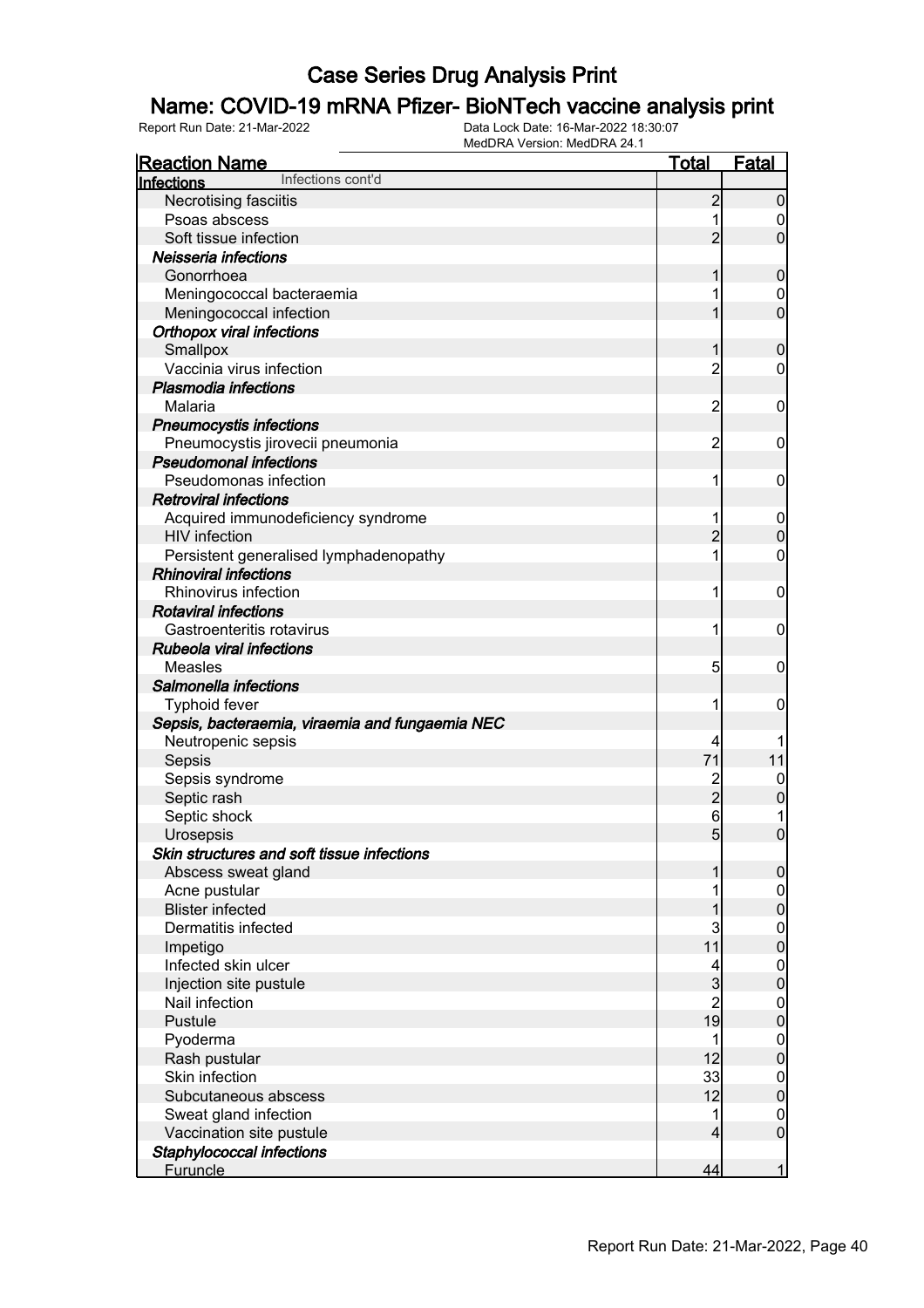### Name: COVID-19 mRNA Pfizer- BioNTech vaccine analysis print

| <b>Reaction Name</b>                            | <u>Total</u>   | <b>Fatal</b>                           |
|-------------------------------------------------|----------------|----------------------------------------|
| Infections cont'd<br><b>Infections</b>          |                |                                        |
| Pneumonia staphylococcal                        | 1              | $\boldsymbol{0}$                       |
| Staphylococcal abscess                          |                | 0                                      |
| Staphylococcal infection                        | 5              | 0                                      |
| Staphylococcal sepsis                           | 1              | 0                                      |
| <b>Streptococcal infections</b>                 |                |                                        |
| Meningitis pneumococcal                         |                | 0                                      |
| Pharyngitis streptococcal                       | 8              | $\mathbf 0$                            |
| Pneumonia pneumococcal                          |                | 0                                      |
| Scarlet fever                                   |                | $\mathbf{0}$                           |
| Streptococcal abscess                           |                | $\mathbf{0}$                           |
| Streptococcal endocarditis                      | 1              | $\mathbf{0}$                           |
| Streptococcal infection                         | $\overline{2}$ | 0                                      |
| Streptococcal sepsis                            | 1              | 0                                      |
| <b>Tinea infections</b>                         |                |                                        |
| Body tinea                                      | 6              | $\mathbf 0$                            |
| Tinea capitis                                   |                | 0                                      |
| Tinea infection                                 | 1              | $\mathbf{0}$                           |
| Tinea pedis                                     | 3              | 0                                      |
| Tinea versicolour                               | 4              | 0                                      |
| Toxoplasma infections                           |                |                                        |
| Toxoplasmosis                                   | 1              | $\mathbf 0$                            |
| Treponema infections                            |                |                                        |
| Syphilis                                        | $\overline{2}$ | 0                                      |
| <b>Trypanosomal infections</b>                  |                |                                        |
| African trypanosomiasis                         | 4              | 0                                      |
| <b>Tuberculous infections</b>                   |                |                                        |
| Disseminated Bacillus Calmette-Guerin infection | 1              | $\mathbf 0$                            |
| Lymph node tuberculosis                         |                | 0                                      |
| Pulmonary tuberculosis                          | 1              | $\mathbf{0}$                           |
| Tuberculosis                                    |                | 0                                      |
| Tuberculosis of central nervous system          | 1              | 0                                      |
| <b>Upper respiratory tract infections</b>       |                |                                        |
| Acute sinusitis                                 | 5              | $\mathbf 0$                            |
| Chronic sinusitis                               | 3              | 0                                      |
| Croup infectious                                | 1              | $\mathbf{0}$                           |
| Epiglottitis                                    |                | $\overline{0}$                         |
| Laryngitis                                      | 34             |                                        |
| Nasopharyngitis                                 | 1170           | $\begin{bmatrix} 0 \\ 1 \end{bmatrix}$ |
| Peritonsillar abscess                           | 6              | $\mathbf{0}$                           |
| Pharyngitis                                     | 38             | $\overline{0}$                         |
| <b>Rhinitis</b>                                 | 56             | $\mathbf{0}$                           |
| <b>Sinusitis</b>                                | 205            | $\overline{0}$                         |
| <b>Tonsillitis</b>                              | 142            | $\mathbf{0}$                           |
| <b>Tracheitis</b>                               | 5              | $\overline{0}$                         |
| Tracheostomy infection                          | 1              | $\boldsymbol{0}$                       |
| Upper respiratory tract infection               | 12             | $\overline{0}$                         |
| <b>Urinary tract infections</b>                 |                |                                        |
| Cystitis                                        | 86             | $\mathbf 0$                            |
| Kidney infection                                | 55             | $\boldsymbol{0}$                       |
| Pyelonephritis                                  | 3              | $\pmb{0}$                              |
| <b>Urethritis</b>                               |                | $\mathbf{0}$                           |
| Urinary tract infection                         | 218            | $\overline{0}$                         |
| Vascular infections                             |                |                                        |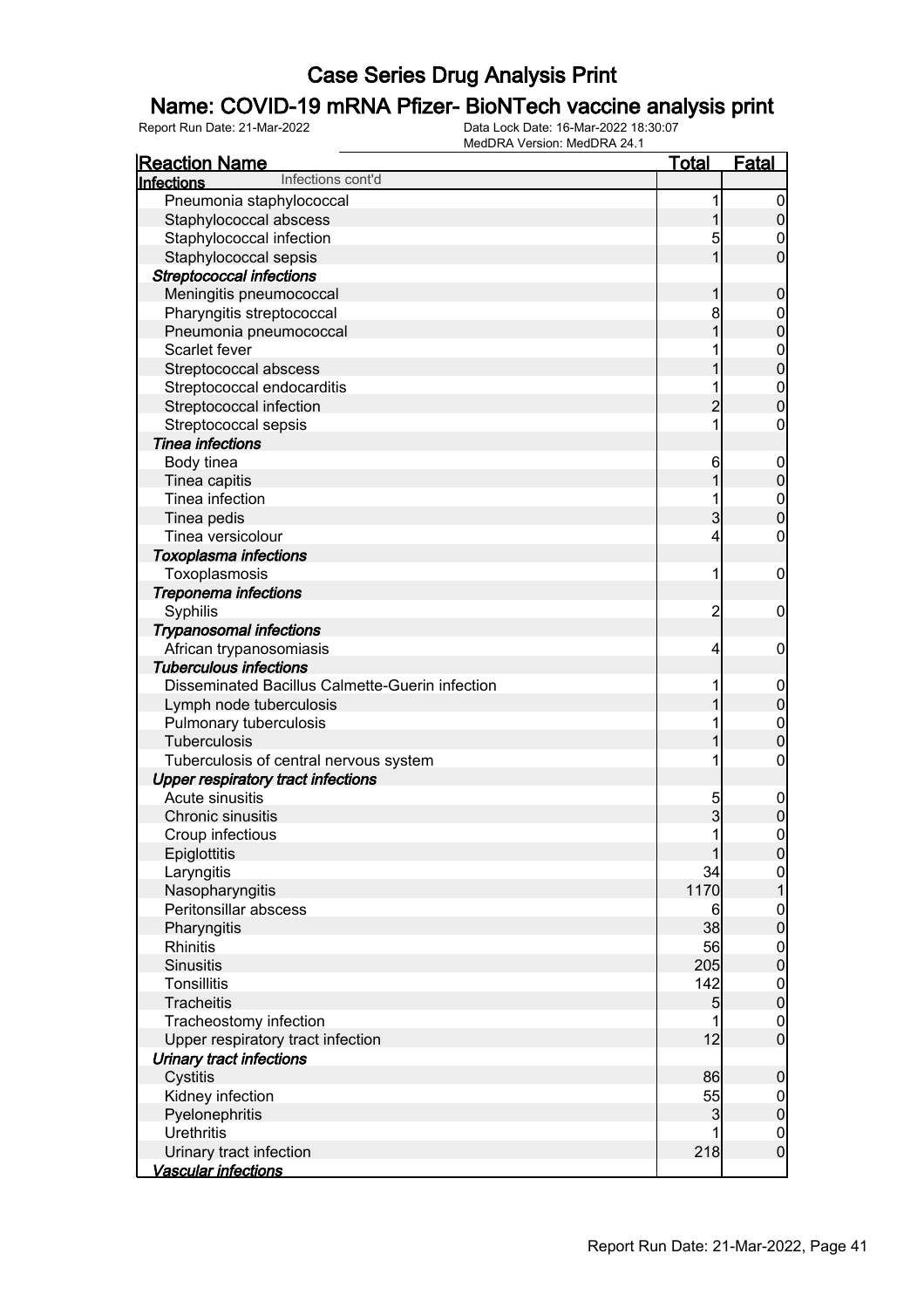### Name: COVID-19 mRNA Pfizer- BioNTech vaccine analysis print

| <b>Reaction Name</b>                   | <u>Total</u>   | <b>Fatal</b>     |
|----------------------------------------|----------------|------------------|
| Infections cont'd<br><b>Infections</b> |                |                  |
| Haematoma infection                    |                | 0                |
| Infected lymphocele                    | $\overline{c}$ | $\boldsymbol{0}$ |
| Infusion site infection                | $\overline{1}$ | $\overline{0}$   |
| Lymphangitis                           | 14             | 0                |
| <b>Viral infections NEC</b>            |                |                  |
| <b>Arthritis viral</b>                 |                | $\mathbf 0$      |
| Conjunctivitis viral                   | $\overline{2}$ | $\overline{0}$   |
| Ear infection viral                    | 1              | $\mathbf{0}$     |
| Encephalitis viral                     | 6              | 1                |
| Eye infection viral                    | $\overline{2}$ | 0                |
| Gastroenteritis viral                  | 33             | 0                |
| Hepatitis viral                        | 3              | $\mathbf 0$      |
| Meningitis viral                       | 9              | $\overline{0}$   |
| Meningoencephalitis viral              |                | $\mathbf{0}$     |
| Oral viral infection                   | 1              | $\mathbf 0$      |
| Pleurisy viral                         |                |                  |
| Pneumonia viral                        | 4              | $\frac{0}{2}$    |
| Post viral fatigue syndrome            | 58             | $\mathbf{0}$     |
| Sweating fever                         | 126            | $\overline{0}$   |
| Vestibular neuronitis                  | 35             | $\mathbf{0}$     |
| Viral diarrhoea                        | $\overline{2}$ | $\overline{0}$   |
| Viral infection                        | 66             | 0                |
| Viral labyrinthitis                    | 4              | 0                |
| Viral myocarditis                      | 4              | $\mathbf{0}$     |
| Viral pericarditis                     | 3              | $\overline{0}$   |
| Viral pharyngitis                      | 24             | $\mathbf 0$      |
| Viral rash                             | 69             | $\mathbf 0$      |
| <b>Viral sinusitis</b>                 |                | 0                |
| <b>Viral tonsillitis</b>               |                |                  |
| Infections SOC TOTAL                   | <u>12002 </u>  | 114              |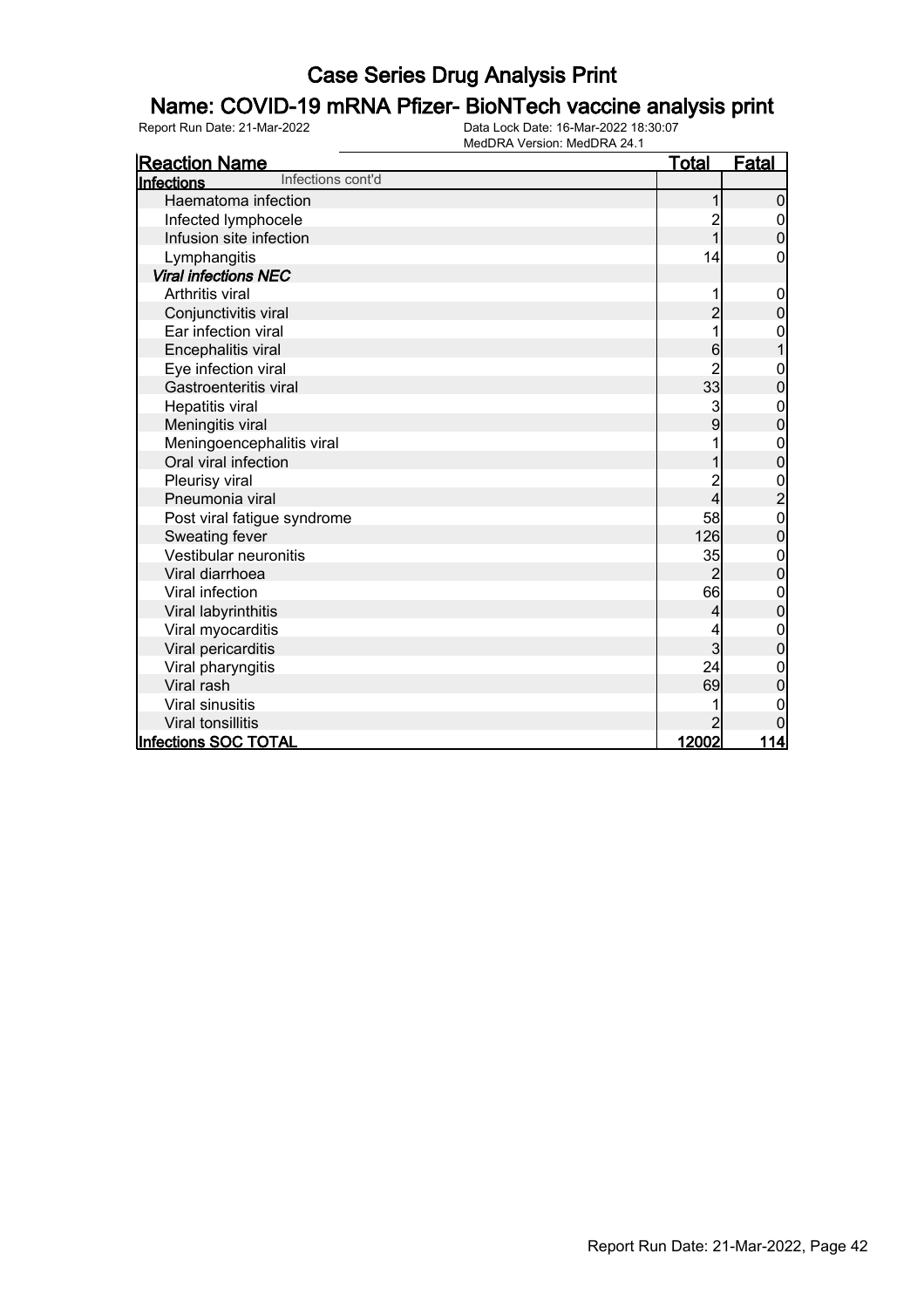#### Name: COVID-19 mRNA Pfizer- BioNTech vaccine analysis print

| <b>Injuries</b><br>Abdominal and gastrointestinal injuries NEC<br>Gallbladder injury<br>0<br>Liver contusion<br>$\mathbf 0$<br>3<br>Mouth injury<br>0<br>5<br>Oral contusion<br>$\mathbf{0}$<br>Oral mucosal scar<br>0<br>Palate injury<br>$\mathbf{0}$<br>0<br>Rectal injury<br>Splenic rupture<br>7<br>$\mathbf{0}$<br>$\overline{0}$<br>Tongue injury<br>2<br>Tooth fracture<br>1<br>$\mathbf{0}$<br>$\overline{0}$<br>Tooth injury<br>Accidental exposures to product<br>21<br>Accidental exposure to product<br>$\mathbf 0$<br>Anaesthetic and allied procedural complications<br>Airway complication of anaesthesia<br>0<br>3<br>Delayed recovery from anaesthesia<br>$\mathbf 0$<br>$\overline{0}$<br>1<br>Sedation complication<br>Atmospheric pressure injuries<br><b>Barotitis media</b><br>$\mathbf 0$<br>$\overline{c}$<br>Barotrauma<br>$\mathbf 0$<br>$\overline{2}$<br>$\overline{0}$<br>Hypobarism<br><b>Bone and joint injuries NEC</b><br>Bursa injury<br>3<br>0<br>12<br>Joint injury<br>$\mathbf 0$<br>$\overline{0}$<br>$\overline{2}$<br>Meniscus injury<br>Cardiac and vascular procedural complications<br>Ischaemic contracture of the left ventricle<br>$\mathbf 0$<br>Shunt blood flow excessive<br>1<br>$\mathbf 0$<br>$\overline{0}$<br>Vascular pseudoaneurysm<br>Cardiovascular injuries<br>Vascular injury<br>9<br>$\mathbf 0$<br>Cerebral injuries NEC<br><b>Brain contusion</b><br>0<br>4<br>$\overline{c}$<br>$\mathbf{0}$<br><b>Brain herniation</b> |
|------------------------------------------------------------------------------------------------------------------------------------------------------------------------------------------------------------------------------------------------------------------------------------------------------------------------------------------------------------------------------------------------------------------------------------------------------------------------------------------------------------------------------------------------------------------------------------------------------------------------------------------------------------------------------------------------------------------------------------------------------------------------------------------------------------------------------------------------------------------------------------------------------------------------------------------------------------------------------------------------------------------------------------------------------------------------------------------------------------------------------------------------------------------------------------------------------------------------------------------------------------------------------------------------------------------------------------------------------------------------------------------------------------------------------------------------------------------------------------------|
|                                                                                                                                                                                                                                                                                                                                                                                                                                                                                                                                                                                                                                                                                                                                                                                                                                                                                                                                                                                                                                                                                                                                                                                                                                                                                                                                                                                                                                                                                          |
|                                                                                                                                                                                                                                                                                                                                                                                                                                                                                                                                                                                                                                                                                                                                                                                                                                                                                                                                                                                                                                                                                                                                                                                                                                                                                                                                                                                                                                                                                          |
|                                                                                                                                                                                                                                                                                                                                                                                                                                                                                                                                                                                                                                                                                                                                                                                                                                                                                                                                                                                                                                                                                                                                                                                                                                                                                                                                                                                                                                                                                          |
|                                                                                                                                                                                                                                                                                                                                                                                                                                                                                                                                                                                                                                                                                                                                                                                                                                                                                                                                                                                                                                                                                                                                                                                                                                                                                                                                                                                                                                                                                          |
|                                                                                                                                                                                                                                                                                                                                                                                                                                                                                                                                                                                                                                                                                                                                                                                                                                                                                                                                                                                                                                                                                                                                                                                                                                                                                                                                                                                                                                                                                          |
|                                                                                                                                                                                                                                                                                                                                                                                                                                                                                                                                                                                                                                                                                                                                                                                                                                                                                                                                                                                                                                                                                                                                                                                                                                                                                                                                                                                                                                                                                          |
|                                                                                                                                                                                                                                                                                                                                                                                                                                                                                                                                                                                                                                                                                                                                                                                                                                                                                                                                                                                                                                                                                                                                                                                                                                                                                                                                                                                                                                                                                          |
|                                                                                                                                                                                                                                                                                                                                                                                                                                                                                                                                                                                                                                                                                                                                                                                                                                                                                                                                                                                                                                                                                                                                                                                                                                                                                                                                                                                                                                                                                          |
|                                                                                                                                                                                                                                                                                                                                                                                                                                                                                                                                                                                                                                                                                                                                                                                                                                                                                                                                                                                                                                                                                                                                                                                                                                                                                                                                                                                                                                                                                          |
|                                                                                                                                                                                                                                                                                                                                                                                                                                                                                                                                                                                                                                                                                                                                                                                                                                                                                                                                                                                                                                                                                                                                                                                                                                                                                                                                                                                                                                                                                          |
|                                                                                                                                                                                                                                                                                                                                                                                                                                                                                                                                                                                                                                                                                                                                                                                                                                                                                                                                                                                                                                                                                                                                                                                                                                                                                                                                                                                                                                                                                          |
|                                                                                                                                                                                                                                                                                                                                                                                                                                                                                                                                                                                                                                                                                                                                                                                                                                                                                                                                                                                                                                                                                                                                                                                                                                                                                                                                                                                                                                                                                          |
|                                                                                                                                                                                                                                                                                                                                                                                                                                                                                                                                                                                                                                                                                                                                                                                                                                                                                                                                                                                                                                                                                                                                                                                                                                                                                                                                                                                                                                                                                          |
|                                                                                                                                                                                                                                                                                                                                                                                                                                                                                                                                                                                                                                                                                                                                                                                                                                                                                                                                                                                                                                                                                                                                                                                                                                                                                                                                                                                                                                                                                          |
|                                                                                                                                                                                                                                                                                                                                                                                                                                                                                                                                                                                                                                                                                                                                                                                                                                                                                                                                                                                                                                                                                                                                                                                                                                                                                                                                                                                                                                                                                          |
|                                                                                                                                                                                                                                                                                                                                                                                                                                                                                                                                                                                                                                                                                                                                                                                                                                                                                                                                                                                                                                                                                                                                                                                                                                                                                                                                                                                                                                                                                          |
|                                                                                                                                                                                                                                                                                                                                                                                                                                                                                                                                                                                                                                                                                                                                                                                                                                                                                                                                                                                                                                                                                                                                                                                                                                                                                                                                                                                                                                                                                          |
|                                                                                                                                                                                                                                                                                                                                                                                                                                                                                                                                                                                                                                                                                                                                                                                                                                                                                                                                                                                                                                                                                                                                                                                                                                                                                                                                                                                                                                                                                          |
|                                                                                                                                                                                                                                                                                                                                                                                                                                                                                                                                                                                                                                                                                                                                                                                                                                                                                                                                                                                                                                                                                                                                                                                                                                                                                                                                                                                                                                                                                          |
|                                                                                                                                                                                                                                                                                                                                                                                                                                                                                                                                                                                                                                                                                                                                                                                                                                                                                                                                                                                                                                                                                                                                                                                                                                                                                                                                                                                                                                                                                          |
|                                                                                                                                                                                                                                                                                                                                                                                                                                                                                                                                                                                                                                                                                                                                                                                                                                                                                                                                                                                                                                                                                                                                                                                                                                                                                                                                                                                                                                                                                          |
|                                                                                                                                                                                                                                                                                                                                                                                                                                                                                                                                                                                                                                                                                                                                                                                                                                                                                                                                                                                                                                                                                                                                                                                                                                                                                                                                                                                                                                                                                          |
|                                                                                                                                                                                                                                                                                                                                                                                                                                                                                                                                                                                                                                                                                                                                                                                                                                                                                                                                                                                                                                                                                                                                                                                                                                                                                                                                                                                                                                                                                          |
|                                                                                                                                                                                                                                                                                                                                                                                                                                                                                                                                                                                                                                                                                                                                                                                                                                                                                                                                                                                                                                                                                                                                                                                                                                                                                                                                                                                                                                                                                          |
|                                                                                                                                                                                                                                                                                                                                                                                                                                                                                                                                                                                                                                                                                                                                                                                                                                                                                                                                                                                                                                                                                                                                                                                                                                                                                                                                                                                                                                                                                          |
|                                                                                                                                                                                                                                                                                                                                                                                                                                                                                                                                                                                                                                                                                                                                                                                                                                                                                                                                                                                                                                                                                                                                                                                                                                                                                                                                                                                                                                                                                          |
|                                                                                                                                                                                                                                                                                                                                                                                                                                                                                                                                                                                                                                                                                                                                                                                                                                                                                                                                                                                                                                                                                                                                                                                                                                                                                                                                                                                                                                                                                          |
|                                                                                                                                                                                                                                                                                                                                                                                                                                                                                                                                                                                                                                                                                                                                                                                                                                                                                                                                                                                                                                                                                                                                                                                                                                                                                                                                                                                                                                                                                          |
|                                                                                                                                                                                                                                                                                                                                                                                                                                                                                                                                                                                                                                                                                                                                                                                                                                                                                                                                                                                                                                                                                                                                                                                                                                                                                                                                                                                                                                                                                          |
|                                                                                                                                                                                                                                                                                                                                                                                                                                                                                                                                                                                                                                                                                                                                                                                                                                                                                                                                                                                                                                                                                                                                                                                                                                                                                                                                                                                                                                                                                          |
|                                                                                                                                                                                                                                                                                                                                                                                                                                                                                                                                                                                                                                                                                                                                                                                                                                                                                                                                                                                                                                                                                                                                                                                                                                                                                                                                                                                                                                                                                          |
|                                                                                                                                                                                                                                                                                                                                                                                                                                                                                                                                                                                                                                                                                                                                                                                                                                                                                                                                                                                                                                                                                                                                                                                                                                                                                                                                                                                                                                                                                          |
|                                                                                                                                                                                                                                                                                                                                                                                                                                                                                                                                                                                                                                                                                                                                                                                                                                                                                                                                                                                                                                                                                                                                                                                                                                                                                                                                                                                                                                                                                          |
|                                                                                                                                                                                                                                                                                                                                                                                                                                                                                                                                                                                                                                                                                                                                                                                                                                                                                                                                                                                                                                                                                                                                                                                                                                                                                                                                                                                                                                                                                          |
|                                                                                                                                                                                                                                                                                                                                                                                                                                                                                                                                                                                                                                                                                                                                                                                                                                                                                                                                                                                                                                                                                                                                                                                                                                                                                                                                                                                                                                                                                          |
|                                                                                                                                                                                                                                                                                                                                                                                                                                                                                                                                                                                                                                                                                                                                                                                                                                                                                                                                                                                                                                                                                                                                                                                                                                                                                                                                                                                                                                                                                          |
| Concussion<br>5<br>$\overline{0}$                                                                                                                                                                                                                                                                                                                                                                                                                                                                                                                                                                                                                                                                                                                                                                                                                                                                                                                                                                                                                                                                                                                                                                                                                                                                                                                                                                                                                                                        |
| Craniocerebral injury<br>1<br>$\overline{0}$                                                                                                                                                                                                                                                                                                                                                                                                                                                                                                                                                                                                                                                                                                                                                                                                                                                                                                                                                                                                                                                                                                                                                                                                                                                                                                                                                                                                                                             |
| Subarachnoid haematoma<br>$\mathbf 0$                                                                                                                                                                                                                                                                                                                                                                                                                                                                                                                                                                                                                                                                                                                                                                                                                                                                                                                                                                                                                                                                                                                                                                                                                                                                                                                                                                                                                                                    |
| Subdural haematoma<br>6<br>$\mathbf 0$                                                                                                                                                                                                                                                                                                                                                                                                                                                                                                                                                                                                                                                                                                                                                                                                                                                                                                                                                                                                                                                                                                                                                                                                                                                                                                                                                                                                                                                   |
| 7<br>$\overline{0}$<br>Subdural haemorrhage                                                                                                                                                                                                                                                                                                                                                                                                                                                                                                                                                                                                                                                                                                                                                                                                                                                                                                                                                                                                                                                                                                                                                                                                                                                                                                                                                                                                                                              |
| Traumatic intracranial haemorrhage<br>1<br>1                                                                                                                                                                                                                                                                                                                                                                                                                                                                                                                                                                                                                                                                                                                                                                                                                                                                                                                                                                                                                                                                                                                                                                                                                                                                                                                                                                                                                                             |
| <b>Chemical injuries</b>                                                                                                                                                                                                                                                                                                                                                                                                                                                                                                                                                                                                                                                                                                                                                                                                                                                                                                                                                                                                                                                                                                                                                                                                                                                                                                                                                                                                                                                                 |
| Chemical burn<br>1<br>$\mathbf 0$                                                                                                                                                                                                                                                                                                                                                                                                                                                                                                                                                                                                                                                                                                                                                                                                                                                                                                                                                                                                                                                                                                                                                                                                                                                                                                                                                                                                                                                        |
| 9<br>Chemical burn of skin<br>$\mathbf 0$                                                                                                                                                                                                                                                                                                                                                                                                                                                                                                                                                                                                                                                                                                                                                                                                                                                                                                                                                                                                                                                                                                                                                                                                                                                                                                                                                                                                                                                |
| $\overline{2}$<br>Chemical cystitis<br>$\mathbf 0$                                                                                                                                                                                                                                                                                                                                                                                                                                                                                                                                                                                                                                                                                                                                                                                                                                                                                                                                                                                                                                                                                                                                                                                                                                                                                                                                                                                                                                       |
| Chest and respiratory tract injuries NEC                                                                                                                                                                                                                                                                                                                                                                                                                                                                                                                                                                                                                                                                                                                                                                                                                                                                                                                                                                                                                                                                                                                                                                                                                                                                                                                                                                                                                                                 |
| <b>Bronchial injury</b><br>1                                                                                                                                                                                                                                                                                                                                                                                                                                                                                                                                                                                                                                                                                                                                                                                                                                                                                                                                                                                                                                                                                                                                                                                                                                                                                                                                                                                                                                                             |
| $\mathbf 0$<br>15<br>Chest crushing<br>$\pmb{0}$                                                                                                                                                                                                                                                                                                                                                                                                                                                                                                                                                                                                                                                                                                                                                                                                                                                                                                                                                                                                                                                                                                                                                                                                                                                                                                                                                                                                                                         |
| Foreign body in throat<br>1                                                                                                                                                                                                                                                                                                                                                                                                                                                                                                                                                                                                                                                                                                                                                                                                                                                                                                                                                                                                                                                                                                                                                                                                                                                                                                                                                                                                                                                              |
| $\mathbf 0$<br>$\overline{0}$                                                                                                                                                                                                                                                                                                                                                                                                                                                                                                                                                                                                                                                                                                                                                                                                                                                                                                                                                                                                                                                                                                                                                                                                                                                                                                                                                                                                                                                            |
| Traumatic lung injury                                                                                                                                                                                                                                                                                                                                                                                                                                                                                                                                                                                                                                                                                                                                                                                                                                                                                                                                                                                                                                                                                                                                                                                                                                                                                                                                                                                                                                                                    |
| Conditions caused by cold<br>Chillblains<br>74                                                                                                                                                                                                                                                                                                                                                                                                                                                                                                                                                                                                                                                                                                                                                                                                                                                                                                                                                                                                                                                                                                                                                                                                                                                                                                                                                                                                                                           |
| $\mathbf 0$<br>1<br>$\mathbf 0$<br>Cold shock response                                                                                                                                                                                                                                                                                                                                                                                                                                                                                                                                                                                                                                                                                                                                                                                                                                                                                                                                                                                                                                                                                                                                                                                                                                                                                                                                                                                                                                   |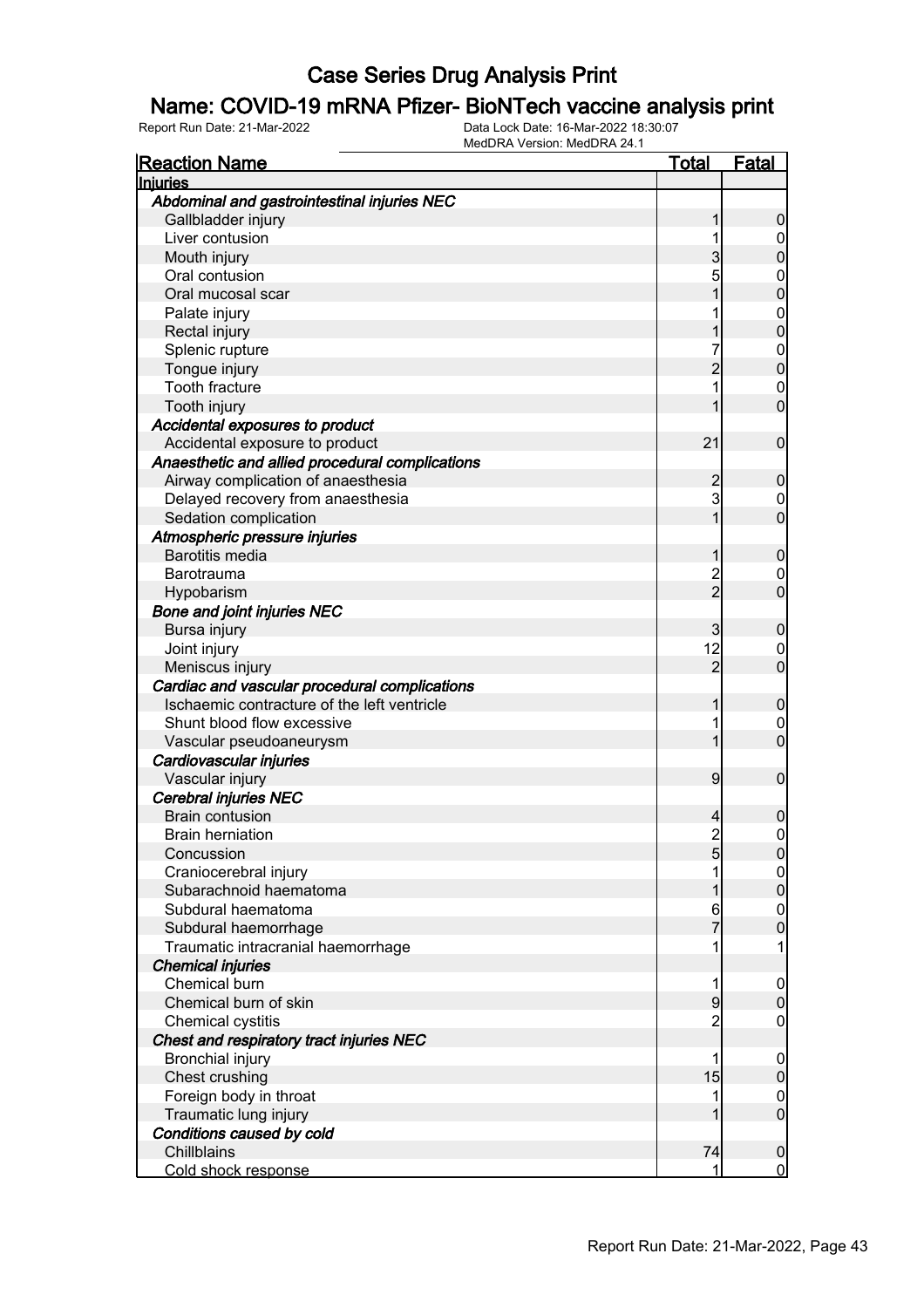#### Name: COVID-19 mRNA Pfizer- BioNTech vaccine analysis print

| <b>Reaction Name</b>                                            | <b>Total</b>   | Fatal                            |
|-----------------------------------------------------------------|----------------|----------------------------------|
| Injuries cont'd<br><b>Injuries</b>                              |                |                                  |
| Frostbite                                                       | 1              | $\overline{0}$                   |
| Cranial nerve injuries                                          |                |                                  |
| Illrd nerve injury                                              | 1              | $\mathbf 0$                      |
| Vth nerve injury                                                | 1              | $\overline{0}$                   |
| Ear injuries NEC                                                |                |                                  |
| Deafness traumatic                                              |                | $\mathbf 0$                      |
| Ear injury                                                      |                | $\overline{0}$                   |
| Exposures associated with pregnancy, delivery and lactation     |                |                                  |
| Exposure during pregnancy                                       | 10             | $\mathbf 0$                      |
| Exposure via breast milk                                        | 157            | $\boldsymbol{0}$                 |
| Foetal exposure during pregnancy                                | 71             | $\overline{0}$                   |
| Foetal exposure timing unspecified                              | 1              |                                  |
| Maternal exposure before pregnancy                              | 28             | $\begin{matrix}0\\0\end{matrix}$ |
| Maternal exposure during breast feeding                         | 2000           |                                  |
| Maternal exposure during delivery                               |                | $\begin{matrix}0\\0\end{matrix}$ |
| Maternal exposure during pregnancy                              | 1080           | $\begin{matrix}0\\0\end{matrix}$ |
| Maternal exposure timing unspecified                            | 14             |                                  |
| Paternal exposure before pregnancy                              | 3              | $\mathbf 0$                      |
| <b>Exposures to agents or circumstances NEC</b>                 |                |                                  |
| Exposure to SARS-CoV-2                                          | 3              | $\mathbf 0$                      |
| Exposure to vaccinated person                                   | 4              | $\mathbf 0$                      |
| Eye and ear procedural complications                            |                |                                  |
| Toxic anterior segment syndrome                                 | 1              | $\mathbf 0$                      |
| Eye injuries NEC                                                |                |                                  |
| Corneal abrasion                                                | 1              | $\mathbf 0$                      |
| Eye contusion                                                   | 18             | $\boldsymbol{0}$                 |
| Eye injury                                                      | 31             | $\overline{0}$                   |
| Foreign body in eye                                             | 4              |                                  |
| Injury corneal                                                  | 1              | $\begin{matrix}0\\0\end{matrix}$ |
| Periorbital haematoma                                           | 1              |                                  |
| Retinal injury                                                  | $\overline{2}$ | $\begin{matrix}0\\0\end{matrix}$ |
| Superficial injury of eye                                       | 1              | $\pmb{0}$                        |
| Foetal and neonatal conditions associated with product exposure |                |                                  |
| Intoxication by breast feeding                                  | 1              | $\boldsymbol{0}$                 |
| <b>Fractures and dislocations NEC</b>                           |                |                                  |
| Fracture                                                        | $\mathbf{3}$   | $\Omega$                         |
| Joint dislocation                                               | 4              | $\mathbf 0$                      |
| Multiple fractures                                              |                | $\mathbf 0$                      |
| Gastrointestinal and hepatobiliary procedural complications     |                |                                  |
| Post procedural constipation                                    |                | $\mathbf 0$                      |
| Postoperative ileus                                             | 1              | $\pmb{0}$                        |
| Procedural nausea                                               | 11             | $\overline{0}$                   |
| Procedural vomiting                                             | $\overline{c}$ | $\overline{0}$                   |
| Heat injuries (excl thermal burns)                              |                |                                  |
| Heat cramps                                                     |                | $\mathbf 0$                      |
| Heat exhaustion                                                 | 2<br>3         | $\overline{0}$                   |
| Heat illness                                                    | $\overline{2}$ | $\mathbf 0$                      |
| Heat oedema                                                     | 14             | $\mathbf 0$                      |
| Heat stroke                                                     | 3              | $\boldsymbol{0}$                 |
| Intentional product use issues                                  |                |                                  |
| Intentional dose omission                                       | 1              | $\mathbf 0$                      |
| Intentional product use issue                                   | 1              | $\overline{0}$                   |
| <b>Limb fractures and dislocations</b>                          |                |                                  |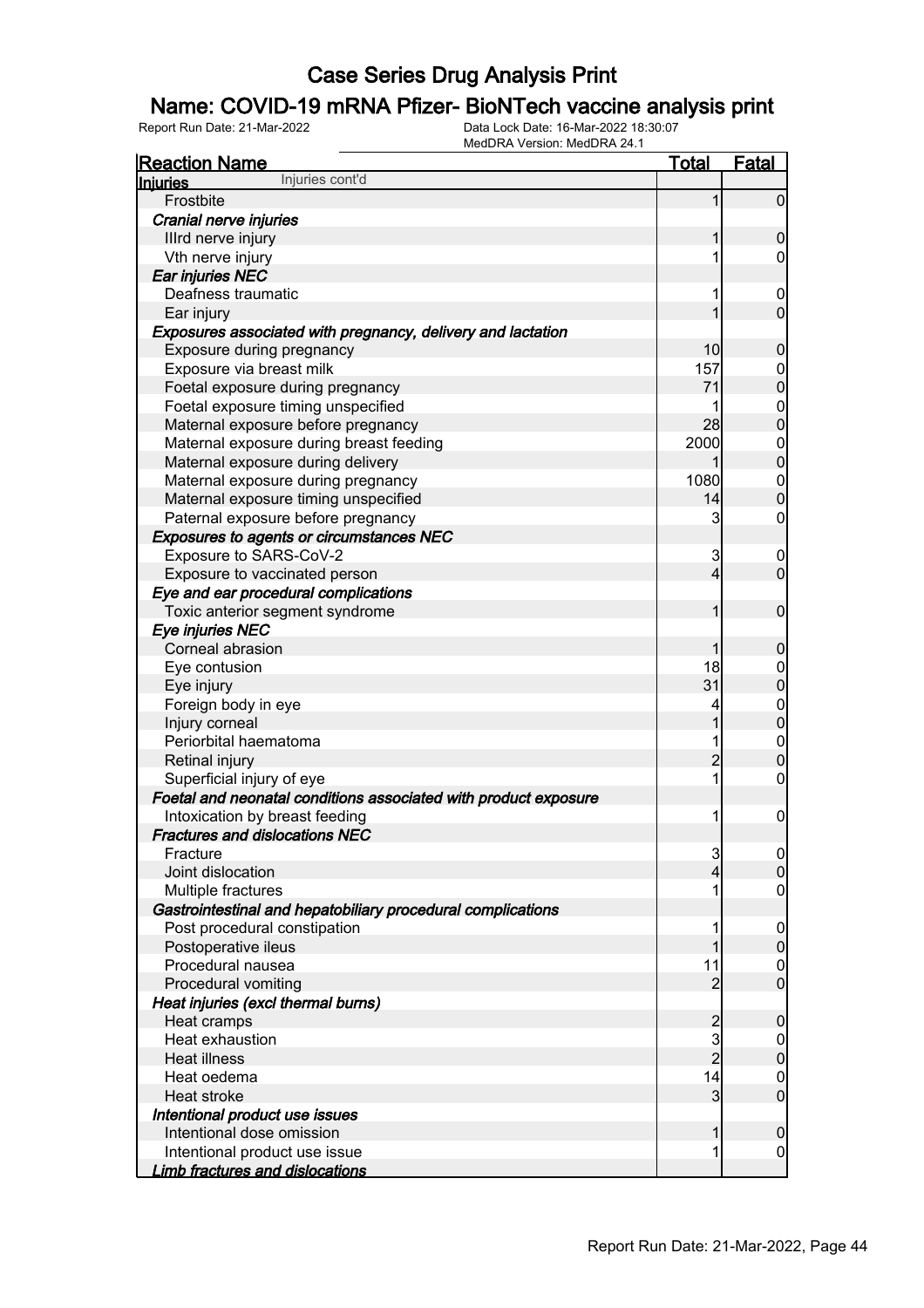### Name: COVID-19 mRNA Pfizer- BioNTech vaccine analysis print

| <b>Reaction Name</b>                                               | <u>Total</u>   | <b>Fatal</b>                    |
|--------------------------------------------------------------------|----------------|---------------------------------|
| Injuries cont'd<br><b>Injuries</b>                                 |                |                                 |
| Ankle fracture                                                     | 1              | $\overline{0}$                  |
| Atypical femur fracture                                            | 1              | $\boldsymbol{0}$                |
| Clavicle fracture                                                  | 28             | $\mathbf 0$                     |
| Femoral neck fracture                                              | 1              | $\mathbf 0$                     |
| Femur fracture                                                     |                | $\boldsymbol{0}$                |
| Fibula fracture                                                    |                | $\overline{0}$                  |
| Hip fracture                                                       | $\overline{c}$ | $\boldsymbol{0}$                |
| Lower limb fracture                                                | $\overline{1}$ | $\mathbf 0$                     |
| Tibia fracture                                                     |                | $\mathbf{0}$                    |
| Upper limb fracture                                                |                | $\overline{0}$                  |
| Wrist fracture                                                     |                | $\boldsymbol{0}$                |
| Medication errors, product use errors and issues NEC               |                |                                 |
| Circumstance or information capable of leading to medication error | $\overline{c}$ | $\mathbf 0$                     |
| Dose calculation error                                             | $\overline{1}$ | $\pmb{0}$                       |
| Inadequate aseptic technique in use of product                     |                | $\boldsymbol{0}$                |
| <b>Medication error</b>                                            | 47             | $\mathbf 0$                     |
| Prescription drug used without a prescription                      | 3              | $\mathbf{0}$                    |
| Product use complaint                                              | $\overline{2}$ | $\mathbf 0$                     |
| Product use issue                                                  | 34             | $\mathbf{0}$                    |
| Vaccination error                                                  | 6              | $\mathbf 0$                     |
| Wrong dose                                                         |                | $\boldsymbol{0}$                |
| Wrong drug                                                         | 11             | $\mathbf 0$                     |
| Wrong schedule                                                     |                | $\mathbf 0$                     |
| Wrong technique in product usage process                           | 10             | $\overline{0}$                  |
| Muscle, tendon and ligament injuries                               |                |                                 |
| Epicondylitis                                                      | 24             |                                 |
|                                                                    | 2              | $\boldsymbol{0}$                |
| Ligament injury                                                    | 10             | $\boldsymbol{0}$<br>$\mathbf 0$ |
| Ligament sprain                                                    | 1              |                                 |
| Mallet finger<br>Muscle hernia                                     | 1              | $\boldsymbol{0}$                |
|                                                                    | 40             | $\mathbf 0$                     |
| Muscle injury                                                      |                | $\boldsymbol{0}$                |
| Muscle rupture                                                     | 10             | $\mathbf 0$                     |
| Muscle strain                                                      | 38             | $\boldsymbol{0}$                |
| Post-traumatic neck syndrome                                       | 3              | $\overline{0}$                  |
| Tendon injury                                                      | $\overline{7}$ | $\pmb{0}$                       |
| Tendon rupture                                                     | 26             | $\overline{0}$                  |
| Musculoskeletal procedural complications                           |                |                                 |
| Periprosthetic osteolysis                                          | 1              | $\boldsymbol{0}$                |
| Post laminectomy syndrome                                          |                | $\mathbf 0$                     |
| <b>Nerve injuries NEC</b>                                          |                |                                 |
| Nerve injury                                                       | 116            | $\mathbf 0$                     |
| Neurological and psychiatric procedural complications              |                |                                 |
| Post lumbar puncture syndrome                                      |                | $\mathbf 0$                     |
| Post procedural stroke                                             | 1              | $\mathbf 0$                     |
| Procedural dizziness                                               | 12             | $\mathbf 0$                     |
| Non-occupational environmental exposures                           |                |                                 |
| Exposure to extreme temperature                                    | $\overline{c}$ | $\mathbf 0$                     |
| Non-site specific injuries NEC                                     |                |                                 |
| Accident                                                           | $\overline{c}$ | $\mathbf 0$                     |
| Animal scratch                                                     | $\overline{1}$ | $\pmb{0}$                       |
| Arthropod bite                                                     | 10             | $\boldsymbol{0}$                |
| Arthropod sting                                                    | $6 \,$         | $\pmb{0}$                       |
| <b>Bite</b>                                                        | 1              | $\overline{0}$                  |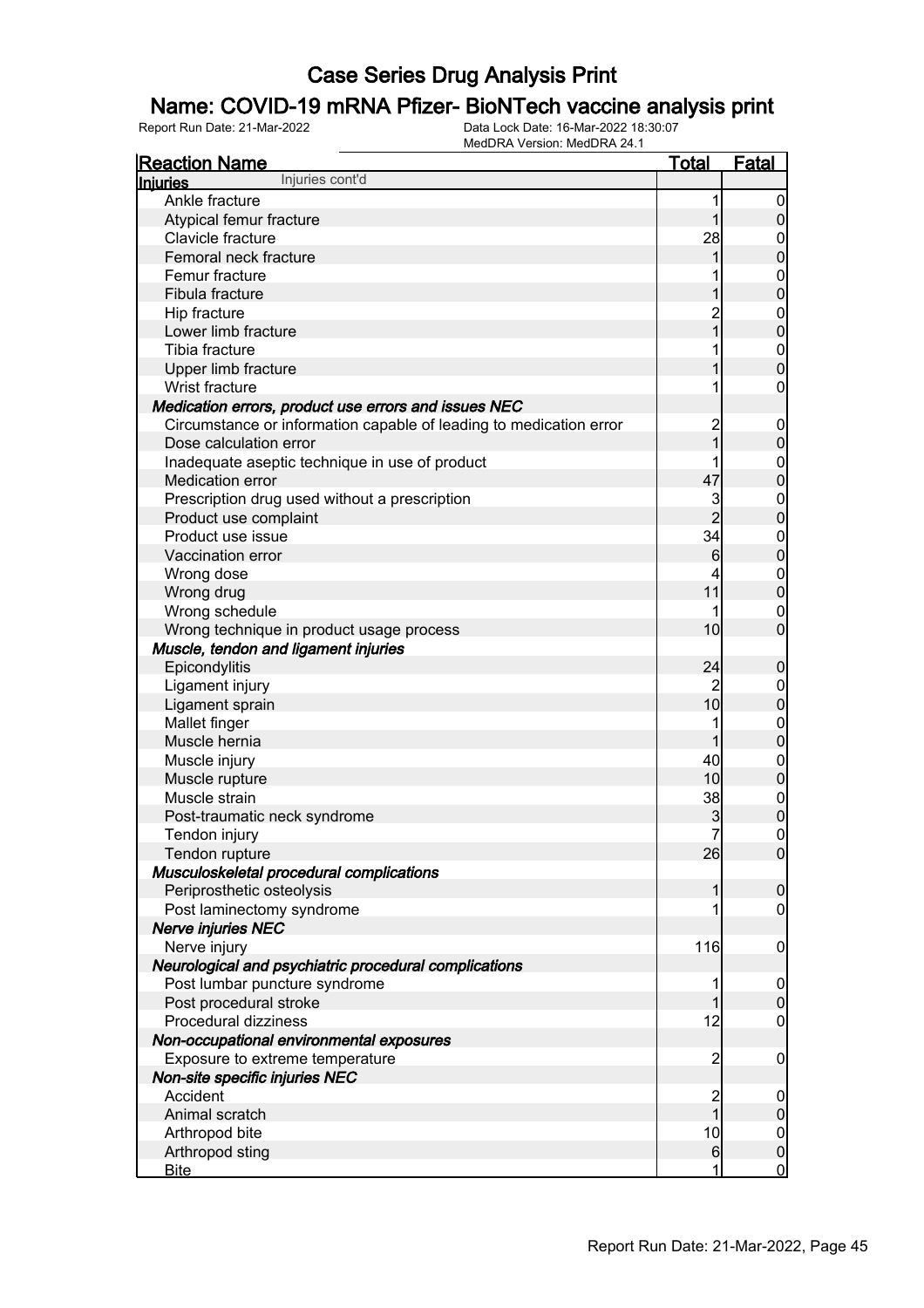### Name: COVID-19 mRNA Pfizer- BioNTech vaccine analysis print

| <b>Reaction Name</b>                       | <b>Total</b>                               | <b>Fatal</b>                    |
|--------------------------------------------|--------------------------------------------|---------------------------------|
| Injuries cont'd<br><b>Injuries</b>         |                                            |                                 |
| Bone contusion                             | 1                                          | $\boldsymbol{0}$                |
| Crush injury                               | 1                                          | $\overline{0}$                  |
| Electric shock                             | 20                                         | $\mathbf 0$                     |
| Fall                                       | 211                                        | $\mathbf{0}$                    |
| Foreign body                               | 6                                          | $\mathbf 0$                     |
| Injury                                     | 14                                         | $\mathbf{0}$                    |
| Multiple injuries                          |                                            | $\mathbf 0$                     |
| Nervous system injury                      |                                            | $\mathbf{0}$                    |
| Post concussion syndrome                   | $\begin{array}{c} 2 \\ 2 \\ 2 \end{array}$ | $\mathbf 0$                     |
| Traumatic haematoma                        | 1                                          | $\mathbf{0}$                    |
| Wound                                      |                                            | $\mathbf 0$                     |
| Wound complication                         | 12                                         | $\mathbf{0}$                    |
| Wound haematoma                            | $\overline{1}$                             | $\mathbf 0$                     |
| Wound haemorrhage                          | 3                                          | $\mathbf{0}$                    |
| Wound secretion                            | 6                                          | $\overline{0}$                  |
| Non-site specific procedural complications |                                            |                                 |
| Administration related reaction            | 1                                          | $\boldsymbol{0}$                |
| Anastomotic leak                           | 1                                          |                                 |
| Incision site pain                         | 3                                          | $\boldsymbol{0}$<br>$\mathbf 0$ |
| Infusion related reaction                  | 8                                          |                                 |
| Injection related reaction                 | 67                                         | $\boldsymbol{0}$<br>$\mathbf 0$ |
|                                            |                                            |                                 |
| Post procedural complication               | 5                                          | $\mathbf{0}$<br>$\mathbf 0$     |
| Post procedural erythema                   |                                            |                                 |
| Post procedural inflammation               |                                            | $\mathbf{0}$                    |
| Post procedural pruritus                   | 1                                          | $\mathbf 0$                     |
| Procedural pain                            | 4                                          | $\mathbf{0}$                    |
| Seroma                                     | 1                                          | $\overline{0}$                  |
| <b>Occupational exposures</b>              |                                            |                                 |
| Occupational exposure to SARS-CoV-2        | 1                                          | $\boldsymbol{0}$                |
| Occupational exposure to product           |                                            | $\boldsymbol{0}$                |
| Off label uses                             |                                            |                                 |
| Off label use                              | 460                                        | $\mathbf 0$                     |
| <b>Overdoses NEC</b>                       |                                            |                                 |
| Intentional overdose                       |                                            | $\mathbf 0$                     |
| Overdose                                   | 52                                         | $\overline{0}$                  |
| Pathways and sources of exposure           |                                            |                                 |
| Exposure via contaminated device           | 1                                          | $\boldsymbol{0}$                |
| Exposure via unknown route                 | 1                                          | $\overline{0}$                  |
| <b>Pelvic fractures and dislocations</b>   |                                            |                                 |
| Pelvic fracture                            | 1                                          | $\mathbf 0$                     |
| Peripheral nerve injuries                  |                                            |                                 |
| Axillary nerve injury                      | 1                                          | $\boldsymbol{0}$                |
| Brachial plexus injury                     | 1                                          | $\pmb{0}$                       |
| Radial nerve injury                        | $\frac{2}{2}$                              | $\boldsymbol{0}$                |
| Sciatic nerve injury                       |                                            | $\overline{0}$                  |
| Ulnar nerve injury                         | $\overline{5}$                             | $\boldsymbol{0}$                |
| Poisoning and toxicity                     |                                            |                                 |
| Alcohol poisoning                          | 1                                          | $\boldsymbol{0}$                |
| Poisoning                                  | 14                                         | $\mathbf 0$                     |
| Toxicity to various agents                 | 5                                          | $\mathbf 0$                     |
| Product administration errors and issues   |                                            |                                 |
| Accidental overdose                        | 8                                          | $\mathbf 0$                     |
| Contraindicated product administered       | $\overline{3}$                             | $\mathbf 0$                     |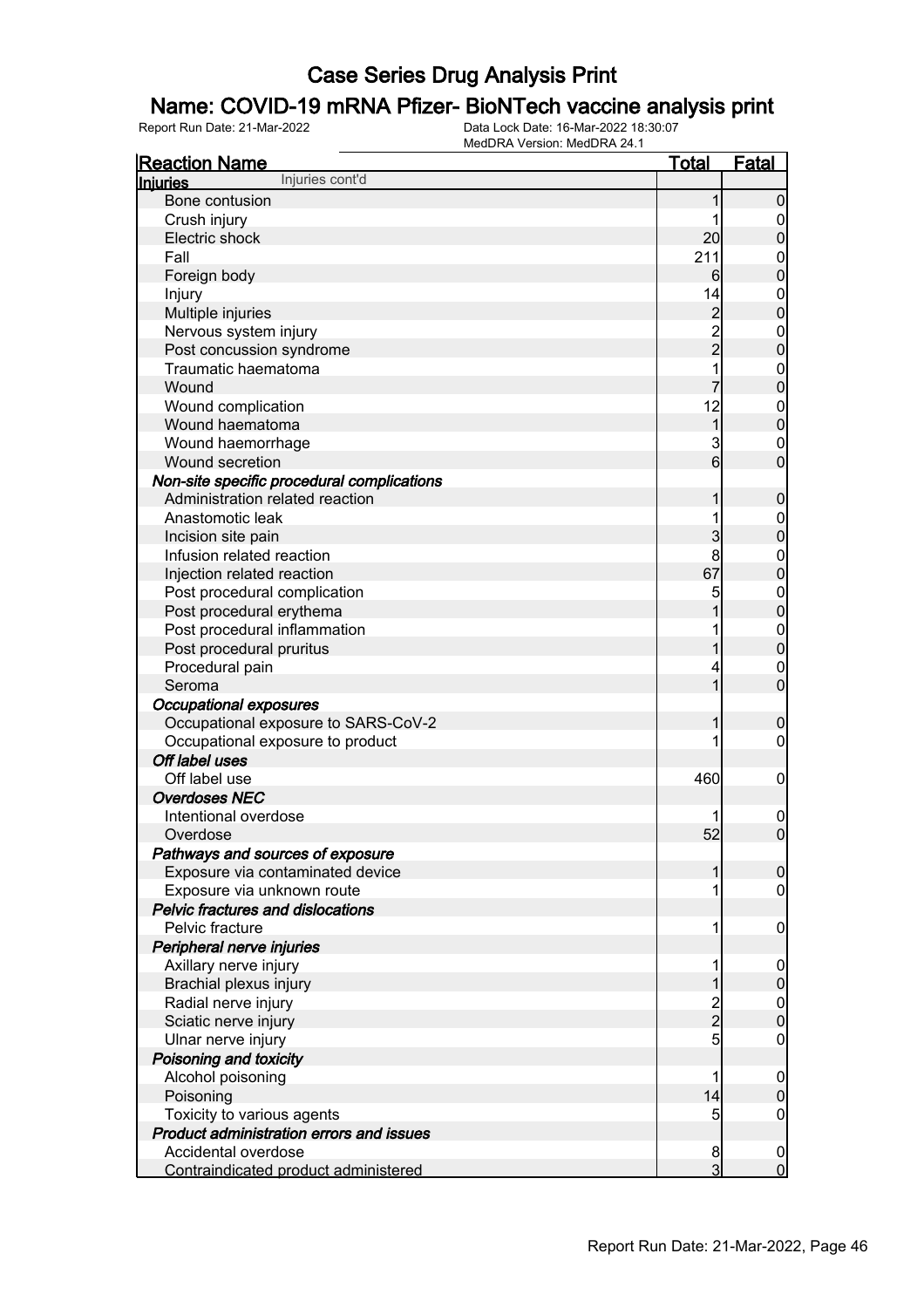### Name: COVID-19 mRNA Pfizer- BioNTech vaccine analysis print

| <b>Reaction Name</b>                                             | <b>Total</b>     | Fatal                                |
|------------------------------------------------------------------|------------------|--------------------------------------|
| Injuries cont'd<br><b>Injuries</b>                               |                  |                                      |
| Duplicate therapy error                                          | 1                | $\mathbf 0$                          |
| Expired product administered                                     | 15               | $\boldsymbol{0}$                     |
| Inappropriate schedule of product administration                 | 712              | $\boldsymbol{0}$                     |
| Incomplete course of vaccination                                 | $\overline{2}$   | $\overline{0}$                       |
| Incorrect dose administered                                      | 59               |                                      |
| Incorrect drug administration rate                               | 1                | $0\atop 0$                           |
| Incorrect product formulation administered                       | $\overline{c}$   |                                      |
| Incorrect route of product administration                        | 11               | $0\atop 0$                           |
| Lack of vaccination site rotation                                |                  |                                      |
| Poor quality product administered                                | 4                | $0\atop 0$                           |
| Product administered at inappropriate site                       | 23               |                                      |
| Product administered to patient of inappropriate age             | $\overline{2}$   | $0\atop 0$                           |
| Product administration error                                     | 18               |                                      |
| Product dose omission issue                                      | $6 \overline{6}$ | $0\atop 0$                           |
| Wrong product administered                                       | 20               | $\mathbf 0$                          |
| <b>Product confusion errors and issues</b>                       |                  |                                      |
| Product dosage form confusion                                    | 1                |                                      |
| Product label confusion                                          | $\overline{5}$   | $\boldsymbol{0}$<br>$\overline{0}$   |
| Product packaging confusion                                      | $\overline{2}$   | 0                                    |
| Product dispensing errors and issues                             |                  |                                      |
|                                                                  | 4                | $\mathbf 0$                          |
| Product dispensing error<br>Product monitoring errors and issues |                  |                                      |
|                                                                  | 1                |                                      |
| Drug monitoring procedure incorrectly performed                  |                  | $\mathbf 0$                          |
| Product preparation errors and issues                            |                  |                                      |
| Product preparation error                                        | 3                | $\boldsymbol{0}$<br>$\overline{0}$   |
| Product preparation issue                                        | $6 \mid$         |                                      |
| Product prescribing errors and issues                            |                  |                                      |
| Contraindicated product prescribed                               | $\overline{2}$   | $\boldsymbol{0}$                     |
| Product prescribing error                                        | $\overline{2}$   | 0                                    |
| <b>Product selection errors and issues</b>                       |                  |                                      |
| Product selection error                                          | 2                | $\mathbf 0$                          |
| <b>Radiation injuries</b>                                        |                  |                                      |
| Sunburn                                                          | 23               | $\mathbf 0$                          |
| Renal and urinary tract injuries NEC                             |                  |                                      |
| <b>Bladder injury</b>                                            | 11               | 0                                    |
| Foreign body in urogenital tract                                 | 1                | $\overline{0}$                       |
| Reproductive system and breast injuries                          |                  |                                      |
| <b>Breast injury</b>                                             |                  | $\mathbf 0$                          |
| Cervix injury                                                    |                  | $0$ 0                                |
| Penile contusion                                                 |                  |                                      |
| Penis injury                                                     | 2                | $\begin{matrix} 0 \\ 0 \end{matrix}$ |
| Uterine rupture                                                  | $\mathbf{1}$     |                                      |
| Reproductive tract and breast procedural complications           |                  |                                      |
| Failed in vitro fertilisation                                    | 1                | $\mathbf 0$                          |
| Site specific injuries NEC                                       |                  |                                      |
| Back injury                                                      | 4                | $\boldsymbol{0}$                     |
| Face crushing                                                    | 3                | $0\atop 0$                           |
| Face injury                                                      |                  |                                      |
| Head injury                                                      | 36               | $0$<br>0                             |
| Limb crushing injury                                             | 4                |                                      |
| Limb injury                                                      | 196              | $\boldsymbol{0}$                     |
| Nasal injury                                                     | $\overline{2}$   | $\mathbf 0$                          |
| Neck crushing                                                    | 1                | $\overline{0}$                       |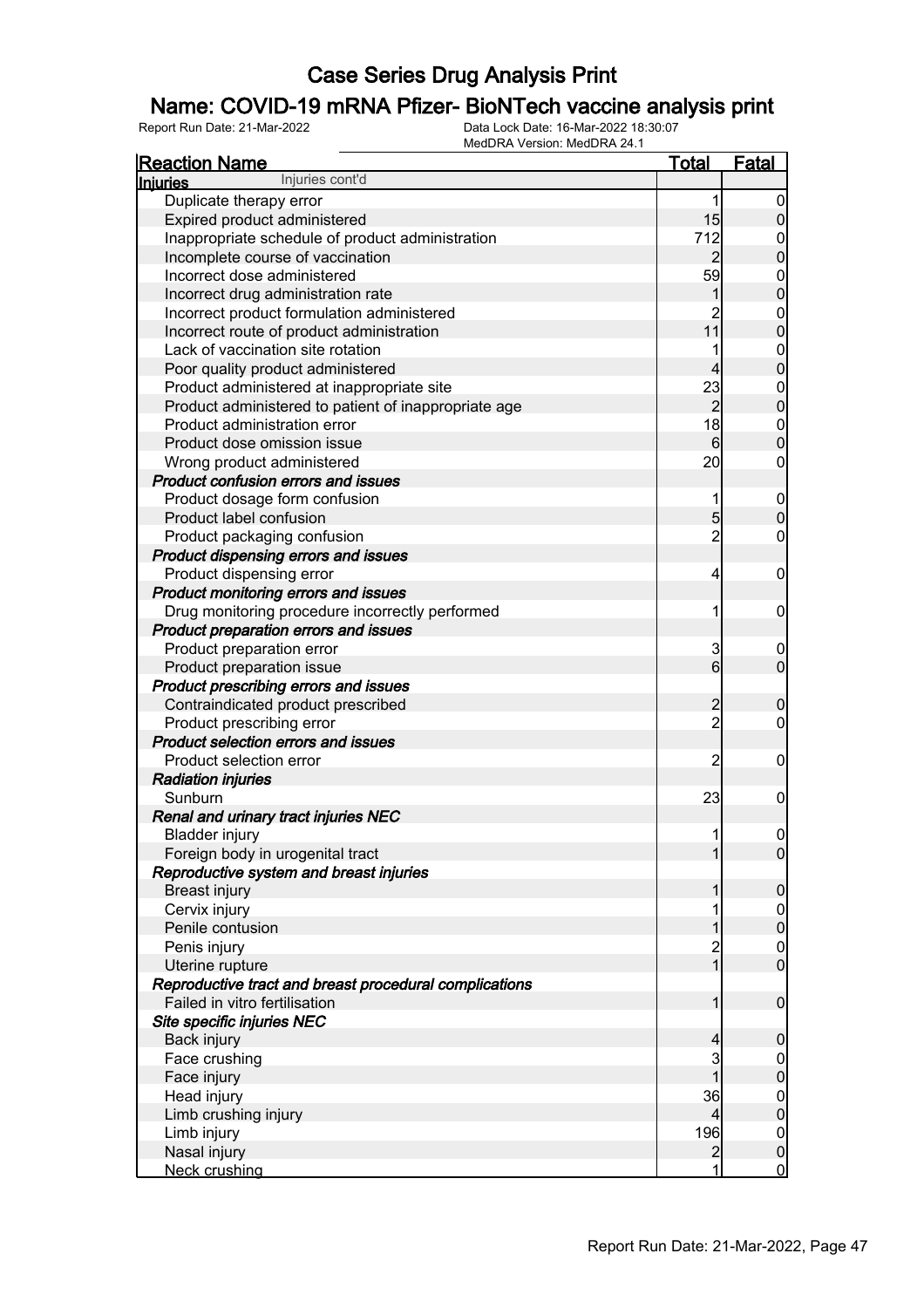### Name: COVID-19 mRNA Pfizer- BioNTech vaccine analysis print

| <b>Reaction Name</b>                                    | <u>Total</u>   | Fatal                                |
|---------------------------------------------------------|----------------|--------------------------------------|
| Injuries cont'd<br><b>Injuries</b>                      |                |                                      |
| Neck injury                                             | 1              | $\mathbf 0$                          |
| Pharyngeal contusion                                    |                | 0                                    |
| Site specific procedural complications NEC              |                |                                      |
| Axillary web syndrome                                   | 3              | $\mathbf 0$                          |
| <b>Skin injuries NEC</b>                                |                |                                      |
| Contusion                                               | 1380           | $\mathbf 0$                          |
| Hair injury                                             |                | $\mathbf 0$                          |
| Nail avulsion                                           | 1              | $\boldsymbol{0}$                     |
| Scar                                                    | 35             | $\overline{0}$                       |
| Scratch                                                 | 9              | $\boldsymbol{0}$                     |
| Skin abrasion                                           |                | $\overline{0}$                       |
| Skin injury                                             | 5              | $\boldsymbol{0}$                     |
| Skin laceration                                         | 4              | $\overline{0}$                       |
| Skin wound                                              | 3              | $\boldsymbol{0}$                     |
| Splinter                                                | 1              | $\overline{0}$                       |
| Subcutaneous haematoma                                  | $\overline{c}$ | 0                                    |
| Skin procedural complications                           |                |                                      |
| Dermal filler overcorrection                            | 1              | $\mathbf 0$                          |
| Recall phenomenon                                       |                | $\mathbf 0$                          |
| Skull fractures, facial bone fractures and dislocations |                |                                      |
| <b>Facial bones fracture</b>                            | 1              | $\boldsymbol{0}$                     |
| Fractured skull depressed                               | 1              | 0                                    |
| Spinal cord injuries NEC                                |                |                                      |
| Spinal cord injury cervical                             | 1              | $\mathbf 0$                          |
| Spinal fractures and dislocations                       |                |                                      |
| Spinal compression fracture                             | 1              | $\mathbf 0$                          |
| Spinal fracture                                         | 4              | $\overline{0}$                       |
| Stoma complications                                     |                |                                      |
| Gastrointestinal stoma complication                     | $\overline{2}$ | $\boldsymbol{0}$                     |
| Stoma site discharge                                    | 1              | $\boldsymbol{0}$                     |
| Stoma site extravasation                                |                | $\mathbf 0$                          |
| Stoma site haemorrhage                                  | 1              | $\boldsymbol{0}$                     |
| <b>Thermal burns</b>                                    |                |                                      |
| Airway burns                                            |                | $\boldsymbol{0}$                     |
| Burn oesophageal                                        | $\overline{4}$ | $\overline{0}$                       |
| Burn of internal organs                                 | 4              | 0                                    |
| Burn oral cavity                                        | 5              | $\overline{0}$                       |
| Burns second degree                                     | 3              |                                      |
| Burns third degree                                      | 1              | $\begin{matrix} 0 \\ 0 \end{matrix}$ |
| Cold burn                                               | 1              |                                      |
| Thermal burn                                            | 27             | $\begin{matrix} 0 \\ 0 \end{matrix}$ |
| Thermal burns of eye                                    | 17             | $\mathbf 0$                          |
| <b>Underdoses NEC</b>                                   |                |                                      |
| Underdose                                               | 6              | $\mathbf 0$                          |
| Vaccination related complications                       |                |                                      |
| Adverse event following immunisation                    |                | $\mathbf 0$                          |
| Post vaccination syndrome                               |                | $\pmb{0}$                            |
| Vaccination complication                                | 54             | $\overline{0}$                       |
| Injuries SOC TOTAL                                      | 7900           | $\overline{1}$                       |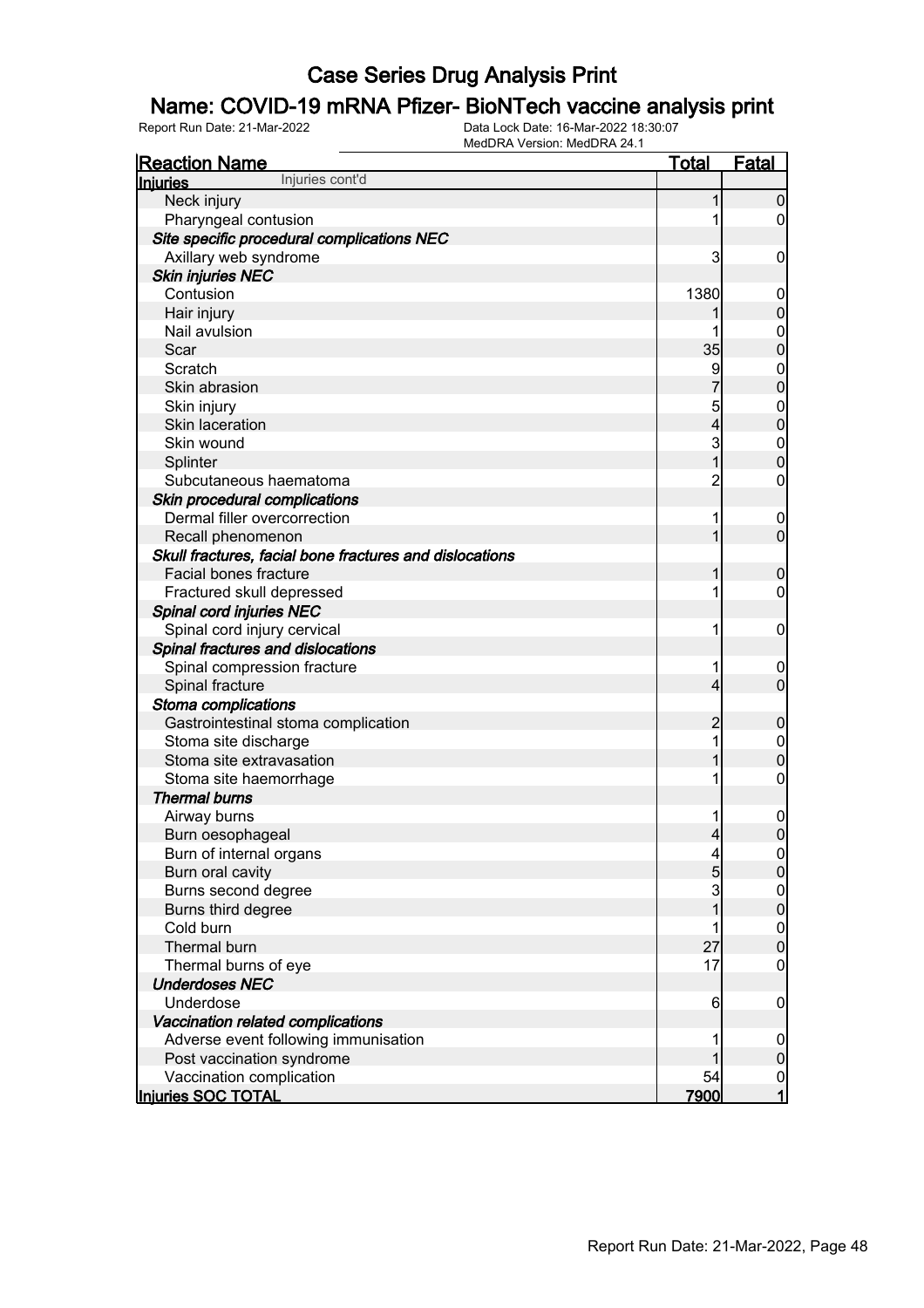#### Name: COVID-19 mRNA Pfizer- BioNTech vaccine analysis print

| <b>Reaction Name</b>                                     | <u>Total</u>   | <b>Fatal</b>                         |
|----------------------------------------------------------|----------------|--------------------------------------|
| Investigations                                           |                |                                      |
| <b>Adrenal cortex tests</b>                              |                |                                      |
| Cortisol decreased                                       | 5              | $\mathbf 0$                          |
| Adrenal medulla tests                                    |                |                                      |
| Epinephrine                                              | 1              | $\mathbf 0$                          |
| Epinephrine abnormal                                     | 1              | $\mathbf 0$                          |
| Epinephrine increased                                    | 1              | $\overline{0}$                       |
| Auditory and vestibular diagnostic procedures            |                |                                      |
| Acoustic stimulation tests                               | 5              | $\mathbf 0$                          |
| Audiogram abnormal                                       | 1              | $\mathbf 0$                          |
| Weber tuning fork test abnormal                          | 1              | $\overline{0}$                       |
| <b>Autoimmunity analyses</b>                             |                |                                      |
| Antineutrophil cytoplasmic antibody positive             | 1              | $\mathbf 0$                          |
| Antinuclear antibody                                     | 3              | $\mathbf{0}$                         |
| Antinuclear antibody increased                           | 1              | $\overline{0}$                       |
| Antinuclear antibody positive                            |                |                                      |
| Beta-2 glycoprotein antibody positive                    |                | 0<br>0                               |
| Cardiolipin antibody positive                            | 1              |                                      |
| Rheumatoid factor                                        | 3              | $\begin{matrix} 0 \\ 0 \end{matrix}$ |
| Rheumatoid factor increased                              | $\overline{2}$ | $\mathbf{0}$                         |
| Rheumatoid factor positive                               | $\overline{1}$ | $\overline{0}$                       |
| Bacteria identification and serology (excl mycobacteria) |                |                                      |
| Bacterial test positive                                  | 1              | $\mathbf 0$                          |
| <b>Blood counts NEC</b>                                  |                |                                      |
| Full blood count                                         | 7              | $\mathbf 0$                          |
| Full blood count abnormal                                | $\overline{2}$ | $\mathbf 0$                          |
| Blood gas and acid base analyses                         |                |                                      |
| Acid base balance abnormal                               | 1              | $\mathbf 0$                          |
| Blood lactic acid                                        | 4              | $\mathbf 0$                          |
| Blood lactic acid decreased                              | 1              | $\mathbf{0}$                         |
| Blood lactic acid increased                              | 5              | $\mathbf 0$                          |
| Blood pH                                                 | 7              |                                      |
| Blood pH abnormal                                        |                | $0\atop 0$                           |
| Blood pH increased                                       | 12             | $\mathbf{0}$                         |
| Oxygen consumption                                       | 1              | $\overline{0}$                       |
| Oxygen consumption decreased                             | $\overline{2}$ | $\mathbf 0$                          |
| Oxygen saturation                                        | 11             | 0                                    |
| Oxygen saturation abnormal                               | $\overline{2}$ | 0                                    |
| Oxygen saturation decreased                              | 97             | $\overline{0}$                       |
| PO2 decreased                                            | 1              |                                      |
| Venous oxygen saturation decreased                       | 1              | $\begin{matrix} 0 \\ 0 \end{matrix}$ |
| Blood grouping and cross-matching analyses               |                |                                      |
| Rhesus antigen positive                                  | $\mathbf{1}$   | $\boldsymbol{0}$                     |
| Bone marrow and immune tissue histopathology procedures  |                |                                      |
| Aspiration bone marrow                                   | 1              | $\mathbf 0$                          |
| Biopsy lymph gland                                       | 1              | $\mathbf 0$                          |
| Bone marrow and immune tissue imaging procedures         |                |                                      |
| Lymph nodes scan abnormal                                | 1              | $\overline{0}$                       |
| Scan lymph nodes                                         | $\overline{4}$ | $\mathbf{0}$                         |
| Carbohydrate tolerance analyses (incl diabetes)          |                |                                      |
| Blood glucose                                            | 12             | $\mathbf 0$                          |
| Blood glucose abnormal                                   | 15             | $\mathbf 0$                          |
| Blood glucose decreased                                  | 38             | $\pmb{0}$                            |
| <b>Blood glucose fluctuation</b>                         | 17             | $\overline{0}$                       |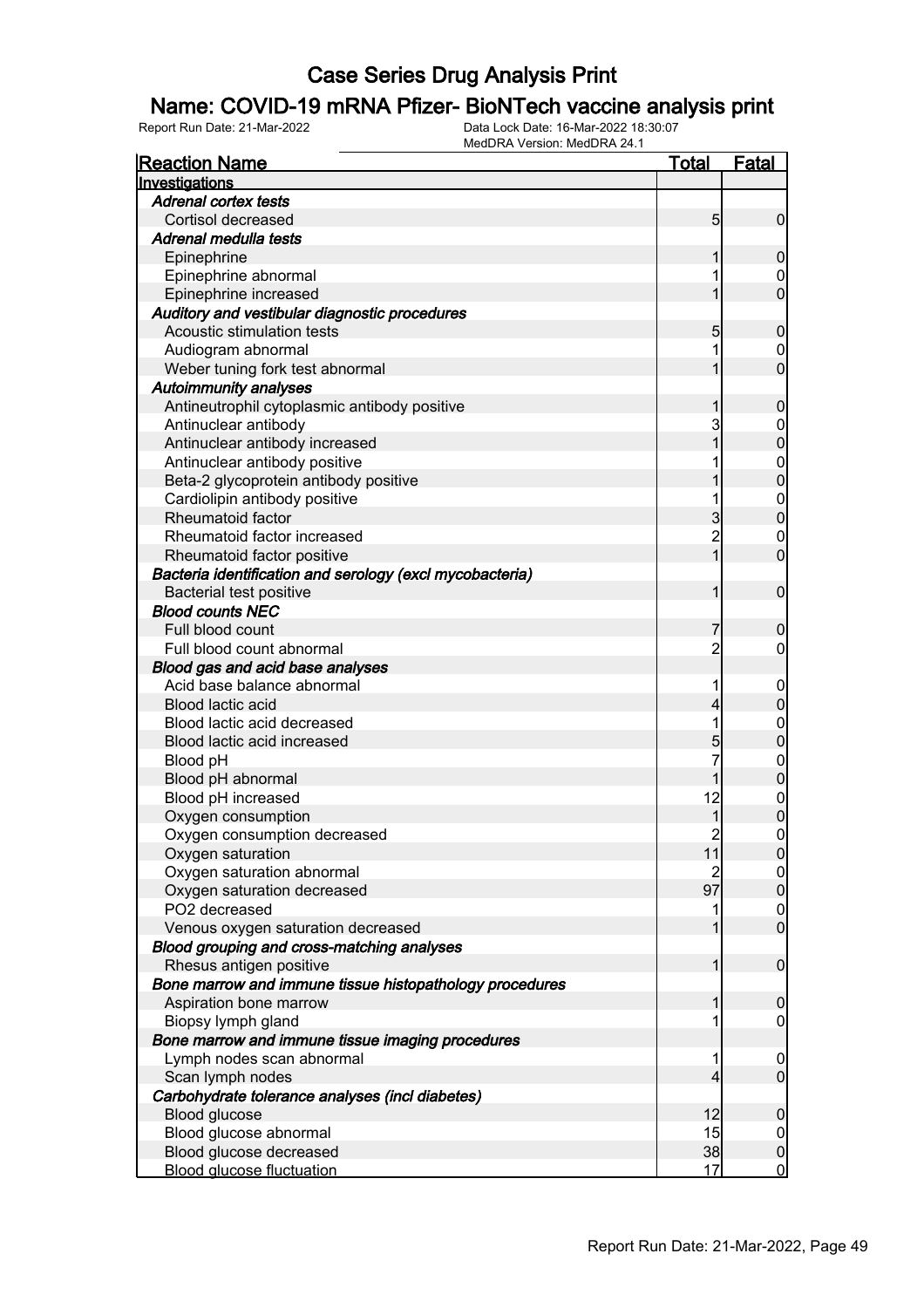### Name: COVID-19 mRNA Pfizer- BioNTech vaccine analysis print

| <u>Reaction Name</u>                            | <u>Total</u>    | <b>Fatal</b>                       |
|-------------------------------------------------|-----------------|------------------------------------|
| Investigations cont'd<br>Investigations         |                 |                                    |
| Blood glucose increased                         | 111             | $\overline{0}$                     |
| Blood glucose normal                            | 1               | $\overline{0}$                     |
| Glycosylated haemoglobin increased              | 1               | $\overline{0}$                     |
| Cardiac auscultatory investigations             |                 |                                    |
| Cardiac murmur                                  | 47              | $\boldsymbol{0}$                   |
| Heart sounds                                    | 9               | $\boldsymbol{0}$                   |
| Heart sounds abnormal                           | $6 \overline{}$ | $\overline{0}$                     |
| Cardiac function diagnostic procedures          |                 |                                    |
| Cardiac monitoring                              | 1               | $\boldsymbol{0}$                   |
| Cardiac output                                  | 1               |                                    |
| Central venous pressure                         | 1               | $0\atop 0$                         |
| Echocardiogram                                  | 1               |                                    |
| Ejection fraction decreased                     | 3               | $0$ 0                              |
| Myocardial strain imaging                       |                 |                                    |
| Right atrial volume abnormal                    | 2<br>1          | $\begin{matrix}0\\0\end{matrix}$   |
| Stroke volume decreased                         | 1               | $\pmb{0}$                          |
| Cardiac imaging procedures                      |                 |                                    |
| Catheterisation cardiac                         | 1               | $\boldsymbol{0}$                   |
| Magnetic resonance imaging heart                | 1               | $\mathbf 0$                        |
| Scan myocardial perfusion abnormal              | 1               | $\pmb{0}$                          |
| Cell marker analyses                            |                 |                                    |
| Carcinoembryonic antigen increased              | 1               | $\boldsymbol{0}$                   |
| HLA-B*27 positive                               | 1               | $\mathbf 0$                        |
| Prostatic specific antigen increased            | 3               | $\pmb{0}$                          |
| Central nervous system imaging procedures       |                 |                                    |
| Computerised tomogram head                      | 10              | $\boldsymbol{0}$                   |
| Magnetic resonance imaging head                 | 12              | $\mathbf 0$                        |
| Magnetic resonance imaging head abnormal        | $\overline{2}$  | $\boldsymbol{0}$                   |
| Cerebrospinal fluid tests (excl microbiology)   |                 |                                    |
| CSF pressure                                    | 1               | $\boldsymbol{0}$                   |
| CSF protein increased                           | 1               | $\overline{0}$                     |
| <b>Chemistry analyses NEC</b>                   |                 |                                    |
| Histamine abnormal                              | 1               | $\boldsymbol{0}$                   |
| Histamine level                                 | 1               |                                    |
| Histamine level increased                       | $\overline{c}$  | $\begin{matrix}0\\0\end{matrix}$   |
| Inflammatory marker decreased                   | 1               |                                    |
| Inflammatory marker increased                   | 5               | 0 <br> 0                           |
| Inflammatory marker test                        | 1               |                                    |
| Renin                                           | 1               | $\overline{0}$<br>$\overline{0}$   |
| Cholesterol analyses                            |                 |                                    |
| Blood cholesterol increased                     | 13              | $\boldsymbol{0}$                   |
| Remnant-like lipoprotein particles              | 4               | $\mathbf 0$                        |
| Coagulation and bleeding analyses               |                 |                                    |
| Activated partial thromboplastin time prolonged | 15              |                                    |
| Activated partial thromboplastin time shortened | 1               | $\boldsymbol{0}$<br>$\pmb{0}$      |
|                                                 |                 |                                    |
| <b>Bleeding time</b><br>Bleeding time abnormal  | $\overline{2}$  | $\boldsymbol{0}$<br>$\mathbf 0$    |
|                                                 | 11              |                                    |
| Bleeding time prolonged                         | 1               | $\boldsymbol{0}$                   |
| Blood thromboplastin<br>Clot retraction         |                 | $\overline{0}$                     |
|                                                 |                 | 1                                  |
| Coagulation factor VIII level decreased         | 1               | $\pmb{0}$                          |
| Coagulation time prolonged                      | 9               | $\boldsymbol{0}$<br>$\overline{0}$ |
| <b>Coagulation time shortened</b>               | 4               |                                    |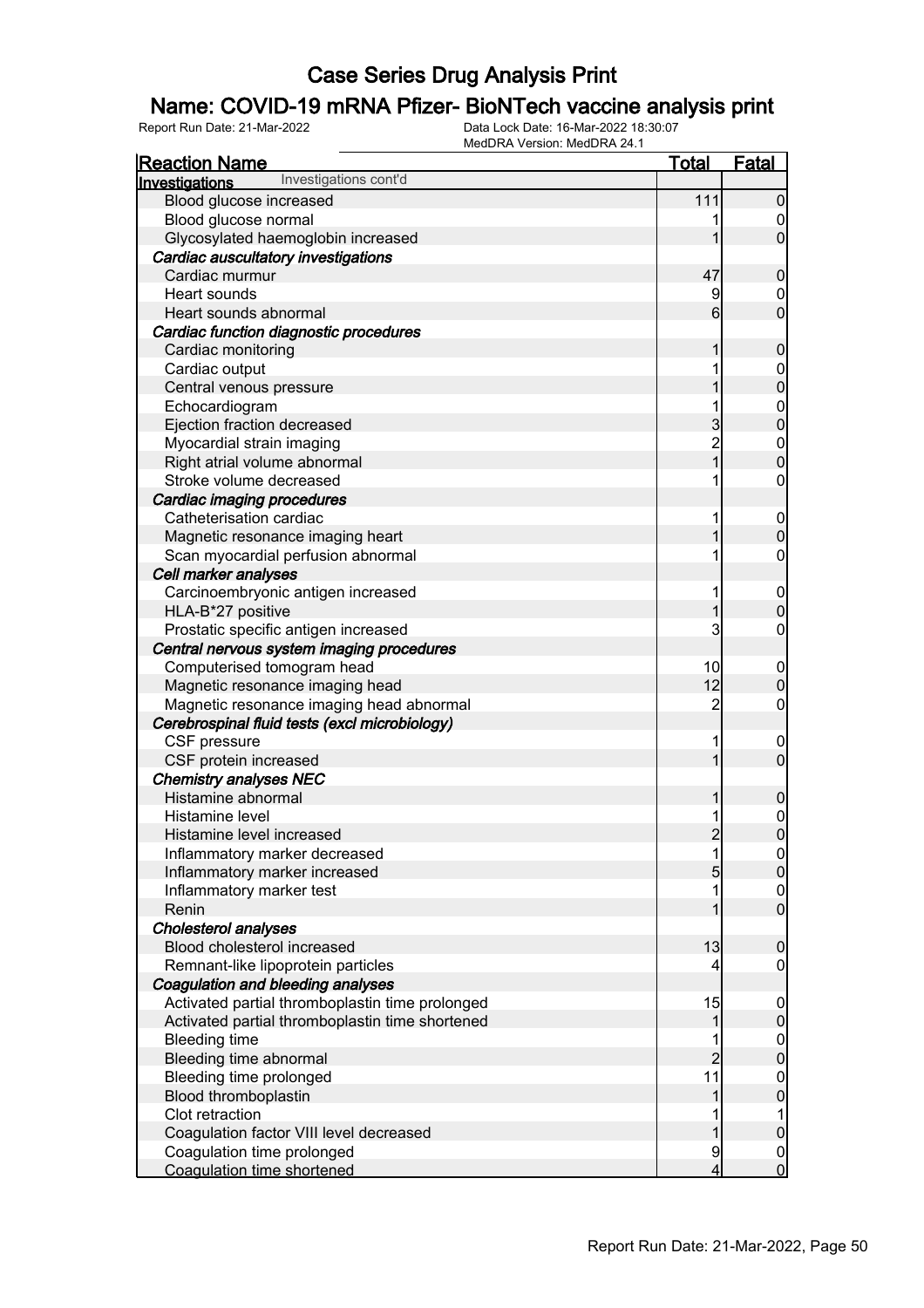### Name: COVID-19 mRNA Pfizer- BioNTech vaccine analysis print

| <u>Reaction Name</u>                                                          | <u>Total</u>   | <b>Fatal</b>                         |
|-------------------------------------------------------------------------------|----------------|--------------------------------------|
| Investigations cont'd<br>Investigations                                       |                |                                      |
| Fibrin D dimer increased                                                      | 25             | $\overline{0}$                       |
| International normalised ratio abnormal                                       | 8              | $\pmb{0}$                            |
| International normalised ratio decreased                                      | 22             | $\boldsymbol{0}$                     |
| International normalised ratio fluctuation                                    | $\overline{3}$ | $\overline{0}$                       |
| International normalised ratio increased                                      | 53             |                                      |
| Platelet factor 4                                                             | 1              | $\begin{matrix} 0 \\ 0 \end{matrix}$ |
| Prothrombin time prolonged                                                    |                | $\mathbf{0}$                         |
| Prothrombin time shortened                                                    | 1              | $\overline{0}$                       |
| Digestive enzymes                                                             |                |                                      |
| Amylase increased                                                             | 1              | $\boldsymbol{0}$                     |
| <b>ECG</b> investigations                                                     |                |                                      |
| Electrocardiogram                                                             | 5              | $\boldsymbol{0}$                     |
| Electrocardiogram QRS complex prolonged                                       | 1              | $\boldsymbol{0}$                     |
| Electrocardiogram QT prolonged                                                | 11             | $\overline{0}$                       |
| Electrocardiogram ST segment depression                                       | $\overline{c}$ |                                      |
| Electrocardiogram ST segment elevation                                        | 12             | $\mathbf{0}$<br>$\mathbf{0}$         |
|                                                                               |                |                                      |
| Electrocardiogram ST-T segment abnormal<br>Electrocardiogram T wave inversion | $\frac{2}{6}$  | $0\atop 0$                           |
|                                                                               |                |                                      |
| Electrocardiogram abnormal                                                    | 24             | $0$<br>0                             |
| Electrocardiogram change                                                      | 1              |                                      |
| Electrocardiogram normal                                                      | 3              | $\begin{matrix}0\\0\end{matrix}$     |
| Electrocardiogram repolarisation abnormality                                  | $\overline{1}$ |                                      |
| QRS axis abnormal                                                             |                | $\mathbf 0$                          |
| <b>Endocrine analyses and imaging NEC</b>                                     |                |                                      |
| Hormone level abnormal                                                        | 84             | $\mathbf 0$                          |
| <b>Faecal analyses NEC</b>                                                    |                |                                      |
| Faecal calprotectin                                                           | $\overline{c}$ | $\mathbf 0$                          |
| Faecal calprotectin increased                                                 | $\overline{4}$ | $\overline{0}$                       |
| <b>Fertility analyses</b>                                                     |                |                                      |
| Infertility tests                                                             | 1              | $\boldsymbol{0}$                     |
| Semen analysis abnormal                                                       | 1              | $0$ 0                                |
| Semen volume increased                                                        | 1              |                                      |
| Sperm concentration                                                           | $\frac{2}{2}$  | $\begin{matrix}0\\0\end{matrix}$     |
| Sperm concentration decreased                                                 |                |                                      |
| Spermatozoa abnormal                                                          | 1              | $\mathbf 0$                          |
| Foetal and neonatal diagnostic procedures                                     |                |                                      |
| Foetal heart rate abnormal                                                    | 5              | $\frac{2}{0}$                        |
| Foetal heart rate increased                                                   | 1              |                                      |
| Foetal monitoring                                                             | 1              | $\overline{0}$                       |
| Foetal non-stress test                                                        | 1              | $\overline{0}$                       |
| Gastrointestinal and abdominal imaging procedures                             |                |                                      |
| Computerised tomogram abdomen                                                 | 1              | $\boldsymbol{0}$                     |
| Sigmoidoscopy abnormal                                                        | 1              | $\overline{0}$                       |
| X-ray with contrast upper gastrointestinal tract                              | 1              | $\overline{0}$                       |
| Gastrointestinal function diagnostic procedures                               |                |                                      |
| Gastric pH decreased                                                          | $\overline{4}$ | $\boldsymbol{0}$                     |
| Gastrointestinal, pancreatic and APUD hormone analyses                        |                |                                      |
| <b>Blood insulin</b>                                                          | $\overline{c}$ | $\mathbf 0$                          |
| Blood insulin decreased                                                       | 1              | $\mathbf 0$                          |
| Gene analyses                                                                 |                |                                      |
| <b>EGFR status assay</b>                                                      | 1              | $\mathbf 0$                          |
| <b>Haematological analyses NEC</b>                                            |                |                                      |
| <b>Blood viscosity abnormal</b>                                               | 1              | $\overline{0}$                       |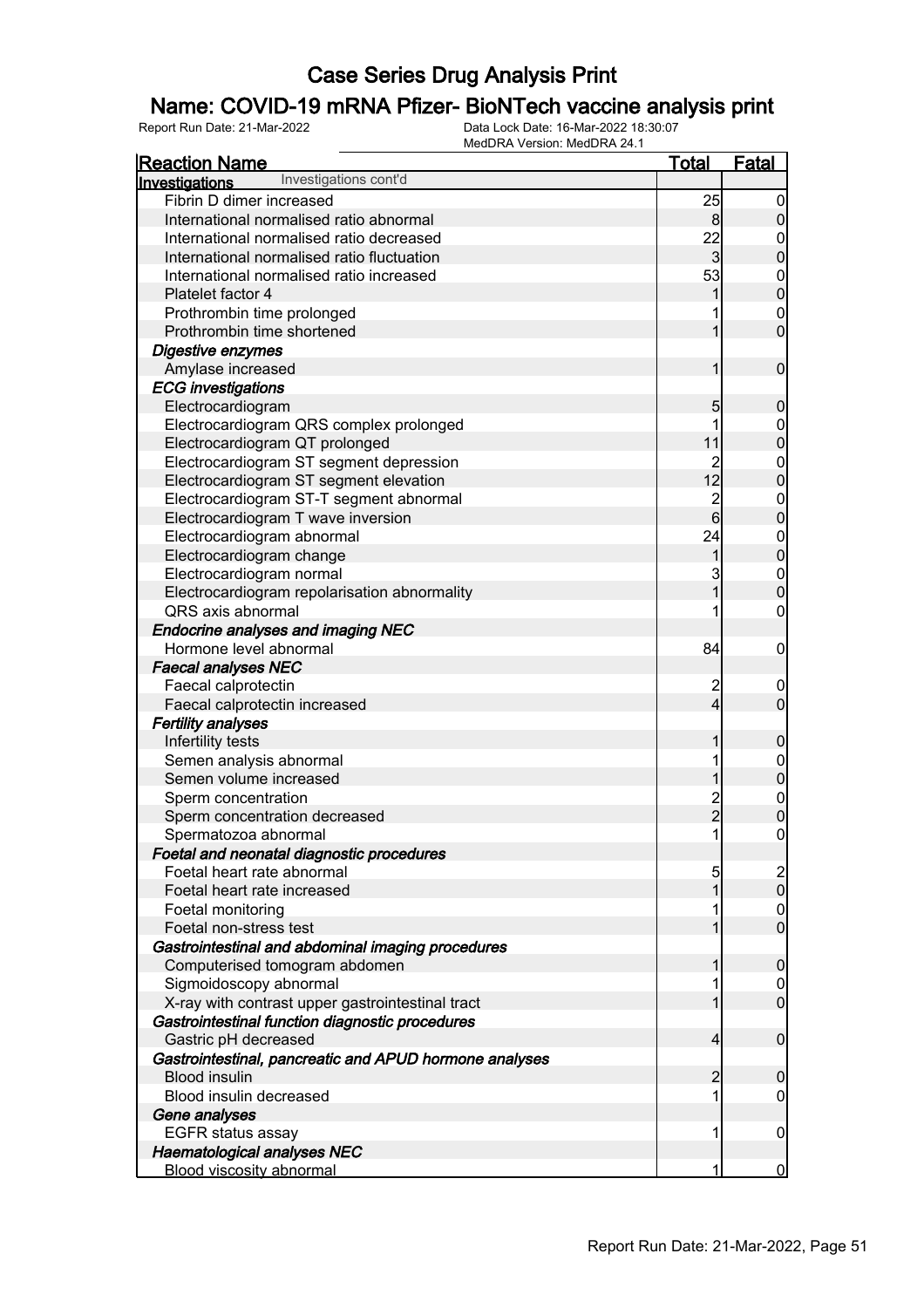### Name: COVID-19 mRNA Pfizer- BioNTech vaccine analysis print

| <b>Reaction Name</b>                                          | <u>Total</u>                     | <b>Fatal</b>                       |
|---------------------------------------------------------------|----------------------------------|------------------------------------|
| Investigations cont'd<br>Investigations                       |                                  |                                    |
| Blood viscosity decreased                                     |                                  | 0                                  |
| Blood viscosity increased                                     | 2                                | $\mathbf 0$                        |
| Plasma viscosity                                              |                                  | 0                                  |
| Plasma viscosity abnormal                                     |                                  | $\mathbf 0$                        |
| Red blood cell sedimentation rate increased                   | 8                                | 0                                  |
| Heart rate and pulse investigations                           |                                  |                                    |
| Carotid pulse                                                 |                                  | 0                                  |
| Heart rate                                                    | 582                              | $\boldsymbol{0}$                   |
| Heart rate abnormal                                           | 76                               | 0                                  |
| Heart rate decreased                                          | 103                              | $\mathbf{0}$                       |
| Heart rate increased                                          | 1188                             | 0                                  |
| Heart rate irregular                                          | 288                              | $\mathbf{0}$                       |
| Heart rate normal                                             |                                  | 0                                  |
| Heart rate variability decreased                              |                                  | $\mathbf{0}$                       |
| Maximum heart rate                                            | 3                                | 0                                  |
| Maximum heart rate increased                                  | $\overline{2}$                   | $\mathbf{0}$                       |
| Pulse abnormal                                                | 23                               | $\mathbf 0$                        |
| Pulse absent                                                  | 1                                | $\mathbf{0}$                       |
| Pulse pressure increased                                      | 3                                | $\overline{0}$                     |
| Radial pulse abnormal                                         | 1                                | $\mathbf 0$                        |
| Sinus rhythm                                                  | 8 <sup>1</sup>                   | $\overline{0}$                     |
| <b>Hepatobiliary imaging procedures</b>                       |                                  |                                    |
| Liver scan                                                    | 1                                | $\mathbf 0$                        |
| Imaging procedures NEC                                        |                                  |                                    |
| Computerised tomogram                                         | 4                                | 0                                  |
| Magnetic resonance imaging                                    | 5                                | $\boldsymbol{0}$                   |
| Magnetic resonance imaging abnormal                           | 1                                | $\overline{0}$                     |
| Scan                                                          | $\overline{c}$<br>$\overline{2}$ | $\boldsymbol{0}$<br>$\overline{0}$ |
| X-ray                                                         |                                  |                                    |
| Immune response protein analyses NEC<br>Cytokine test         | 1                                | $\mathbf 0$                        |
| Immunoglobulin analyses                                       |                                  |                                    |
| Blood immunoglobulin E increased                              | $\overline{c}$                   | 0                                  |
| Blood immunoglobulin G increased                              | 1                                | $\boldsymbol{0}$                   |
| Blood immunoglobulin M                                        |                                  | $\overline{0}$                     |
| Blood immunoglobulin M increased                              | $\overline{2}$                   | $\overline{0}$                     |
| Immunology analyses NEC                                       |                                  |                                    |
| Antibody test                                                 | 4                                | $\overline{0}$                     |
| Antibody test positive                                        |                                  | $\mathbf 0$                        |
| Immunology test                                               | 13                               | 0                                  |
| Immunology skin tests NEC                                     |                                  |                                    |
| Allergy alert test                                            | 1                                | $\mathbf 0$                        |
| Skin test positive                                            | $\overline{2}$                   | $\overline{0}$                     |
| <b>Investigations NEC</b>                                     |                                  |                                    |
| <b>Blood test</b>                                             | 27                               | 0                                  |
| Blood test abnormal                                           | 48                               | $\mathbf 0$                        |
| False positive investigation result                           | 1                                | $\mathbf 0$                        |
| Laboratory test                                               |                                  | $\mathbf 0$                        |
| Polymerase chain reaction                                     |                                  | $\mathbf 0$                        |
| Polymerase chain reaction positive                            | 33                               | $\boldsymbol{0}$                   |
| Quality of life decreased                                     | 1                                | $\overline{0}$                     |
| Systemic lupus erythematosus disease activity index increased | 1                                | $\boldsymbol{0}$                   |
| <b>Liver function analyses</b>                                |                                  |                                    |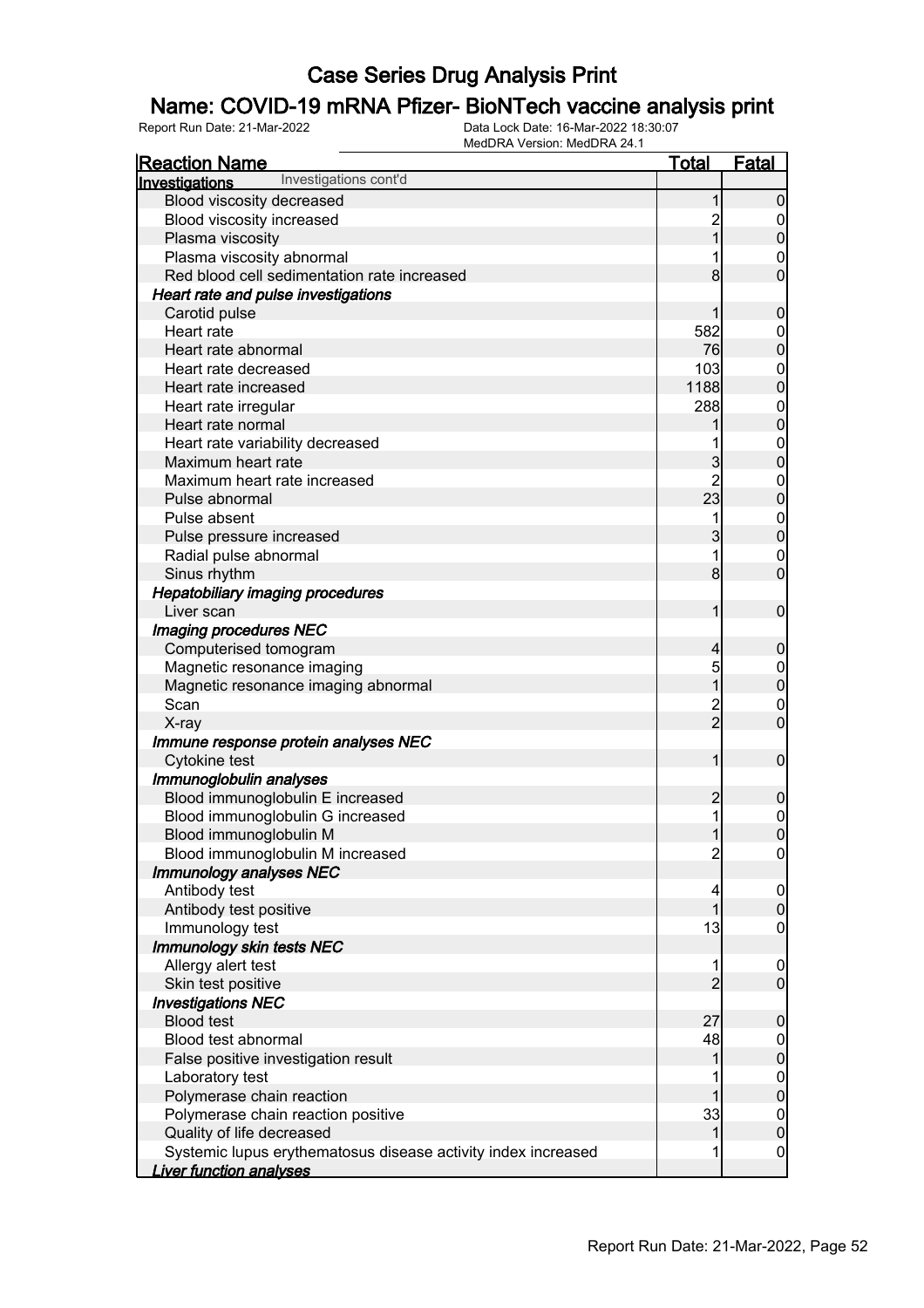### Name: COVID-19 mRNA Pfizer- BioNTech vaccine analysis print

| <b>Reaction Name</b>                                      | <b>Total</b>     | <b>Fatal</b>     |
|-----------------------------------------------------------|------------------|------------------|
| Investigations cont'd<br><b>Investigations</b>            |                  |                  |
| Alanine aminotransferase increased                        | 28               | $\overline{0}$   |
| Aspartate aminotransferase                                |                  | $\pmb{0}$        |
| Aspartate aminotransferase abnormal                       |                  | $\boldsymbol{0}$ |
| Aspartate aminotransferase increased                      | $\overline{c}$   | $\overline{0}$   |
| Blood bilirubin increased                                 | 6                | $\mathbf{0}$     |
| Gamma-glutamyltransferase increased                       | $\overline{5}$   | $\mathbf 0$      |
| Hepatic enzyme increased                                  | 10               | $\mathbf{0}$     |
| Liver function test                                       | 1                | $\overline{0}$   |
| Liver function test abnormal                              | 34               | $\boldsymbol{0}$ |
| Liver function test increased                             | 30               | $\mathbf 0$      |
| Transaminases increased                                   | 5                | $\boldsymbol{0}$ |
| <b>Metabolism tests NEC</b>                               |                  |                  |
| Blood ketone body                                         | 3                | $\mathbf 0$      |
| Blood ketone body increased                               | 1                | $\pmb{0}$        |
| Blood ketone body present                                 |                  |                  |
| Blood uric acid increased                                 | $\overline{c}$   | $0\atop 0$       |
| Brain natriuretic peptide increased                       |                  |                  |
| N-terminal prohormone brain natriuretic peptide increased |                  | $0\atop 0$       |
| Ubiquinone                                                |                  |                  |
| Urine ketone body                                         |                  | $0\atop 0$       |
| Urine ketone body present                                 |                  | $\boldsymbol{0}$ |
| Microbiology and serology tests NEC                       |                  |                  |
| Culture negative                                          | 1                | $\mathbf 0$      |
| Culture throat                                            |                  | $\mathbf 0$      |
| Culture urine                                             |                  | $\mathbf 0$      |
| Vaccine induced antibody absent                           |                  | $\overline{0}$   |
| Mineral and electrolyte analyses                          |                  |                  |
| Blood calcium increased                                   | 1                | $\mathbf 0$      |
| Blood copper increased                                    |                  | $\mathbf{0}$     |
| <b>Blood iron</b>                                         | $\overline{4}$   | $\mathbf 0$      |
| Blood iron decreased                                      | 13               |                  |
| Blood iron increased                                      | 1                | $0\atop 0$       |
| Blood magnesium decreased                                 |                  |                  |
| Blood phosphorus decreased                                |                  | $0\atop 0$       |
| Blood phosphorus increased                                | 1                | $\mathbf 0$      |
| Blood potassium abnormal                                  | 1                | 0                |
| Blood potassium decreased                                 | 5                | $\overline{0}$   |
| Blood potassium increased                                 | $\overline{3}$   | $\overline{0}$   |
| Blood sodium decreased                                    | 11               | $\boldsymbol{0}$ |
| Serum ferritin                                            | 1                | $\overline{0}$   |
| Serum ferritin decreased                                  | 5                | $\boldsymbol{0}$ |
| Serum ferritin increased                                  | $\overline{1}$   | $\mathbf 0$      |
| Sweat test                                                | $\frac{2}{2}$    | $\overline{0}$   |
| Urine copper                                              |                  | $\overline{0}$   |
| Musculoskeletal and soft tissue imaging procedures        |                  |                  |
| Skull X-ray                                               | $6 \overline{6}$ | $\boldsymbol{0}$ |
| Musculoskeletal and soft tissue tests NEC                 |                  |                  |
| Swollen joint count                                       | 1                | $\mathbf 0$      |
| Swollen joint count increased                             | 1                | $\boldsymbol{0}$ |
| Mycobacteria identification and serology                  |                  |                  |
| Tuberculin test positive                                  | 1                | $\mathbf 0$      |
| Neurologic diagnostic procedures                          |                  |                  |
| Coma scale abnormal                                       | 5                | $\overline{0}$   |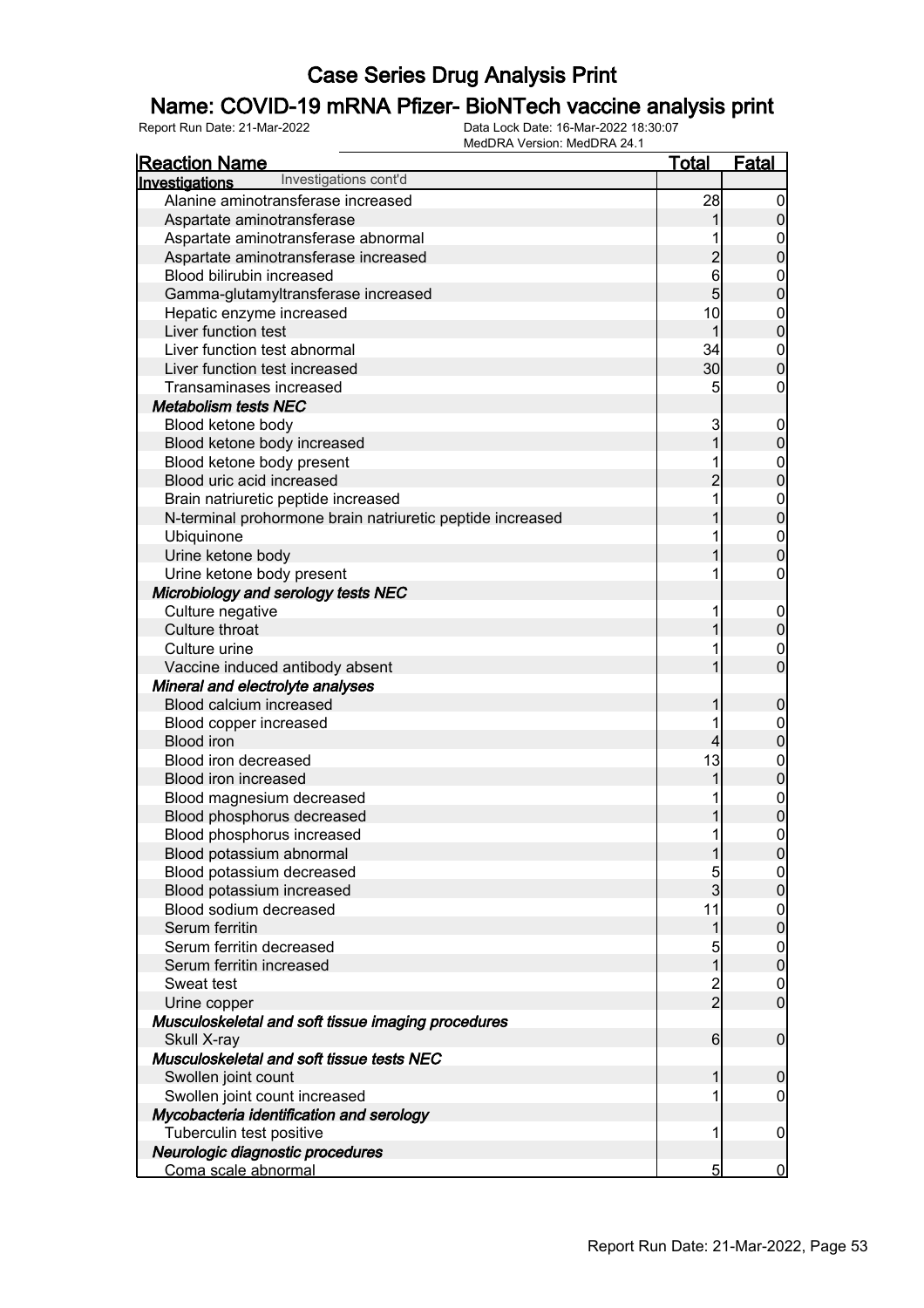### Name: COVID-19 mRNA Pfizer- BioNTech vaccine analysis print

| <b>Reaction Name</b>                                    | <b>Total</b>                               | <u>Fatal</u>                         |
|---------------------------------------------------------|--------------------------------------------|--------------------------------------|
| Investigations cont'd<br>Investigations                 |                                            |                                      |
| Hoover's sign of leg paresis                            | 1                                          | $\mathbf 0$                          |
| Joint position sense decreased                          | 1                                          | $\mathbf 0$                          |
| Lumbar puncture                                         | 6                                          | $\bf{0}$                             |
| Magnetic resonance neurography                          | 1                                          | $\mathbf{0}$                         |
| Nerve conduction studies                                |                                            | $\mathbf{0}$                         |
| Pain threshold decreased                                | 1                                          |                                      |
| Sensory level                                           | $\overline{c}$                             | $0\atop 0$                           |
| Temperature perception test abnormal                    | 1                                          | $\mathbf{0}$                         |
| Temperature perception test increased                   | 1                                          | $\overline{0}$                       |
| Ophthalmic function diagnostic procedures               |                                            |                                      |
| Corneal reflex decreased                                | 1                                          | $\boldsymbol{0}$                     |
| Intraocular pressure increased                          | 9                                          |                                      |
| Intraocular pressure test                               | 3                                          | $0\atop 0$                           |
| Pupil dilation procedure                                |                                            | $\begin{matrix}0\\0\end{matrix}$     |
| Visual acuity tests                                     | 1                                          |                                      |
| Physical examination procedures and organ system status |                                            |                                      |
| Body temperature                                        | 292                                        | $\boldsymbol{0}$                     |
| Body temperature abnormal                               | 54                                         | $\boldsymbol{0}$                     |
| Body temperature decreased                              | 45                                         | $\overline{0}$                       |
| Body temperature fluctuation                            | 67                                         | $\mathbf{0}$                         |
| Body temperature increased                              | 513                                        | $\mathbf{0}$                         |
| Body temperature normal                                 | 1                                          |                                      |
| Breath sounds abnormal                                  | $\overline{c}$                             | $0\atop 0$                           |
| General physical condition abnormal                     | 1                                          |                                      |
| Grip strength                                           | $\overline{3}$                             | $0$<br>0                             |
| Grip strength decreased                                 | 26                                         | $\mathbf{0}$                         |
| Gynaecological examination                              | 1                                          | $\overline{0}$                       |
| Head lag                                                | 8                                          | $0\atop 0$                           |
| Intelligence test                                       | 1                                          |                                      |
| Lymph node palpable                                     | 45                                         | $0$ 0                                |
| Male genital examination abnormal                       | 1                                          |                                      |
| Menstruation normal                                     | 4                                          | $0\atop 0$                           |
| Muscle strength abnormal                                | 5                                          |                                      |
| Ophthalmological examination                            | 3                                          | $\begin{matrix}0\\0\end{matrix}$     |
| Orthopaedic examination                                 | 1                                          |                                      |
| Palpatory finding abnormal                              |                                            | 0                                    |
| Product residue present                                 |                                            | $\overline{0}$                       |
| Psoriasis area severity index decreased                 | $\begin{array}{c} 2 \\ 2 \\ 1 \end{array}$ | $\begin{matrix} 0 \\ 0 \end{matrix}$ |
| Psoriasis area severity index increased                 |                                            |                                      |
| Respiratory rate                                        | 9                                          | $\begin{matrix} 0 \\ 0 \end{matrix}$ |
| Respiratory rate decreased                              | 27                                         |                                      |
| Respiratory rate increased                              | 47                                         | $0\atop 0$                           |
| Skin temperature                                        | 46                                         |                                      |
| Temperature difference of extremities                   | 13                                         | $0$ 0                                |
| Weight                                                  | 1                                          |                                      |
| Weight abnormal                                         | 1                                          | $\begin{matrix} 0 \\ 0 \end{matrix}$ |
| Weight decreased                                        | 133                                        |                                      |
| Weight increased                                        | 52                                         | $\mathbf 0$                          |
| Pituitary analyses anterior                             |                                            |                                      |
| Blood corticotrophin                                    | 1                                          | $\boldsymbol{0}$                     |
| Blood follicle stimulating hormone increased            | $\mathbf{3}$                               | $\pmb{0}$                            |
| Blood growth hormone                                    | $\frac{3}{3}$                              | $\boldsymbol{0}$                     |
| <b>Blood prolactin</b>                                  |                                            | $\overline{0}$                       |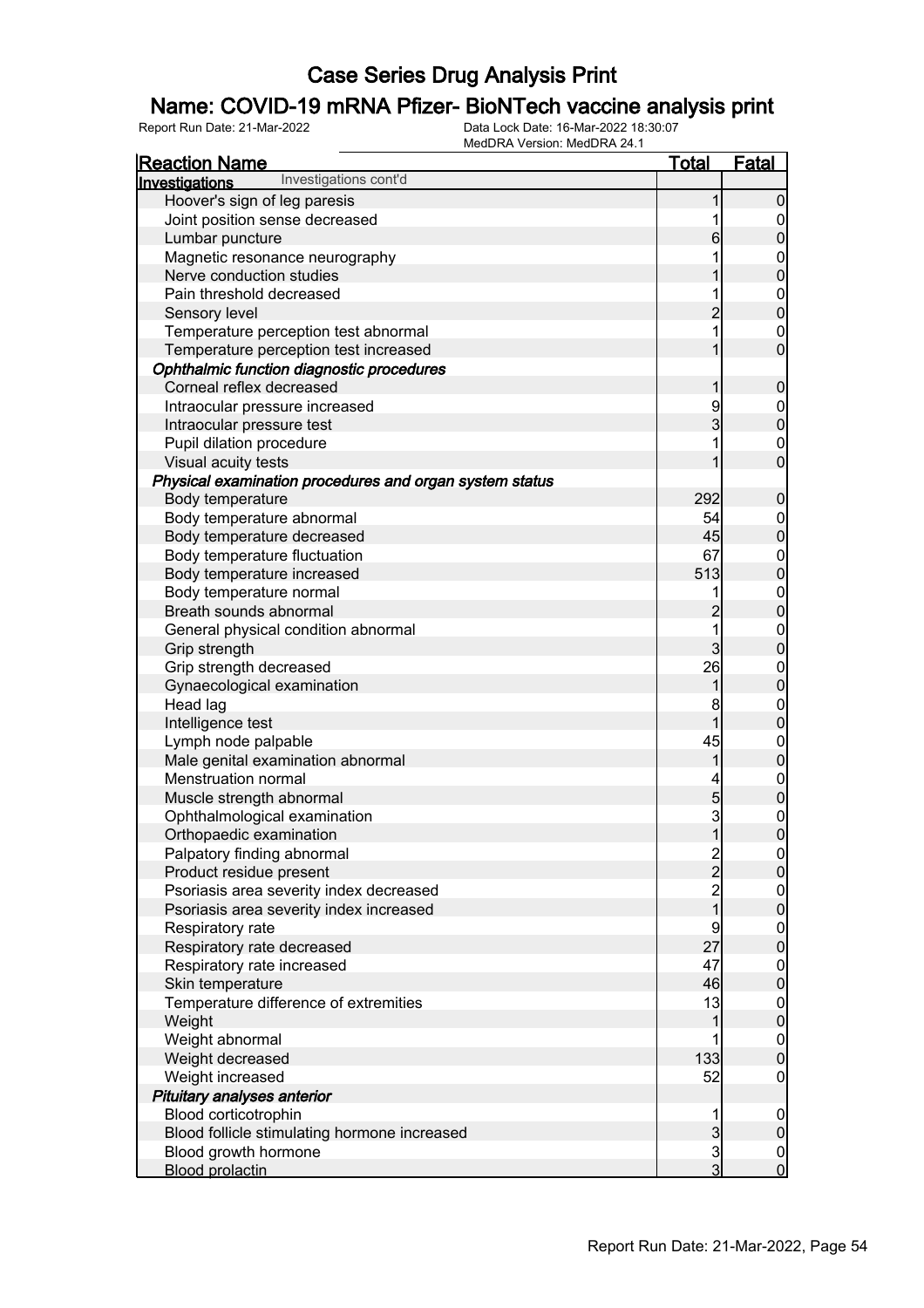### Name: COVID-19 mRNA Pfizer- BioNTech vaccine analysis print

| <b>Reaction Name</b>                                     | <b>Total</b>   | <b>Fatal</b>                         |
|----------------------------------------------------------|----------------|--------------------------------------|
| Investigations cont'd<br>Investigations                  |                |                                      |
| Blood prolactin increased                                | 4              | 0                                    |
| Blood thyroid stimulating hormone decreased              | 1              | $\mathbf 0$                          |
| Blood thyroid stimulating hormone increased              | 10             | 0                                    |
| <b>Platelet analyses</b>                                 |                |                                      |
| Mean platelet volume decreased                           |                | $\mathbf 0$                          |
| Mean platelet volume increased                           |                | $\mathbf 0$                          |
| Platelet count                                           | 3              | $\mathbf 0$                          |
| Platelet count abnormal                                  |                | $\overline{0}$                       |
| Platelet count decreased                                 | 86             | 0                                    |
| Platelet count increased                                 | 6              | $\overline{0}$                       |
| <b>Protein analyses NEC</b>                              |                |                                      |
| Alpha 1 globulin decreased                               |                | $\boldsymbol{0}$                     |
| Alpha 2 globulin decreased                               |                | 0                                    |
| C-reactive protein increased                             | 30             | $\overline{0}$                       |
| Red blood cell analyses                                  |                |                                      |
| Haematocrit                                              |                | $\boldsymbol{0}$                     |
| Haematocrit decreased                                    |                | $\overline{0}$                       |
| Haematocrit increased                                    |                | $\overline{0}$                       |
| Haemoglobin decreased                                    | 16             | $\mathbf{0}$                         |
| Haemoglobin increased                                    | $\overline{c}$ | $\overline{0}$                       |
| Red blood cell count decreased                           |                | $\boldsymbol{0}$                     |
| Red blood cell count increased                           |                | $\overline{0}$                       |
| Red blood cell rouleaux formation present                |                | 0                                    |
| <b>Renal function analyses</b>                           |                |                                      |
| <b>Blood creatinine</b>                                  | $\overline{c}$ | $\mathbf 0$                          |
| Blood creatinine decreased                               | 1              | $\pmb{0}$                            |
| Blood creatinine increased                               | 5              | $\mathbf{0}$                         |
| Glomerular filtration rate decreased                     | 4              | $\mathbf 0$                          |
| Glomerular filtration rate increased                     |                | 0                                    |
| Reproductive hormone analyses                            |                |                                      |
| Blood oestrogen                                          |                | $\overline{0}$                       |
| Blood oestrogen decreased                                | 2<br>2         | $\pmb{0}$                            |
| Blood testosterone decreased                             |                | $\mathbf{0}$                         |
| Blood testosterone increased                             | $\overline{c}$ | $\overline{0}$                       |
| False negative pregnancy test                            | $\overline{9}$ | 0                                    |
| Female sex hormone level                                 | 3              | $\overline{0}$                       |
| Human chorionic gonadotropin increased                   |                | $\overline{0}$                       |
| Pregnancy test                                           | 18             | $\overline{0}$                       |
| Pregnancy test false positive                            | 1              |                                      |
| Pregnancy test positive                                  |                | $\begin{matrix} 0 \\ 0 \end{matrix}$ |
| Progesterone decreased                                   |                | $\mathbf 0$                          |
| Reproductive organ and breast histopathology procedures  |                |                                      |
| <b>Biopsy breast</b>                                     | 2              | $\mathbf 0$                          |
| Biopsy endometrium                                       | $\overline{1}$ | $\pmb{0}$                            |
| Smear cervix                                             | 3              | $\mathbf 0$                          |
| Reproductive organ and breast imaging procedures         |                |                                      |
| <b>Breast scan</b>                                       | 1              | $\mathbf 0$                          |
| Hysteroscopy                                             | $\overline{2}$ | $\overline{0}$                       |
| Respiratory and pulmonary function diagnostic procedures |                |                                      |
| Airway peak pressure increased                           |                | $\mathbf 0$                          |
| Forced expiratory volume                                 |                | $\mathbf 0$                          |
| Forced expiratory volume increased                       | 3              | $\pmb{0}$                            |
| Fractional exhaled nitric oxide normal                   |                | $\overline{0}$                       |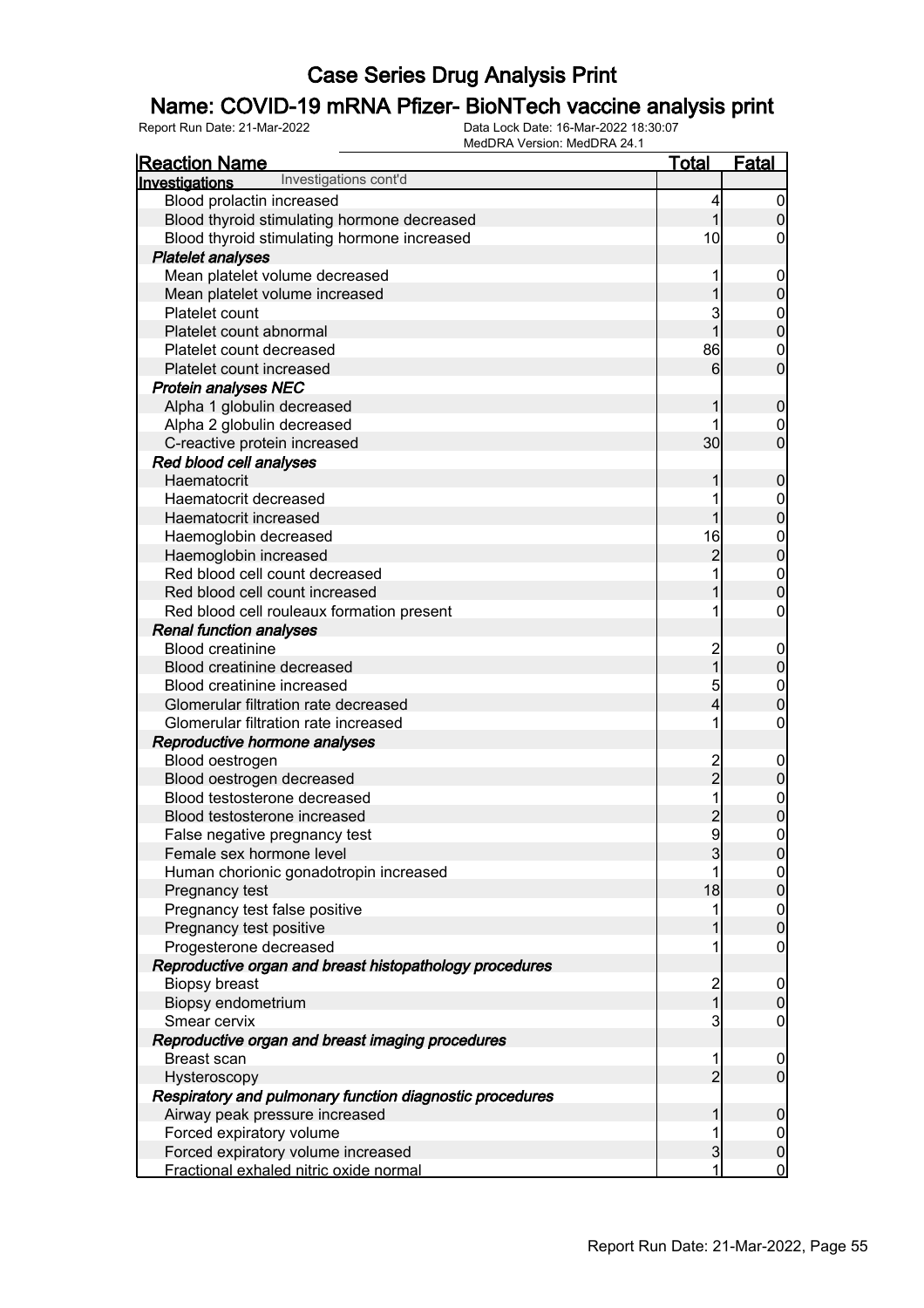### Name: COVID-19 mRNA Pfizer- BioNTech vaccine analysis print

| <u>Reaction Name</u>                                                          | <u>Total</u>        | <u>Fatal</u>                     |
|-------------------------------------------------------------------------------|---------------------|----------------------------------|
| Investigations cont'd<br>Investigations                                       |                     |                                  |
| Maximal voluntary ventilation                                                 | $\overline{2}$      | $\overline{0}$                   |
| Peak expiratory flow rate                                                     |                     | $\mathbf 0$                      |
| Peak expiratory flow rate decreased                                           | $\frac{2}{6}$       | $\overline{0}$                   |
| Pulmonary function test                                                       | 3                   | $\mathbf{0}$                     |
| Spirometry abnormal                                                           | $\overline{1}$      | $\overline{0}$                   |
| Total lung capacity decreased                                                 | 4                   | $\mathbf 0$                      |
| Vital capacity                                                                | 1                   | $\mathbf 0$                      |
| Respiratory tract and thoracic histopathology procedures<br>Sputum abnormal   | 3                   | $\mathbf 0$                      |
| Respiratory tract and thoracic imaging procedures                             |                     |                                  |
| Chest X-ray                                                                   | 19                  | $\boldsymbol{0}$                 |
| Chest X-ray abnormal                                                          | 1                   | $\boldsymbol{0}$                 |
| Chest X-ray normal                                                            | $\overline{c}$      | $\overline{0}$                   |
| Chest scan                                                                    |                     | $\mathbf{0}$                     |
| Computerised tomogram thorax                                                  | $\frac{2}{2}$       | $\overline{0}$                   |
| Ventilation/perfusion scan                                                    | 1                   | $\mathbf 0$                      |
| Skeletal and cardiac muscle analyses                                          |                     |                                  |
| Blood creatine phosphokinase increased                                        | 12                  | $\mathbf 0$                      |
| Muscle enzyme                                                                 | 1                   | $\mathbf 0$                      |
| Myocardial necrosis marker                                                    | 1                   | $\boldsymbol{0}$                 |
| Myocardial necrosis marker increased                                          | $\overline{3}$      | $\overline{0}$                   |
| Troponin I increased                                                          |                     | $\mathbf{0}$                     |
| Troponin T increased                                                          | $\frac{2}{2}$       | $\overline{0}$                   |
| Troponin increased                                                            | 25                  | $\mathbf 0$                      |
| Therapeutic drug monitoring analyses                                          |                     |                                  |
| Analgesic drug level                                                          | 9                   | $\mathbf 0$                      |
| Anticoagulation drug level above therapeutic                                  | $\mathbf 1$         | $\mathbf 0$                      |
| Anticoagulation drug level below therapeutic                                  | 5                   | $\boldsymbol{0}$                 |
| Anticoagulation drug level increased                                          | $\overline{1}$      | $\overline{0}$                   |
| Drug level decreased                                                          | 1                   | $\boldsymbol{0}$                 |
| <b>Thyroid analyses</b>                                                       |                     |                                  |
| Anti-thyroid antibody                                                         | 1                   |                                  |
| Thyroid function test abnormal                                                | $\overline{5}$      | $\mathbf 0$<br>$\mathbf 0$       |
| Thyroxine                                                                     |                     |                                  |
| Thyroxine free increased                                                      | $\overline{2}$      | $\mathbf{0}$<br>$\overline{0}$   |
| Tri-iodothyronine                                                             |                     |                                  |
| Tri-iodothyronine decreased                                                   | 5 <sub>5</sub>      | 0 <br>$\overline{0}$             |
| Tissue enzyme analyses NEC                                                    |                     |                                  |
| Blood alkaline phosphatase abnormal                                           | 1                   | $\mathbf 0$                      |
|                                                                               |                     |                                  |
| Blood alkaline phosphatase increased<br>Blood lactate dehydrogenase increased | 6                   | $\overline{0}$<br>$\overline{0}$ |
|                                                                               |                     |                                  |
| Enzyme level increased                                                        |                     | 0                                |
| <b>Toxicology laboratory analyses</b><br>Blood caffeine decreased             |                     |                                  |
| <b>Blood lead</b>                                                             |                     | $\mathbf 0$<br>$\boldsymbol{0}$  |
|                                                                               |                     |                                  |
| Drug screen positive                                                          | $\overline{c}$<br>1 | $\mathbf 0$<br>$\overline{0}$    |
| Opiates                                                                       |                     |                                  |
| <b>Urinalysis NEC</b>                                                         |                     |                                  |
| <b>Blood urine</b>                                                            | 18                  | $\boldsymbol{0}$                 |
| Blood urine present                                                           | 76                  | $\mathbf 0$                      |
| Cells in urine                                                                | 1                   | $\mathbf 0$                      |
| Glucose urine present                                                         |                     | $\boldsymbol{0}$                 |
| Protein urine absent                                                          | 1                   | $\overline{0}$                   |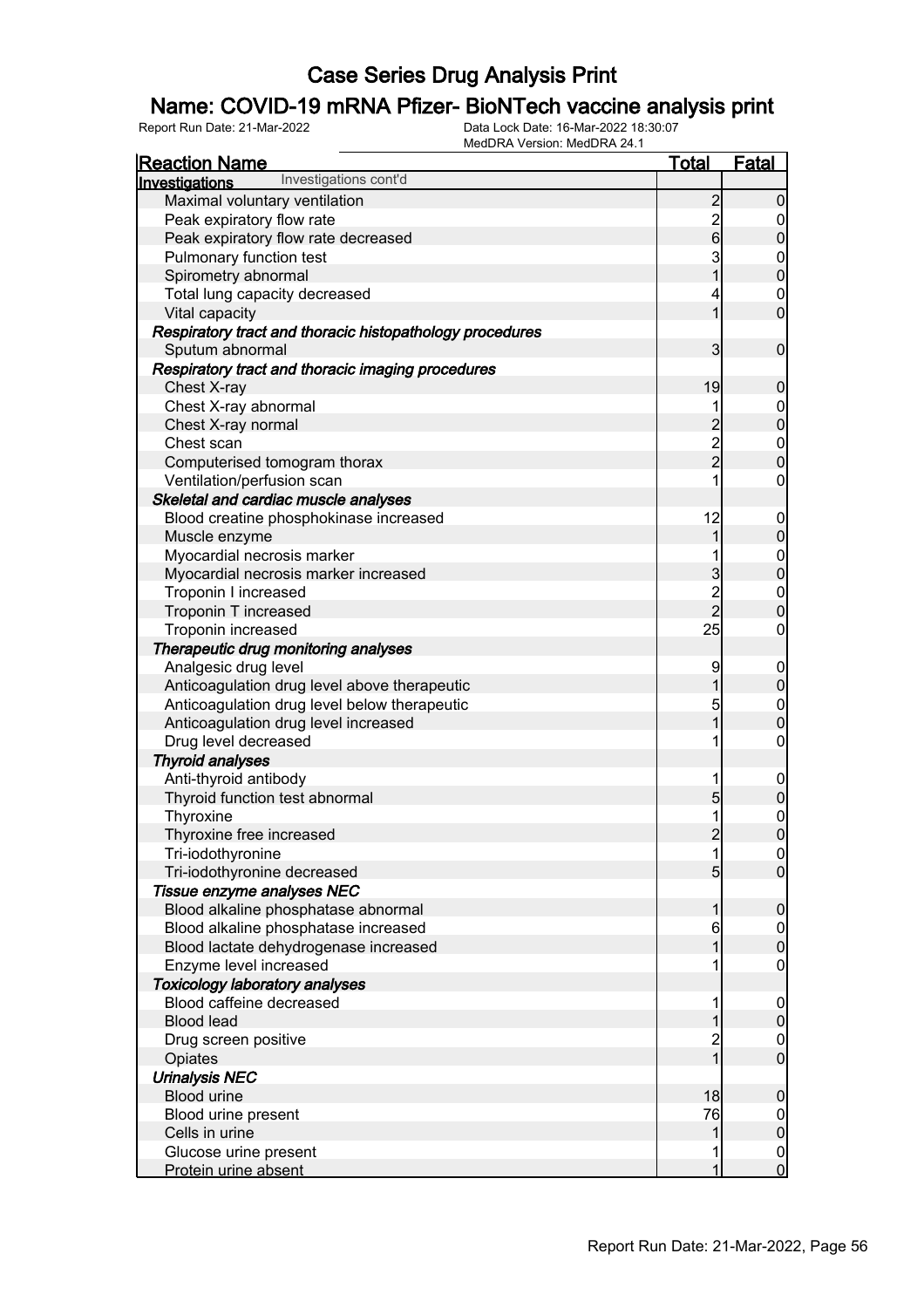### Name: COVID-19 mRNA Pfizer- BioNTech vaccine analysis print

| <b>Reaction Name</b>                     | <b>Total</b>   | <b>Fatal</b>                         |
|------------------------------------------|----------------|--------------------------------------|
| Investigations cont'd<br>Investigations  |                |                                      |
| Protein urine present                    |                | $\overline{0}$                       |
| Red blood cells urine                    |                | $\boldsymbol{0}$                     |
| Urine analysis abnormal                  | 6              | $\boldsymbol{0}$                     |
| Urine leukocyte esterase positive        |                | $\mathbf 0$                          |
| Urine uric acid increased                |                | $\boldsymbol{0}$                     |
| pH urine                                 | 6              | $\overline{0}$                       |
| pH urine increased                       | $\overline{2}$ | 0                                    |
| Urinary tract function analyses NEC      |                |                                      |
| Urine output                             | 14             | $\mathbf 0$                          |
| Urine output decreased                   | 15             | $\mathbf 0$                          |
| Urine output increased                   | 7              | $\mathbf 0$                          |
| Urinary tract histopathology procedures  |                |                                      |
| Urine cytology                           | 1              | $\mathbf 0$                          |
| Urinary tract imaging procedures         |                |                                      |
| <b>Bladder</b> scan                      | 1              | $\mathbf 0$                          |
| Cystoscopy                               | $\overline{2}$ | $\mathbf 0$                          |
| Ultrasound kidney normal                 | 1              | $\boldsymbol{0}$                     |
| Vascular imaging procedures NEC          |                |                                      |
| Venogram                                 | $\overline{c}$ | $\mathbf 0$                          |
| Vascular tests NEC (incl blood pressure) |                |                                      |
| Blood pressure abnormal                  | 11             | $\mathbf 0$                          |
| Blood pressure ambulatory increased      | 1              | $\mathbf 0$                          |
| Blood pressure decreased                 | 90             | $\mathbf{0}$                         |
| Blood pressure diastolic                 | $\overline{c}$ | $\overline{0}$                       |
| Blood pressure diastolic decreased       |                |                                      |
| Blood pressure diastolic increased       | 4              | $0\atop 0$                           |
| Blood pressure difference of extremities | 1              | $\boldsymbol{0}$                     |
| Blood pressure increased                 | 295            | $\mathbf 0$                          |
| Blood pressure measurement               | 49             | $\mathbf{0}$                         |
| Blood pressure normal                    | $\overline{c}$ | $\overline{0}$                       |
| Blood pressure orthostatic               |                | $\boldsymbol{0}$                     |
| Blood pressure systolic                  |                | $\overline{0}$                       |
| Blood pressure systolic decreased        | 4              | $\boldsymbol{0}$                     |
| Blood pressure systolic increased        | 1              | $\overline{0}$                       |
| Virus identification and serology        |                |                                      |
| Coronavirus test                         | 11             | 0                                    |
| Coronavirus test positive                | 4              | $\overline{0}$                       |
| Cytomegalovirus test positive            |                | $\mathbf 0$                          |
| HIV antibody positive                    |                |                                      |
| HIV test                                 |                | $0$<br>0                             |
| SARS-CoV-1 test                          |                |                                      |
| SARS-CoV-1 test positive                 |                | $\begin{matrix} 0 \\ 0 \end{matrix}$ |
| SARS-CoV-2 antibody test                 | 10             | $\mathbf 0$                          |
| SARS-CoV-2 antibody test negative        | 15             | $\mathbf 0$                          |
| SARS-CoV-2 antibody test positive        | 6              | $\mathbf 0$                          |
| SARS-CoV-2 test                          | 35             | $\mathbf 0$                          |
| SARS-CoV-2 test false negative           |                | $\mathbf 0$                          |
| SARS-CoV-2 test false positive           | $\frac{2}{4}$  | $\mathbf 0$                          |
| SARS-CoV-2 test negative                 | 10             | $\mathbf 0$                          |
| SARS-CoV-2 test positive                 | 108            | $\mathbf 0$                          |
| Viral load                               | $\overline{c}$ | $\boldsymbol{0}$                     |
| Viral test                               | $\overline{4}$ | $\pmb{0}$                            |
| Viral test positive                      | 1              | $\overline{0}$                       |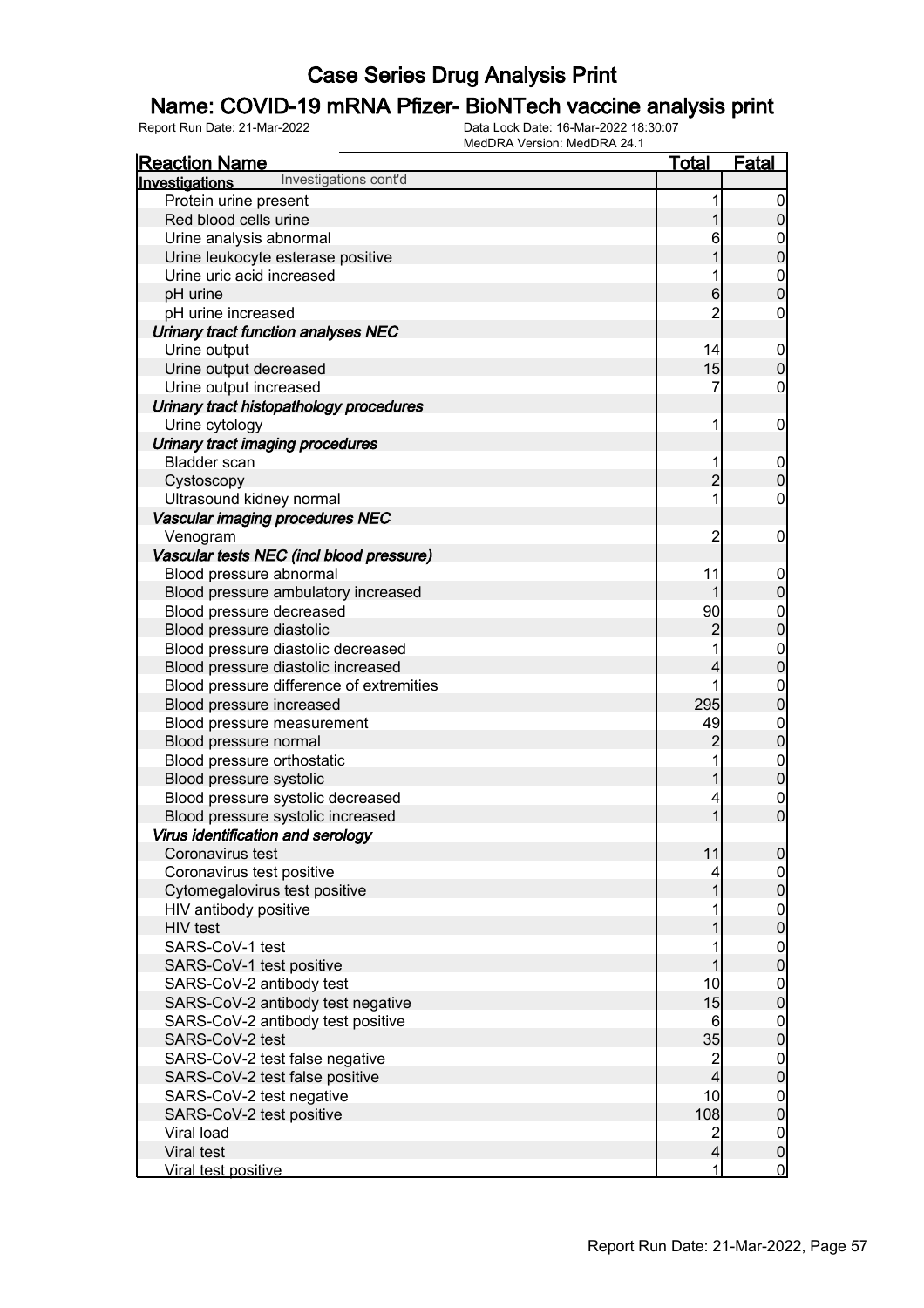### Name: COVID-19 mRNA Pfizer- BioNTech vaccine analysis print

| <b>Reaction Name</b>                    | <b>Total</b> | <b>Fatal</b> |
|-----------------------------------------|--------------|--------------|
| Investigations cont'd<br>Investigations |              |              |
| <b>Vitamin analyses</b>                 |              |              |
| Blood folate decreased                  | 8            |              |
| Vitamin B12                             |              | 0            |
| Vitamin B12 abnormal                    |              | 0            |
| Vitamin B12 decreased                   | 3            | 0            |
| Vitamin D                               | 4            | 0            |
| Vitamin D decreased                     | 4            | 0            |
| Water and electrolyte analyses NEC      |              |              |
| Urine osmolarity                        |              | $\mathbf{0}$ |
| Volume blood                            |              | 0            |
| White blood cell analyses               |              |              |
| Eosinophil count                        |              |              |
| Eosinophil count decreased              |              |              |
| Eosinophil count increased              | 3            | 0            |
| Lymphocyte count                        |              | 0            |
| Lymphocyte count decreased              | 3            |              |
| Lymphocyte count increased              |              | 0            |
| Monocyte count increased                | 2            | 0            |
| Neutrophil count                        | 4            | 0            |
| Neutrophil count decreased              | 11           |              |
| Neutrophil count increased              |              |              |
| White blood cell count                  |              | 0            |
| White blood cell count decreased        | 15           |              |
| White blood cell count increased        | 13           | 0            |
| <b>Investigations SOC TOTAL</b>         | 6282         | 3            |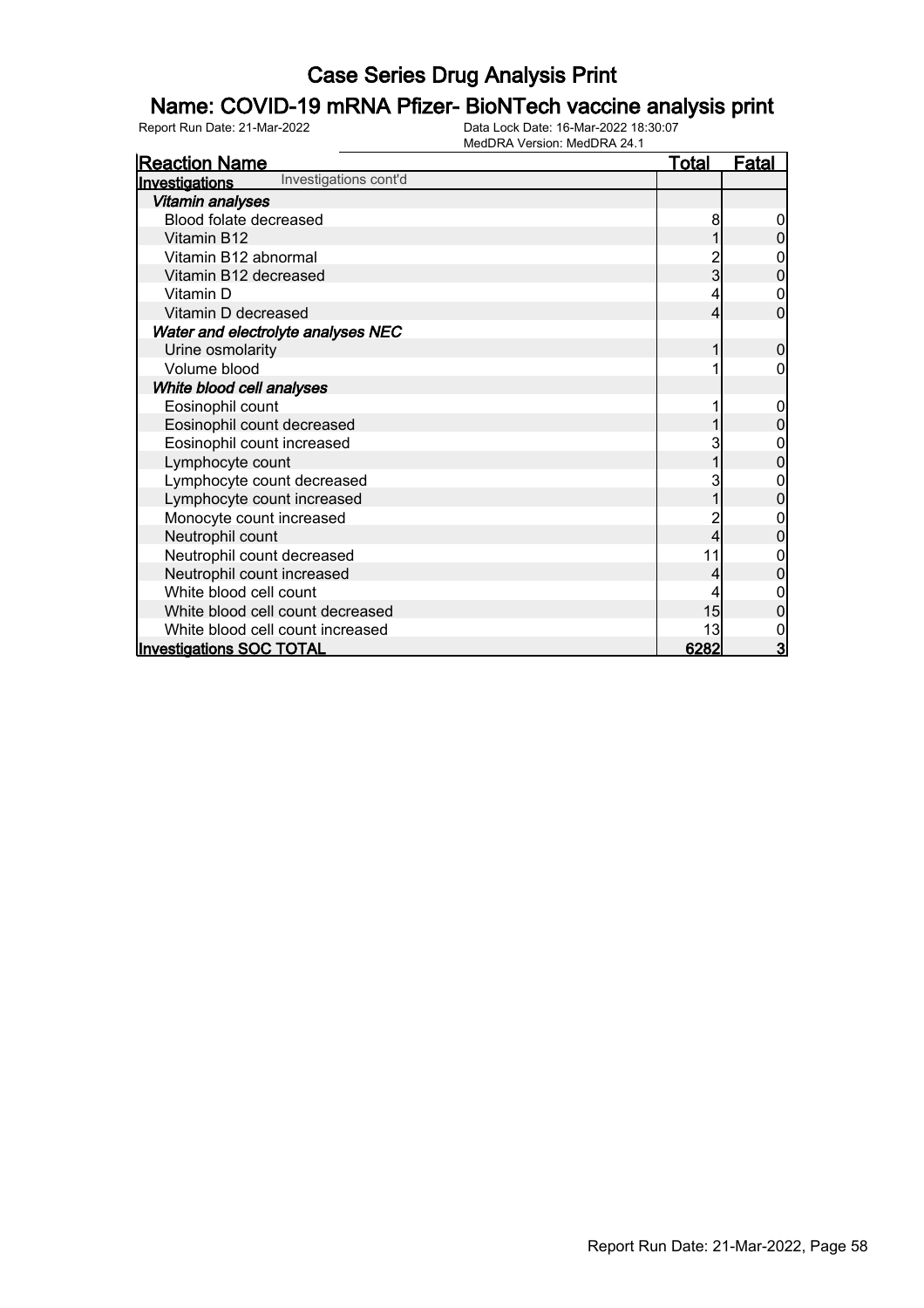#### Name: COVID-19 mRNA Pfizer- BioNTech vaccine analysis print

| <b>Reaction Name</b>                                                  | <b>Total</b>   | <b>Fatal</b>                         |
|-----------------------------------------------------------------------|----------------|--------------------------------------|
| <b>Metabolic disorders</b>                                            |                |                                      |
| <b>Appetite disorders</b>                                             |                |                                      |
| Appetite disorder                                                     | 22             | $\boldsymbol{0}$                     |
| Decreased appetite                                                    | 1507           | 0                                    |
| Diet refusal                                                          |                | $\mathbf 0$                          |
| Eating disorder symptom                                               | 3              | $\mathbf 0$                          |
| Food craving                                                          | 13             | $\mathbf 0$                          |
| Food refusal                                                          | 16             | $\boldsymbol{0}$                     |
| Hyperphagia                                                           | 15             | $\mathbf 0$                          |
| Hypophagia                                                            | 18             | $\boldsymbol{0}$                     |
| Increased appetite                                                    | 36             | $\mathbf 0$                          |
| Salt craving                                                          | $\overline{c}$ | 0                                    |
| Calcium metabolism disorders                                          |                |                                      |
| Hypocalcaemia                                                         | 3              | $\mathbf 0$                          |
| Tetany                                                                | 3              | $\mathbf 0$                          |
| Copper metabolism disorders                                           |                |                                      |
| Copper deficiency                                                     | 1              | $\mathbf 0$                          |
| Diabetes mellitus (incl subtypes)                                     |                |                                      |
| Diabetes mellitus                                                     | 56             | $\mathbf 0$                          |
| Diabetes mellitus inadequate control                                  | 18             |                                      |
| Increased insulin requirement                                         | $\overline{c}$ | $\mathbf 0$                          |
| Insulin resistant diabetes                                            |                | $\boldsymbol{0}$                     |
| Latent autoimmune diabetes in adults                                  | $\overline{2}$ | $\mathbf 0$                          |
| Type 1 diabetes mellitus                                              | 16             | $\mathbf 0$                          |
| Type 2 diabetes mellitus                                              | 5              | $\mathbf 0$                          |
| <b>Diabetic complications NEC</b>                                     |                |                                      |
| Diabetic complication                                                 | $\overline{2}$ | $\boldsymbol{0}$                     |
| Diabetic ketoacidosis                                                 | 12             | 0                                    |
| Diabetic ketosis                                                      | 1              | $\mathbf 0$                          |
| Disorders of purine metabolism                                        |                |                                      |
| Gout                                                                  | 108            | $\mathbf 0$                          |
| Electrolyte imbalance NEC                                             |                |                                      |
| Electrolyte imbalance                                                 | 1              | $\mathbf 0$                          |
| Fluid imbalance                                                       | 2              | $\mathbf 0$                          |
| Fat soluble vitamin deficiencies and disorders                        |                |                                      |
| Vitamin D deficiency                                                  | 10             | $\mathbf 0$                          |
| Fluid intake decreased                                                |                |                                      |
| Fluid intake reduced                                                  | $\overline{2}$ | $\overline{0}$                       |
| Fluid intake increased                                                |                |                                      |
| Polydipsia                                                            | 7              | $\mathbf 0$                          |
| Food malabsorption and intolerance syndromes (excl sugar intolerance) |                |                                      |
| Alcohol intolerance                                                   | 8              | $\mathbf 0$                          |
| Breast milk substitute intolerance                                    |                | $\pmb{0}$                            |
| Dairy intolerance                                                     | 3              | $\begin{matrix} 0 \\ 0 \end{matrix}$ |
| Food intolerance                                                      | 23             |                                      |
| Gluten sensitivity                                                    | 7              | $\mathbf 0$                          |
| Histamine intolerance                                                 |                | $\overline{0}$                       |
| <b>General nutritional disorders NEC</b>                              |                |                                      |
| Abnormal loss of weight                                               | 40             | $\boldsymbol{0}$                     |
| Abnormal weight gain                                                  | 21             | $\mathbf 0$                          |
| Cachexia                                                              | 1              | $\pmb{0}$                            |
| Feeding disorder                                                      | 107            | $\mathbf 0$                          |
| Food aversion                                                         | 12             | $\mathbf 0$                          |
| <b>Malnutrition</b>                                                   | 3              | $\mathbf 0$                          |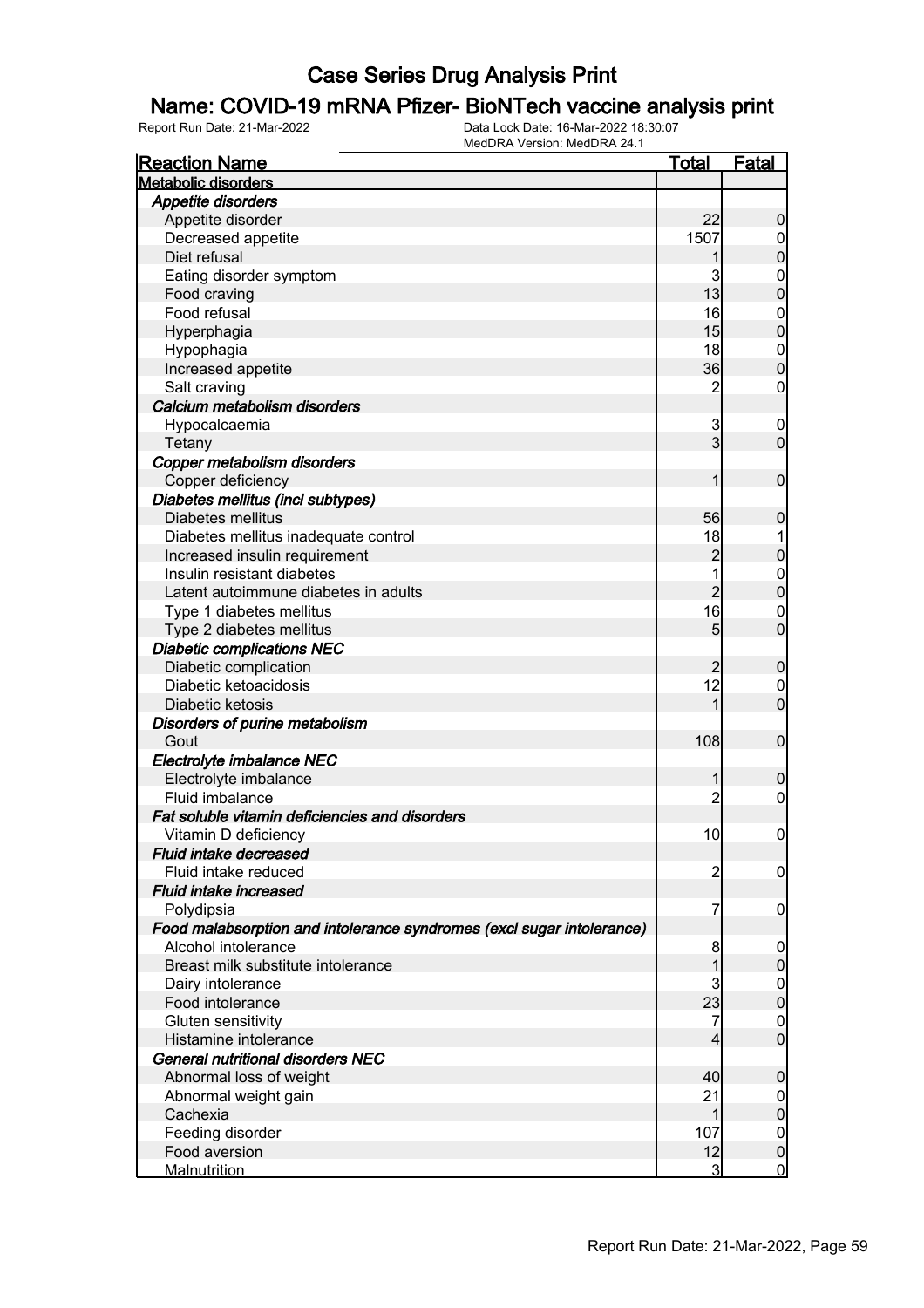### Name: COVID-19 mRNA Pfizer- BioNTech vaccine analysis print

| <b>Reaction Name</b>                           | <b>Total</b>    | <b>Fatal</b>     |
|------------------------------------------------|-----------------|------------------|
| Metabolic disorders Metabolic disorders cont'd |                 |                  |
| Neonatal insufficient breast milk syndrome     |                 | 0                |
| Obesity                                        |                 | 0                |
| Overweight                                     |                 | $\boldsymbol{0}$ |
| Poor feeding infant                            | 16              | 0                |
| Weight loss poor                               | 3               | $\overline{0}$   |
| <b>Hyperglycaemic conditions NEC</b>           |                 |                  |
| Glucose tolerance impaired                     |                 | $\mathbf 0$      |
| Hyperglycaemia                                 | 68              | 0                |
| Insulin resistance                             | 5               | $\mathbf 0$      |
| <b>Hyperlipidaemias NEC</b>                    |                 |                  |
| Hyperlipidaemia                                |                 | $\mathbf 0$      |
| <b>Hypoglycaemic conditions NEC</b>            |                 |                  |
| Glycopenia                                     |                 | $\boldsymbol{0}$ |
| Hypoglycaemia                                  | 83              | $\mathbf 0$      |
| Hypoglycaemia unawareness                      |                 | $\boldsymbol{0}$ |
| Postprandial hypoglycaemia                     | 3               | 0                |
| Iron deficiencies                              |                 |                  |
| Iron deficiency                                | 13              | $\mathbf 0$      |
| Iron excess                                    |                 |                  |
| Haemochromatosis                               | $\overline{c}$  | $\boldsymbol{0}$ |
| Iron overload                                  | 1               | $\mathbf 0$      |
| Lipid metabolism and deposit disorders NEC     |                 |                  |
| Body fat disorder                              | 1               | $\mathbf 0$      |
| Magnesium metabolism disorders                 |                 |                  |
| Hypomagnesaemia                                |                 | $\mathbf 0$      |
| Magnesium deficiency                           |                 | 0                |
| Metabolic acidoses (excl diabetic acidoses)    |                 |                  |
| Ketoacidosis                                   | 6               |                  |
| Lactic acidosis                                | 3               | $\boldsymbol{0}$ |
| Metabolic acidosis                             | 4               | 0                |
| <b>Metabolic disorders NEC</b>                 |                 |                  |
| Hypercarotinaemia                              |                 | $\overline{0}$   |
| Hypercatabolism                                |                 | $\mathbf 0$      |
| Metabolic disorder                             |                 | $\mathbf 0$      |
| Mixed acid-base disorders                      |                 |                  |
| Acidosis                                       | $\overline{4}$  | $\overline{0}$   |
| Phosphorus metabolism disorders                |                 |                  |
| Hypophosphataemia                              | 1               | 0                |
| Potassium imbalance                            |                 |                  |
| Hyperkalaemia                                  | 6               | $\mathbf 0$      |
| Hypokalaemia                                   | $5\overline{)}$ | $\boldsymbol{0}$ |
| Hypokalaemic syndrome                          |                 | $\mathbf 0$      |
| Sodium imbalance                               |                 |                  |
| Hypernatraemia                                 |                 | $\mathbf 0$      |
| Hyponatraemia                                  | 12              | $\pmb{0}$        |
| Hyponatraemic syndrome                         | 3               | $\mathbf 0$      |
| Salt intoxication                              |                 | $\mathbf 0$      |
| Sugar intolerance (excl glucose intolerance)   |                 |                  |
| Lactose intolerance                            | $5\overline{)}$ | $\mathbf 0$      |
| Total fluid volume decreased                   |                 |                  |
| Dehydration                                    | 236             | $\mathbf 0$      |
| Total fluid volume increased                   |                 |                  |
| Fluid retention                                | 66              | $\mathbf 0$      |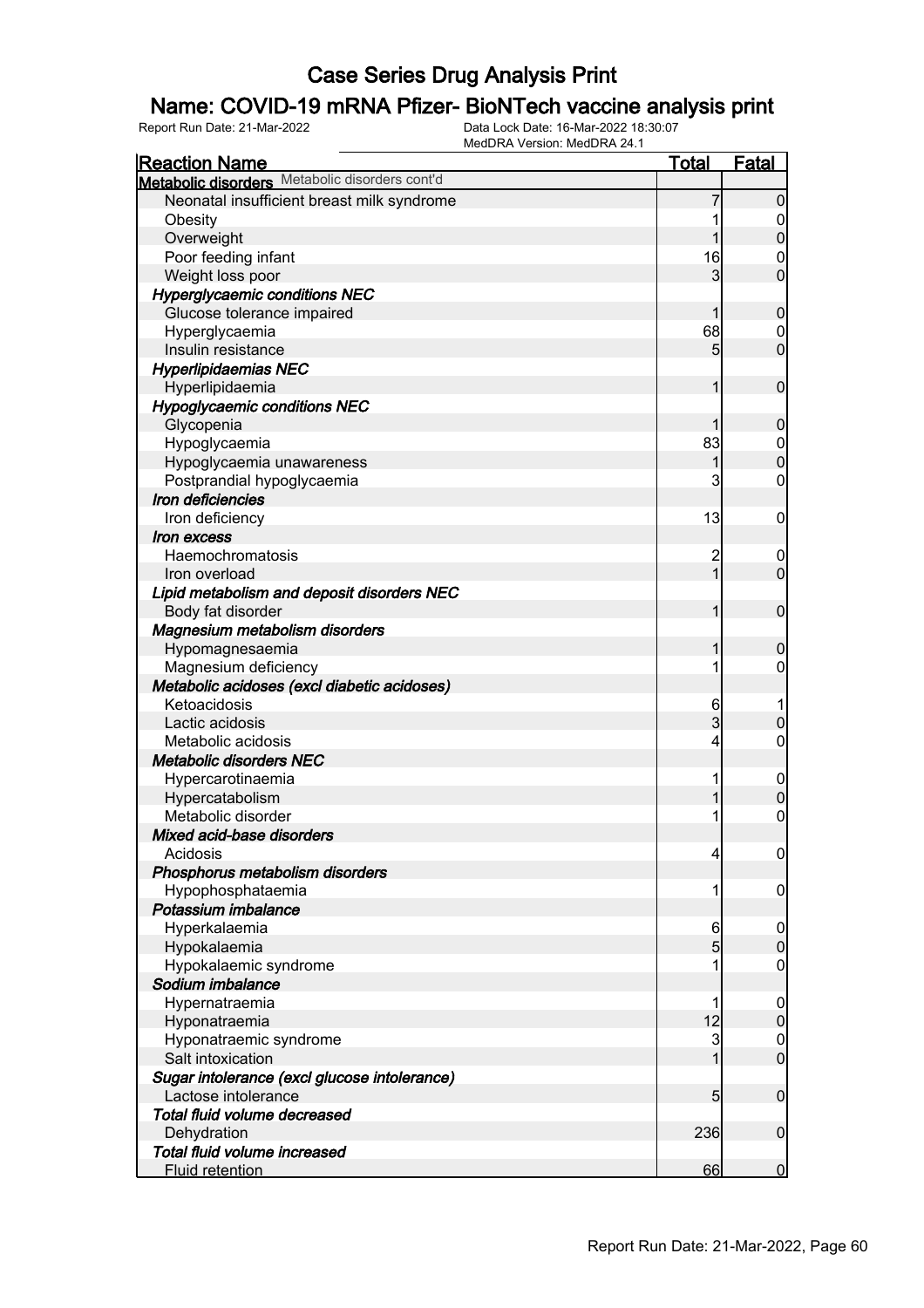#### Name: COVID-19 mRNA Pfizer- BioNTech vaccine analysis print

| <b>Reaction Name</b>                           | Total | ⊦atal |
|------------------------------------------------|-------|-------|
| Metabolic disorders Metabolic disorders cont'd |       |       |
| Hypervolaemia                                  |       |       |
| <b>Vitamin deficiencies NEC</b>                |       |       |
| Hypovitaminosis                                | 6     |       |
| Water soluble vitamin deficiencies             |       |       |
| Folate deficiency                              | я     |       |
| Vitamin B complex deficiency                   |       |       |
| Vitamin B12 deficiency                         |       |       |
| <b>Metabolic disorders SOC TOTAL</b>           | 2709  |       |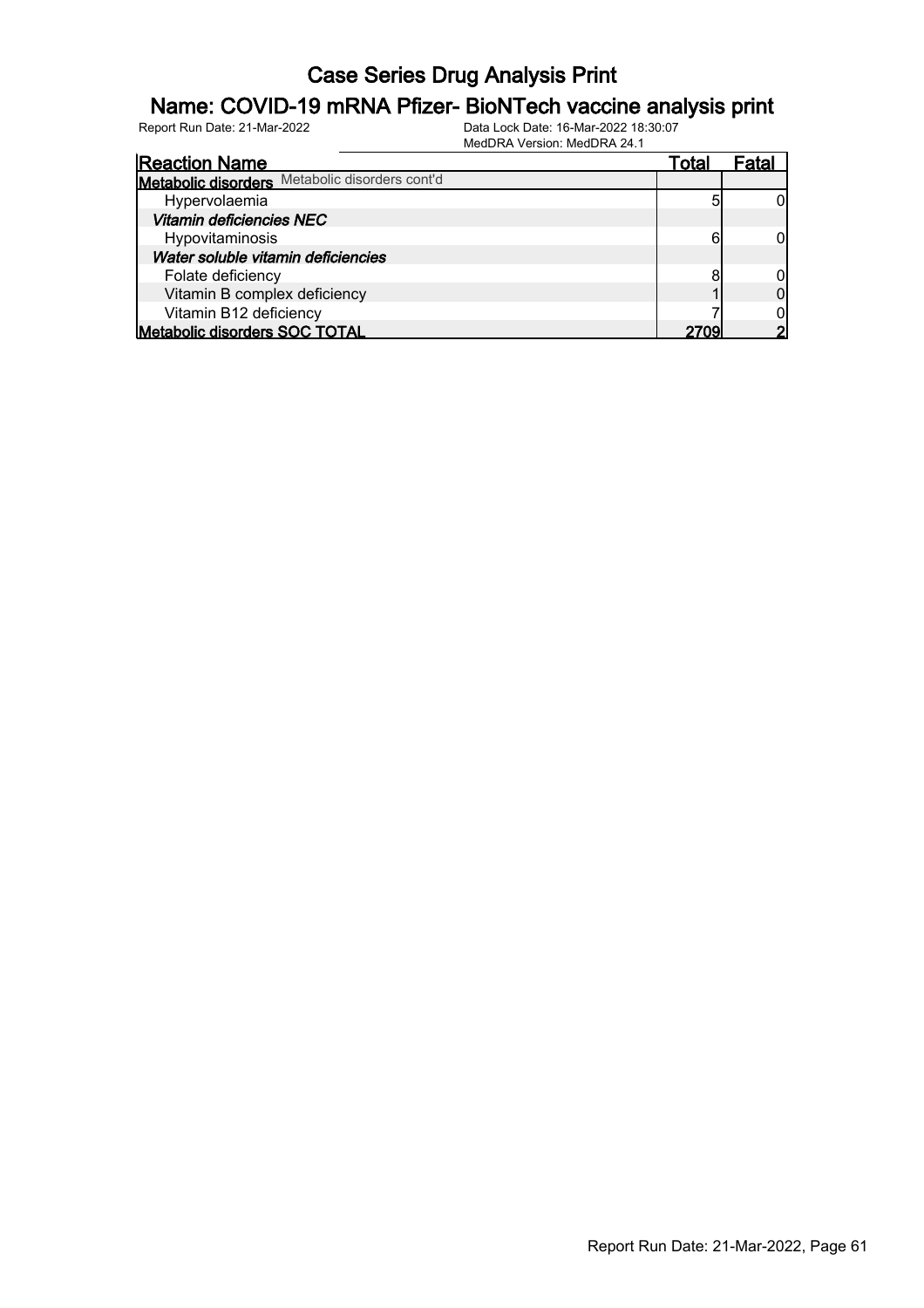#### Name: COVID-19 mRNA Pfizer- BioNTech vaccine analysis print

| <b>Reaction Name</b>            | <u>Total</u>                          | Fatal                                |
|---------------------------------|---------------------------------------|--------------------------------------|
| Muscle & tissue disorders       |                                       |                                      |
| <b>Arthropathies NEC</b>        |                                       |                                      |
| <b>Arthritis</b>                | 398                                   | $\mathbf 0$                          |
| Arthropathy                     | 34                                    | $\boldsymbol{0}$                     |
| Autoimmune arthritis            | 10                                    | $\mathbf 0$                          |
| Haemarthrosis                   | 5                                     |                                      |
| Joint microhaemorrhage          | 1                                     | $0\atop 0$                           |
| Palindromic rheumatism          | $\overline{2}$                        |                                      |
| Polyarthritis                   | 16                                    | $\begin{matrix}0\\0\end{matrix}$     |
| <b>Rheumatic fever</b>          |                                       |                                      |
| Sacroiliitis                    | $\frac{2}{6}$                         | $\begin{matrix}0\\0\end{matrix}$     |
| Seronegative arthritis          | $\mathbf{3}$                          | $\pmb{0}$                            |
| <b>Bone disorders NEC</b>       |                                       |                                      |
| Bone cyst                       | 1                                     | $\mathbf{0}$                         |
| Exostosis                       | 1                                     | $\overline{0}$                       |
| Jaw disorder                    | 4                                     |                                      |
| Medial tibial stress syndrome   | 6                                     | $\begin{matrix}0\\0\end{matrix}$     |
| Osteitis                        | 9                                     |                                      |
| Osteonecrosis                   | $\overline{1}$                        | $\begin{matrix}0\\0\end{matrix}$     |
|                                 | 3                                     |                                      |
| Osteonecrosis of jaw            | $\overline{2}$                        | $\begin{matrix} 0 \\ 0 \end{matrix}$ |
| Spinal disorder                 |                                       |                                      |
| Bone related signs and symptoms |                                       |                                      |
| Bone pain                       | 451                                   | $\boldsymbol{0}$                     |
| Bone swelling                   | 10                                    | $0\atop 0$                           |
| Coccydynia                      | 4                                     |                                      |
| Metatarsalgia                   |                                       | $\begin{matrix}0\\0\end{matrix}$     |
| Pain in jaw                     | 432                                   |                                      |
| Pubic pain                      |                                       | $\mathbf{0}$                         |
| Spinal pain                     | 99                                    | $\overline{0}$                       |
| <b>Bursal disorders</b>         |                                       |                                      |
| <b>Bursitis</b>                 | 103                                   | $\boldsymbol{0}$                     |
| Cartilage disorders             |                                       |                                      |
| Chondritis                      |                                       | $\boldsymbol{0}$                     |
| Costochondritis                 | 139                                   | $0\atop 0$                           |
| Osteochondritis                 |                                       |                                      |
| Polychondritis                  | 3                                     | $\overline{0}$                       |
| Connective tissue disorders NEC |                                       |                                      |
| Connective tissue disorder      | 3                                     | $\overline{0}$                       |
| Polymyalgia rheumatica          | 86                                    | $\pmb{0}$                            |
| Reynold's syndrome              | $\begin{array}{c} 2 \\ 1 \end{array}$ | $0\atop 0$                           |
| Scleroderma                     |                                       |                                      |
| Sjogren's syndrome              | 7                                     | $\begin{matrix}0\\0\end{matrix}$     |
| Systemic scleroderma            | 1                                     |                                      |
| Crystal arthropathic disorders  |                                       |                                      |
| Chondrocalcinosis pyrophosphate |                                       | $\mathbf 0$                          |
| Crystal arthropathy             | $\frac{3}{2}$                         | $\boldsymbol{0}$                     |
| Gouty arthritis                 |                                       | $\overline{0}$                       |
| Epiphyseal disorders            |                                       |                                      |
| Epiphyses premature fusion      | 1                                     | $\boldsymbol{0}$                     |
| <b>Extremity deformities</b>    |                                       |                                      |
| Bone deformity                  | 1                                     | $\mathbf 0$                          |
| Finger deformity                |                                       | $\overline{0}$                       |
| Foot deformity                  | $\frac{2}{3}$                         | $\pmb{0}$                            |
| <b>Hand deformity</b>           | 4                                     | $\overline{0}$                       |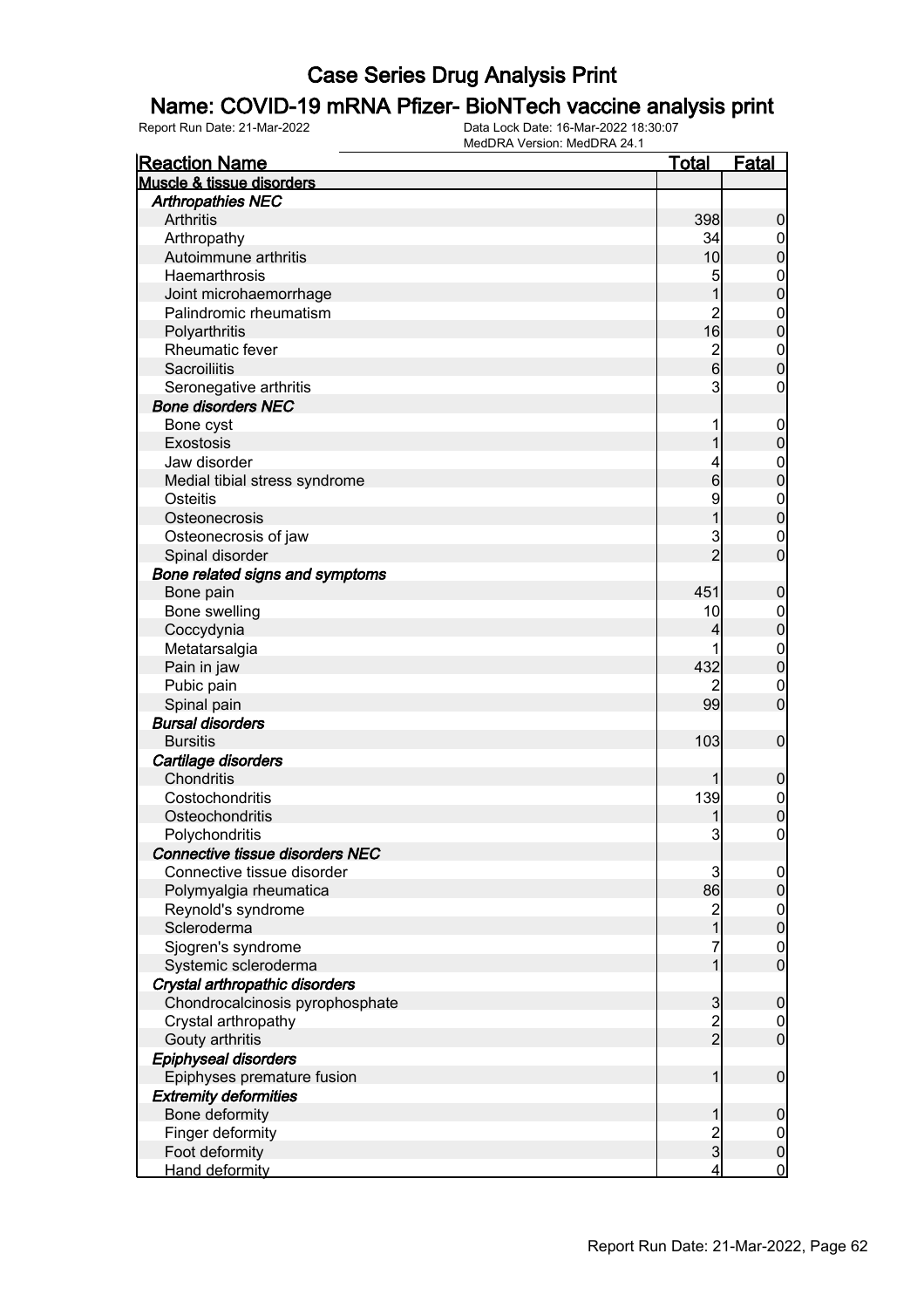### Name: COVID-19 mRNA Pfizer- BioNTech vaccine analysis print

| <b>Reaction Name</b>                                 | <u>Total</u>   | <b>Fatal</b>                   |
|------------------------------------------------------|----------------|--------------------------------|
| Muscle & tissue disorderse & tissue disorders cont'd |                |                                |
| Knee deformity                                       | 1              | $\boldsymbol{0}$               |
| Limb deformity                                       | 6              | $\boldsymbol{0}$               |
| Musculoskeletal deformity                            | 1              | $\mathbf 0$                    |
| <b>Fractures NEC</b>                                 |                |                                |
| Osteoporotic fracture                                | 1              | $\mathbf 0$                    |
| Intervertebral disc disorders NEC                    |                |                                |
| Intervertebral disc protrusion                       | $\overline{3}$ | $\mathbf 0$                    |
| Joint related disorders NEC                          |                |                                |
| Carpal collapse                                      | 1              | $\boldsymbol{0}$               |
| Chondromalacia                                       |                | $\boldsymbol{0}$               |
| Hypermobility syndrome                               |                | $\mathbf 0$                    |
| Joint ankylosis                                      |                | $\mathbf{0}$                   |
| Joint deposit                                        |                | $\overline{0}$                 |
| Joint destruction                                    |                | $\mathbf{0}$                   |
| Joint instability                                    |                | $\overline{0}$                 |
| Joint laxity                                         | 2<br>3         | $\mathbf{0}$                   |
| Joint lock                                           | 36             | $\mathbf 0$                    |
| Ligament laxity                                      | 1              |                                |
| Patellofemoral pain syndrome                         | $\overline{2}$ | $\mathbf{0}$<br>$\overline{0}$ |
| Periarthritis                                        | 259            |                                |
|                                                      | 42             | $\mathbf{0}$<br>$\mathbf 0$    |
| Rotator cuff syndrome                                | 16             |                                |
| Temporomandibular joint syndrome                     |                | $\mathbf 0$                    |
| Joint related signs and symptoms                     |                |                                |
| Arthralgia                                           | 10467          | $\mathbf 0$                    |
| Jaw clicking                                         | 7              | $\pmb{0}$                      |
| Joint effusion                                       | 16             | $\boldsymbol{0}$               |
| Joint noise                                          | 44             | $\pmb{0}$                      |
| Joint range of motion decreased                      | 35             | $\mathbf{0}$                   |
| Joint stiffness                                      | 298            | $\mathbf 0$                    |
| Joint swelling                                       | 669            | $\mathbf{0}$                   |
| Joint vibration                                      | $\overline{4}$ | $\mathbf 0$                    |
| Joint warmth                                         | 17             | $\mathbf 0$                    |
| Loose body in joint                                  | 1              | $\boldsymbol{0}$               |
| Ligament disorders                                   |                |                                |
| Ligament pain                                        | $\overline{4}$ | $\boldsymbol{0}$               |
| Ligamentitis                                         | $\mathbf{3}$   | 0                              |
| Symphysiolysis                                       | 1              | $\overline{0}$                 |
| Lupus erythematosus (incl subtypes)                  |                |                                |
| Lupus-like syndrome                                  | 1              | $\pmb{0}$                      |
| Systemic lupus erythematosus                         | 30             | $\mathbf 0$                    |
| Metabolic bone disorders                             |                |                                |
| Osteopenia                                           | 4              | $\mathbf 0$                    |
| Osteoporosis                                         | $\overline{7}$ | $\overline{0}$                 |
| <b>Muscle infections and inflammations</b>           |                |                                |
| Antisynthetase syndrome                              | $\mathbf{3}$   | $\boldsymbol{0}$               |
| Immune-mediated myositis                             | $\overline{2}$ | $\overline{0}$                 |
| <b>Myositis</b>                                      | 52             | $\mathbf 0$                    |
| Polymyositis                                         | 9              | $\mathbf 0$                    |
| Muscle pains                                         |                |                                |
| Fibromyalgia                                         | 144            | $\mathbf 0$                    |
| Myalgia                                              | 11787          | $\pmb{0}$                      |
| Myalgia intercostal                                  | $\overline{2}$ | $\overline{0}$                 |
| Myofascial pain syndrome                             | 12             | $\mathbf 0$                    |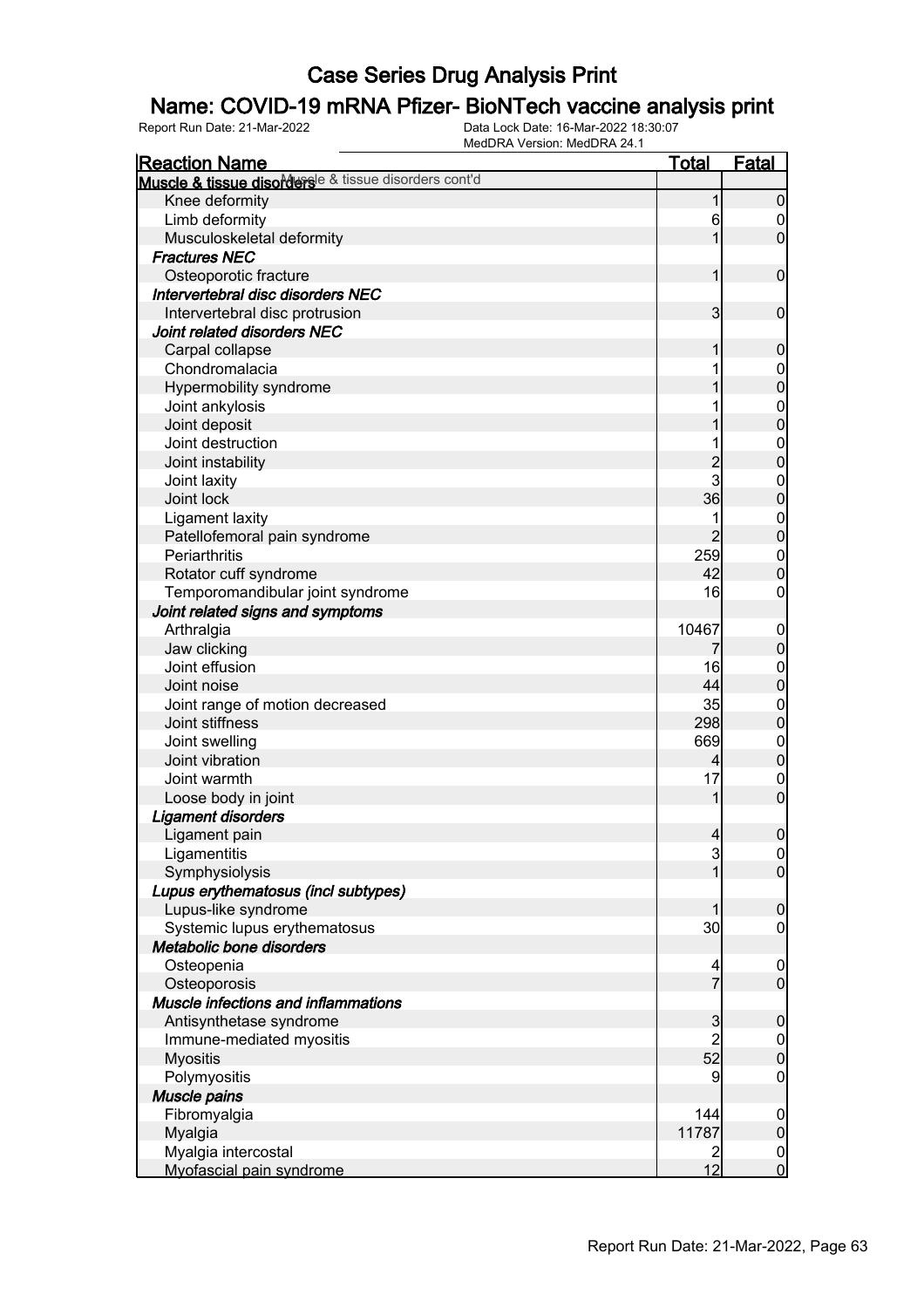#### Name: COVID-19 mRNA Pfizer- BioNTech vaccine analysis print

| <b>Reaction Name</b>                                                                         | <u>Total</u>            | <u>Fatal</u>     |
|----------------------------------------------------------------------------------------------|-------------------------|------------------|
| Muscle & tissue disordersle & tissue disorders cont'd                                        |                         |                  |
| Muscle related signs and symptoms NEC                                                        |                         |                  |
| Haematoma muscle                                                                             | 1                       | $\boldsymbol{0}$ |
| Muscle atrophy                                                                               | 29                      | $\overline{0}$   |
| Muscle discomfort                                                                            | 8                       | $\mathbf 0$      |
| Muscle disorder                                                                              | 11                      | $\boldsymbol{0}$ |
| Muscle fatigue                                                                               | 401                     | $\overline{0}$   |
| Muscle haemorrhage                                                                           | 1                       | $\boldsymbol{0}$ |
| Muscle mass                                                                                  | 5                       | $\overline{0}$   |
| Muscle oedema                                                                                | 5                       | $\boldsymbol{0}$ |
| Muscle spasms                                                                                | 2342                    | $\overline{0}$   |
| Muscle swelling                                                                              | 44                      | $\boldsymbol{0}$ |
| Muscle tightness                                                                             | 104                     | $\overline{0}$   |
| Muscle twitching                                                                             | 559                     | $\mathbf 0$      |
| <b>Muscle tone abnormalities</b>                                                             |                         |                  |
| Muscle rigidity                                                                              | 21                      | $\boldsymbol{0}$ |
| Nuchal rigidity                                                                              | 13                      | $\mathbf 0$      |
| <b>Torticollis</b>                                                                           | 7                       | $\boldsymbol{0}$ |
| <b>Trismus</b>                                                                               | 40                      | $\overline{0}$   |
| Muscle weakness conditions                                                                   |                         |                  |
| Muscular weakness                                                                            | 1156                    | $\boldsymbol{0}$ |
| Musculoskeletal and connective tissue conditions NEC                                         |                         |                  |
| Back disorder                                                                                | 6                       | $\boldsymbol{0}$ |
| Chest wall mass                                                                              | 1                       | $\boldsymbol{0}$ |
| Growth disorder                                                                              | $\overline{2}$          | $\mathbf 0$      |
| Limb mass                                                                                    | 24                      | $\boldsymbol{0}$ |
| Mandibular mass                                                                              | 3                       | $\mathbf 0$      |
| <b>Mastication disorder</b>                                                                  | 7                       | $\boldsymbol{0}$ |
| Mobility decreased                                                                           | 149                     | $\overline{0}$   |
| Muscle contracture                                                                           | 1                       | $\mathbf{0}$     |
| Musculoskeletal disorder                                                                     | 13                      | $\overline{0}$   |
| Musculoskeletal stiffness                                                                    | 1500                    |                  |
| Pelvic misalignment                                                                          |                         | $0\atop 0$       |
| Posture abnormal                                                                             | $\overline{\mathbf{c}}$ | $\boldsymbol{0}$ |
| Sacroiliac joint dysfunction                                                                 | $\overline{1}$          | $\overline{0}$   |
| Weight bearing difficulty                                                                    | $5\overline{)}$         | $\pmb{0}$        |
| Musculoskeletal and connective tissue deformities of skull, face and<br><b>buccal cavity</b> |                         |                  |
| Facial asymmetry                                                                             | 1                       | 0                |
| Head deformity                                                                               | $\overline{2}$          | $\mathbf 0$      |
| Nose deformity                                                                               | 1                       | 0                |
| Musculoskeletal and connective tissue infections and inflammations NEC                       |                         |                  |
| Connective tissue inflammation                                                               | 1                       | $\boldsymbol{0}$ |
| Dactylitis                                                                                   | 3                       | 0                |
| Dupuytren's contracture                                                                      |                         | 0                |
| <b>Fasciitis</b>                                                                             |                         | 0                |
| <b>Plantar fasciitis</b>                                                                     | 16                      | 0                |
| Musculoskeletal and connective tissue pain and discomfort                                    |                         |                  |
| Back pain                                                                                    | 2849                    | 0                |
| Flank pain                                                                                   | 87                      | $\mathbf 0$      |
| Growing pains                                                                                | 1                       | 0                |
| Limb discomfort                                                                              | 1669                    | $\mathbf 0$      |
| Musculoskeletal chest pain                                                                   | 310                     | $\mathbf 0$      |
| Musculoskeletal discomfort                                                                   | 128                     | $\overline{0}$   |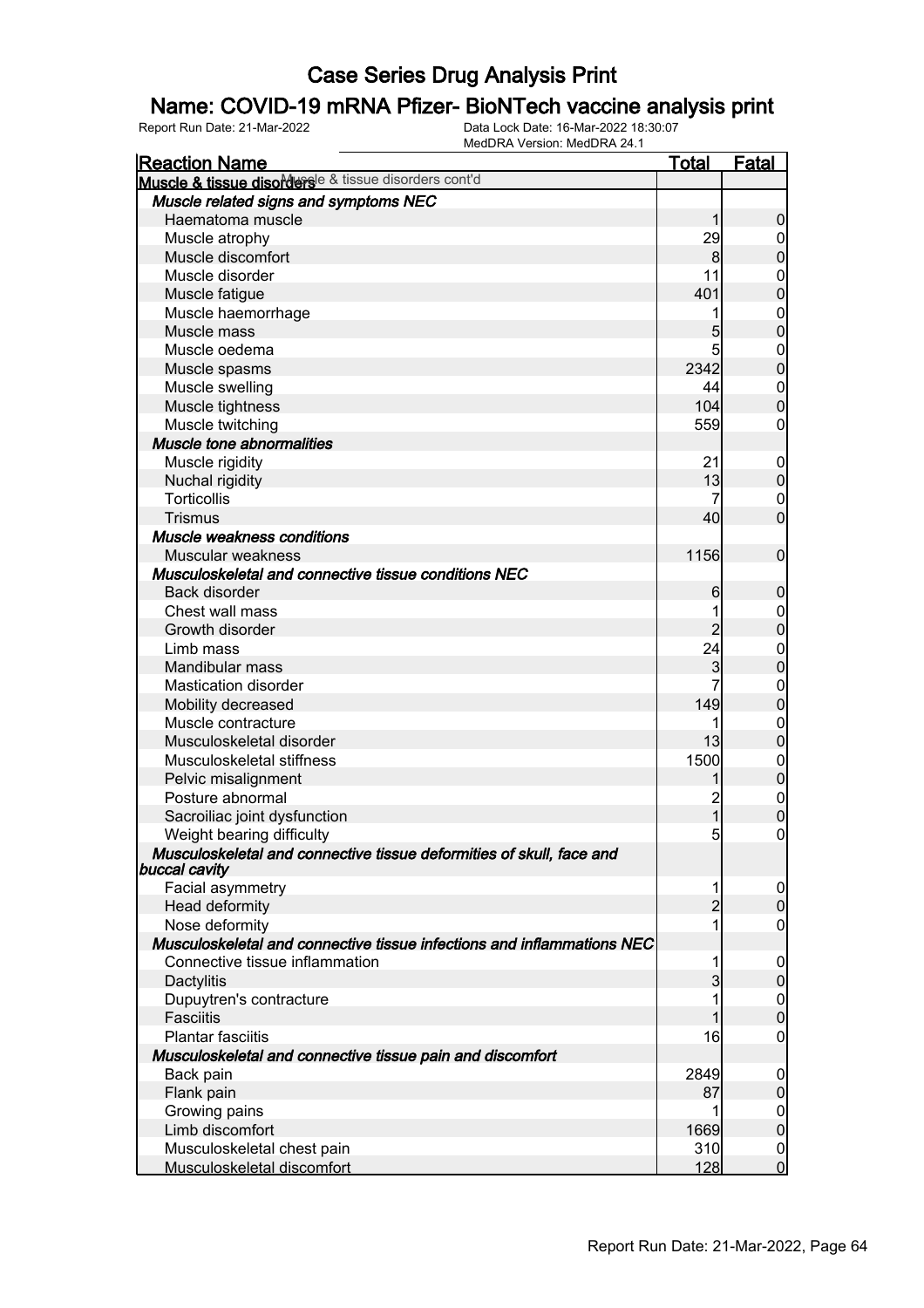### Name: COVID-19 mRNA Pfizer- BioNTech vaccine analysis print

| Muscle & tissue disordersle & tissue disorders cont'd<br>Musculoskeletal pain<br>139<br>2227<br>Neck pain<br>Pain in extremity<br>14539<br>Rheumatic disorder<br>15<br>Sacral pain<br>4<br><b>Myopathies</b><br>Mitochondrial myopathy acquired<br>1<br>9<br>Myopathy<br>14<br>Rhabdomyolysis<br>Osteoarthropathies<br>Nodal osteoarthritis | $\overline{0}$<br>$\mathsf{O}\xspace$<br>1<br>$\mathbf 0$ |
|---------------------------------------------------------------------------------------------------------------------------------------------------------------------------------------------------------------------------------------------------------------------------------------------------------------------------------------------|-----------------------------------------------------------|
|                                                                                                                                                                                                                                                                                                                                             |                                                           |
|                                                                                                                                                                                                                                                                                                                                             |                                                           |
|                                                                                                                                                                                                                                                                                                                                             |                                                           |
|                                                                                                                                                                                                                                                                                                                                             |                                                           |
|                                                                                                                                                                                                                                                                                                                                             |                                                           |
|                                                                                                                                                                                                                                                                                                                                             | $\mathbf 0$                                               |
|                                                                                                                                                                                                                                                                                                                                             |                                                           |
|                                                                                                                                                                                                                                                                                                                                             | $\boldsymbol{0}$                                          |
|                                                                                                                                                                                                                                                                                                                                             | $\overline{0}$                                            |
|                                                                                                                                                                                                                                                                                                                                             | $\boldsymbol{0}$                                          |
|                                                                                                                                                                                                                                                                                                                                             |                                                           |
| 1                                                                                                                                                                                                                                                                                                                                           |                                                           |
| 64<br>Osteoarthritis                                                                                                                                                                                                                                                                                                                        | $\boldsymbol{0}$<br>$\overline{0}$                        |
| 2                                                                                                                                                                                                                                                                                                                                           |                                                           |
| Spinal osteoarthritis                                                                                                                                                                                                                                                                                                                       | $\mathbf 0$                                               |
| <b>Psoriatic arthropathies</b>                                                                                                                                                                                                                                                                                                              |                                                           |
| Psoriatic arthropathy<br>25                                                                                                                                                                                                                                                                                                                 | $\boldsymbol{0}$                                          |
| <b>Rheumatoid arthropathies</b>                                                                                                                                                                                                                                                                                                             |                                                           |
| Juvenile idiopathic arthritis                                                                                                                                                                                                                                                                                                               | $\boldsymbol{0}$                                          |
| 141<br>Rheumatoid arthritis                                                                                                                                                                                                                                                                                                                 | $\mathbf 0$                                               |
| Rheumatoid nodule                                                                                                                                                                                                                                                                                                                           | $\mathbf{0}$                                              |
| $\overline{2}$<br>Still's disease                                                                                                                                                                                                                                                                                                           | $\overline{0}$                                            |
| Soft tissue disorders NEC                                                                                                                                                                                                                                                                                                                   |                                                           |
| 318<br>Axillary mass                                                                                                                                                                                                                                                                                                                        | $\boldsymbol{0}$                                          |
| Fistula<br>1                                                                                                                                                                                                                                                                                                                                | $\boldsymbol{0}$                                          |
| Fluctuance<br>1                                                                                                                                                                                                                                                                                                                             | $\overline{0}$                                            |
| 127<br>Groin pain                                                                                                                                                                                                                                                                                                                           | $\mathbf{0}$                                              |
| 47<br>Neck mass                                                                                                                                                                                                                                                                                                                             | $\overline{0}$                                            |
| Purple glove syndrome<br>1                                                                                                                                                                                                                                                                                                                  | $\begin{matrix}0\\0\end{matrix}$                          |
| 3<br>Soft tissue disorder                                                                                                                                                                                                                                                                                                                   |                                                           |
| 1<br>Soft tissue necrosis                                                                                                                                                                                                                                                                                                                   | $\mathbf{0}$                                              |
| 7<br>Soft tissue swelling                                                                                                                                                                                                                                                                                                                   | $\overline{0}$                                            |
| Spine and neck deformities                                                                                                                                                                                                                                                                                                                  |                                                           |
| Kyphosis<br>$\overline{c}$                                                                                                                                                                                                                                                                                                                  | $\boldsymbol{0}$                                          |
| 1<br>Lordosis                                                                                                                                                                                                                                                                                                                               |                                                           |
| Neck deformity<br>1                                                                                                                                                                                                                                                                                                                         | $0$<br>0                                                  |
| <b>Scoliosis</b><br>1                                                                                                                                                                                                                                                                                                                       | $\overline{0}$                                            |
| Spinal stenosis<br>3                                                                                                                                                                                                                                                                                                                        | $\overline{0}$                                            |
| Spondyloarthropathies                                                                                                                                                                                                                                                                                                                       |                                                           |
| 10<br>Ankylosing spondylitis                                                                                                                                                                                                                                                                                                                | $\boldsymbol{0}$                                          |
| Arthritis reactive<br>76                                                                                                                                                                                                                                                                                                                    | $\boldsymbol{0}$                                          |
| Spondylitis<br>$\overline{4}$                                                                                                                                                                                                                                                                                                               | $\mathbf 0$                                               |
| Spondyloarthropathy<br>1                                                                                                                                                                                                                                                                                                                    | $\mathbf 0$                                               |
| <b>Synovial disorders</b>                                                                                                                                                                                                                                                                                                                   |                                                           |
| Synovial cyst<br>23                                                                                                                                                                                                                                                                                                                         | $\mathbf 0$                                               |
| 12<br>Synovitis                                                                                                                                                                                                                                                                                                                             | $\boldsymbol{0}$                                          |
| <b>Tendon disorders</b>                                                                                                                                                                                                                                                                                                                     |                                                           |
| Enthesopathy<br>$\mathbf{3}$                                                                                                                                                                                                                                                                                                                | $\boldsymbol{0}$                                          |
| Posterior tibial tendon dysfunction<br>1                                                                                                                                                                                                                                                                                                    | $\boldsymbol{0}$                                          |
| Tendon disorder                                                                                                                                                                                                                                                                                                                             | $\mathbf 0$                                               |
| 27<br>Tendon pain                                                                                                                                                                                                                                                                                                                           | $\boldsymbol{0}$                                          |
| 62<br>Tendonitis                                                                                                                                                                                                                                                                                                                            | $\mathbf 0$                                               |
| Tenosynovitis<br>4                                                                                                                                                                                                                                                                                                                          |                                                           |
| $\overline{2}$<br>Tenosynovitis stenosans                                                                                                                                                                                                                                                                                                   | $\boldsymbol{0}$<br>$\pmb{0}$                             |
| 34<br>Trigger finger                                                                                                                                                                                                                                                                                                                        | $\overline{0}$                                            |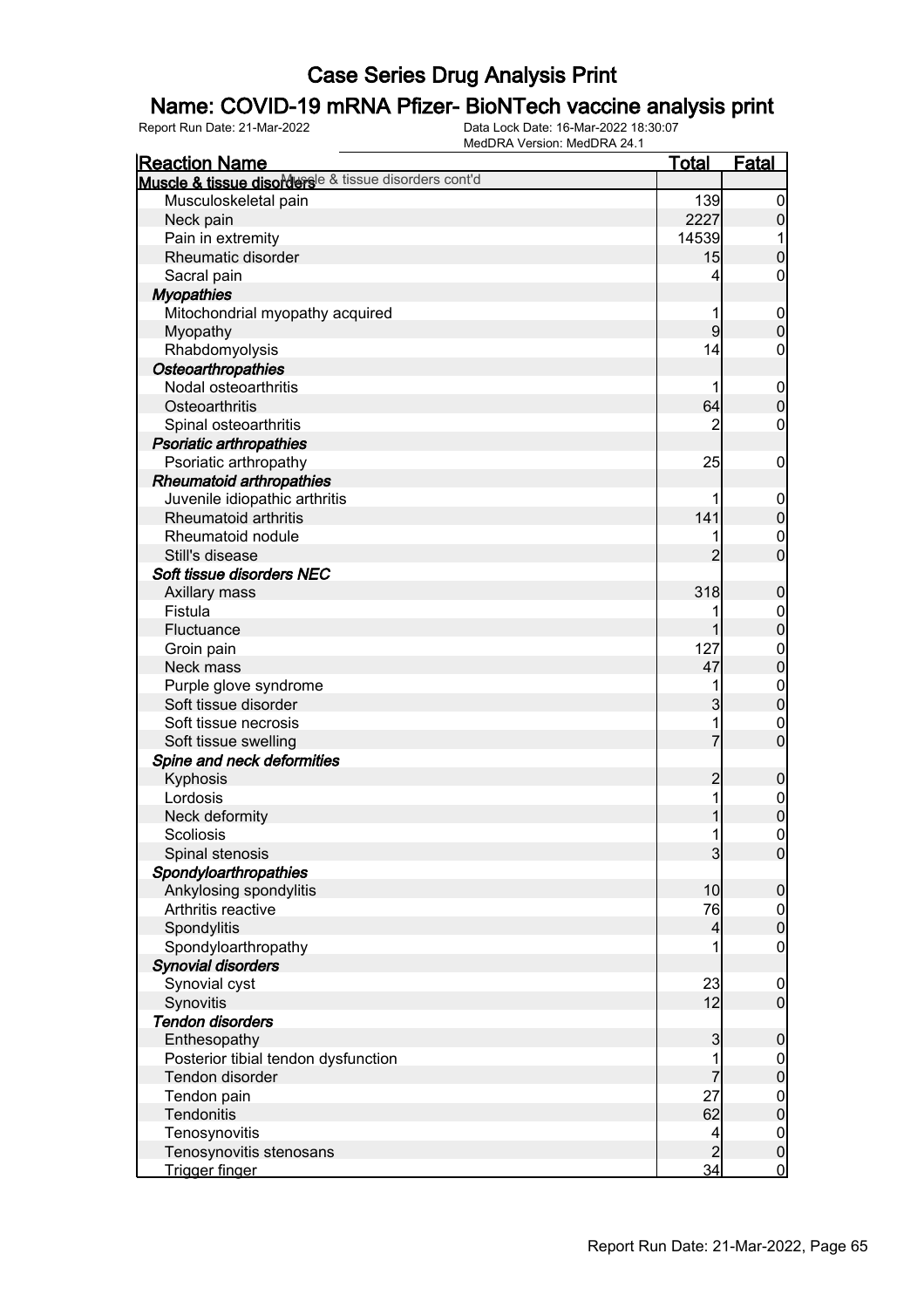#### Name: COVID-19 mRNA Pfizer- BioNTech vaccine analysis print

| <b>Reaction Name</b>                                  | Total | Fatal |
|-------------------------------------------------------|-------|-------|
| Muscle & tissue disordersle & tissue disorders cont'd |       |       |
| <b>Trunk deformities</b>                              |       |       |
| Deformity thorax                                      |       |       |
| Drooping shoulder syndrome                            |       |       |
| Shoulder deformity                                    |       |       |
| Muscle & tissue disorders SOC TOTAL                   | 55371 |       |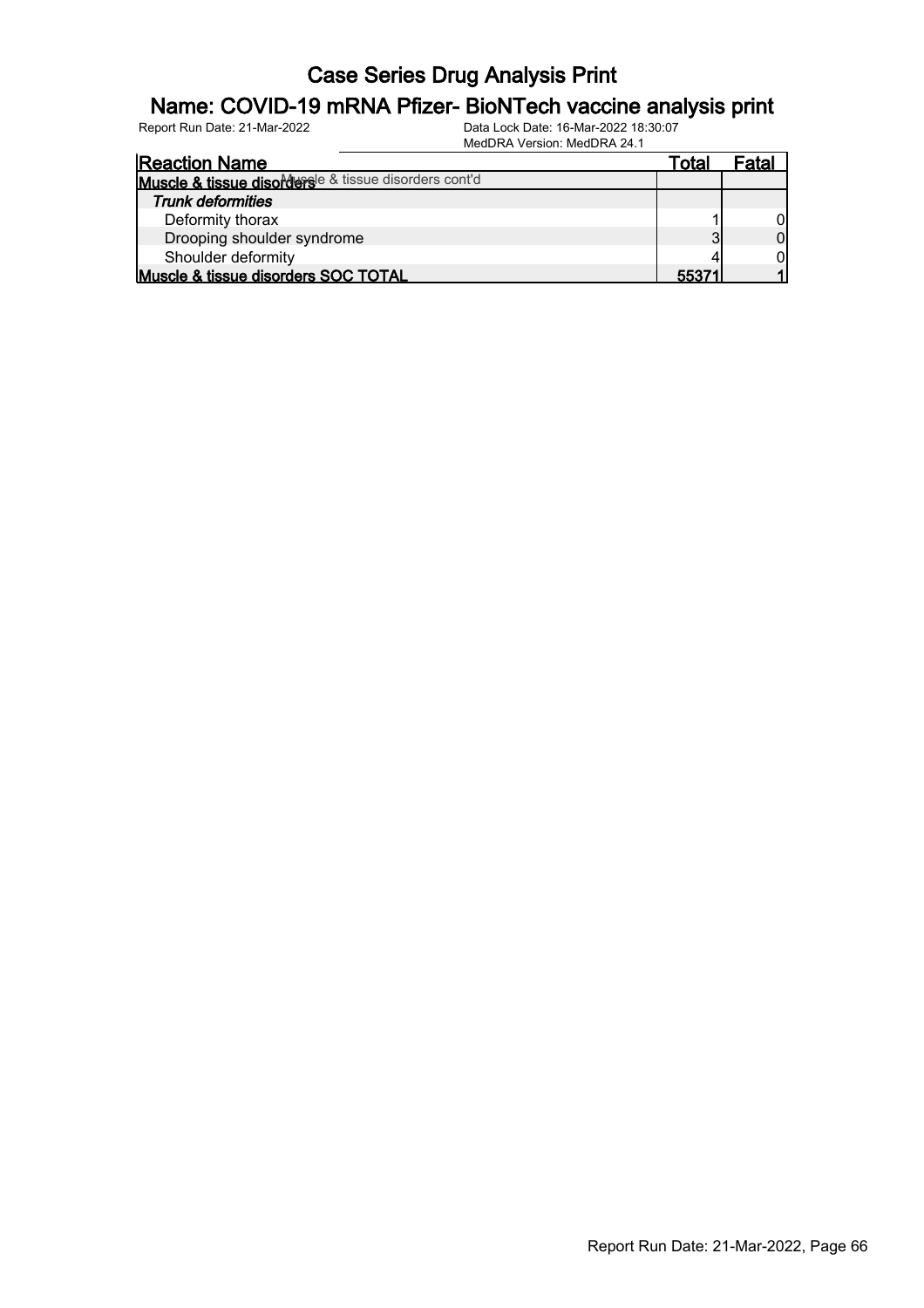#### Name: COVID-19 mRNA Pfizer- BioNTech vaccine analysis print

| <b>Reaction Name</b>                              | Total                   | <u>Fatal</u>     |
|---------------------------------------------------|-------------------------|------------------|
| <b>Neoplasms</b>                                  |                         |                  |
| Adrenal neoplasms malignant                       |                         |                  |
| Adrenal gland cancer                              | 1                       | $\overline{0}$   |
| Angioimmunoblastic T-cell lymphomas               |                         |                  |
| Angioimmunoblastic T-cell lymphoma                | 1                       | $\mathbf 0$      |
| <b>B-cell lymphomas NEC</b>                       |                         |                  |
| B-cell lymphoma                                   | 2                       |                  |
| Follicular lymphoma                               | 4                       | 0                |
| Bile duct neoplasms malignant                     |                         |                  |
| Bile duct cancer                                  | 1                       | 0                |
| Bone neoplasms malignant (excl sarcomas)          |                         |                  |
| Bone cancer                                       | 1                       | 1                |
| Bone neoplasms unspecified malignancy             |                         |                  |
| Bone neoplasm                                     | 1                       | 0                |
| Breast and nipple neoplasms benign                |                         |                  |
| Benign breast neoplasm                            | 3                       | $\boldsymbol{0}$ |
| Fibroadenoma of breast                            | $\overline{2}$          | $\overline{0}$   |
| Breast and nipple neoplasms malignant             |                         |                  |
| <b>Breast cancer</b>                              | 45                      | 0                |
| Breast cancer female                              |                         | 0                |
| Breast cancer male                                |                         | $\mathbf{0}$     |
| Breast cancer stage I                             | 1                       | $\mathbf 0$      |
| Breast cancer stage III                           | 3                       | $\overline{0}$   |
| Invasive ductal breast carcinoma                  | 1                       | $\mathbf 0$      |
| Triple negative breast cancer                     | $\overline{2}$          | $\overline{0}$   |
| Cardiovascular neoplasms benign                   |                         |                  |
| Haemangioma                                       | 2                       | 0                |
| Pericardial lipoma                                | 1                       | 0                |
| Cartilage sarcomas                                |                         |                  |
| Chondrosarcoma                                    | 1                       | 0                |
| Central nervous system neoplasms malignant NEC    |                         |                  |
| Brain cancer metastatic                           | 1                       | 0                |
| Cervix neoplasms malignant                        |                         |                  |
| Cervix carcinoma                                  | 2                       | 0                |
| Colorectal neoplasms malignant                    |                         |                  |
| Colon cancer                                      | 2                       | $\mathbf 0$      |
| Colorectal cancer                                 | 11                      | <sup>o</sup>     |
| Rectal cancer                                     | $\overline{2}$          | $\overline{0}$   |
| Endocrine neoplasms malignant and unspecified NEC |                         |                  |
| Neuroendocrine tumour                             | 1                       | $\mathbf 0$      |
| Thyroid neoplasm                                  | 1                       | $\overline{0}$   |
| <b>Endometrial neoplasms malignant</b>            |                         |                  |
| <b>Endometrial cancer</b>                         | $\overline{c}$          | $\boldsymbol{0}$ |
| <b>Follicular lymphomas</b>                       |                         |                  |
| Primary gastrointestinal follicular lymphoma      | 1                       | $\boldsymbol{0}$ |
| Gastric neoplasms malignant                       |                         |                  |
| Gastric cancer                                    | 1                       | 1                |
| Gastrointestinal neoplasms malignant NEC          |                         |                  |
| Gastrointestinal carcinoma                        | $\overline{\mathbf{3}}$ | $\boldsymbol{0}$ |
| Hepatic neoplasms malignant                       |                         |                  |
| Hepatocellular carcinoma                          | 1                       | $\boldsymbol{0}$ |
| Hepatobiliary neoplasms benign                    |                         |                  |
| Haemangioma of liver                              | 1                       | $\boldsymbol{0}$ |
| Hepatobiliary neoplasms malignancy unspecified    |                         |                  |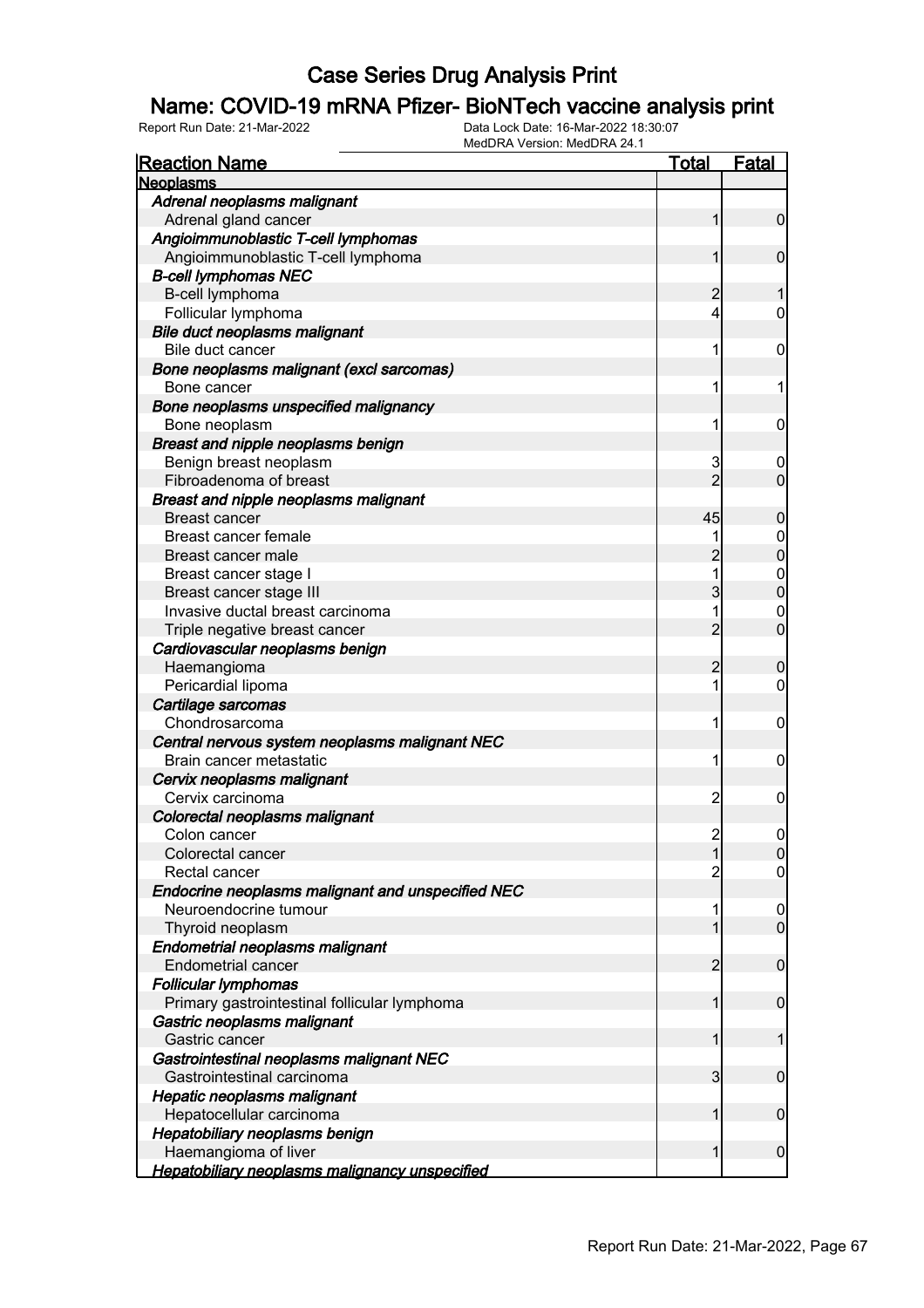### Name: COVID-19 mRNA Pfizer- BioNTech vaccine analysis print

| Neoplasms cont'd<br><b>Neoplasms</b>                              |                                        |                                      |
|-------------------------------------------------------------------|----------------------------------------|--------------------------------------|
|                                                                   |                                        |                                      |
| Hepatic neoplasm                                                  | 1                                      | $\overline{0}$                       |
| <b>Hodgkin's disease NEC</b>                                      |                                        |                                      |
| Hodgkin's disease                                                 | 4                                      | $\mathbf 0$                          |
| Islet cell neoplasms and APUDoma NEC                              |                                        |                                      |
| Pancreatic neuroendocrine tumour                                  |                                        | $\mathbf 0$                          |
| Kaposi's sarcomas                                                 |                                        |                                      |
| Kaposi's sarcoma                                                  |                                        | $\mathbf 0$                          |
| Leukaemias NEC                                                    |                                        |                                      |
| Leukaemia                                                         | 6                                      | 1                                    |
| Leukaemias acute NEC                                              |                                        |                                      |
| Acute leukaemia                                                   | $\overline{2}$                         | $\mathbf 0$                          |
| Leukaemias chronic NEC                                            |                                        |                                      |
| Chronic leukaemia                                                 | 1                                      | $\mathbf 0$                          |
| Leukaemias chronic lymphocytic                                    |                                        |                                      |
| Chronic lymphocytic leukaemia                                     | 3                                      | $\mathbf 0$                          |
| Leukaemias chronic myeloid                                        |                                        |                                      |
| Chronic myeloid leukaemia                                         | 1                                      | $\mathbf 0$                          |
| Lip and oral cavity neoplasms malignant                           |                                        |                                      |
| Lip and/or oral cavity cancer recurrent                           |                                        | $\mathbf 0$                          |
| <b>Lymphomas unspecified NEC</b>                                  |                                        |                                      |
| Lymphoma                                                          | 47                                     | 1                                    |
| Lymphoproliferative disorders NEC (excl leukaemias and lymphomas) |                                        |                                      |
| Histiocytic necrotising lymphadenitis                             | 1                                      | $\mathbf 0$                          |
| Metastases to specified sites                                     |                                        |                                      |
| Metastases to bone                                                |                                        | $\mathbf 0$                          |
| Metastases to liver                                               |                                        | 0                                    |
| Metastases to lymph nodes                                         | 5                                      | $\overline{0}$                       |
| Metastases to unknown and unspecified sites                       |                                        |                                      |
| Metastasis                                                        | 1                                      | $\mathbf 0$                          |
| Myelodysplastic syndromes                                         |                                        |                                      |
| Myelodysplastic syndrome                                          | $\mathbf{3}$                           | $\mathbf 0$                          |
| Myeloproliferative disorders (excl leukaemias)                    |                                        |                                      |
| Essential thrombocythaemia                                        | $\overline{2}$                         | $\mathbf 0$                          |
| Neoplasms malignant site unspecified NEC                          |                                        |                                      |
| Adenocarcinoma metastatic                                         | $\mathbf{1}$                           | $\boldsymbol{0}$                     |
| Metastatic neoplasm                                               | $\begin{array}{c} 2 \\ 13 \end{array}$ | $\frac{0}{3}$                        |
| Neoplasm malignant                                                | 1                                      |                                      |
| Second primary malignancy<br>Squamous cell carcinoma              | $5\overline{)}$                        | $\begin{matrix} 0 \\ 0 \end{matrix}$ |
| Neoplasms unspecified malignancy and site unspecified NEC         |                                        |                                      |
| Neoplasm                                                          | $\overline{2}$                         | $\boldsymbol{0}$                     |
| Neoplasm recurrence                                               | 1                                      | $\overline{0}$                       |
| Nervous system neoplasms benign NEC                               |                                        |                                      |
| Cranial nerve neoplasm benign                                     | 1                                      | $\mathbf 0$                          |
| Neurilemmoma benign                                               | 1                                      | $\overline{0}$                       |
| Nervous system neoplasms unspecified malignancy NEC               |                                        |                                      |
| Brain neoplasm                                                    | 3                                      | $\mathbf 0$                          |
| Meningioma                                                        |                                        | $\mathbf 0$                          |
| Spinal cord neoplasm                                              |                                        | $\mathbf{1}$                         |
| <b>Neuromas</b>                                                   |                                        |                                      |
| Acoustic neuroma                                                  | 3                                      | $\mathbf 0$                          |
| Neuroma                                                           | 1                                      | $\mathbf 0$                          |
| Non-Hodgkin's lymphomas NEC                                       |                                        |                                      |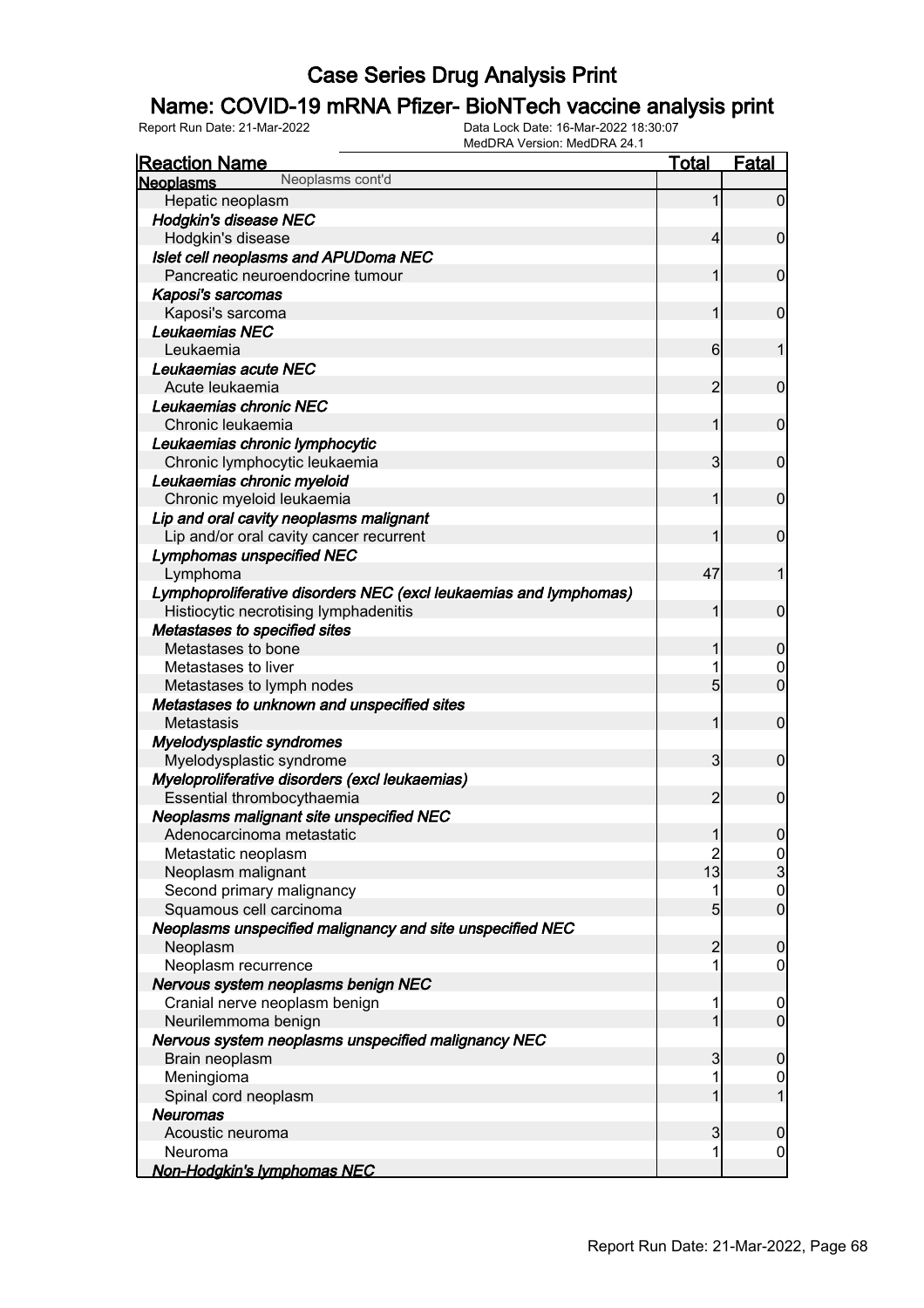### Name: COVID-19 mRNA Pfizer- BioNTech vaccine analysis print

| <b>Reaction Name</b>                                                               | Total          | <b>Fatal</b>                         |
|------------------------------------------------------------------------------------|----------------|--------------------------------------|
| Neoplasms cont'd<br><b>Neoplasms</b>                                               |                |                                      |
| Non-Hodgkin's lymphoma                                                             | 3              | $\overline{0}$                       |
| Ocular neoplasms benign                                                            |                |                                      |
| Eye naevus                                                                         | 3              | 0                                    |
| Ocular neoplasms malignancy unspecified                                            |                |                                      |
| Eyelid tumour                                                                      | 1              | 0                                    |
| Oesophageal neoplasms malignant                                                    |                |                                      |
| Oesophageal cancer metastatic                                                      | 4              | 0                                    |
| Oncologic complications and emergencies                                            |                |                                      |
| Cancer pain                                                                        | 1              | 0                                    |
| Tumour haemorrhage                                                                 | 1              | $\mathbf 0$                          |
| Oropharyngeal, nasopharyngeal and tonsillar neoplasms malignant and<br>unspecified |                |                                      |
| Tonsil cancer                                                                      | 4              | $\mathbf 0$                          |
| Ovarian neoplasms malignant (excl germ cell)<br>Ovarian cancer                     | 1              | $\mathbf 0$                          |
| Pancreatic neoplasms malignant (excl islet cell and carcinoid)                     |                |                                      |
| Pancreatic carcinoma                                                               | 4              | $\mathbf 0$                          |
| Plasma cell myelomas                                                               |                |                                      |
| POEMS syndrome                                                                     | 1              | 0                                    |
| Plasma cell myeloma                                                                | $\overline{c}$ | 0                                    |
| Plasma cell neoplasms NEC                                                          |                |                                      |
| Hypergammaglobulinaemia benign monoclonal                                          | 1              | $\boldsymbol{0}$                     |
| <b>TEMPI</b> syndrome                                                              | $\overline{2}$ | $\mathbf 0$                          |
| Prostatic neoplasms malignant                                                      |                |                                      |
| Prostate cancer                                                                    | 4              | $\mathbf 0$                          |
| Renal neoplasms malignant                                                          |                |                                      |
| Clear cell renal cell carcinoma                                                    | 1              | 0                                    |
| Renal cancer                                                                       | 3              | 0                                    |
| Reproductive neoplasms female benign NEC<br>Benign hydatidiform mole               | 5              | 0                                    |
| Respiratory tract and pleural neoplasms malignant cell type unspecified            |                |                                      |
| NEC                                                                                |                |                                      |
| Bronchial carcinoma                                                                |                | 0                                    |
| Lung cancer metastatic                                                             |                |                                      |
| Lung neoplasm malignant                                                            | 15             |                                      |
| Salivary gland neoplasms unspecified malignancy                                    |                |                                      |
| Salivary gland neoplasm                                                            | $\overline{2}$ | $\overline{0}$                       |
| Skin melanomas (excl ocular)                                                       |                |                                      |
| Malignant melanoma                                                                 | $\mathbf{3}$   | $\overline{0}$                       |
| Metastatic malignant melanoma                                                      | 1              | $\overline{0}$                       |
| Skin neoplasms benign                                                              |                |                                      |
| Acrochordon                                                                        | 7              | $\overline{0}$                       |
| Anogenital warts                                                                   | 7              | $0$<br>0                             |
| Fibrous histiocytoma                                                               | $\overline{1}$ |                                      |
| Haemangioma of skin                                                                | 7              | $0$<br>0                             |
| Melanocytic naevus                                                                 | 10             |                                      |
| Pyogenic granuloma                                                                 |                | $\begin{matrix} 0 \\ 0 \end{matrix}$ |
| Seborrhoeic keratosis                                                              |                |                                      |
| Skin papilloma                                                                     | 21             | 0                                    |
| Skin neoplasms malignant and unspecified (excl melanoma)                           |                |                                      |
| Basal cell carcinoma                                                               | 3              | $\mathbf 0$                          |
| Bowen's disease                                                                    | $\mathbf{1}$   | $\boldsymbol{0}$                     |
| Neoplasm skin                                                                      | 3              | $\overline{0}$                       |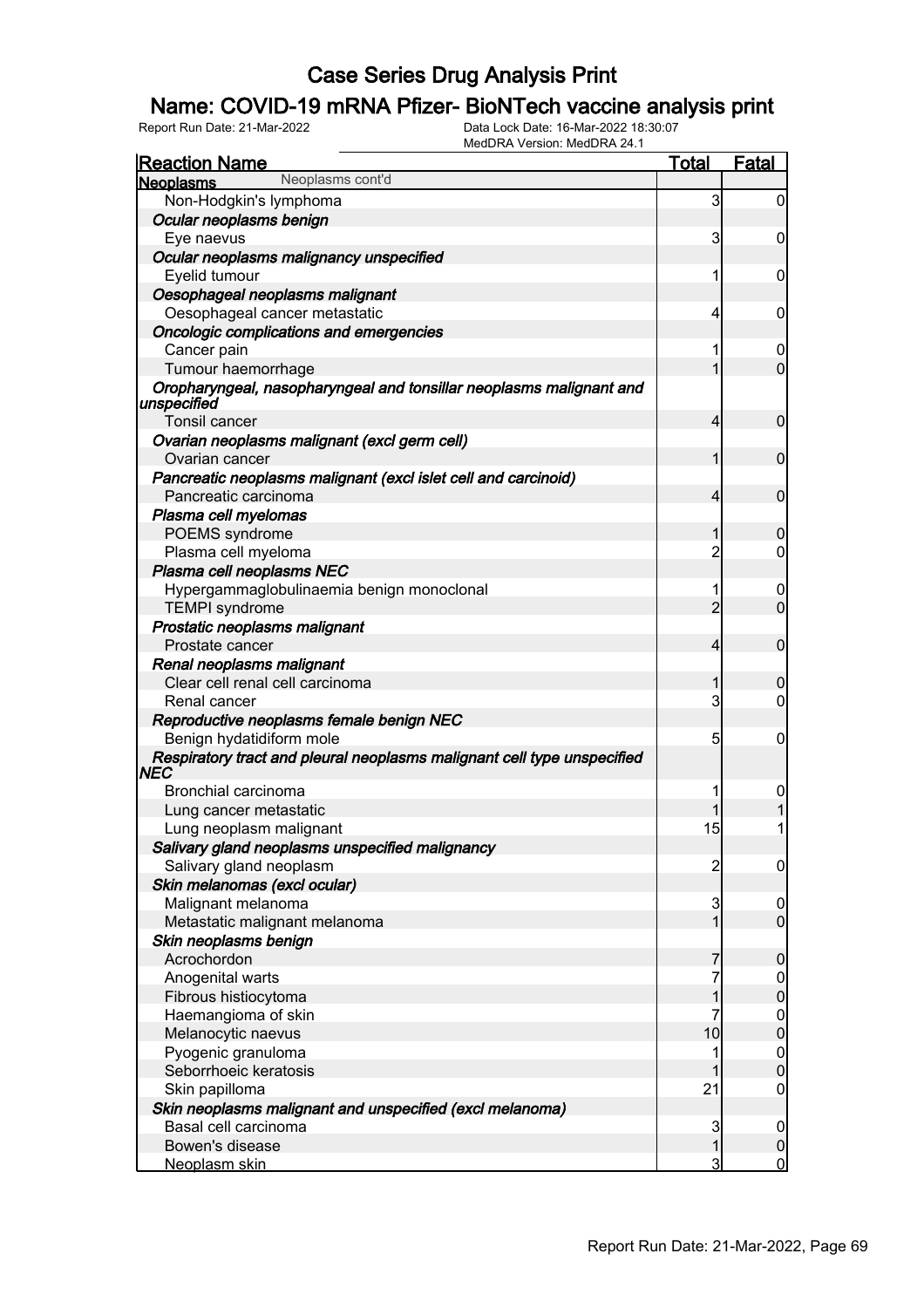### Name: COVID-19 mRNA Pfizer- BioNTech vaccine analysis print

| <b>Reaction Name</b>                       |                  | <u>Total</u> | Fata |
|--------------------------------------------|------------------|--------------|------|
| <b>Neoplasms</b>                           | Neoplasms cont'd |              |      |
| Skin cancer                                |                  |              |      |
| Squamous cell carcinoma of skin            |                  |              |      |
| Soft tissue neoplasms benign NEC           |                  |              |      |
| Lipoma                                     |                  |              |      |
| Lymphangioma                               |                  |              |      |
| Soft tissue sarcomas histology unspecified |                  |              |      |
| Sarcoma                                    |                  |              |      |
| Thyroid neoplasms malignant                |                  |              |      |
| Huerthle cell carcinoma                    |                  |              |      |
| Papillary thyroid cancer                   |                  |              |      |
| Thyroid cancer                             |                  |              |      |
| Uterine neoplasms benign                   |                  |              |      |
| Uterine leiomyoma                          |                  | 15           |      |
| <b>Neoplasms SOC TOTAL</b>                 |                  | 368          |      |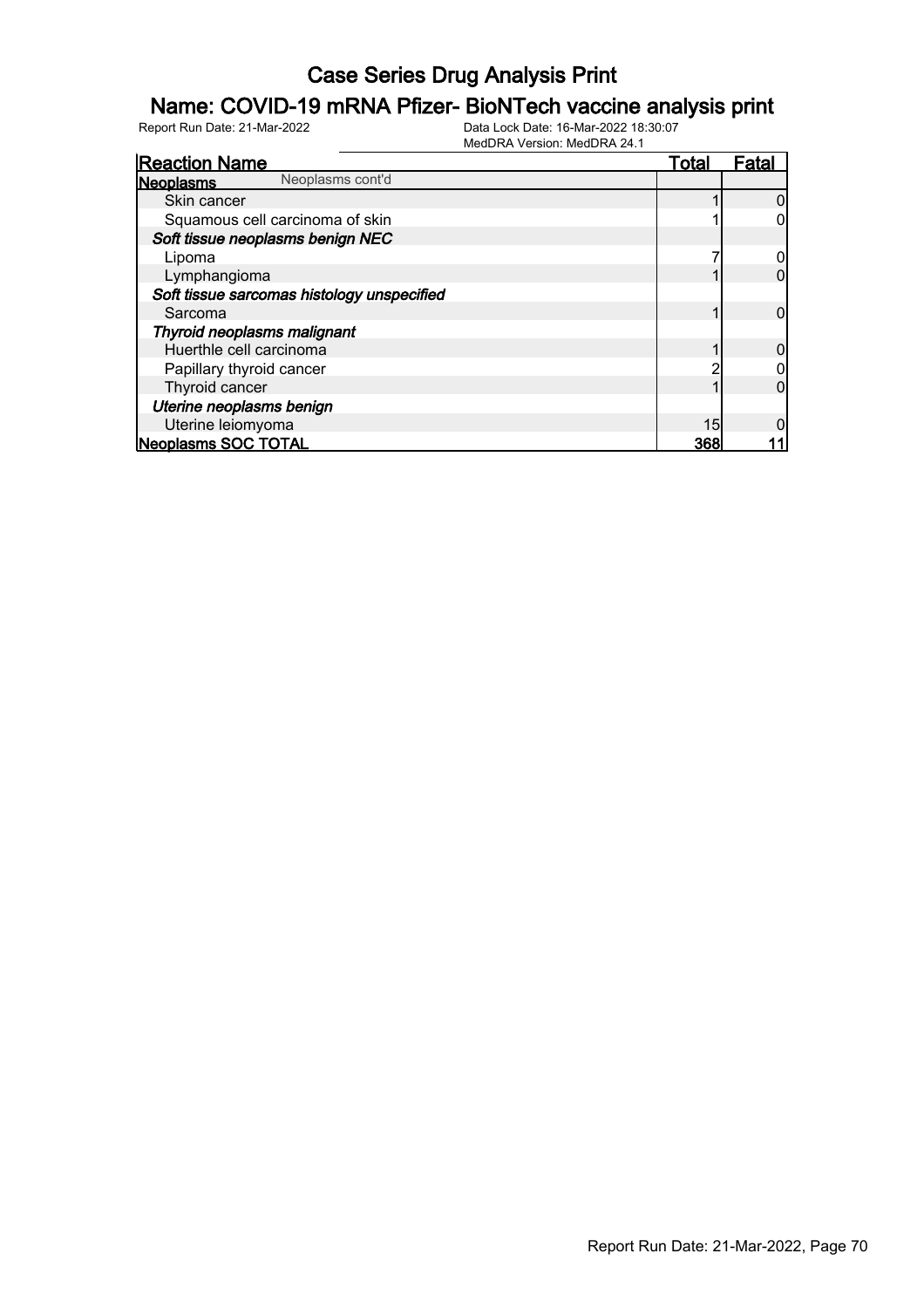#### Name: COVID-19 mRNA Pfizer- BioNTech vaccine analysis print

| <b>Reaction Name</b>                                              | <u>Total</u>   | <b>Fatal</b>     |
|-------------------------------------------------------------------|----------------|------------------|
| Nervous system disorders                                          |                |                  |
| <b>Abnormal reflexes</b>                                          |                |                  |
| Areflexia                                                         | 8              | 0                |
| Extensor plantar response                                         | 2              | 0                |
| Hoffmann's sign                                                   |                | 0                |
| Hyperreflexia                                                     |                | $\mathbf 0$      |
| Hyporeflexia                                                      | 11             | 0                |
| Reflexes abnormal                                                 | 2              | 0                |
| Abnormal sleep-related events                                     |                |                  |
| Sleep paralysis                                                   | 31             | 0                |
| Absence seizures                                                  |                |                  |
| Petit mal epilepsy                                                | 31             | 0                |
| Acute polyneuropathies                                            |                |                  |
| Acute motor axonal neuropathy                                     |                | $\mathbf 0$      |
| Acute motor-sensory axonal neuropathy                             |                | 0                |
| Guillain-Barre syndrome                                           | 101            |                  |
| Miller Fisher syndrome                                            | 5              | 2<br>0           |
| Subacute inflammatory demyelinating polyneuropathy                | 1              | 0                |
| Alzheimer's disease (incl subtypes)                               |                |                  |
| Dementia Alzheimer's type                                         | 1              | 1                |
| Autonomic nervous system disorders                                |                |                  |
| Anticholinergic syndrome                                          |                | 0                |
| Autonomic nervous system imbalance                                | 13             | 0                |
| Autonomic neuropathy                                              | 3              | $\mathbf 0$      |
| Horner's syndrome                                                 | $\overline{2}$ | 0                |
| Orthostatic intolerance                                           | $\overline{2}$ | 0                |
| Central nervous system aneurysms and dissections                  |                |                  |
| Carotid artery dissection                                         | 1              | 0                |
| Intracranial aneurysm                                             | $\overline{c}$ |                  |
| Vertebral artery dissection                                       | 1              | 0                |
| Central nervous system haemorrhages and cerebrovascular accidents |                |                  |
| Basal ganglia haemorrhage                                         |                | 0                |
| Basal ganglia infarction                                          |                | 0                |
| Brain stem haemorrhage                                            | 4              |                  |
| Brain stem infarction                                             |                | 3<br>1           |
| Brain stem stroke                                                 | 3              | 0                |
| Carotid artery occlusion                                          |                | $\Omega$         |
| Carotid artery thrombosis                                         | 4              | $\overline{0}$   |
| Cerebellar artery thrombosis                                      |                | 0                |
| Cerebellar haemorrhage                                            | 3              | 0                |
| Cerebellar infarction                                             | $\overline{3}$ | 0                |
| Cerebellar ischaemia                                              | 1              | 0                |
| Cerebellar stroke                                                 | 9              |                  |
| Cerebral artery embolism                                          | 3              |                  |
| Cerebral artery occlusion                                         | $\overline{2}$ | 0                |
| Cerebral artery thrombosis                                        | 5              | 0                |
| Cerebral haemorrhage                                              | 62             | 14               |
| Cerebral infarction                                               | 31             | 3                |
| Cerebral ischaemia                                                | 1              | $\mathbf 0$      |
| Cerebral thrombosis                                               | 15             | $\boldsymbol{0}$ |
| Cerebrovascular accident                                          | 488            | 19               |
| Embolic stroke                                                    | 8              | $\overline{0}$   |
| Haemorrhage intracranial                                          | 15             | 3                |
| Haemorrhagic cerebral infarction                                  | 1              | $\overline{0}$   |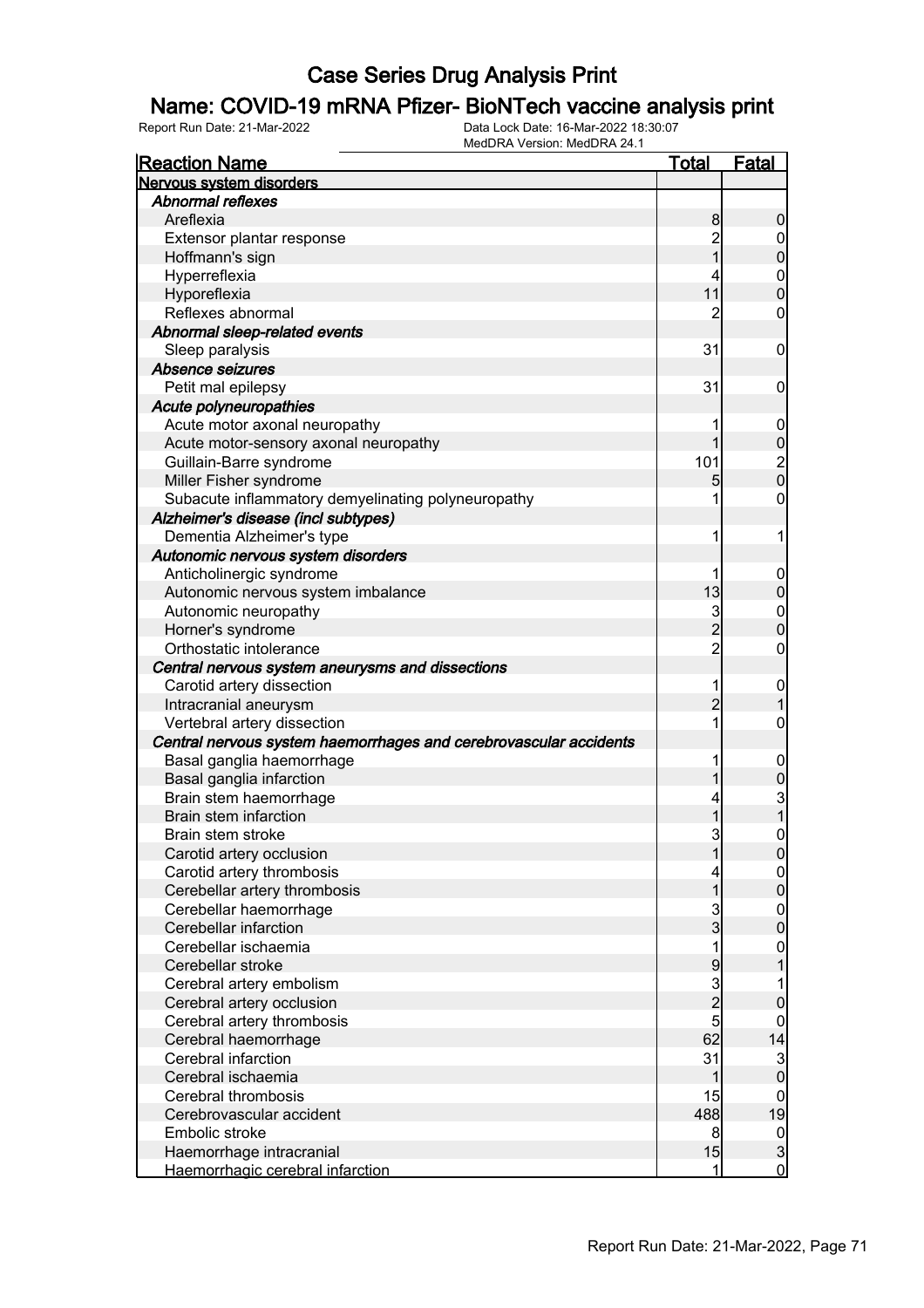### Name: COVID-19 mRNA Pfizer- BioNTech vaccine analysis print

| <b>Reaction Name</b>                                      | <u>Total</u>    | <b>Fatal</b>                          |
|-----------------------------------------------------------|-----------------|---------------------------------------|
| Nervous system disordersus system disorders cont'd        |                 |                                       |
| Haemorrhagic stroke                                       | 12              | 5                                     |
| Internal capsule infarction                               |                 | $\overline{0}$                        |
| Intracranial haematoma                                    |                 | $\mathbf 0$                           |
| Ischaemic cerebral infarction                             |                 |                                       |
| Ischaemic stroke                                          | 60              |                                       |
| Lacunar infarction                                        | 4               | 0<br>0<br>0                           |
| Lacunar stroke                                            | 6               | $\overline{0}$                        |
| Lateral medullary syndrome                                |                 | $\boldsymbol{0}$                      |
| Pseudostroke                                              | 2<br>2          | $\overline{0}$                        |
| Ruptured cerebral aneurysm                                |                 | $\boldsymbol{0}$                      |
| Spinal cord infarction                                    |                 | $\overline{0}$                        |
| Spinal stroke                                             |                 | $\mathbf{0}$                          |
| Stroke in evolution                                       | 1               | $\mathbf{0}$                          |
| Subarachnoid haemorrhage                                  | 19              |                                       |
| Thalamic infarction                                       | 1               | $\begin{matrix} 8 \\ 0 \end{matrix}$  |
| Thrombotic stroke                                         | 6               | 1                                     |
| Vertebrobasilar stroke                                    | 1               | $\mathbf 0$                           |
| Central nervous system inflammatory disorders NEC         |                 |                                       |
| Arachnoiditis                                             | 1               | $\boldsymbol{0}$                      |
| Gliosis                                                   | 1               | $\boldsymbol{0}$                      |
| Central nervous system vascular disorders NEC             |                 |                                       |
| Brain hypoxia                                             | 5               |                                       |
| Carotid arteriosclerosis                                  |                 | $\pmb{0}$                             |
| Central nervous system vasculitis                         |                 | $\mathbf{0}$                          |
| Cerebral amyloid angiopathy                               |                 | $\mathbf 0$                           |
| Cerebral congestion                                       |                 | $\mathbf{0}$                          |
| Cerebral small vessel ischaemic disease                   | 5<br>3          | $\bf{0}$                              |
| Cerebrovascular disorder                                  | 3               | $\mathbf{0}$                          |
| Post cardiac arrest syndrome                              | 1               | $\mathbf 0$                           |
| Reversible cerebral vasoconstriction syndrome             |                 | $\boldsymbol{0}$                      |
| Cerebrovascular venous and sinus thrombosis               |                 |                                       |
| Cerebral venous sinus thrombosis                          | 55              |                                       |
| Cerebral venous thrombosis                                | 9               | $\begin{array}{c} 5 \\ 0 \end{array}$ |
| Superior sagittal sinus thrombosis                        | 6               | $\mathbf{0}$                          |
| Transverse sinus thrombosis                               | 3               | $\overline{0}$                        |
| Cervical spinal cord and nerve root disorders             |                 |                                       |
| Cervical radiculopathy                                    | $\overline{a}$  | $\overline{0}$                        |
| Cervicobrachial syndrome                                  | $6 \overline{}$ | $\overline{0}$                        |
| <b>Choreiform movements</b>                               |                 |                                       |
| Chorea                                                    | 3               | $\mathbf 0$                           |
| Chronic polyneuropathies                                  |                 |                                       |
| Chronic inflammatory demyelinating polyradiculoneuropathy | $\overline{c}$  | $\mathbf 0$                           |
| Demyelinating polyneuropathy                              | $\overline{1}$  | $\pmb{0}$                             |
| Diabetic neuropathy                                       |                 | $\mathbf 0$                           |
| Coma states                                               |                 |                                       |
| Coma                                                      | 18              | $\mathbf 0$                           |
| Diabetic coma                                             | 1               | $\pmb{0}$                             |
| Hypoglycaemic coma                                        |                 | $\mathbf 0$                           |
| Coordination and balance disturbances                     |                 |                                       |
| Ataxia                                                    | 20              | $\mathbf 0$                           |
| <b>Balance disorder</b>                                   | 494             | $\pmb{0}$                             |
| Cerebellar ataxia                                         | 1               | $\overline{0}$                        |
| Cerebellar syndrome                                       | 1               | $\overline{0}$                        |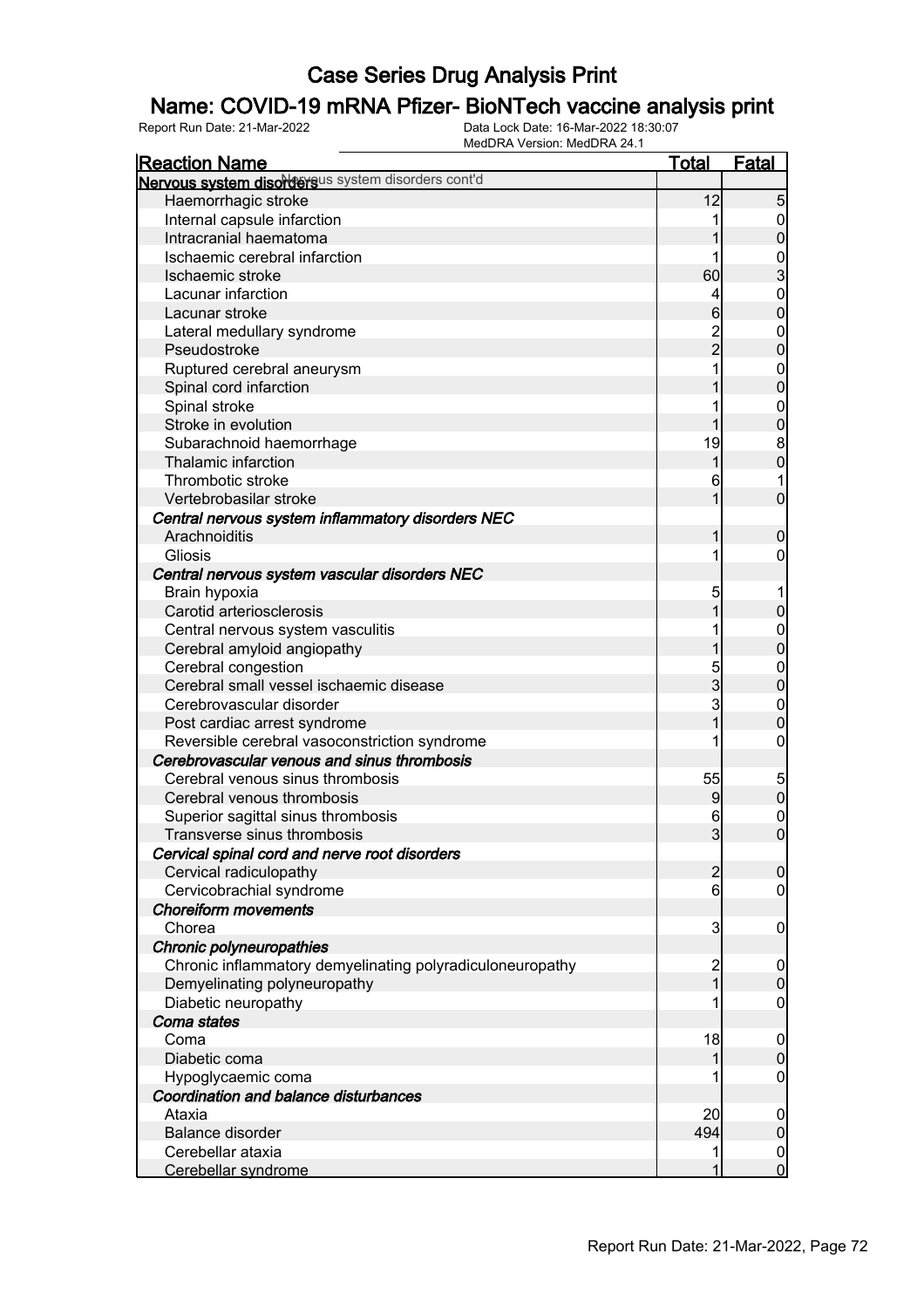### Name: COVID-19 mRNA Pfizer- BioNTech vaccine analysis print

| <b>Reaction Name</b>                               | <b>Total</b>                               | <b>Fatal</b>                         |
|----------------------------------------------------|--------------------------------------------|--------------------------------------|
| Nervous system disordersus system disorders cont'd |                                            |                                      |
| Coordination abnormal                              | 73                                         | $\boldsymbol{0}$                     |
| Dysdiadochokinesis                                 | 1                                          | $\mathbf 0$                          |
| Dysstasia                                          | 73                                         | $\mathbf 0$                          |
| Nystagmus                                          | 16                                         | $\overline{0}$                       |
| <b>Cortical dysfunction NEC</b>                    |                                            |                                      |
| Alexia                                             | 2                                          | $\mathbf 0$                          |
| Aphasia                                            | 101                                        |                                      |
| Apraxia                                            | 1                                          | $0\atop 0$                           |
| Dysgraphia                                         | 3                                          |                                      |
| <b>Dyslexia</b>                                    | 1                                          | $0\atop 0$                           |
| Dyspraxia                                          | 1                                          |                                      |
| Neurologic neglect syndrome                        | 1                                          | $\begin{matrix}0\\0\end{matrix}$     |
| Sensory processing disorder                        | 3                                          |                                      |
| Visuospatial deficit                               | $\overline{1}$                             | $\begin{matrix}0\\0\end{matrix}$     |
| Cranial nerve disorders NEC                        |                                            |                                      |
| Cranial nerve disorder                             | 3                                          | $\mathbf 0$                          |
| Cranial nerve paralysis                            | 1                                          | $\mathbf 0$                          |
| Dementia (excl Alzheimer's type)                   |                                            |                                      |
| Dementia                                           | 18                                         | $\mathbf{0}$                         |
| Dementia with Lewy bodies                          | 1                                          | $\overline{0}$                       |
| Senile dementia                                    | 1                                          | 0                                    |
| <b>Demyelinating disorders NEC</b>                 |                                            |                                      |
| Acute disseminated encephalomyelitis               | 7                                          | $\mathbf{0}$                         |
| Clinically isolated syndrome                       | 1                                          | $\overline{0}$                       |
| Demyelination                                      | 10                                         |                                      |
| Neuromyelitis optica spectrum disorder             | $\overline{2}$                             | $\begin{matrix}0\\0\end{matrix}$     |
| Disturbances in consciousness NEC                  |                                            |                                      |
| Altered state of consciousness                     | 14                                         | $\mathbf 0$                          |
| <b>Consciousness fluctuating</b>                   | 3                                          |                                      |
| Depressed level of consciousness                   | 53                                         | $0\atop 0$                           |
| Infant sedation                                    | 1                                          |                                      |
| Lethargy                                           | 2536                                       | $0\atop 0$                           |
| Loss of consciousness                              | 806                                        | 1                                    |
| Postictal state                                    | 5                                          | $\mathbf 0$                          |
| Sedation                                           | 9                                          | $\overline{0}$                       |
| Somnolence                                         | 1205                                       | 0                                    |
| Stupor                                             |                                            |                                      |
| Syncope                                            | 2769                                       | $\begin{matrix} 0 \\ 0 \end{matrix}$ |
| Disturbances in sleep phase rhythm                 |                                            |                                      |
| Circadian rhythm sleep disorder                    |                                            | $\boldsymbol{0}$                     |
| Irregular sleep phase                              | $\begin{array}{c} 2 \\ 2 \\ 2 \end{array}$ |                                      |
| Irregular sleep wake rhythm disorder               |                                            | $\begin{matrix} 0 \\ 0 \end{matrix}$ |
| Non-24-hour sleep-wake disorder                    | 1                                          | $\boldsymbol{0}$                     |
| Dyskinesias and movement disorders NEC             |                                            |                                      |
| Akathisia                                          | 7                                          | $\boldsymbol{0}$                     |
| <b>Ballismus</b>                                   | 1                                          | $\pmb{0}$                            |
| Bradykinesia                                       | 24                                         |                                      |
| Clumsiness                                         | 23                                         | $0$<br>0                             |
| Dyskinesia                                         | 83                                         |                                      |
| Extrapyramidal disorder                            | $\mathbf{3}$                               | $0\atop 0$                           |
| Fine motor skill dysfunction                       | 13                                         | $\boldsymbol{0}$                     |
| Foetal movement disorder                           | $\overline{7}$                             | $\mathbf 0$                          |
| Hyperkinesia                                       | 4                                          | $\mathbf 0$                          |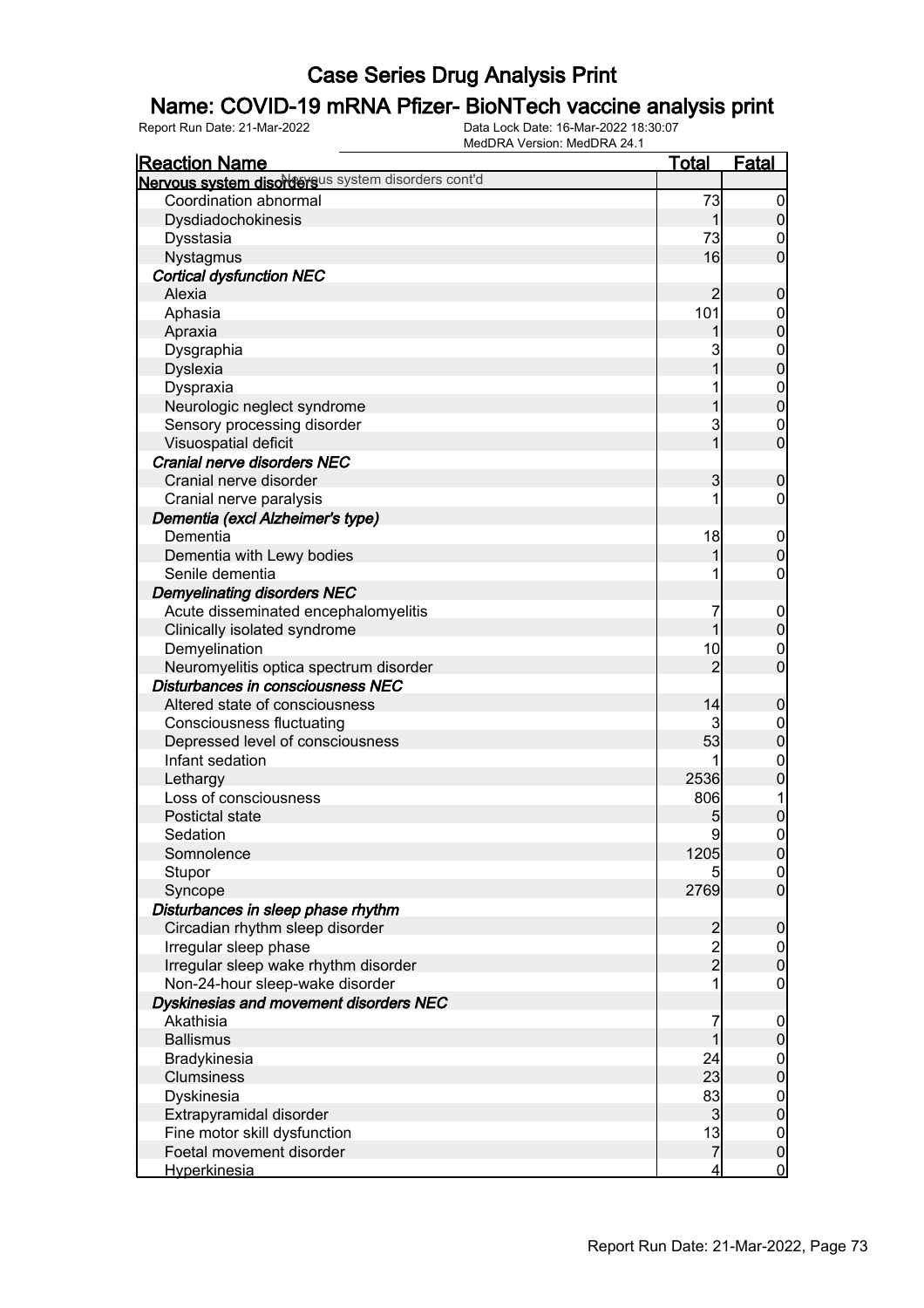### Name: COVID-19 mRNA Pfizer- BioNTech vaccine analysis print

| <b>Reaction Name</b>                               | <u>Total</u>   | <b>Fatal</b>     |
|----------------------------------------------------|----------------|------------------|
| Nervous system disordersus system disorders cont'd |                |                  |
| Hypokinesia                                        | 108            | $\mathbf 0$      |
| Micrographia                                       | 1              | $\mathbf 0$      |
| Motor dysfunction                                  | $\overline{4}$ | $\mathbf 0$      |
| Movement disorder                                  | 70             | $\boldsymbol{0}$ |
| Psychomotor hyperactivity                          | 29             | $\mathbf 0$      |
| Synkinesis                                         | $\overline{c}$ | $\mathbf 0$      |
| Tardive dyskinesia                                 | $\overline{2}$ | $\mathbf 0$      |
| <b>Dystonias</b>                                   |                |                  |
| Dystonia                                           | 16             | $\boldsymbol{0}$ |
| Writer's cramp                                     |                | $\boldsymbol{0}$ |
| <b>Encephalitis NEC</b>                            |                |                  |
| Encephalitis autoimmune                            | 1              | $\mathbf 0$      |
| Limbic encephalitis                                | 1              | $\mathbf 0$      |
| Noninfective encephalitis                          | 7              | 0                |
| <b>Encephalopathies NEC</b>                        |                |                  |
| Autoimmune encephalopathy                          | 1              | 1                |
| Encephalopathy                                     | 5              | $\mathbf 0$      |
| Hashimoto's encephalopathy                         | 1              | $\mathbf 0$      |
| Posterior reversible encephalopathy syndrome       | 1              | $\overline{0}$   |
| Eye movement disorders                             |                |                  |
| Illrd nerve disorder                               | 1              | $\boldsymbol{0}$ |
| Illrd nerve paralysis                              | 7              |                  |
| IVth nerve paralysis                               | 1              | $0\atop 0$       |
| Microvascular cranial nerve palsy                  | $\overline{c}$ | $\boldsymbol{0}$ |
| Vith nerve disorder                                | $\overline{1}$ | $\overline{0}$   |
| VIth nerve paralysis                               | 12             | $\boldsymbol{0}$ |
| <b>Facial cranial nerve disorders</b>              |                |                  |
| Bell's palsy                                       | 635            | $\mathbf 0$      |
| Facial nerve disorder                              | 9              | $\pmb{0}$        |
| Facial paralysis                                   | 477            | $\mathbf{0}$     |
| Facial paresis                                     | 105            | $\mathbf 0$      |
| Facial spasm                                       | 55             | $\boldsymbol{0}$ |
| Generalised tonic-clonic seizures                  |                |                  |
| Generalised tonic-clonic seizure                   | 77             | $\boldsymbol{0}$ |
| <b>Headaches NEC</b>                               |                |                  |
| Cervicogenic headache                              | 3              | $\Omega$         |
| Cluster headache                                   | 292            | 0                |
| Cold-stimulus headache                             | 37             | $\overline{0}$   |
| Drug withdrawal headache                           | $\mathbf{3}$   | $\boldsymbol{0}$ |
| <b>Exertional headache</b>                         | 9              | $\boldsymbol{0}$ |
| External compression headache                      | $\overline{2}$ | $\overline{0}$   |
| Headache                                           | 30119          | 1                |
| Medication overuse headache                        | $\overline{c}$ | $\bf{0}$         |
| New daily persistent headache                      | 8              | $\boldsymbol{0}$ |
| Occipital neuralgia                                | 17             | $\mathbf 0$      |
| Ophthalmoplegic migraine                           | 1              | $\boldsymbol{0}$ |
| Primary cough headache                             | 4              | $\mathbf 0$      |
| Primary headache associated with sexual activity   | 10             | $\boldsymbol{0}$ |
| Sinus headache                                     | 398            | $\mathbf 0$      |
| <b>Tension headache</b>                            | 630            | $\boldsymbol{0}$ |
| Thunderclap headache                               | 23             | $\mathbf 0$      |
| Vascular headache                                  | 21             | $\overline{0}$   |
| <b>Hydrocephalic conditions</b>                    |                |                  |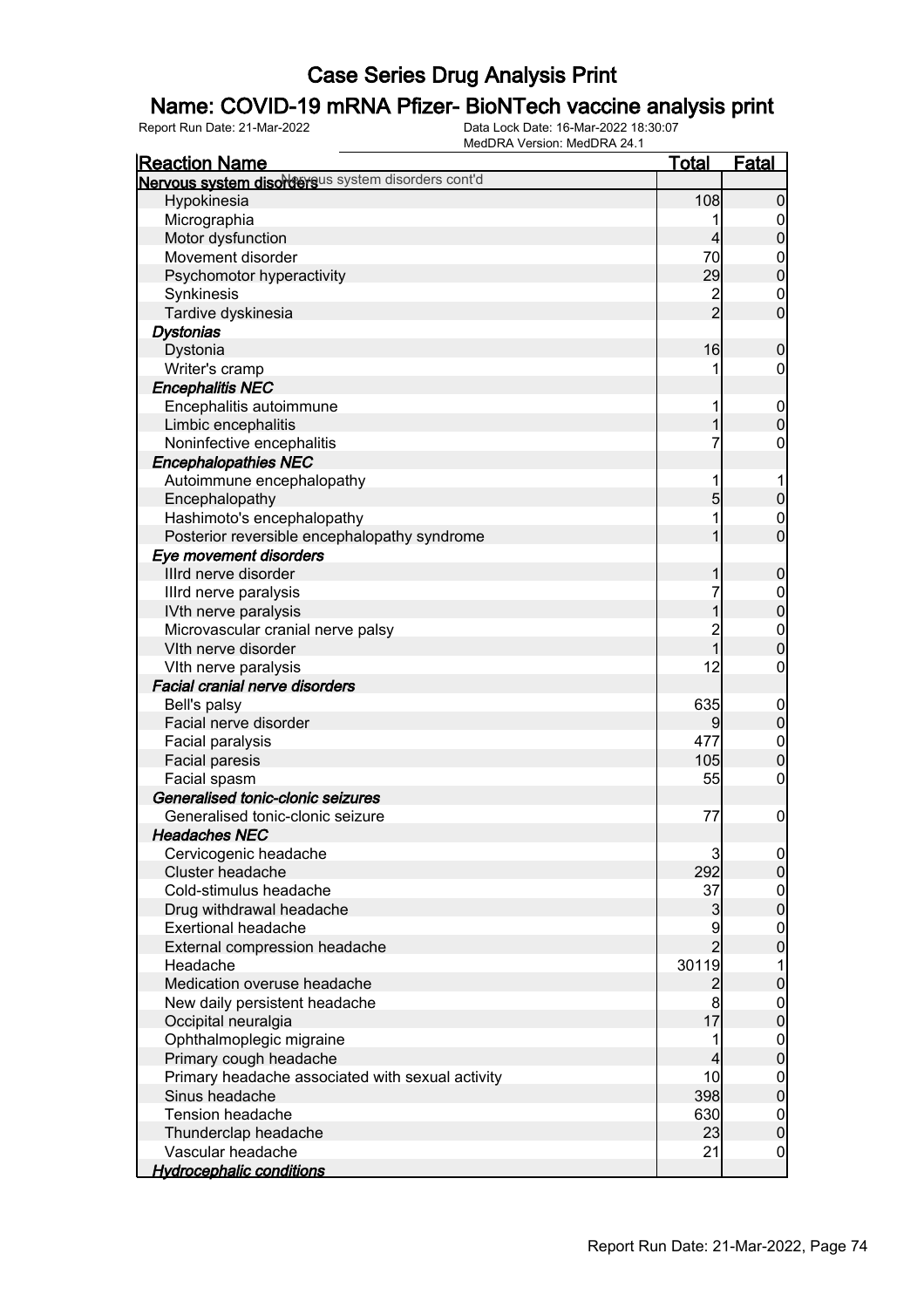### Name: COVID-19 mRNA Pfizer- BioNTech vaccine analysis print

| <b>Reaction Name</b>                               | <u>Total</u>                                   | Fatal                                     |
|----------------------------------------------------|------------------------------------------------|-------------------------------------------|
| Nervous system disordersus system disorders cont'd |                                                |                                           |
| Hydrocephalus                                      | 5                                              | $\overline{0}$                            |
| Hypoglossal nerve disorders                        |                                                |                                           |
| Tongue paralysis                                   |                                                | 0                                         |
| Increased intracranial pressure disorders          |                                                |                                           |
| <b>Brain compression</b>                           | $\overline{c}$                                 |                                           |
| Brain oedema                                       | 13                                             | $\frac{0}{2}$                             |
| Idiopathic intracranial hypertension               | 12                                             | $\mathbf 0$                               |
| Intracranial pressure increased                    | 5                                              | $\overline{0}$                            |
| Intellectual disabilities                          |                                                |                                           |
| Intellectual disability                            | 4                                              | $\overline{0}$                            |
| Lumbar spinal cord and nerve root disorders        |                                                |                                           |
| Sciatica                                           | 135                                            | $\overline{0}$                            |
| Memory loss (excl dementia)                        |                                                |                                           |
| Amnesia                                            | 227                                            | $\mathbf 0$                               |
| Memory impairment                                  | 250                                            | $\mathbf 0$                               |
| Transient global amnesia                           | 10                                             | $\overline{0}$                            |
| Mental impairment (excl dementia and memory loss)  |                                                |                                           |
| Cognitive disorder                                 | 106                                            | $\mathbf 0$                               |
| Cognitive linguistic deficit                       |                                                | $\mathbf 0$                               |
| Disturbance in attention                           | 399                                            | $\overline{0}$                            |
| Mental impairment                                  | 60                                             | 0                                         |
| <b>Migraine headaches</b>                          |                                                |                                           |
| Basilar migraine                                   |                                                | $\mathbf 0$                               |
| Hemiplegic migraine                                | 44                                             | $\overline{0}$                            |
| Migraine                                           | 3521                                           | $\mathbf 0$                               |
| Migraine with aura                                 | 231                                            | $\overline{0}$                            |
| Migraine without aura                              | 22                                             | $\mathbf{0}$                              |
| Ophthalmic migraine                                | $\overline{7}$                                 | $\overline{0}$                            |
| Retinal migraine                                   | 38                                             | $\mathbf 0$                               |
| Typical aura without headache                      | 9                                              | $\overline{0}$                            |
| Vestibular migraine                                | 30                                             | $\mathbf 0$                               |
| Mixed cranial nerve disorders                      |                                                |                                           |
| <b>Bulbar palsy</b>                                | $\overline{c}$                                 | $\boldsymbol{0}$                          |
| <b>Mononeuropathies</b>                            |                                                |                                           |
| Carpal tunnel syndrome                             | 35                                             | $\overline{0}$                            |
| Cubital tunnel syndrome                            | 4                                              | 0                                         |
| Meralgia paraesthetica                             |                                                |                                           |
| Mononeuritis                                       | $\frac{2}{2}$                                  | $\overline{0}$                            |
| Mononeuropathy                                     | 4                                              |                                           |
| Nerve compression                                  | 31                                             | $\begin{matrix} 0 \\ 0 \end{matrix}$      |
| Peripheral nerve lesion                            | $\overline{\mathbf{c}}$                        |                                           |
| Peroneal nerve palsy                               | 20                                             | $\begin{matrix} 0 \\ 0 \end{matrix}$      |
| Piriformis syndrome                                |                                                |                                           |
| Pudendal canal syndrome                            | $\frac{2}{3}$                                  | $0\atop 0$                                |
| Sciatic nerve neuropathy                           |                                                |                                           |
| Ulnar nerve palsy                                  |                                                | $\begin{matrix} 0 \\ 0 \end{matrix}$      |
| <b>Ulnar neuritis</b>                              |                                                | $\mathbf 0$                               |
| Ulnar tunnel syndrome                              | $\begin{array}{c}\n 2 \\ 2 \\ 3\n \end{array}$ | $\overline{0}$                            |
| Motor neurone diseases                             |                                                |                                           |
| Amyotrophic lateral sclerosis                      | 1                                              | $\mathbf 0$                               |
| Lower motor neurone lesion                         |                                                |                                           |
| Motor neurone disease                              | 2<br>7                                         | $\begin{matrix} 0 \\ 2 \\ 0 \end{matrix}$ |
| Progressive bulbar palsy                           | 1                                              |                                           |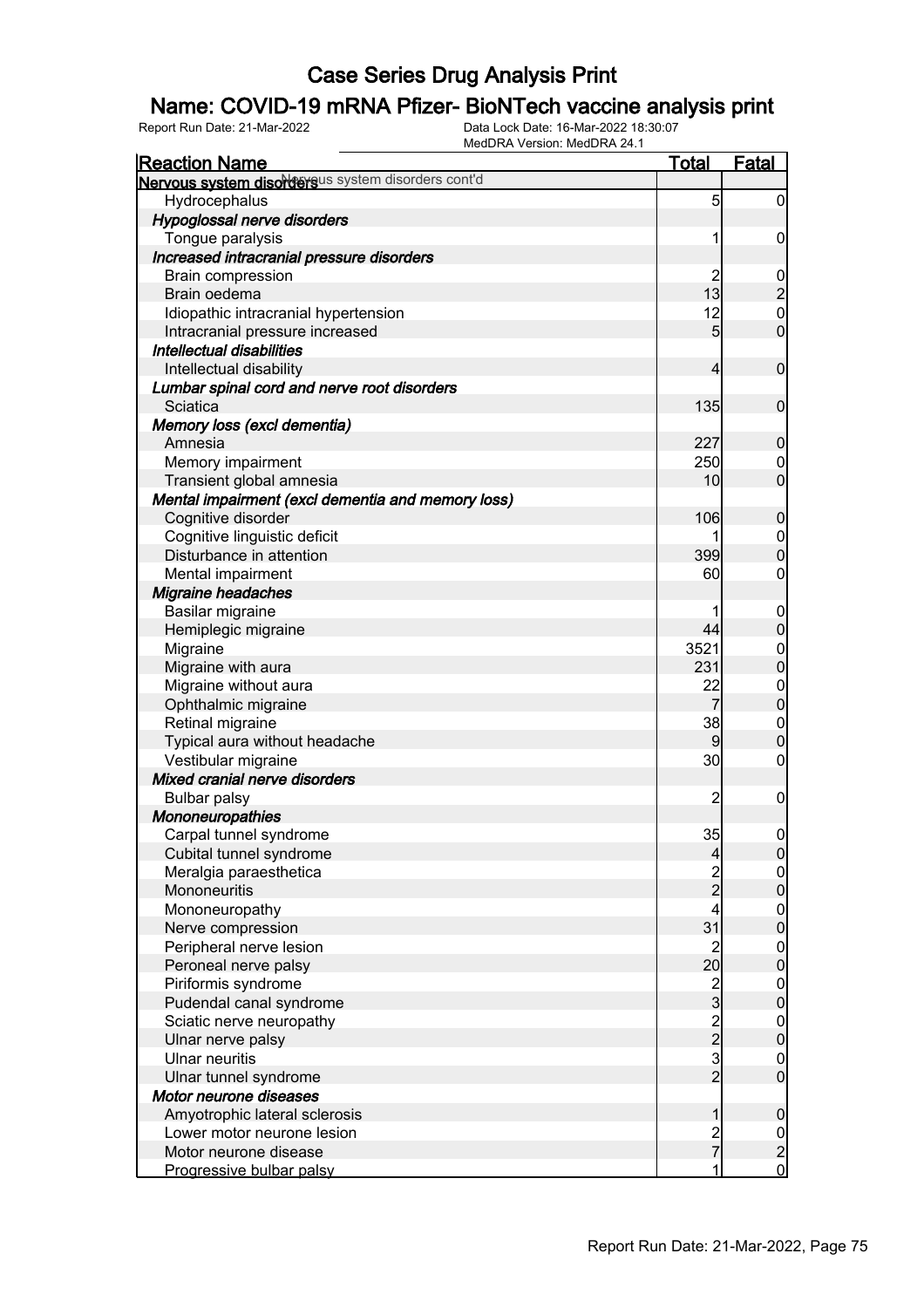### Name: COVID-19 mRNA Pfizer- BioNTech vaccine analysis print

| <b>Reaction Name</b>                               | <u>Total</u>   | <b>Fatal</b>                         |
|----------------------------------------------------|----------------|--------------------------------------|
| Nervous system disordersus system disorders cont'd |                |                                      |
| Upper motor neurone lesion                         | 1              | $\mathbf 0$                          |
| Multiple sclerosis acute and progressive           |                |                                      |
| <b>Band sensation</b>                              |                | $\mathbf 0$                          |
| Multiple sclerosis                                 | 38             | $\mathbf 0$                          |
| Multiple sclerosis relapse                         | 26             | $\mathbf 0$                          |
| Relapsing-remitting multiple sclerosis             |                | 0                                    |
| Tumefactive multiple sclerosis                     |                | $\overline{1}$                       |
| Muscle tone abnormal                               |                |                                      |
| Drop attacks                                       | $\overline{c}$ | $\boldsymbol{0}$                     |
| Hypertonia                                         | $\overline{2}$ | $\boldsymbol{0}$                     |
| Hypotonia                                          | 37             | $\overline{0}$                       |
| Morvan syndrome                                    |                |                                      |
| Muscle tone disorder                               |                | $0\atop 0$                           |
| Serotonin syndrome                                 |                | $\mathbf 0$                          |
| Stiff leg syndrome                                 |                | $\overline{0}$                       |
| Myelitis (incl infective)                          |                |                                      |
| Myelitis transverse                                | 36             | $\mathbf 0$                          |
| Narcolepsy and hypersomnia                         |                |                                      |
| Cataplexy                                          | 3              | $\mathbf 0$                          |
| Hypersomnia                                        | 124            | 0                                    |
| Narcolepsy                                         | 7              | $\overline{0}$                       |
| Nervous system disorders NEC                       |                |                                      |
| Central nervous system lesion                      | $\overline{c}$ | $\boldsymbol{0}$                     |
| Cerebral disorder                                  | $\overline{2}$ | $\mathbf{0}$                         |
| Nervous system disorder                            | 25             | $\overline{0}$                       |
| Neurotoxicity                                      | 4              | $\mathbf 0$                          |
| Psychomotor skills impaired                        |                | $\overline{0}$                       |
| Neurologic visual problems NEC                     |                |                                      |
| Hemianopia                                         | 1              | $\boldsymbol{0}$                     |
| Hemianopia homonymous                              |                | $\boldsymbol{0}$                     |
| Quadrantanopia                                     | 2<br>2         | $\mathbf 0$                          |
| <b>Tunnel vision</b>                               | 24             | $\boldsymbol{0}$                     |
| Neurological signs and symptoms NEC                |                |                                      |
| Agitation neonatal                                 |                | $\mathbf{0}$                         |
| Cerebrospinal fluid leakage                        | $\mathbf{1}$   | $\mathbf 0$                          |
| Clonus                                             | $\overline{5}$ |                                      |
| Decerebrate posture                                |                | $\frac{0}{0}$                        |
| Decorticate posture                                |                |                                      |
| <b>Dizziness</b>                                   | 11298          | $0\atop 0$                           |
| Dizziness exertional                               | 52             |                                      |
| Dizziness postural                                 | 853            | $0\atop 0$                           |
| Drooling                                           | 25             |                                      |
| Fontanelle bulging                                 | $\overline{2}$ | $0\atop 0$                           |
| <b>Head discomfort</b>                             | 405            |                                      |
| Hyporesponsive to stimuli                          | $\overline{c}$ | $\begin{matrix} 0 \\ 0 \end{matrix}$ |
| Inability to crawl                                 | $\mathbf{3}$   |                                      |
| Infant irritability                                | 10             | $\begin{matrix} 0 \\ 0 \end{matrix}$ |
| Meningism                                          | $\overline{c}$ |                                      |
| Myoclonus                                          | 35             | $0\atop 0$                           |
| Neurological symptom                               | 67             |                                      |
| Patient elopement                                  | $\mathbf{1}$   | $0\atop 0$                           |
| Persistent postural-perceptual dizziness           | 17             | $\overline{0}$                       |
| Presyncope                                         | 714            | $\mathbf 0$                          |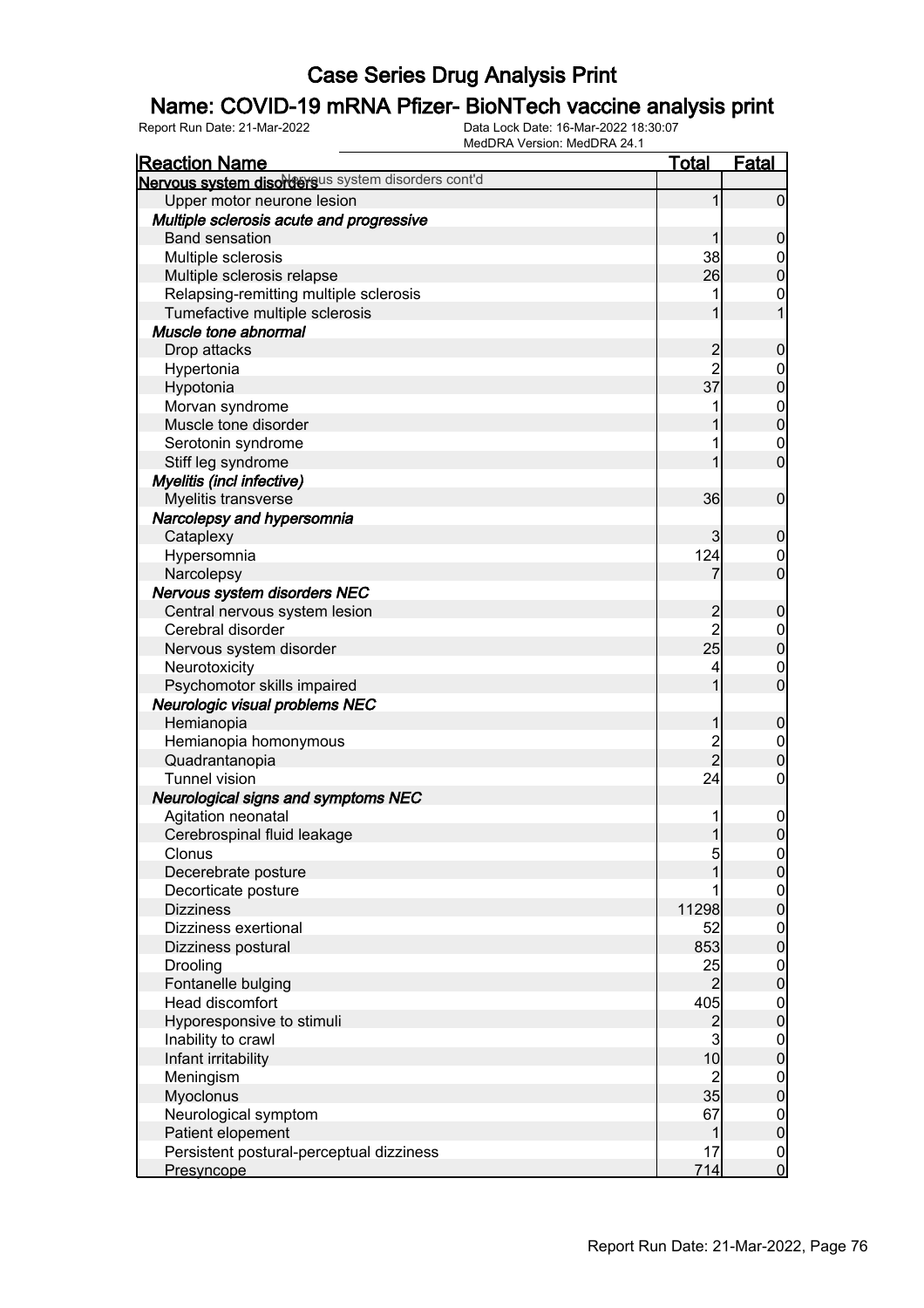### Name: COVID-19 mRNA Pfizer- BioNTech vaccine analysis print

| <b>Reaction Name</b>                               | <u>Total</u>                     | <u>Fatal</u>                  |
|----------------------------------------------------|----------------------------------|-------------------------------|
| Nervous system disordersus system disorders cont'd |                                  |                               |
| Sensory overload                                   | 5                                | $\boldsymbol{0}$              |
| Slow response to stimuli                           | 4                                | $\overline{0}$                |
| Tongue biting                                      | 8                                | $\boldsymbol{0}$              |
| Unresponsive to stimuli                            | 61                               | $\overline{0}$                |
| <b>Neuromuscular disorders NEC</b>                 |                                  |                               |
| Muscle contractions involuntary                    | 32                               | $\boldsymbol{0}$              |
| Muscle spasticity                                  | 20                               | $\mathbf 0$                   |
| Neuromuscular pain                                 | 3                                | $\mathbf 0$                   |
| Neuromuscular junction dysfunction                 |                                  |                               |
| Myasthenia gravis                                  | 14                               | $\boldsymbol{0}$              |
|                                                    |                                  |                               |
| Myasthenia gravis crisis                           | $\overline{c}$<br>$\overline{1}$ | $\mathbf 0$<br>$\overline{0}$ |
| Myasthenic syndrome                                |                                  |                               |
| <b>Olfactory nerve disorders</b>                   |                                  |                               |
| Anosmia                                            | 330                              | $\boldsymbol{0}$              |
| Hyposmia                                           | 19                               | $\mathbf 0$                   |
| Parosmia                                           | 327                              | $\mathbf 0$                   |
| <b>Optic nerve disorders NEC</b>                   |                                  |                               |
| Optic neuritis                                     | 41                               | $\boldsymbol{0}$              |
| Paraesthesias and dysaesthesias                    |                                  |                               |
| Burning feet syndrome                              | 14                               | $\boldsymbol{0}$              |
| Burning sensation                                  | 665                              | $\boldsymbol{0}$              |
| Burning sensation mucosal                          | 2                                | $\mathbf 0$                   |
| Dysaesthesia                                       | 8                                | $\boldsymbol{0}$              |
| Formication                                        | 46                               | $\overline{0}$                |
| Hand-arm vibration syndrome                        | 3                                | $\mathbf{0}$                  |
| Hemianaesthesia                                    | 4                                | $\overline{0}$                |
| Hemiparaesthesia                                   | 5                                | $\mathbf{0}$                  |
| Hyperaesthesia                                     | 124                              | $\overline{0}$                |
| Hypoaesthesia                                      | 3510                             | $\mathbf{0}$                  |
| Lhermitte's sign                                   |                                  | $\overline{0}$                |
| Paraesthesia                                       | 4803                             |                               |
| Reversed hot-cold sensation                        | 4                                | $0$<br>0                      |
| Synaesthesia                                       | 1                                | $\boldsymbol{0}$              |
| Paralysis and paresis (excl cranial nerve)         |                                  |                               |
| Diplegia                                           | 21                               | $\boldsymbol{0}$              |
| Hemiparesis                                        | 70                               | 0                             |
| Hemiplegia                                         | 48                               | $\overline{0}$                |
| Locked-in syndrome                                 | 1                                | $\mathbf 0$                   |
| Monoparesis                                        | 92                               | $\boldsymbol{0}$              |
| Monoplegia                                         | 102                              | $\mathbf 0$                   |
| Paralysis                                          | 155                              | $\boldsymbol{0}$              |
| Paraparesis                                        | $\mathbf{3}$                     | $\mathbf 0$                   |
| Paraplegia                                         | $\mathbf{3}$                     | $\boldsymbol{0}$              |
| Paresis                                            | 10                               | $\mathbf 0$                   |
| Quadriparesis                                      | 1                                | $\boldsymbol{0}$              |
| Quadriplegia                                       | 1                                | $\overline{0}$                |
| Parkinson's disease and parkinsonism               |                                  |                               |
|                                                    |                                  |                               |
| Freezing phenomenon                                | 18                               | $\pmb{0}$                     |
| Hypokinetic dysarthria                             | 1                                | $\boldsymbol{0}$              |
| Parkinson's disease                                | 4                                | $\mathbf 0$                   |
| Parkinsonian gait                                  | 1                                | $\boldsymbol{0}$              |
| Parkinsonian rest tremor                           | 1                                | $\mathbf{0}$                  |
| Parkinsonism                                       | 4                                | <u>0</u>                      |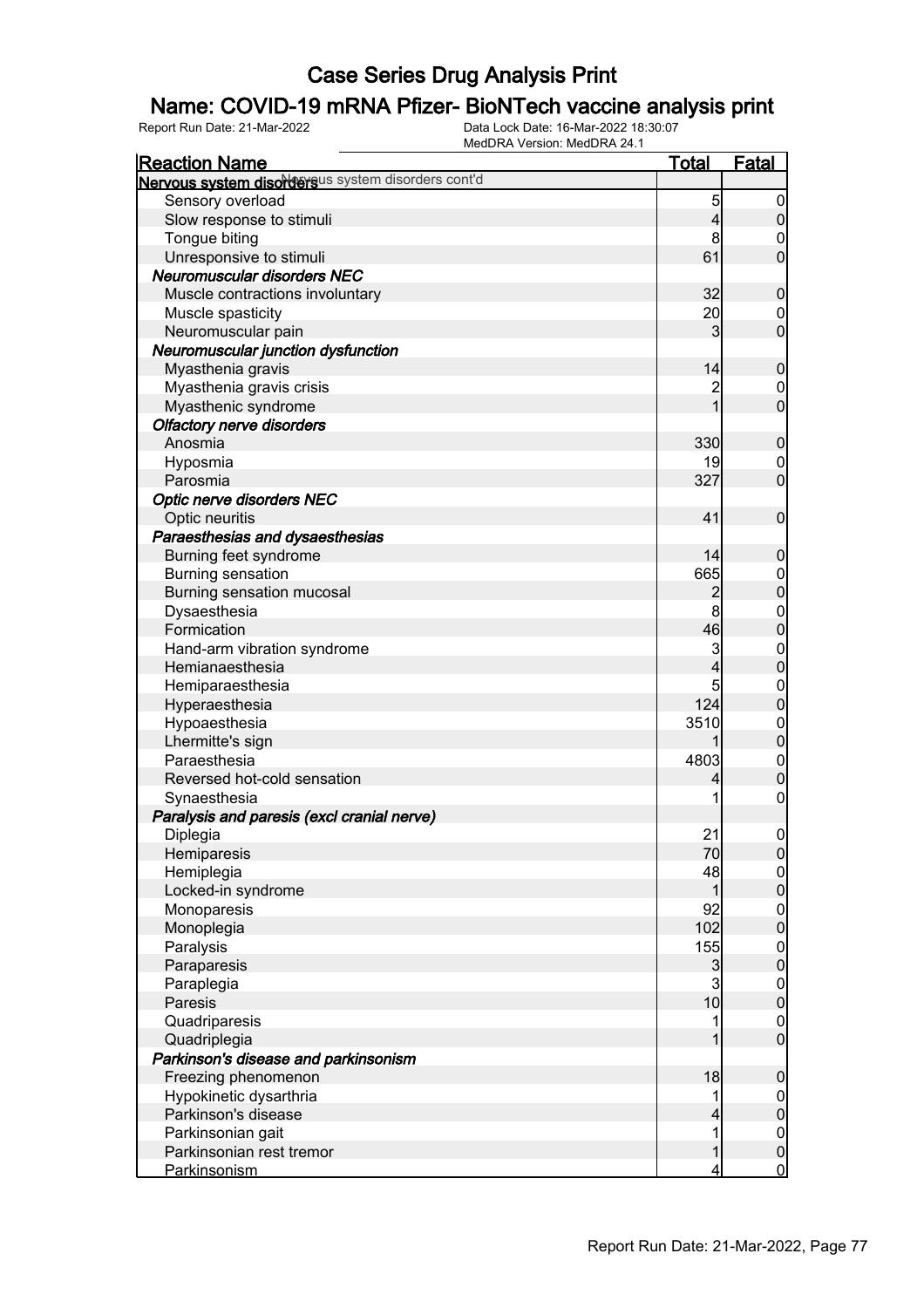### Name: COVID-19 mRNA Pfizer- BioNTech vaccine analysis print

| <b>Reaction Name</b>                               | <b>Total</b>   | <b>Fatal</b>                         |
|----------------------------------------------------|----------------|--------------------------------------|
| Nervous system disordersus system disorders cont'd |                |                                      |
| Reduced facial expression                          | 11             | $\overline{0}$                       |
| <b>Partial complex seizures</b>                    |                |                                      |
| Dreamy state                                       | $6 \,$         | $\mathbf 0$                          |
| Focal dyscognitive seizures                        | 6              | $\mathbf 0$                          |
| Temporal lobe epilepsy                             | $\overline{2}$ | $\mathbf 0$                          |
| <b>Partial simple seizures NEC</b>                 |                |                                      |
| Autonomic seizure                                  | 1              | $\mathbf 0$                          |
| <b>Peripheral neuropathies NEC</b>                 |                |                                      |
| Axonal neuropathy                                  | $\overline{c}$ | $\mathbf 0$                          |
| Brachial plexopathy                                | 1              | $\boldsymbol{0}$                     |
| Neuralgic amyotrophy                               | $\overline{5}$ | $\overline{0}$                       |
| <b>Neuritis</b>                                    | 10             | $\boldsymbol{0}$                     |
| Neuropathy peripheral                              | 157            | $\overline{0}$                       |
| Peripheral sensorimotor neuropathy                 | 1              |                                      |
| Peripheral sensory neuropathy                      | 12             | $0\atop 0$                           |
| Polyneuropathy                                     | $\overline{5}$ |                                      |
| Small fibre neuropathy                             | $\overline{4}$ | $0\atop 0$                           |
| Thoracic outlet syndrome                           | $\overline{c}$ | $\boldsymbol{0}$                     |
| Seizures and seizure disorders NEC                 |                |                                      |
| Atonic seizures                                    | 9              | $\mathbf 0$                          |
| Change in seizure presentation                     |                | $\pmb{0}$                            |
| Clonic convulsion                                  | $\frac{2}{5}$  |                                      |
| <b>Convulsions local</b>                           | 1              | $0\atop 0$                           |
| Convulsive threshold lowered                       |                | $\boldsymbol{0}$                     |
| Epilepsy                                           | 175            | $\overline{0}$                       |
| Epileptic aura                                     |                | $\boldsymbol{0}$                     |
| Epileptic encephalopathy                           | $\frac{2}{2}$  | $\mathbf 0$                          |
| Febrile convulsion                                 | 20             | $\boldsymbol{0}$                     |
| Idiopathic generalised epilepsy                    | 1              | $\overline{0}$                       |
| Neonatal epileptic seizure                         |                |                                      |
| <b>Partial seizures</b>                            | 29             | 0                                    |
| Partial seizures with secondary generalisation     |                |                                      |
| Post stroke seizure                                |                | $0$<br>0                             |
| Psychogenic seizure                                | 11             |                                      |
| Seizure                                            | 735            | $\frac{0}{2}$                        |
| Seizure anoxic                                     |                | 0                                    |
| Seizure cluster                                    | $\frac{3}{7}$  | 0                                    |
| Seizure like phenomena                             |                |                                      |
| Status epilepticus                                 | $\frac{3}{39}$ | $\begin{matrix} 0 \\ 0 \end{matrix}$ |
| Tonic clonic movements                             | $\overline{5}$ | $\boldsymbol{0}$                     |
| Tonic convulsion                                   | 37             | $\overline{0}$                       |
| Tonic posturing                                    |                | $\mathbf 0$                          |
| <b>Sensory abnormalities NEC</b>                   |                |                                      |
| Ageusia                                            | 602            | $\mathbf 0$                          |
| Allodynia                                          | 33             | $\pmb{0}$                            |
| Aura                                               | 29             | $\boldsymbol{0}$                     |
| Central pain syndrome                              | 1              | $\mathbf 0$                          |
| Complex regional pain syndrome                     | 6              | $\overline{0}$                       |
| Dysgeusia                                          | 1315           | $\mathbf 0$                          |
| Electric shock sensation                           | 54             | $\boldsymbol{0}$                     |
| Hypergeusia                                        | 1              | $\mathbf 0$                          |
| Hypogeusia                                         | 9              | $\overline{0}$                       |
| Intercostal neuralgia                              | 1              | $\mathbf 0$                          |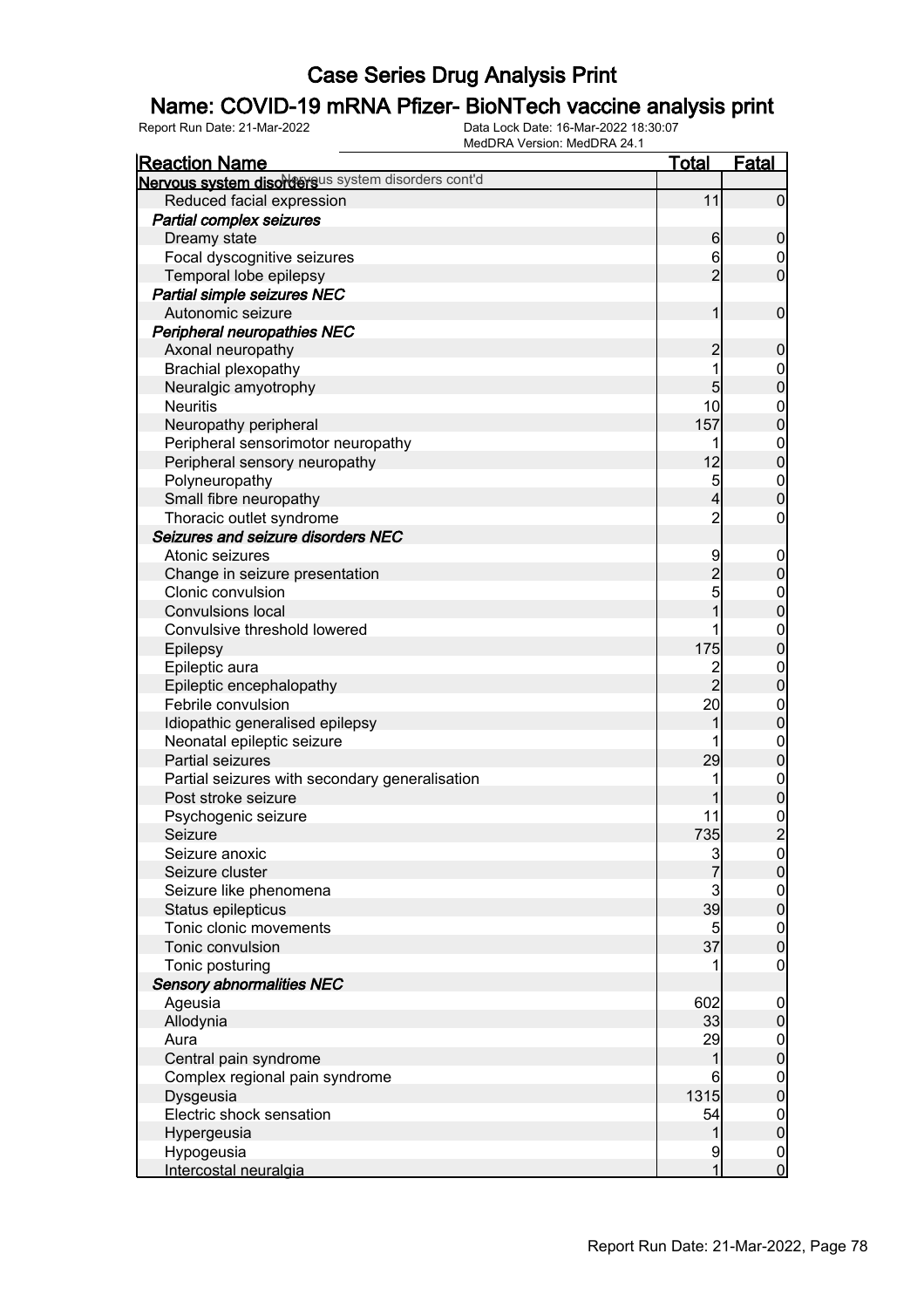### Name: COVID-19 mRNA Pfizer- BioNTech vaccine analysis print

| <b>Reaction Name</b>                               | <b>Total</b>   | <b>Fatal</b>                     |
|----------------------------------------------------|----------------|----------------------------------|
| Nervous system disordersus system disorders cont'd |                |                                  |
| Loss of proprioception                             | 3              | $\overline{0}$                   |
| Morton's neuralgia                                 | $\overline{4}$ | $\boldsymbol{0}$                 |
| Neuralgia                                          | 717            | 0                                |
| Persistent genital arousal disorder                | $\overline{c}$ | $\mathbf 0$                      |
| Phantom limb syndrome                              | 8              | $\boldsymbol{0}$                 |
| Post herpetic neuralgia                            | 17             | $\mathbf 0$                      |
| Restless arm syndrome                              | 4              | $\boldsymbol{0}$                 |
| Restless legs syndrome                             | 162            | $\mathbf 0$                      |
| Sensory disturbance                                | 127            | $\boldsymbol{0}$                 |
| Sensory loss                                       | 110            | $\overline{0}$                   |
| Taste disorder                                     | 313            | $\mathbf 0$                      |
| Visual perseveration                               | 3              | $\mathbf 0$                      |
| <b>Sleep disturbances NEC</b>                      |                |                                  |
| Microsleep                                         |                | $\mathbf 0$                      |
| Sleep deficit                                      | 13             | $\mathbf 0$                      |
| Sudden onset of sleep                              |                | $\mathbf 0$                      |
|                                                    |                |                                  |
| Speech and language abnormalities                  |                |                                  |
| Dysarthria<br>Incoherent                           | 239            | $\mathbf 0$                      |
|                                                    | 14             | $\boldsymbol{0}$                 |
| Language disorder                                  | $\overline{c}$ | $\mathbf 0$                      |
| Repetitive speech                                  | 5              | $\boldsymbol{0}$                 |
| Slow speech                                        | 23             | $\overline{0}$                   |
| Speech disorder                                    | 82             | $\mathbf 0$                      |
| Speech disorder developmental                      |                | $\mathbf 0$                      |
| Spinal cord and nerve root disorders NEC           |                |                                  |
| Acquired syringomyelia                             | 1              | $\mathbf 0$                      |
| Cauda equina syndrome                              |                | $\boldsymbol{0}$                 |
| Myelopathy                                         | 1              | $\boldsymbol{0}$                 |
| Radiculitis brachial                               | 18             | $\mathbf 0$                      |
| Radiculopathy                                      | 8              | $\mathbf 0$                      |
| <b>Structural brain disorders NEC</b>              |                |                                  |
| <b>Brain injury</b>                                | 10             | $\overline{c}$                   |
| Cerebral ventricle dilatation                      | 2<br>1         | $\begin{matrix}0\\0\end{matrix}$ |
| Hyperintensity in brain deep nuclei                |                |                                  |
| Intracranial mass                                  | 1              | $\pmb{0}$                        |
| White matter lesion                                | $\mathbf{1}$   | $\overline{0}$                   |
| Transient cerebrovascular events                   |                |                                  |
| Transient ischaemic attack                         | 195            | 3                                |
| Tremor (excl congenital)                           |                |                                  |
| <b>Essential tremor</b>                            | 6              | $\mathbf 0$                      |
| Head titubation                                    | 15             | $\overline{0}$                   |
| <b>Resting tremor</b>                              | 4              | $\mathbf 0$                      |
| Tremor                                             | 2133           | $\mathbf 0$                      |
| <b>Trigeminal disorders</b>                        |                |                                  |
| Numb chin syndrome                                 |                | $\mathbf 0$                      |
| Trigeminal nerve disorder                          | $\frac{2}{3}$  | $\pmb{0}$                        |
| Trigeminal neuralgia                               | 85             | $\overline{0}$                   |
| <b>Trigeminal neuritis</b>                         | 3              | $\mathbf 0$                      |
| Vagus nerve disorders                              |                |                                  |
| Vocal cord paralysis                               | $\overline{4}$ | $\boldsymbol{0}$                 |
| <b>Vertigos NEC</b>                                |                |                                  |
| Cervicogenic vertigo                               | 1              | $\mathbf 0$                      |
| Vertigo CNS origin                                 | 3              | $\overline{0}$                   |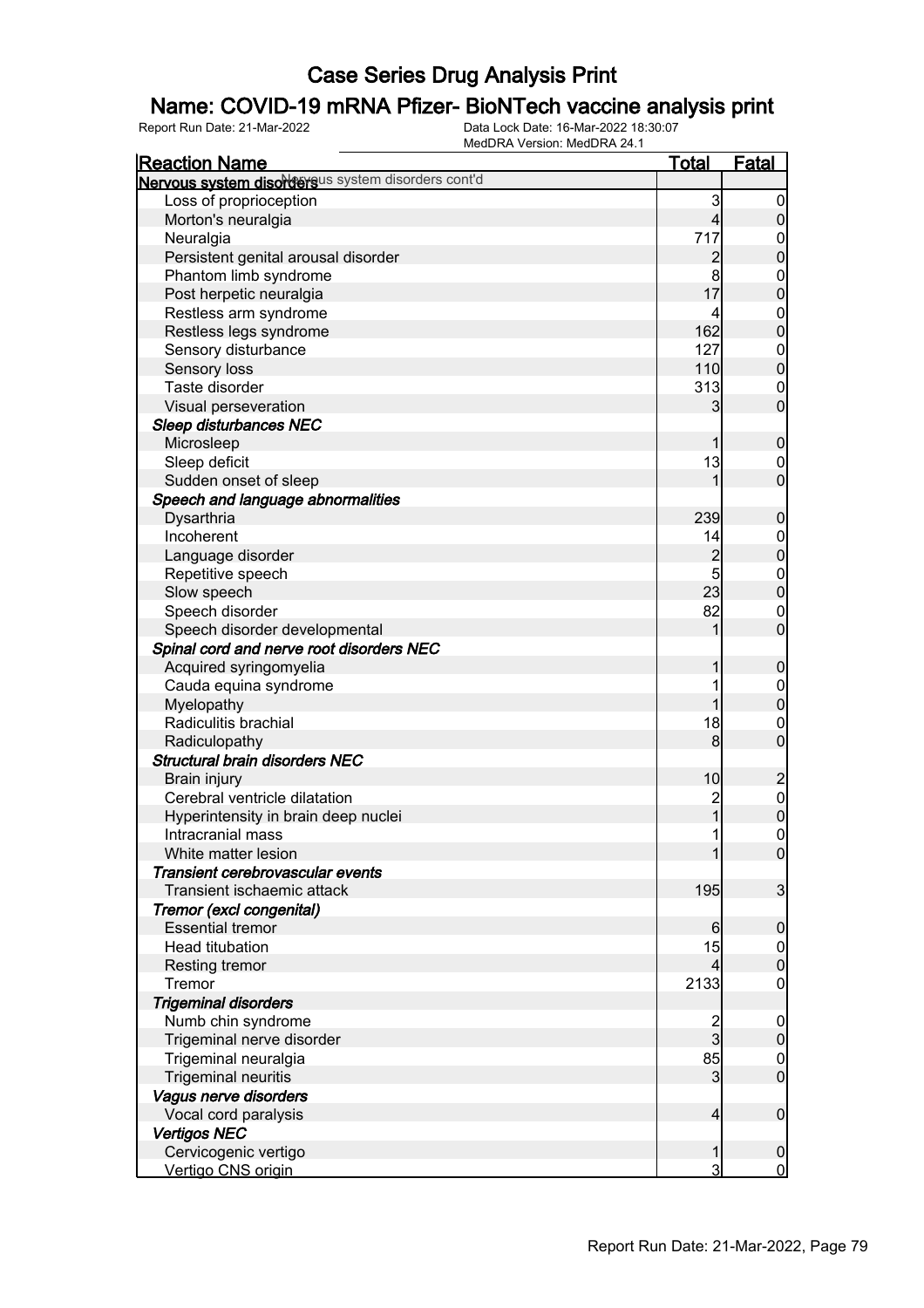#### Name: COVID-19 mRNA Pfizer- BioNTech vaccine analysis print

Report Run Date: 21-Mar-2022 Data Lock Date: 16-Mar-2022 18:30:07

MedDRA Version: MedDRA 24.1

| <b>Reaction Name</b>                               | Total |    |
|----------------------------------------------------|-------|----|
| Nervous system disordersus system disorders cont'd |       |    |
| Nervous system disorders SOC TOTAL                 | 80175 | 87 |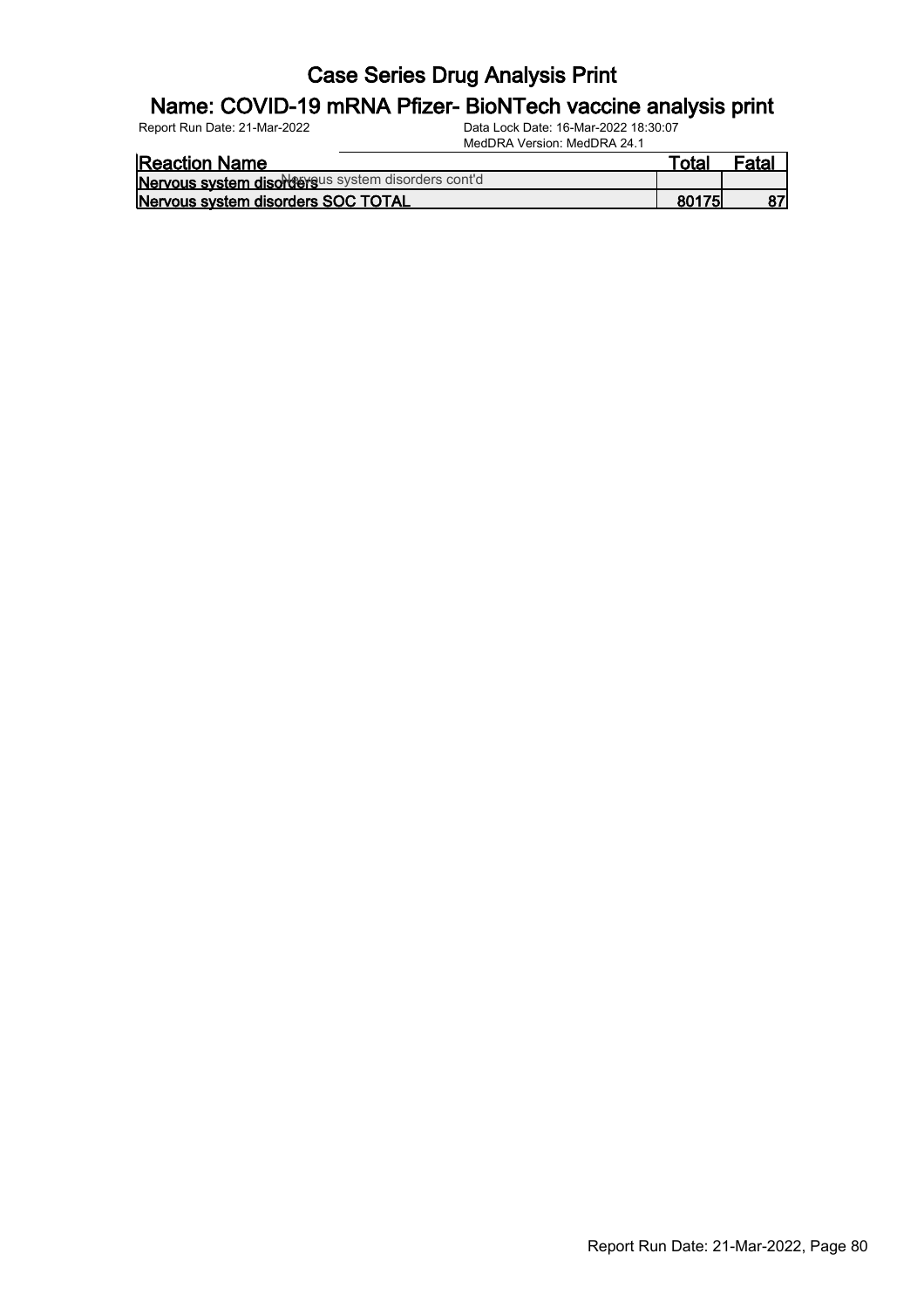### Name: COVID-19 mRNA Pfizer- BioNTech vaccine analysis print

| <b>Reaction Name</b>                                 | <u>Total</u>   | <b>Fatal</b>     |
|------------------------------------------------------|----------------|------------------|
| <b>Pregnancy conditions</b>                          |                |                  |
| Abortion related conditions and complications        |                |                  |
| Anembryonic gestation                                | 3              | $\overline{0}$   |
| Abortions not specified as induced or spontaneous    |                |                  |
| Abortion                                             | 1              | $\mathbf 0$      |
| Abortion missed                                      | 7              | $\mathbf 0$      |
| <b>Abortions spontaneous</b>                         |                |                  |
| Abortion spontaneous                                 | 485            | $\mathbf 0$      |
| Abortion threatened                                  | 2              | $\mathbf 0$      |
| Amniotic fluid and cavity disorders of pregnancy NEC |                |                  |
| Amniorrhoea                                          | 2              | $\mathbf 0$      |
| Oligohydramnios                                      | 1              | $\mathbf 0$      |
| <b>Foetal complications NEC</b>                      |                |                  |
| Foetal cardiac disorder                              | 1              | $\boldsymbol{0}$ |
| Foetal distress syndrome                             | 1              | $\overline{0}$   |
| Foetal hypokinesia                                   | 14             | 0                |
| Foetal conditions due to maternal conditions         |                |                  |
| Maternal condition affecting foetus                  | 1              | 0                |
| <b>Foetal growth complications</b>                   |                |                  |
| Foetal growth restriction                            | 7              | 0                |
| Gestational age and weight conditions                |                |                  |
| Low birth weight baby                                | 1              | $\mathbf{0}$     |
| Premature baby                                       |                |                  |
| Small for dates baby                                 | 1              | 0                |
|                                                      |                |                  |
| Haemorrhagic complications of pregnancy              |                |                  |
| Haemorrhage in pregnancy                             | 3<br>3         | $\mathbf 0$      |
| Premature separation of placenta                     |                | $\mathbf 0$      |
| Retroplacental haematoma                             | 1              | $\mathbf{0}$     |
| Subchorionic haematoma                               | 3              | $\overline{0}$   |
| Subchorionic haemorrhage                             | 1              | $\mathbf 0$      |
| Hypertension associated disorders of pregnancy       |                |                  |
| Pre-eclampsia                                        | $\overline{2}$ | 0                |
| Labour onset and length abnormalities                |                |                  |
| Induced labour                                       | 1              | $\mathbf 0$      |
| Premature delivery                                   | 1              | $\boldsymbol{0}$ |
| Premature labour                                     | 8              | $\mathbf 0$      |
| Premature rupture of membranes                       | 3              | 0                |
| <b>Threatened labour</b>                             | 1              | $\overline{0}$   |
| <b>Maternal complications of delivery NEC</b>        |                |                  |
| Retained placenta or membranes                       | $\overline{2}$ | $\mathbf 0$      |
| Maternal complications of labour NEC                 |                |                  |
| Uterine contractions abnormal                        | 1              | $\boldsymbol{0}$ |
| Uterine hypertonus                                   | 9              | $\overline{0}$   |
| <b>Maternal complications of pregnancy NEC</b>       |                |                  |
| <b>Biochemical pregnancy</b>                         | 4              | $\mathbf 0$      |
| Complication of pregnancy                            | 1              | $\boldsymbol{0}$ |
| Decidual cast                                        |                | $\mathbf 0$      |
| Ectopic pregnancy                                    | 15             |                  |
| Hyperemesis gravidarum                               | 1              | $0\atop 0$       |
| Morning sickness                                     | 16             |                  |
| Preterm premature rupture of membranes               | $\mathbf{3}$   | $0\atop 0$       |
| Ruptured ectopic pregnancy                           | 1              | $\boldsymbol{0}$ |
| Somatic symptom disorder of pregnancy                | $\overline{3}$ | $\mathbf 0$      |
| Neonatal hepatobiliary disorders                     |                |                  |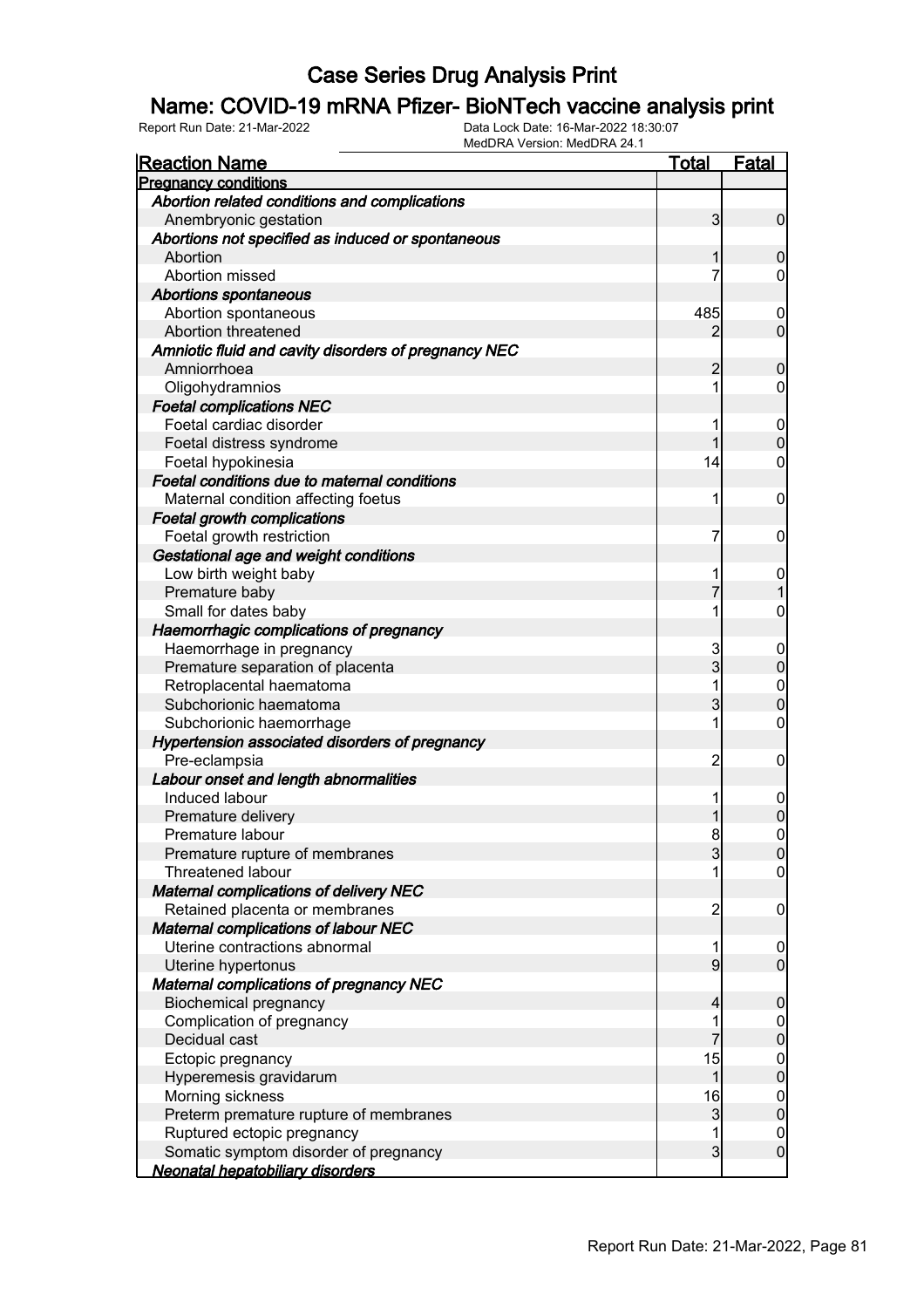### Name: COVID-19 mRNA Pfizer- BioNTech vaccine analysis print

| <b>Reaction Name</b>                           | <u>Total</u>   | Fatal                            |
|------------------------------------------------|----------------|----------------------------------|
| Pregnancy conditionSregnancy conditions cont'd |                |                                  |
| Jaundice neonatal                              |                | $\overline{0}$                   |
| Normal newborn status                          |                |                                  |
| Normal newborn                                 | 1              | $\mathbf 0$                      |
| Normal pregnancy, labour and delivery          |                |                                  |
| Labour pain                                    |                | $\mathbf 0$                      |
| Live birth                                     |                | 0                                |
| Pregnancy                                      | 35             | $\overline{0}$                   |
| Term birth                                     | 1              | $\mathbf 0$                      |
| Uterine contractions during pregnancy          | 6              | $\overline{0}$                   |
| Placental abnormalities (excl neoplasms)       |                |                                  |
| Foetal vascular malperfusion                   | 2              | $\mathbf 0$                      |
| Placental disorder                             | 1              | $\mathbf 0$                      |
| Placental insufficiency                        |                | $\overline{0}$                   |
| Small size placenta                            | $\overline{c}$ | 0                                |
| <b>Postpartum complications NEC</b>            |                |                                  |
| Postpartum haemorrhage                         | 5              | $\mathbf 0$                      |
| Pregnancy complicated by maternal disorders    |                |                                  |
| <b>Gestational diabetes</b>                    | $\overline{c}$ | $\mathbf 0$                      |
| Peripartum cardiomyopathy                      | $\overline{1}$ | $\overline{0}$                   |
| Stillbirth and foetal death                    |                |                                  |
| Foetal death                                   | 3              | 3                                |
| <b>Stillbirth</b>                              | 11             | 10                               |
| <b>Umbilical cord complications</b>            |                |                                  |
| Umbilical cord abnormality                     |                | 0                                |
| Umbilical cord thrombosis                      |                | $\overline{0}$                   |
| Unintended pregnancies                         |                |                                  |
| Pregnancy after post coital contraception      | $\overline{c}$ | $\mathbf 0$                      |
| Pregnancy on contraceptive                     | 3<br>2         | $\begin{matrix}0\\0\end{matrix}$ |
| Pregnancy on oral contraceptive                |                |                                  |
| Pregnancy with contraceptive device            | $\overline{c}$ | $\mathbf{0}$                     |
| Pregnancy with implant contraceptive           |                | 0                                |
| Unintended pregnancy                           |                | 0                                |
| Unwanted pregnancy                             |                |                                  |
| <b>Pregnancy conditions SOC TOTAL</b>          | 721            | 14                               |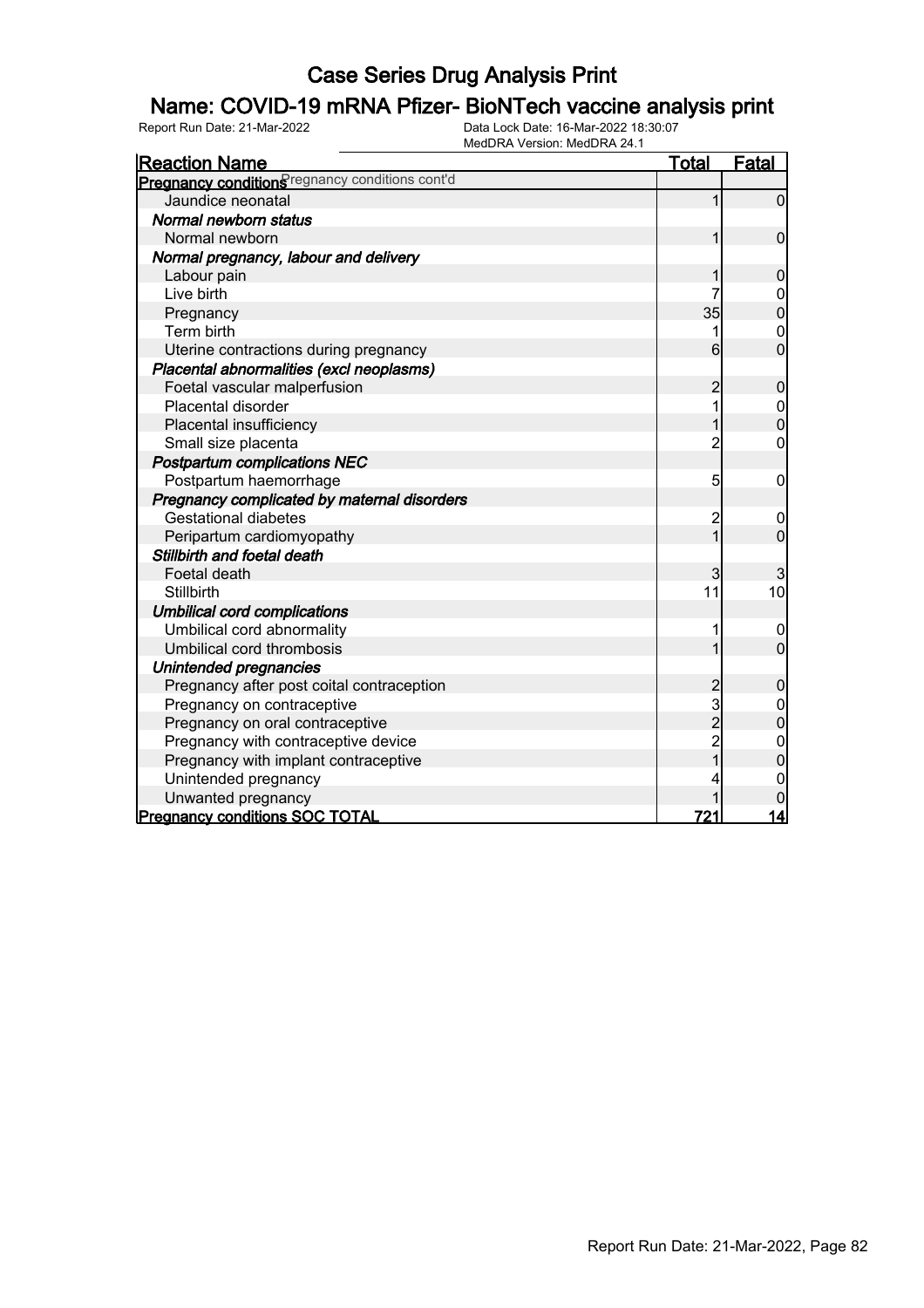### Name: COVID-19 mRNA Pfizer- BioNTech vaccine analysis print

| <b>Reaction Name</b>                         | <u>Total</u>   | <u>Fatal</u>                     |
|----------------------------------------------|----------------|----------------------------------|
| Device electrical issues                     |                |                                  |
| Electromagnetic interference                 | 1              | 0                                |
| <b>Device issues NEC</b>                     |                |                                  |
| Device connection issue                      | 1              | $\boldsymbol{0}$                 |
| Device failure                               | 1              | $\boldsymbol{0}$                 |
| Device issue                                 | $\overline{2}$ | $\overline{0}$                   |
| Device malfunction events NEC                |                |                                  |
| Device infusion issue                        | 1              | $\pmb{0}$                        |
| Device malfunction                           | 1              |                                  |
| Device pacing issue                          |                | $\begin{matrix}0\\0\end{matrix}$ |
| Device stimulation issue                     | 1              |                                  |
| Oversensing                                  | 21             | $0\atop 0$                       |
| Thrombosis in device                         | 15             | $\overline{0}$                   |
| Undersensing                                 | 1              | $\overline{0}$                   |
| Device physical property and chemical issues |                |                                  |
| Device breakage                              | 1              | $\boldsymbol{0}$                 |
| Device defective                             | 9              | $\mathbf 0$                      |
| Device kink                                  | 1              | $\overline{0}$                   |
| Needle issue                                 | 3              | $\overline{0}$                   |
| <b>Manufacturing materials issues</b>        |                |                                  |
| Manufacturing materials contamination        | 1              | $\mathbf 0$                      |
| Product contamination and sterility issues   |                |                                  |
| Product contamination                        | 17             | 0                                |
| Product contamination physical               | 11             | $\overline{0}$                   |
| <b>Product packaging issues</b>              |                |                                  |
| Packaging design issue                       | 1              | 0                                |
| Product closure issue                        | 1              | 0                                |
| <b>Product physical issues</b>               |                |                                  |
| Liquid product physical issue                | 12             | $\mathbf{0}$                     |
| Product after taste                          | 3              | $\mathbf 0$                      |
| Product deposit                              | $\mathbf{1}$   | $\begin{matrix}0\\0\end{matrix}$ |
| Product odour abnormal                       | $\overline{3}$ |                                  |
| Product physical issue                       | $\overline{c}$ | $\mathbf 0$                      |
| Product taste abnormal                       | $\overline{9}$ | $\overline{0}$                   |
| <b>Product quality issues NEC</b>            |                |                                  |
| Product complaint                            | $\overline{c}$ | $\pmb{0}$                        |
| Product origin unknown                       | 5              | 0                                |
| Product quality issue                        | $\overline{1}$ | $\overline{0}$                   |
| Product supply and availability issues       |                |                                  |
| Product availability issue                   |                | $\pmb{0}$                        |
| <b>null SOC TOTAL</b>                        | 130            | $\mathbf 0$                      |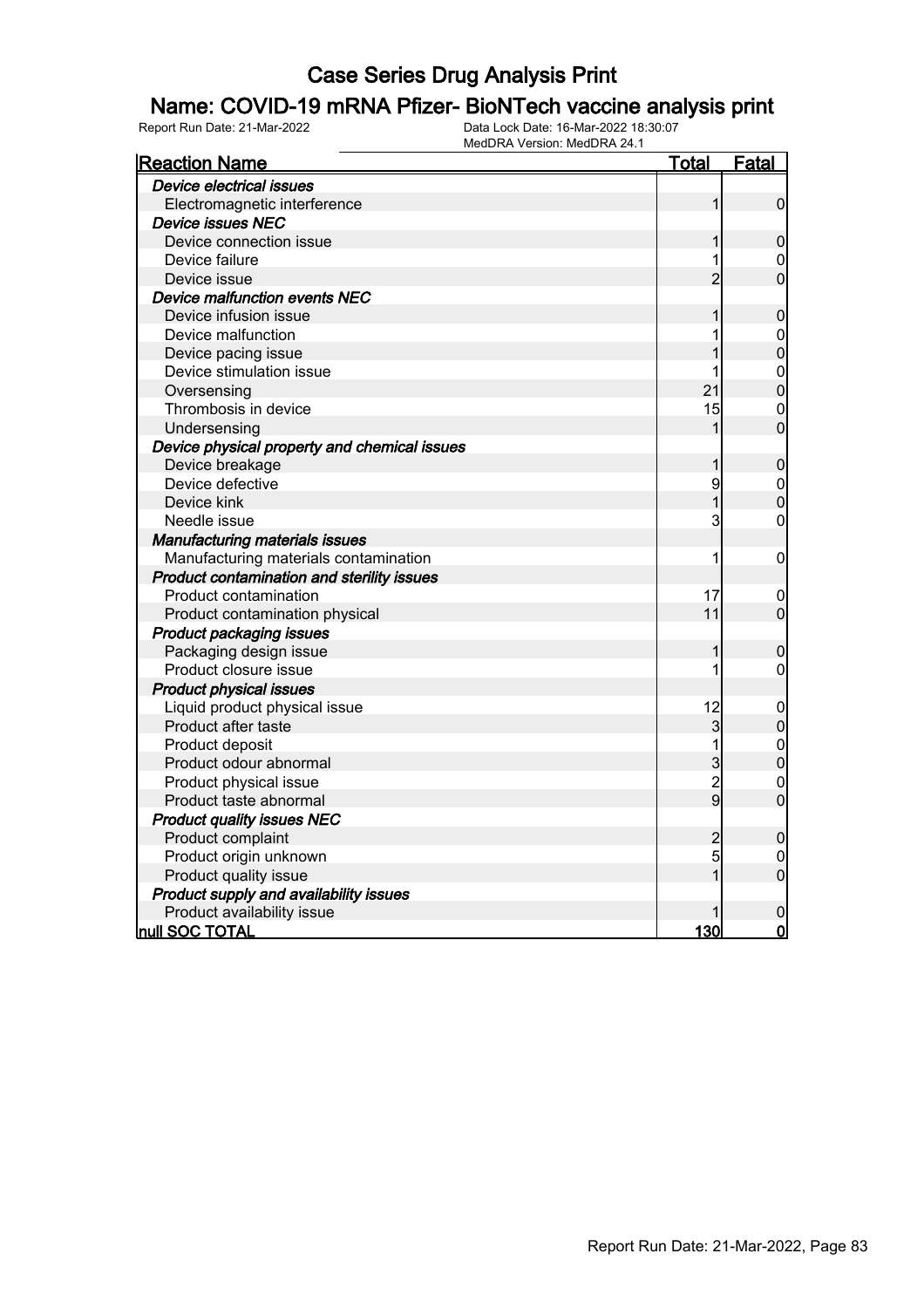### Name: COVID-19 mRNA Pfizer- BioNTech vaccine analysis print

| <b>Reaction Name</b>                                   | <u>Total</u>                     | <b>Fatal</b>                |
|--------------------------------------------------------|----------------------------------|-----------------------------|
| <b>Psychiatric disorders</b>                           |                                  |                             |
| <b>Abnormal behaviour NEC</b>                          |                                  |                             |
| Abnormal behaviour                                     | 28                               | $\boldsymbol{0}$            |
| Behaviour disorder                                     | $\overline{\mathbf{c}}$          | $\overline{0}$              |
| <b>Breath holding</b>                                  | $\overline{7}$                   | $\mathbf 0$                 |
| Staring                                                | 8                                | $\mathbf 0$                 |
| <b>Adjustment disorders</b>                            |                                  |                             |
| Adjustment disorder                                    | 1                                | $\mathbf 0$                 |
| Adjustment disorder with depressed mood                | 5                                | $\mathbf 0$                 |
| <b>Affect alterations NEC</b>                          |                                  |                             |
| <b>Affect lability</b>                                 | 15                               | $\boldsymbol{0}$            |
| Constricted affect                                     | 6                                | $\overline{0}$              |
| <b>Flat affect</b>                                     | 13                               | $\mathbf 0$                 |
| Inappropriate affect                                   | 23                               | $\mathbf 0$                 |
| <b>Amnestic symptoms</b>                               |                                  |                             |
| Paramnesia                                             | 7                                | $\mathbf 0$                 |
| <b>Anxiety disorders NEC</b>                           |                                  |                             |
| Anxiety disorder                                       | $\overline{c}$                   | $\mathbf 0$                 |
| Generalised anxiety disorder                           | $\overline{3}$                   | $\mathbf 0$                 |
| <b>Neurosis</b>                                        |                                  | $\mathbf 0$                 |
| <b>Anxiety symptoms</b>                                |                                  |                             |
| Agitation                                              | 97                               | $\mathbf 0$                 |
| Anxiety                                                | 1092                             | $\pmb{0}$                   |
| Immunisation anxiety related reaction                  | 4                                | $\boldsymbol{0}$            |
| <b>Nervousness</b>                                     | 211                              | $\mathbf 0$                 |
| <b>Stress</b>                                          | 138                              | $\mathbf 0$                 |
| <b>Tension</b>                                         | 45                               | $\mathbf 0$                 |
| Attention deficit and disruptive behaviour disorders   |                                  |                             |
| Attention deficit hyperactivity disorder               | 7                                | $\boldsymbol{0}$            |
| <b>Behaviour and socialisation disturbances</b>        |                                  |                             |
| Aggression                                             | 17                               |                             |
| Attention-seeking behaviour                            |                                  | $\boldsymbol{0}$            |
| Aversion                                               |                                  | $\mathbf 0$<br>$\mathbf{0}$ |
| <b>Disinhibition</b>                                   |                                  |                             |
| Indifference                                           | 3                                | $0\atop 0$                  |
|                                                        | 31                               | $\mathbf 0$                 |
| Paranoia                                               |                                  |                             |
| Personality change<br>Social avoidant behaviour        | 5<br>5                           | 0                           |
|                                                        | $\overline{2}$                   | 0                           |
| Soliloquy                                              |                                  | $\mathbf 0$                 |
| Suspiciousness                                         |                                  | $\boldsymbol{0}$            |
| <b>Bipolar disorders</b>                               |                                  |                             |
| Bipolar I disorder                                     | $\overline{c}$<br>$\overline{5}$ | $\mathbf 0$                 |
| Bipolar disorder                                       |                                  | $\overline{0}$              |
| Cognitive and attention disorders and disturbances NEC |                                  |                             |
| Daydreaming                                            | 9                                | $\pmb{0}$                   |
| Distractibility                                        | 4                                | $\overline{0}$              |
| Mental fatigue                                         | 250                              | $\boldsymbol{0}$            |
| <b>Communications disorders</b>                        |                                  |                             |
| Communication disorder                                 | 5                                | $\mathbf 0$                 |
| Mutism                                                 | 4                                | $\overline{0}$              |
| Speech sound disorder                                  | 1                                | $\mathbf 0$                 |
| Confusion and disorientation                           |                                  |                             |
| Confusional state                                      | 1055                             | $\boldsymbol{0}$            |
| <b>Disorientation</b>                                  | 327                              | $\overline{0}$              |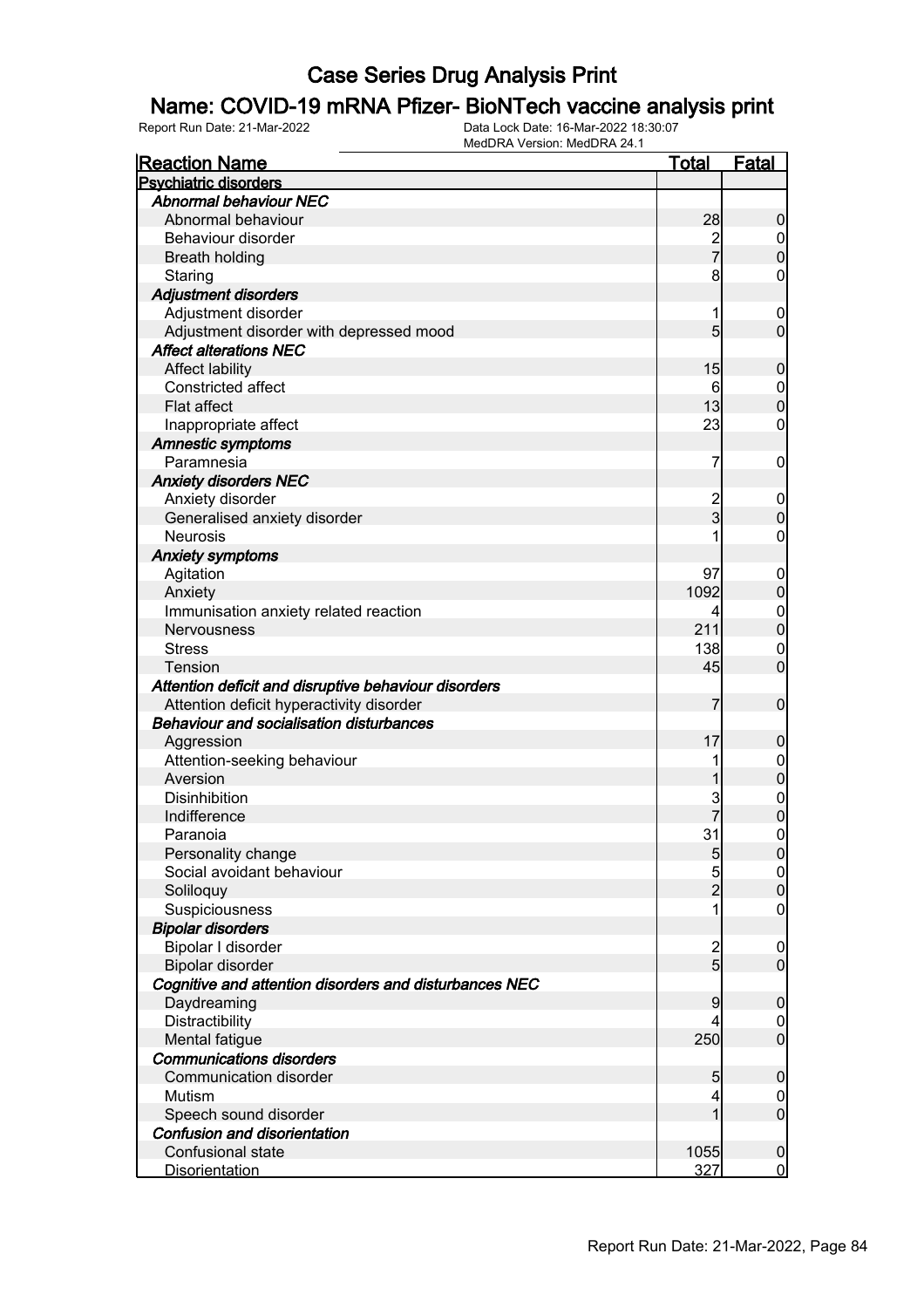### Name: COVID-19 mRNA Pfizer- BioNTech vaccine analysis print

| <u>Reaction Name</u>                                          | <u>Total</u>   | <u>Fatal</u>                     |
|---------------------------------------------------------------|----------------|----------------------------------|
| Psychiatric disorders <sup>Psychiatric disorders cont'd</sup> |                |                                  |
| Decreased physical activity levels                            |                |                                  |
| Catatonia                                                     | 1              | $\boldsymbol{0}$                 |
| Deliria                                                       |                |                                  |
| Delirium                                                      | 150            | $\mathbf 0$                      |
| <b>Delusional symptoms</b>                                    |                |                                  |
| Delusion                                                      | 18             | $\mathbf 0$                      |
| Depressive disorders                                          |                |                                  |
| Agitated depression                                           | 6              | $\mathbf 0$                      |
| Depression                                                    | 420            | $\pmb{0}$                        |
| Depression suicidal                                           | 19             | $\mathbf{0}$                     |
| Major depression                                              | 15             | $\overline{0}$                   |
| Mixed anxiety and depressive disorder                         | 4              | $\mathbf 0$                      |
| <b>Dissociative states</b>                                    |                |                                  |
| Depersonalisation/derealisation disorder                      | 13             | $\boldsymbol{0}$                 |
| <b>Dissociation</b>                                           | 39             | $\mathbf 0$                      |
| Dissociative amnesia                                          | 4              | $\mathbf 0$                      |
| Dissociative disorder                                         | $\overline{2}$ | $\overline{0}$                   |
| Disturbances in initiating and maintaining sleep              |                |                                  |
| Initial insomnia                                              | 30             | $\boldsymbol{0}$                 |
| Insomnia                                                      | 1961           | $\boldsymbol{0}$                 |
| Middle insomnia                                               | 34             | $\mathbf 0$                      |
| Terminal insomnia                                             | 35             | $\boldsymbol{0}$                 |
| <b>Dyssomnias</b>                                             |                |                                  |
| Breathing-related sleep disorder                              | 1              | $\boldsymbol{0}$                 |
| Dyssomnia                                                     | 1              | $\mathbf 0$                      |
| Poor quality sleep                                            | 270            | $\boldsymbol{0}$                 |
| <b>Eating disorders NEC</b>                                   |                |                                  |
| Bulimia nervosa                                               |                | $\mathbf 0$                      |
| Eating disorder                                               | 16             | $\boldsymbol{0}$                 |
| Selective eating disorder                                     | 1              | $\boldsymbol{0}$                 |
| <b>Emotional and mood disturbances NEC</b>                    |                |                                  |
| Anger                                                         | 46             | $\boldsymbol{0}$                 |
| Dysphoria                                                     | 3              | $\pmb{0}$                        |
| <b>Emotional disorder</b>                                     | 74             | $\begin{matrix}0\\0\end{matrix}$ |
| <b>Emotional distress</b>                                     | 64             |                                  |
| <b>Emotional poverty</b>                                      | $\mathbf{2}$   | $\Omega$                         |
| Euphoric mood                                                 | 50             | $\overline{0}$                   |
| Frustration tolerance decreased                               |                | $\overline{0}$                   |
| Irritability                                                  | 237            | $\mathbf 0$                      |
| Mood altered                                                  | 65             | $\boldsymbol{0}$                 |
| Morose                                                        | 1              | $\mathbf 0$                      |
| <b>Factitious disorders</b>                                   |                |                                  |
| Factitious disorder                                           | $\overline{4}$ | $\boldsymbol{0}$                 |
| Fear symptoms and phobic disorders (incl social phobia)       |                |                                  |
| Agoraphobia                                                   | $\overline{c}$ | $\mathbf 0$                      |
| Claustrophobia                                                | 1              | $\overline{0}$                   |
| Fear                                                          | 33             | $\pmb{0}$                        |
| Fear of death                                                 | $\frac{2}{1}$  | $\boldsymbol{0}$                 |
| Fear of eating                                                |                | $\mathbf 0$                      |
| Fear of falling                                               | $\frac{3}{6}$  | $\boldsymbol{0}$                 |
| Fear of injection                                             |                | $\mathbf 0$                      |
| Osmophobia                                                    | 1              | $\overline{0}$                   |
| Performance fear                                              | 1              | $\overline{0}$                   |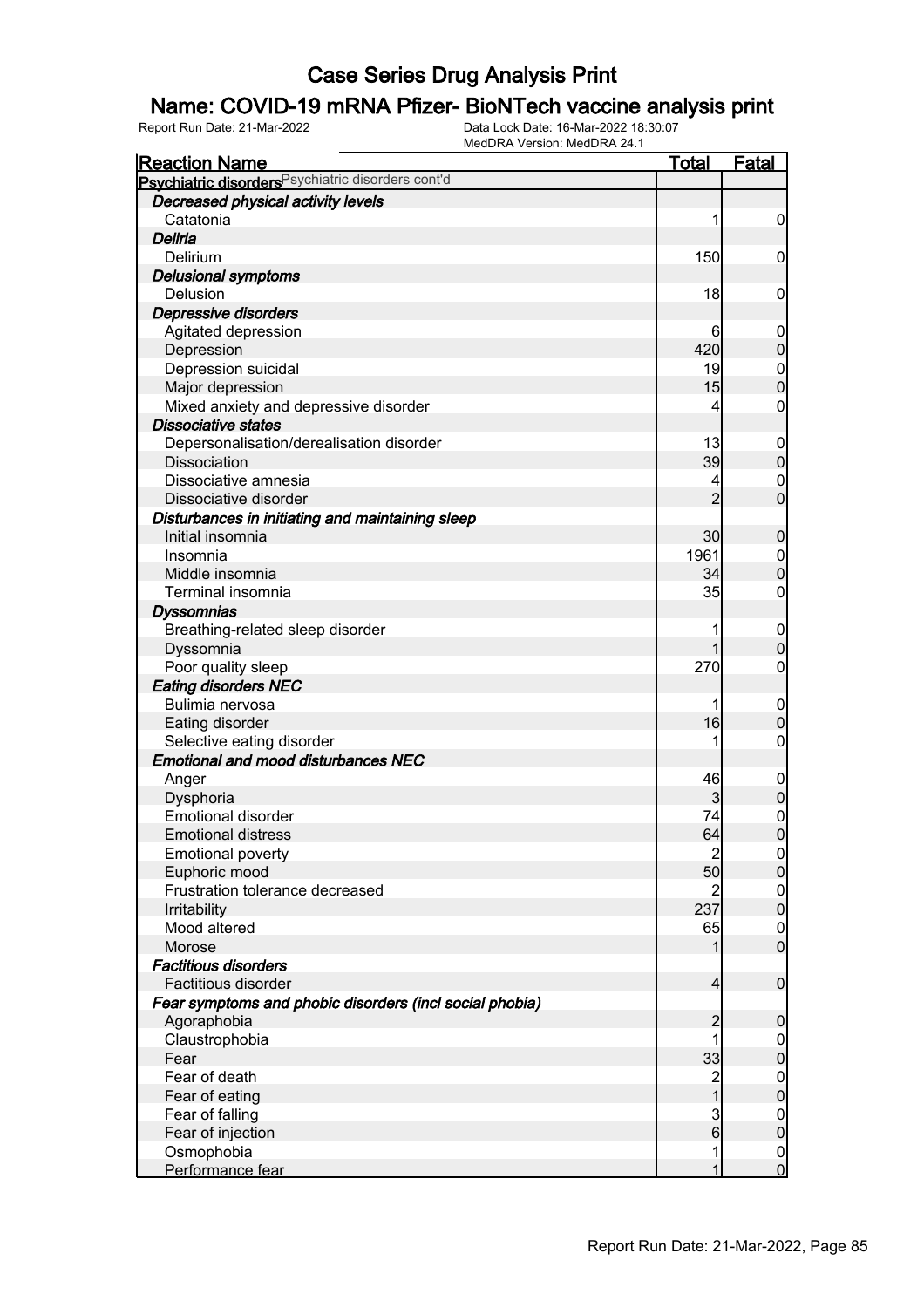### Name: COVID-19 mRNA Pfizer- BioNTech vaccine analysis print

| <b>Reaction Name</b>                                                        | <u>Total</u>        | <b>Fatal</b>                     |
|-----------------------------------------------------------------------------|---------------------|----------------------------------|
| Psychiatric disorders <sup>Psychiatric disorders cont'd</sup>               |                     |                                  |
| Phobia                                                                      | 3                   | $\boldsymbol{0}$                 |
| Phonophobia                                                                 | $\overline{3}$      | $\mathbf 0$                      |
| Social anxiety disorder                                                     | $\overline{2}$      | $\mathbf 0$                      |
| Social fear                                                                 | 1                   | $\overline{0}$                   |
| <b>Fluctuating mood symptoms</b>                                            |                     |                                  |
| Mood swings                                                                 | 172                 | $\mathbf 0$                      |
| Hallucinations (excl sleep-related)                                         |                     |                                  |
| Hallucination                                                               | 256                 | $\mathbf 0$                      |
| Hallucination, auditory                                                     | 22                  | $0\atop 0$                       |
| Hallucination, olfactory                                                    | 15                  |                                  |
| Hallucination, tactile                                                      |                     | $\begin{matrix}0\\0\end{matrix}$ |
| Hallucination, visual                                                       | 31                  |                                  |
| Hallucinations, mixed                                                       | 4                   | $\mathbf 0$                      |
| Increased physical activity levels                                          |                     |                                  |
| <b>Restlessness</b>                                                         | 176                 | $\mathbf 0$                      |
| Infancy, childhood and adolescence psychiatric disorders NEC                |                     |                                  |
| Social (pragmatic) communication disorder                                   | 1                   | 0                                |
| Learning disorders                                                          |                     |                                  |
| Learning disability                                                         | 1                   | $\mathbf 0$                      |
| Learning disorder                                                           | 1                   | $\overline{0}$                   |
| <b>Mental disorders NEC</b>                                                 |                     |                                  |
| Mental disorder                                                             | 22                  | $\mathbf 0$                      |
| Mental status changes                                                       | 1                   | $\boldsymbol{0}$                 |
| Psychological factor affecting medical condition                            | 1                   | $\overline{0}$                   |
| Mood alterations with depressive symptoms                                   |                     |                                  |
| Anhedonia                                                                   | 3                   | $\mathbf 0$                      |
| Decreased interest                                                          | 11                  | $\mathbf{0}$                     |
| Depressed mood                                                              | 457                 | $\overline{0}$                   |
| Depressive symptom                                                          | $\overline{c}$      | $0\atop 0$                       |
| Feeling guilty                                                              | $\mathbf 1$         |                                  |
| Feeling of despair                                                          |                     | $\begin{matrix}0\\0\end{matrix}$ |
| Feelings of worthlessness                                                   |                     |                                  |
| Negative thoughts                                                           |                     | $\begin{matrix}0\\0\end{matrix}$ |
| Psychomotor retardation                                                     |                     |                                  |
| Sense of a foreshortened future                                             |                     | $\overline{0}$                   |
| <b>Tearfulness</b>                                                          | 49                  | 0                                |
| Mood alterations with manic symptoms                                        |                     |                                  |
| Hypomania                                                                   | $\overline{2}$      | $\mathbf 0$                      |
| Mania                                                                       | 11                  | $\overline{0}$                   |
| <b>Mood disorders NEC</b>                                                   |                     |                                  |
| Affective disorder                                                          | 4                   | 0                                |
| Apathy                                                                      | 38                  | $\boldsymbol{0}$                 |
| Boredom                                                                     | 1                   | $\boldsymbol{0}$                 |
| Laziness                                                                    | 3                   | $\pmb{0}$                        |
| Listless                                                                    | 26                  | $\mathbf 0$<br>$\overline{0}$    |
| Mood disorder due to a general medical condition                            | 1                   |                                  |
| Narcolepsy and associated conditions                                        |                     |                                  |
| Hypnagogic hallucination                                                    | 4<br>$\overline{c}$ | $\mathbf 0$                      |
| Hypnopompic hallucination                                                   | $\overline{3}$      | $\mathbf 0$<br>$\overline{0}$    |
| Sleep attacks                                                               |                     |                                  |
| Obsessive-compulsive disorders and symptoms<br>Obsessive-compulsive symptom | $\mathbf{1}$        | $\boldsymbol{0}$                 |
|                                                                             |                     |                                  |
| Orgasmic disorders and disturbances                                         |                     |                                  |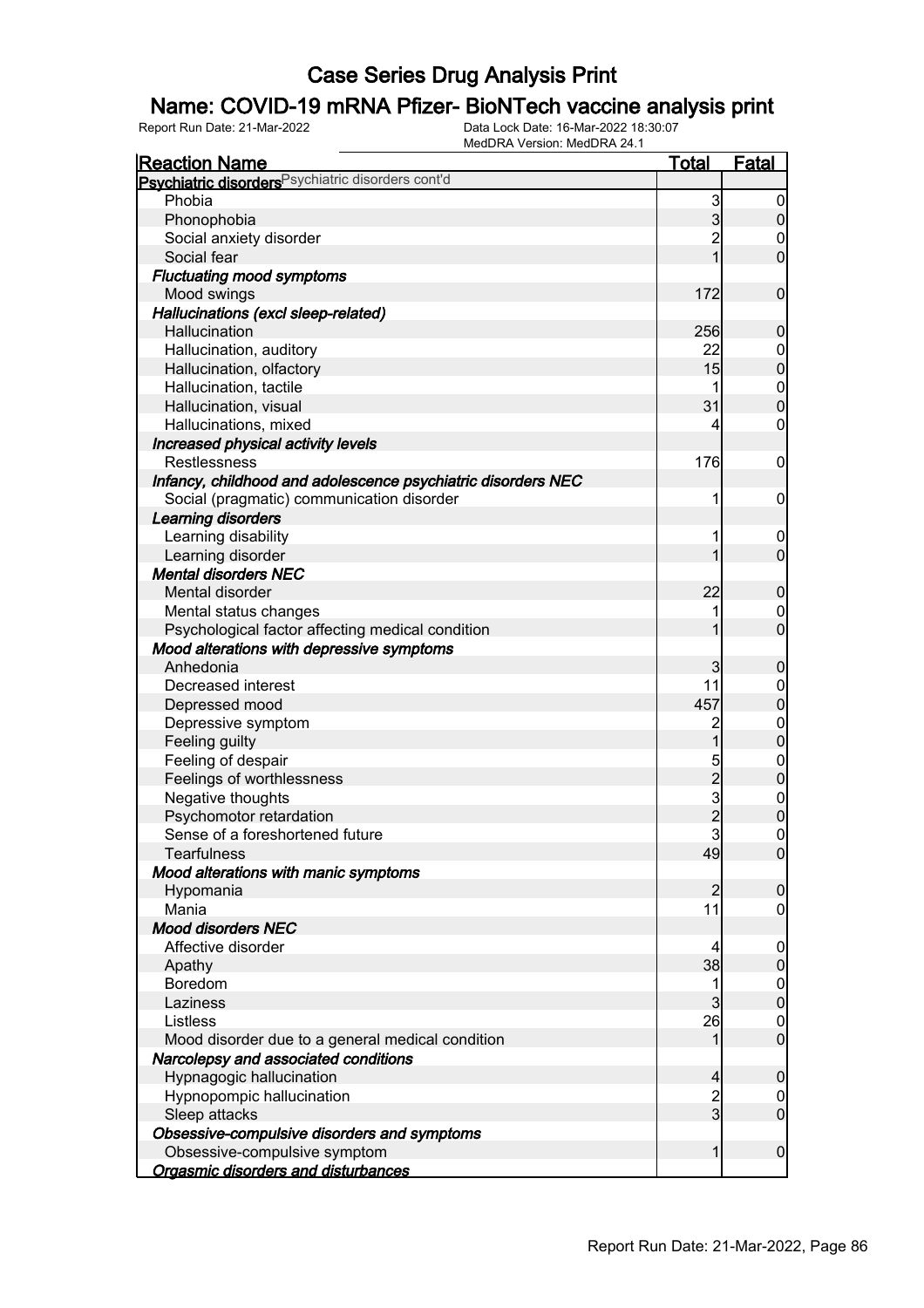### Name: COVID-19 mRNA Pfizer- BioNTech vaccine analysis print

| <u>Reaction Name</u>                                          | <b>Total</b>    | <b>Fatal</b>     |
|---------------------------------------------------------------|-----------------|------------------|
| Psychiatric disorders <sup>Psychiatric disorders cont'd</sup> |                 |                  |
| Anorgasmia                                                    | 5               | $\boldsymbol{0}$ |
| Female orgasmic disorder                                      | $\overline{c}$  | 0                |
| Orgasm abnormal                                               | 4               | $\boldsymbol{0}$ |
| Orgasmic sensation decreased                                  |                 | 0                |
| Premature ejaculation                                         |                 | $\overline{0}$   |
| <b>Panic attacks and disorders</b>                            |                 |                  |
| Limited symptom panic attack                                  |                 | $\mathbf 0$      |
| Panic attack                                                  | 265             | $\mathbf 0$      |
| Panic disorder                                                |                 | $\boldsymbol{0}$ |
| Panic reaction                                                | 31              | 0                |
| Paraphilias and paraphilic disorders                          |                 |                  |
| Transvestism                                                  | 1               | $\mathbf 0$      |
| Parasomnias                                                   |                 |                  |
| Abnormal dreams                                               | 213             | $\mathbf 0$      |
| Abnormal sleep-related event                                  |                 | $\mathbf 0$      |
| Confusional arousal                                           |                 | $\mathbf{0}$     |
| Exploding head syndrome                                       | 2               | $\overline{0}$   |
| Nightmare                                                     | 235             | $\mathbf{0}$     |
| Parasomnia                                                    | 5               | $\mathbf 0$      |
| Sleep inertia                                                 |                 | $\mathbf 0$      |
| Sleep talking                                                 | $6 \overline{}$ | $\boldsymbol{0}$ |
| Sleep terror                                                  | 29              | 0                |
| Somnambulism                                                  | 10              | $\overline{0}$   |
|                                                               |                 |                  |
| <b>Perception disturbances NEC</b>                            | 20              |                  |
| Autoscopy                                                     |                 | $\mathbf 0$      |
| Deja vu                                                       | 3<br>14         | 0                |
| Derealisation                                                 |                 | $\mathbf 0$      |
| Flashback                                                     | 4               | $\mathbf 0$      |
| Illusion                                                      | 6               | $\mathbf 0$      |
| Near death experience                                         |                 | 0                |
| Time perception altered                                       | $\overline{2}$  | $\mathbf 0$      |
| <b>Personality disorders NEC</b>                              |                 |                  |
| Personality disorder                                          | 1               | $\boldsymbol{0}$ |
| Self esteem decreased                                         |                 | $\boldsymbol{0}$ |
| Pervasive developmental disorders NEC                         |                 |                  |
| Autism spectrum disorder                                      | 3               | 0                |
| Psychiatric elimination disorders                             |                 |                  |
| <b>Enuresis</b>                                               | 31              | $\mathbf 0$      |
| <b>Psychiatric symptoms NEC</b>                               |                 |                  |
| Helplessness                                                  | 1               | $\mathbf 0$      |
| Hypervigilance                                                | 9               | $\pmb{0}$        |
| Psychiatric symptom                                           | 13              | $0\atop 0$       |
| Psychological trauma                                          | $\overline{4}$  |                  |
| Trance                                                        |                 | $\mathbf 0$      |
| <b>Psychotic disorder NEC</b>                                 |                 |                  |
| Acute psychosis                                               | 1               | $\mathbf 0$      |
| Psychotic behaviour                                           |                 | $\mathbf 0$      |
| Psychotic disorder                                            | 33              | $\mathbf 0$      |
| Schizophrenia NEC                                             |                 |                  |
| Schizophrenia                                                 | $\overline{c}$  | $\mathbf 0$      |
| Sexual and gender identity disorders NEC                      |                 |                  |
| Gender dysphoria                                              | 1               | $\overline{0}$   |
| Sexual arousal disorders                                      |                 |                  |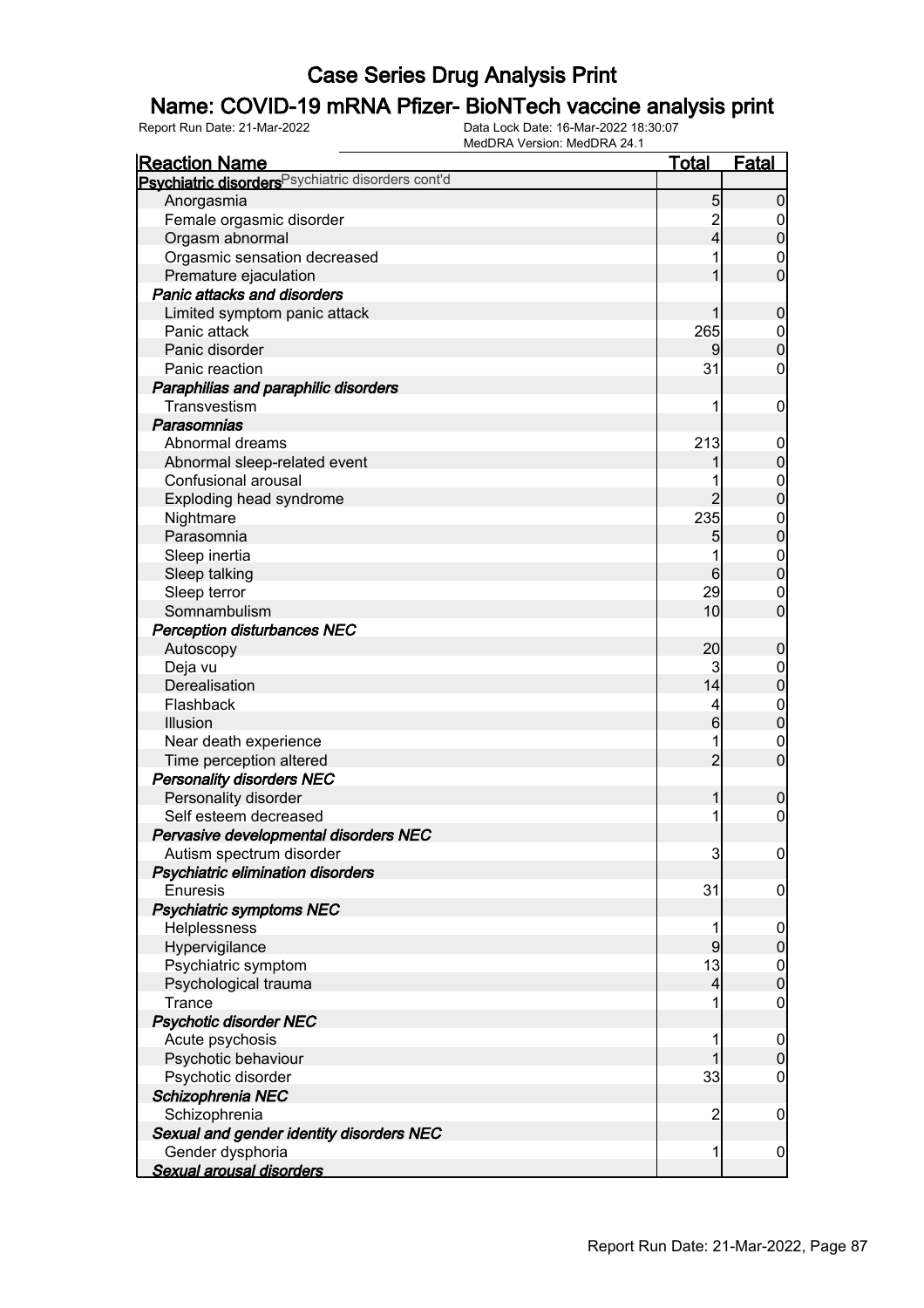### Name: COVID-19 mRNA Pfizer- BioNTech vaccine analysis print

| <b>Reaction Name</b>                                           | <u>Total</u>   | <b>Fatal</b>                          |
|----------------------------------------------------------------|----------------|---------------------------------------|
| Psychiatric disorders <sup>Psychiatric disorders cont'd</sup>  |                |                                       |
| Disturbance in sexual arousal                                  | 4              | $\boldsymbol{0}$                      |
| Sexual inhibition                                              | 1              | $\overline{0}$                        |
| Sexual desire disorders                                        |                |                                       |
| Hypersexuality                                                 |                | $\boldsymbol{0}$                      |
| Libido decreased                                               | 20             | $\overline{0}$                        |
| Libido disorder                                                | $\overline{c}$ | $\mathbf 0$                           |
| Libido increased                                               |                | $\mathbf 0$                           |
| Loss of libido                                                 | 22             | $\overline{0}$                        |
| <b>Sexual dysfunction NEC</b>                                  |                |                                       |
| Genito-pelvic pain/penetration disorder                        | $\overline{2}$ | $\mathbf 0$                           |
| <b>Sleep disorders NEC</b>                                     |                |                                       |
| Sleep disorder                                                 | 285            | $\boldsymbol{0}$                      |
| Sleep disorder due to general medical condition, insomnia type | 5              | $\overline{0}$                        |
| Somatic symptom disorders                                      |                |                                       |
| <b>Conversion disorder</b>                                     | 30             | $\mathbf 0$                           |
| Habit cough                                                    | 22             | $\pmb{0}$                             |
| Somatic symptom disorder                                       | $\overline{c}$ | $\mathbf 0$                           |
| Vomiting psychogenic                                           |                | $\overline{0}$                        |
| Speech and language usage disturbances                         |                |                                       |
| Disorganised speech                                            | 10             | $\mathbf 0$                           |
| Logorrhoea                                                     | 2              | $\mathbf 0$                           |
| Speech articulation and rhythm disturbances                    |                |                                       |
| Dysphemia                                                      | 27             | $\mathbf 0$                           |
| Lack of spontaneous speech                                     |                | $\mathbf 0$                           |
| Pressure of speech                                             |                | $\boldsymbol{0}$                      |
| <b>Stereotypies and automatisms</b>                            |                |                                       |
| Automatism                                                     |                | $\mathbf 0$                           |
| <b>Bruxism</b>                                                 | 16             | $\mathbf 0$                           |
| Head banging                                                   | 12             | 0                                     |
| Stereotypy                                                     | 1              | $\overline{0}$                        |
| <b>Stress disorders</b>                                        |                |                                       |
| <b>Burnout syndrome</b>                                        | $\overline{c}$ | $\boldsymbol{0}$                      |
| Post-traumatic stress disorder                                 | 5 <sup>1</sup> | $\mathbf 0$                           |
| Substance related and addictive disorders                      |                |                                       |
| Alcohol problem                                                | 1              | $\boldsymbol{0}$                      |
| Alcoholic hangover                                             | $\mathbf{1}$   | 0                                     |
| Alcoholism                                                     | $\overline{5}$ | 0                                     |
| Dependence                                                     | $\mathbf{1}$   | $\mathbf 0$                           |
| Nicotine dependence                                            | $\overline{c}$ | $\boldsymbol{0}$                      |
| Suicidal and self-injurious behaviour                          |                |                                       |
| Completed suicide                                              |                |                                       |
| Intentional self-injury                                        | $\frac{2}{6}$  | $\begin{array}{c} 2 \\ 0 \end{array}$ |
| Self-injurious ideation                                        | $\overline{c}$ | $\boldsymbol{0}$                      |
| Suicidal ideation                                              | 52             | $\mathbf 0$                           |
| Suicide attempt                                                | 9              |                                       |
| Suicide threat                                                 | $\overline{2}$ | $\begin{matrix} 0 \\ 0 \end{matrix}$  |
| <b>Thinking disturbances</b>                                   |                |                                       |
| Bradyphrenia                                                   | 44             | $\pmb{0}$                             |
| Flight of ideas                                                | 1              | $\boldsymbol{0}$                      |
| Intrusive thoughts                                             | 8              | $\mathbf 0$                           |
| Morbid thoughts                                                | 1              | $\boldsymbol{0}$                      |
| Tachyphrenia                                                   | 8              | $\mathbf 0$                           |
| Thinking abnormal                                              | 21             | $\overline{0}$                        |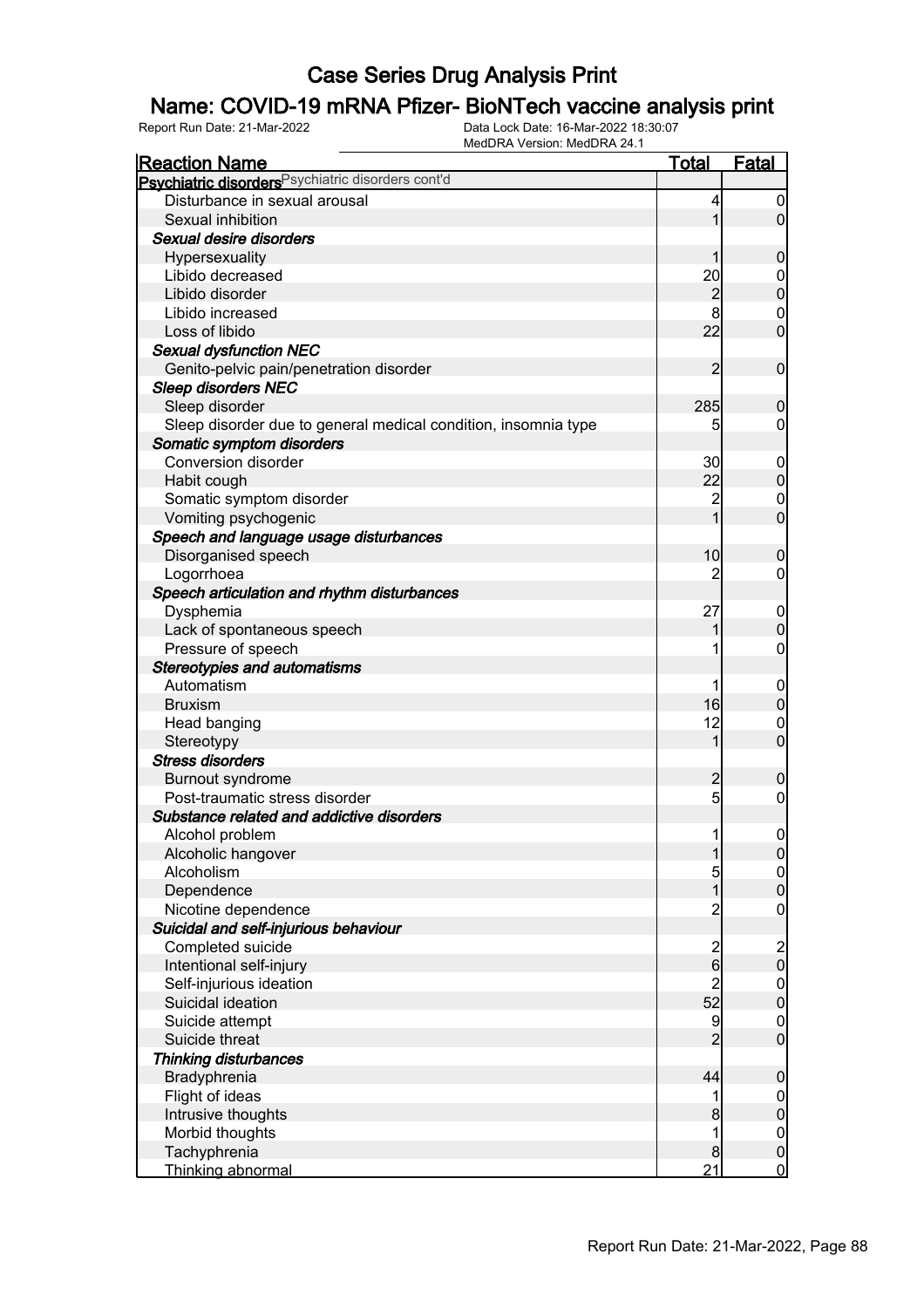### Name: COVID-19 mRNA Pfizer- BioNTech vaccine analysis print

| <b>Reaction Name</b>                               | ™ota⊦ | Fatal |
|----------------------------------------------------|-------|-------|
| Psychiatric disorders Psychiatric disorders cont'd |       |       |
| Thought blocking                                   |       |       |
| <b>Tic disorders</b>                               |       |       |
| <b>Tic</b>                                         | 19    |       |
| <b>Psychiatric disorders SOC TOTAL</b>             | 10082 |       |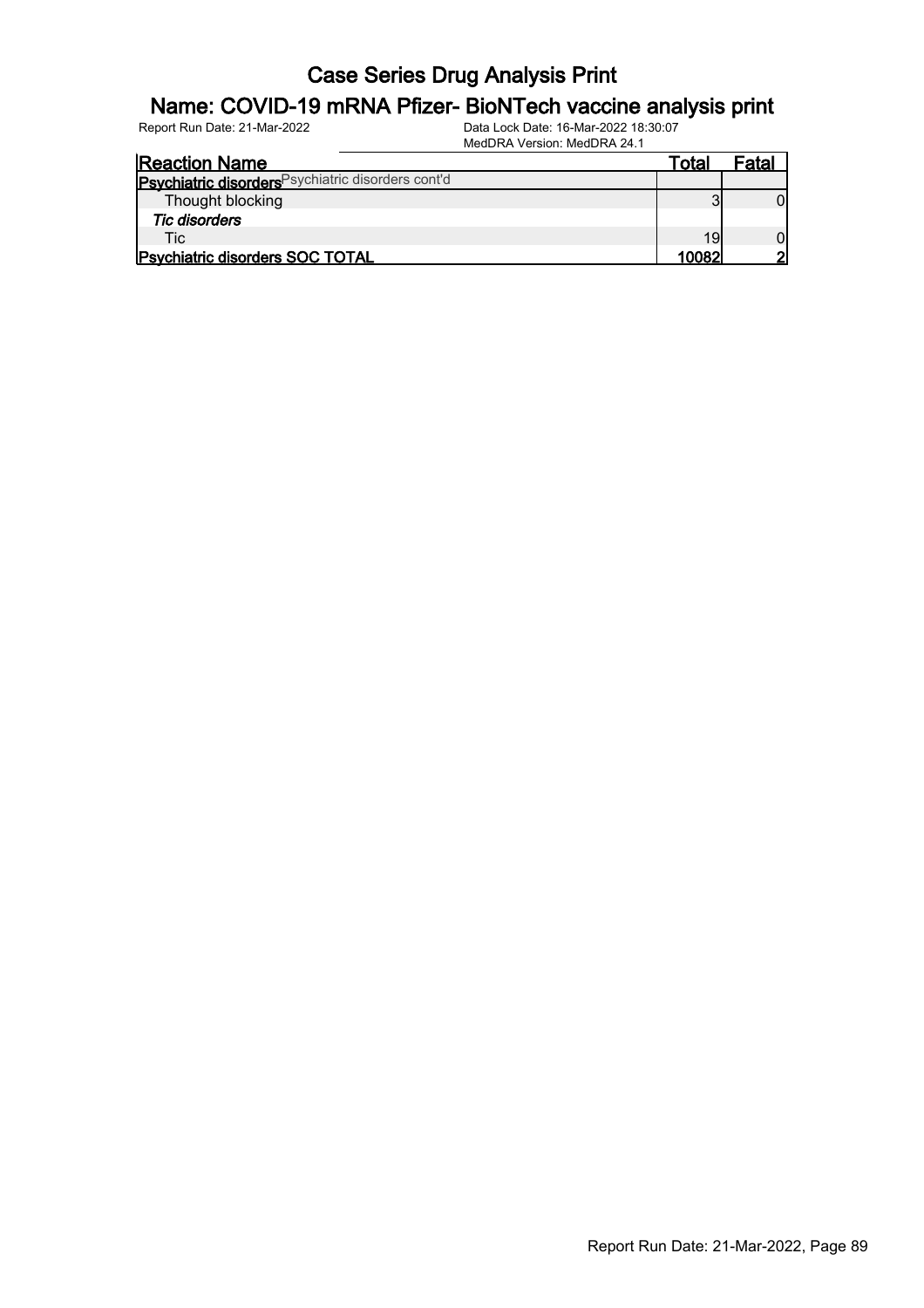#### Name: COVID-19 mRNA Pfizer- BioNTech vaccine analysis print

| <b>Reaction Name</b>                           | <b>Total</b>                               | Fatal            |
|------------------------------------------------|--------------------------------------------|------------------|
| <b>Renal &amp; urinary disorders</b>           |                                            |                  |
| <b>Bladder and urethral symptoms</b>           |                                            |                  |
| <b>Bladder discomfort</b>                      | 3                                          | $\boldsymbol{0}$ |
| <b>Bladder irritation</b>                      | 13                                         | $\overline{0}$   |
| <b>Bladder pain</b>                            | 35                                         | $\mathbf 0$      |
| Bladder spasm                                  | $\overline{2}$                             | $\boldsymbol{0}$ |
| Dysuria                                        | 57                                         | $\overline{0}$   |
| Incontinence                                   | 42                                         | $\mathbf{0}$     |
| Lower urinary tract symptoms                   | $\mathbf{3}$                               | $\overline{0}$   |
| Micturition disorder                           | $\overline{2}$                             | $\mathbf{0}$     |
| Micturition urgency                            | 53                                         | $\overline{0}$   |
| Mixed incontinence                             | 1                                          | $\mathbf{0}$     |
| Pollakiuria                                    | 163                                        | $\overline{0}$   |
| Stress urinary incontinence                    |                                            |                  |
| Urethral pain                                  | $\frac{2}{8}$                              | $0\atop 0$       |
| Urge incontinence                              | $\frac{3}{3}$                              |                  |
| Urinary hesitation                             |                                            | $0\atop 0$       |
| Urinary incontinence                           | 74                                         | $\mathbf{0}$     |
| Urinary retention                              | 56                                         | $\overline{0}$   |
| Urine flow decreased                           | 19                                         | $\boldsymbol{0}$ |
| <b>Bladder disorders NEC</b>                   |                                            |                  |
| <b>Bladder disorder</b>                        | 11                                         | $\mathbf{0}$     |
| <b>Bladder fibrosis</b>                        | 1                                          | $\mathbf 0$      |
| <b>Bladder prolapse</b>                        | 1                                          | $\mathbf{0}$     |
| Urinary bladder haemorrhage                    | $\overline{4}$                             | $\overline{0}$   |
| <b>Bladder infections and inflammations</b>    |                                            |                  |
| Cystitis haemorrhagic                          | 1                                          | $\mathbf 0$      |
| Cystitis interstitial                          | 6                                          | $\boldsymbol{0}$ |
| Cystitis noninfective                          | 1                                          | $\overline{0}$   |
| <b>Bladder neoplasms</b>                       |                                            |                  |
| <b>Bladder cyst</b>                            | 1                                          | $\boldsymbol{0}$ |
| Genital and urinary tract disorders NEC        |                                            |                  |
| Genitourinary symptom                          | 3                                          | $\mathbf 0$      |
| Urinary tract disorder                         | $\overline{4}$                             | $\mathbf 0$      |
| Glomerulonephritis and nephrotic syndrome      |                                            |                  |
| Glomerulonephritis minimal lesion              | 6                                          | $\boldsymbol{0}$ |
| Glomerulonephritis rapidly progressive         | $\overline{c}$                             | 0                |
| IgA nephropathy                                | 4                                          | 0                |
| Nephrotic syndrome                             | 19                                         | $\overline{0}$   |
| Myoneurogenic bladder disorders                |                                            |                  |
| <b>Bladder dysfunction</b>                     | 8                                          | $\boldsymbol{0}$ |
| Hypertonic bladder                             | 5                                          | $\boldsymbol{0}$ |
| Hypotonic urinary bladder                      | $\overline{1}$                             | $\pmb{0}$        |
| Loss of bladder sensation                      | $\frac{3}{2}$                              | $\boldsymbol{0}$ |
| Neurogenic bladder                             |                                            | $\mathbf 0$      |
| <b>Nephritis NEC</b>                           |                                            |                  |
| Lupus nephritis                                | $\begin{array}{c} 2 \\ 3 \\ 2 \end{array}$ | $\boldsymbol{0}$ |
| Nephritis                                      |                                            | $\overline{0}$   |
| Tubulointerstitial nephritis                   |                                            | $\mathbf 0$      |
| <b>Nephropathies and tubular disorders NEC</b> |                                            |                  |
| Nephropathy                                    | $\mathbf{1}$                               | $\mathbf 0$      |
| <b>Renal disorders NEC</b>                     |                                            |                  |
| Kidney fibrosis                                | $\mathbf{1}$                               | $\mathbf 0$      |
| Renal disorder                                 | 9                                          | $\mathbf{1}$     |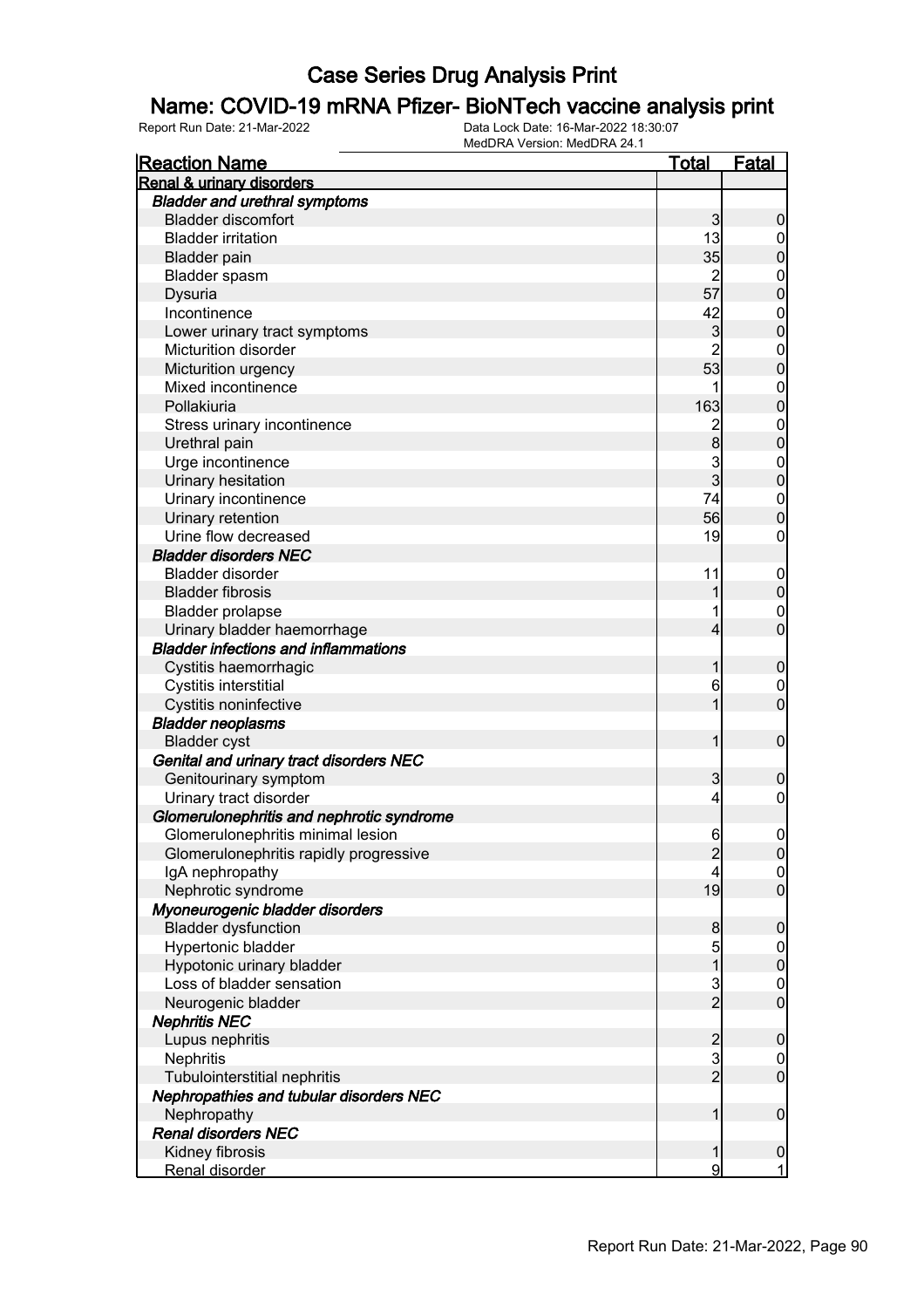### Name: COVID-19 mRNA Pfizer- BioNTech vaccine analysis print

| <b>Reaction Name</b>                                            | <b>Total</b>   | Fatal            |
|-----------------------------------------------------------------|----------------|------------------|
| Renal & urinary disorders & urinary disorders cont'd            |                |                  |
| Renal haemorrhage                                               | 1              | $\mathbf 0$      |
| Renal mass                                                      |                | 0                |
| Renal failure and impairment                                    |                |                  |
| Acute kidney injury                                             | 57             |                  |
| Anuria                                                          | 3              | $\boldsymbol{0}$ |
| Chronic kidney disease                                          | 6              | $\mathbf 0$      |
| Oliguria                                                        |                | $\mathbf 0$      |
| Renal failure                                                   | 24             |                  |
| Renal impairment                                                | 33             | $\boldsymbol{0}$ |
| Renal injury                                                    | 2              | $\mathbf 0$      |
| Renal failure complications                                     |                |                  |
| Azotaemia                                                       | 1              | $\mathbf 0$      |
| <b>Renal lithiasis</b>                                          |                |                  |
| Nephrolithiasis                                                 | 12             | $\mathbf 0$      |
| <b>Renal neoplasms</b>                                          |                |                  |
| Renal cyst                                                      | 1              | $\mathbf 0$      |
| Renal obstructive disorders                                     |                |                  |
| Hydronephrosis                                                  | 2              | $\mathbf 0$      |
| Renal structural abnormalities and trauma                       |                |                  |
| Kidney enlargement                                              |                | 0                |
| Kidney small                                                    | $\overline{2}$ | $\mathbf 0$      |
| Renal vascular and ischaemic conditions                         |                |                  |
| Renal aneurysm                                                  | 1              | $\boldsymbol{0}$ |
| Renal infarct                                                   |                | $\mathbf 0$      |
| Renal tubular necrosis                                          | $\overline{2}$ | $\mathbf 0$      |
| <b>Renal vasculitis</b>                                         |                | 1                |
| Structural and obstructive urethral disorders (excl congenital) |                |                  |
| Urethral stenosis                                               | 1              | $\mathbf 0$      |
| <b>Ureteric disorders NEC</b>                                   |                |                  |
| Ureteric stenosis                                               | 1              | $\mathbf 0$      |
| <b>Urinary abnormalities</b>                                    |                |                  |
| Albuminuria                                                     |                | $\mathbf 0$      |
| Chromaturia                                                     | 69             | $\pmb{0}$        |
| Haematuria                                                      | 52             | $\mathbf{0}$     |
| Ketonuria                                                       | $\mathbf{1}$   | $\overline{0}$   |
| Myoglobinuria                                                   | $\mathbf{1}$   |                  |
| Proteinuria                                                     | 13             | $\frac{0}{0}$    |
| Urine abnormality                                               | 12             | $\boldsymbol{0}$ |
| Urine odour abnormal                                            | 10             | $\overline{0}$   |
| Urinary tract lithiasis (excl renal)                            |                |                  |
| Calculus bladder                                                | 1              | $\boldsymbol{0}$ |
| Calculus urinary                                                |                | $\mathbf 0$      |
| Urinary tract signs and symptoms NEC                            |                |                  |
| Costovertebral angle tenderness                                 |                | $\mathbf 0$      |
| Cystitis-like symptom                                           |                | $\pmb{0}$        |
| Haemorrhage urinary tract                                       | 30             | 1                |
| Nocturia                                                        | 3              | $\pmb{0}$        |
| Polyuria                                                        | 9              |                  |
| Renal colic                                                     | 5              | $0\atop 0$       |
| Renal pain                                                      | 362            | $\boldsymbol{0}$ |
| Urinary tract discomfort                                        | $\overline{2}$ | $\mathbf 0$      |
| Urinary tract pain                                              | 6              |                  |
| Renal & urinary disorders SOC TOTAL                             | 1377           | $\frac{0}{8}$    |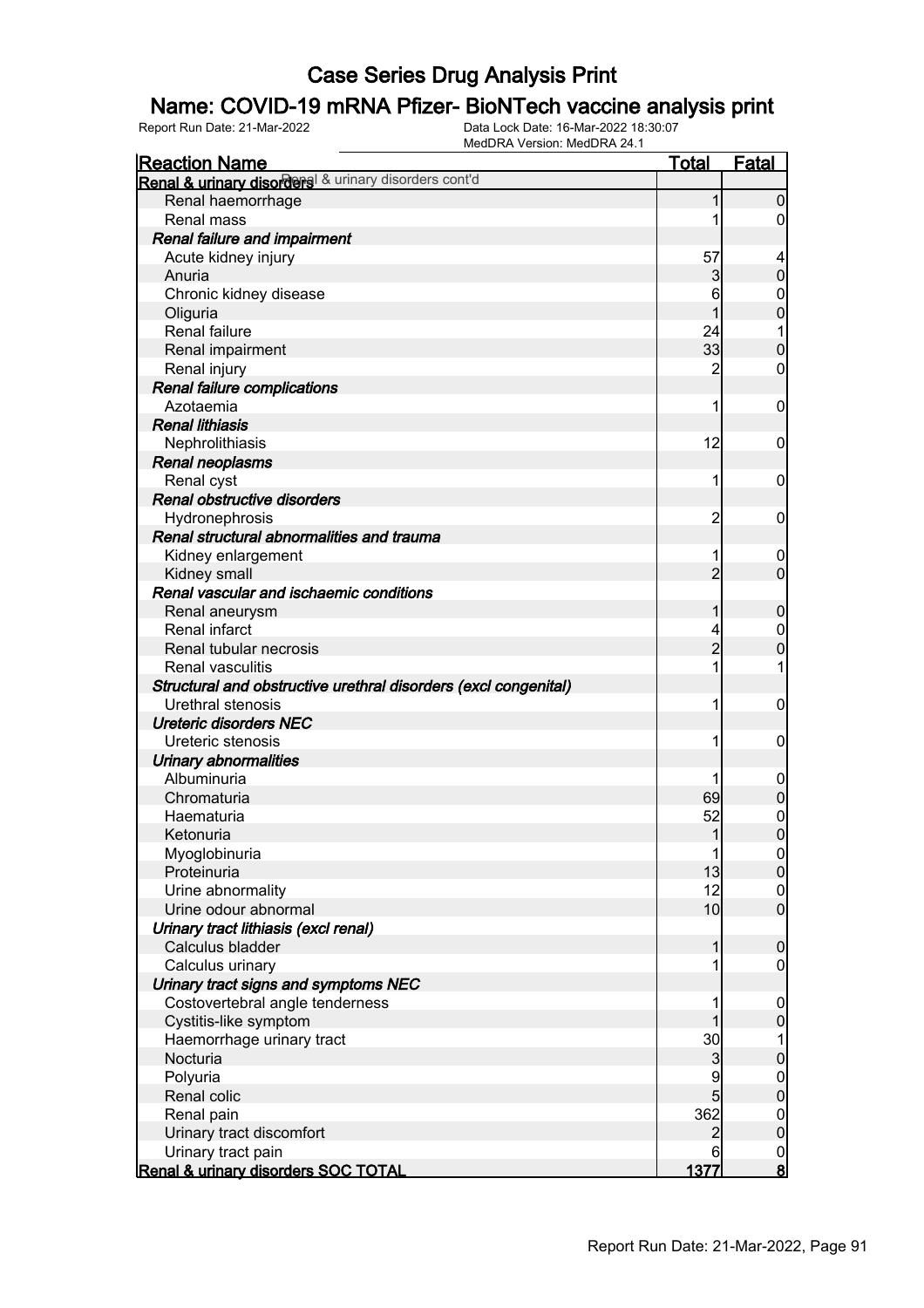### Name: COVID-19 mRNA Pfizer- BioNTech vaccine analysis print

| <b>Reaction Name</b>                                  | <u>Total</u>    | <b>Fatal</b>     |
|-------------------------------------------------------|-----------------|------------------|
| Reproductive & breast disorders                       |                 |                  |
| Benign and malignant breast neoplasms                 |                 |                  |
| <b>Breast cyst</b>                                    | 17              | $\mathbf 0$      |
| <b>Breast disorders NEC</b>                           |                 |                  |
| <b>Breast atrophy</b>                                 |                 | $\boldsymbol{0}$ |
| <b>Breast disorder</b>                                |                 | $\mathbf 0$      |
| <b>Breast enlargement</b>                             | 31              | $\mathbf 0$      |
| <b>Breast mass</b>                                    | 150             | $\boldsymbol{0}$ |
| Fibrocystic breast disease                            |                 | $\mathbf 0$      |
| Gynaecomastia                                         |                 | $\boldsymbol{0}$ |
| Mastoptosis                                           |                 | $\overline{0}$   |
| Nipple disorder                                       |                 | $\mathbf 0$      |
| <b>Breast infections and inflammations</b>            |                 |                  |
| <b>Breast inflammation</b>                            | 6               | $\overline{0}$   |
| Nipple inflammation                                   | 3               | $\mathbf 0$      |
| <b>Breast signs and symptoms</b>                      |                 |                  |
| Breast discharge                                      | 5               | $\boldsymbol{0}$ |
| <b>Breast discomfort</b>                              | 15              | $\mathbf 0$      |
| <b>Breast engorgement</b>                             | 11              | $\mathbf 0$      |
| <b>Breast haematoma</b>                               |                 | $\boldsymbol{0}$ |
| Breast oedema                                         | 9               | $\mathbf 0$      |
| <b>Breast pain</b>                                    | 868             | $\boldsymbol{0}$ |
| <b>Breast swelling</b>                                | 194             | $\mathbf 0$      |
| <b>Breast tenderness</b>                              | 106             | $\mathbf{0}$     |
| Nipple pain                                           | 47              | $\mathbf{1}$     |
| Nipple swelling                                       | 4               | $\boldsymbol{0}$ |
| <b>Cervix disorders NEC</b>                           |                 |                  |
| Cervical dysplasia                                    | $\overline{c}$  | $\mathbf 0$      |
| Cervix disorder                                       | $\overline{1}$  | $\pmb{0}$        |
| Cervix haemorrhage uterine                            | 5               | $\mathbf 0$      |
| Ectropion of cervix                                   | 5               | $\mathbf 0$      |
| Cervix infections and inflammations                   |                 |                  |
| Cervix inflammation                                   | 1               | $\boldsymbol{0}$ |
| Cervix neoplasms                                      |                 |                  |
| Cervical polyp                                        | 1               | $\mathbf 0$      |
| Erection and ejaculation conditions and disorders     |                 |                  |
| Ejaculation disorder                                  | $\mathfrak{S}$  | 0                |
| Ejaculation failure                                   | $\mathbf{3}$    | $\overline{0}$   |
| Erectile dysfunction                                  | 75              | $\pmb{0}$        |
| Erection increased                                    | 4               | $\boldsymbol{0}$ |
| Organic erectile dysfunction                          | 14              | $\mathbf 0$      |
| Painful ejaculation                                   | 1               | $\boldsymbol{0}$ |
| Spontaneous ejaculation                               |                 | $\mathbf 0$      |
| Spontaneous penile erection                           | $\frac{2}{2}$   | $\mathbf 0$      |
| Fallopian tube and ovary infections and inflammations |                 |                  |
| Noninfective oophoritis                               | $6 \overline{}$ | $\mathbf 0$      |
| <b>Lactation disorders</b>                            |                 |                  |
| Breast milk discolouration                            |                 | $\mathbf 0$      |
| Breast milk odour abnormal                            | $\frac{3}{2}$   | $\pmb{0}$        |
| Galactorrhoea                                         |                 | $\mathbf 0$      |
| Galactostasis                                         | 1               | $\mathbf 0$      |
| Lactation disorder                                    | 11              | $\boldsymbol{0}$ |
| Lactation puerperal increased                         | 6               | $\pmb{0}$        |
| <b>Suppressed lactation</b>                           | 48              | $\overline{0}$   |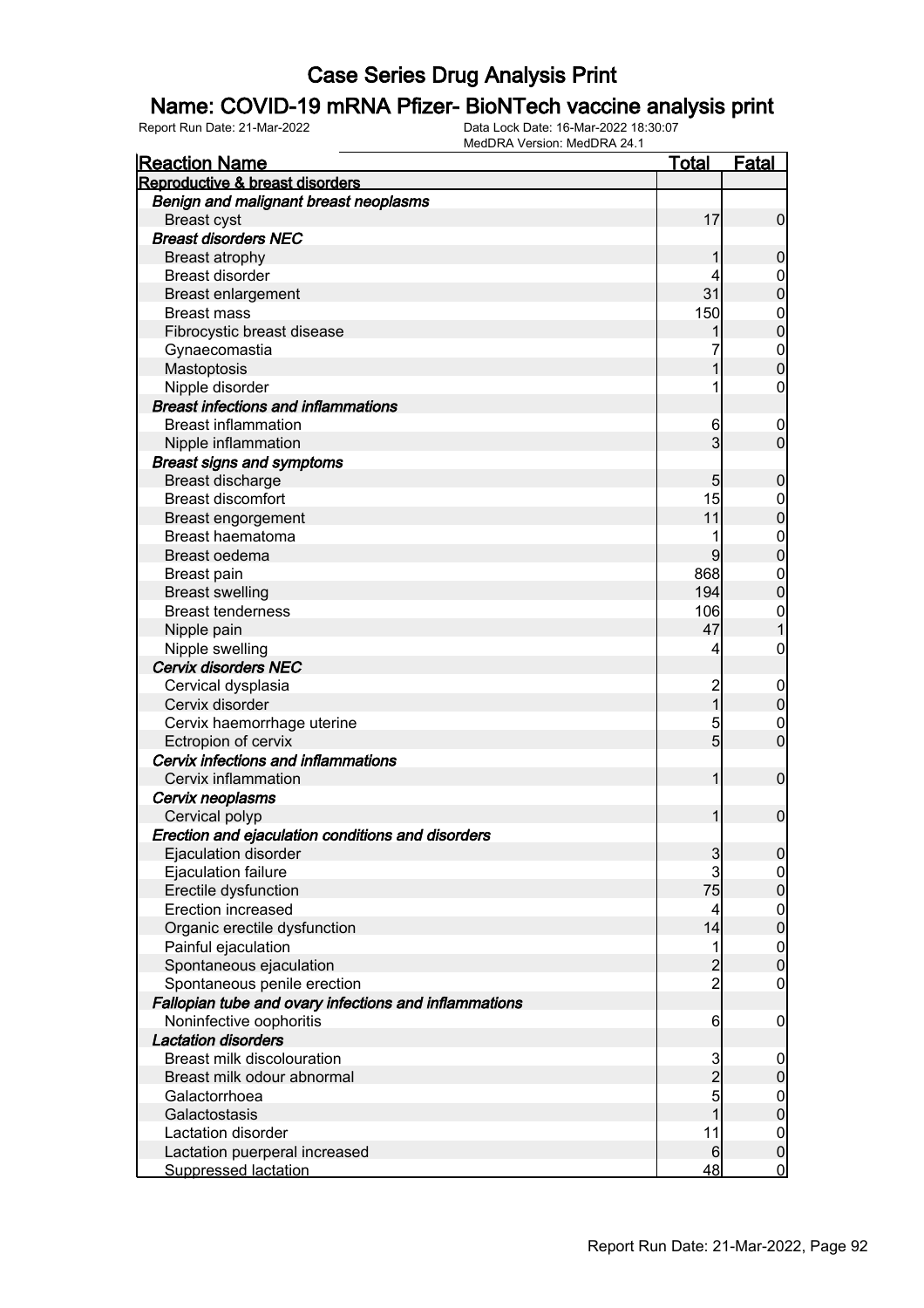### Name: COVID-19 mRNA Pfizer- BioNTech vaccine analysis print

| <b>Reaction Name</b>                                      | <b>Total</b>   | <b>Fatal</b>                         |
|-----------------------------------------------------------|----------------|--------------------------------------|
| Reproductive & breast disorders & breast disorders cont'd |                |                                      |
| <b>Menopausal effects NEC</b>                             |                |                                      |
| Artificial menopause                                      | 1              | $\overline{0}$                       |
| Menopausal disorder                                       | 1              | $\mathbf 0$                          |
| Menopausal symptoms                                       | 47             |                                      |
| Menopause delayed                                         | 1              | $0$<br>0                             |
| Premature menopause                                       | 24             | $\mathsf{O}\xspace$                  |
| Menopausal effects on the genitourinary tract             |                |                                      |
| Atrophic vulvovaginitis                                   | 2              | $\mathbf 0$                          |
| Postmenopausal haemorrhage                                | 116            | $\overline{0}$                       |
| Menstruation and uterine bleeding NEC                     |                |                                      |
| Abnormal uterine bleeding                                 | 8              | $\boldsymbol{0}$                     |
| Abnormal withdrawal bleeding                              | 3              |                                      |
| <b>Bleeding anovulatory</b>                               | 1              | $0$<br>0                             |
| Dysmenorrhoea                                             | 3316           |                                      |
| Intermenstrual bleeding                                   | 1309           | $0\atop 0$                           |
| Menstrual discomfort                                      | 36             |                                      |
| Menstrual disorder                                        | 2283           | $0\atop 0$                           |
| Menstruation irregular                                    | 4036           |                                      |
| Premenstrual dysphoric disorder                           | 14             | $0\atop 0$                           |
| Premenstrual headache                                     | 13             |                                      |
|                                                           | 150            | $\begin{matrix} 0 \\ 0 \end{matrix}$ |
| Premenstrual pain                                         |                |                                      |
| Premenstrual syndrome                                     | 140            | $\begin{matrix} 0 \\ 0 \end{matrix}$ |
| Retrograde menstruation                                   | $\overline{2}$ |                                      |
| Withdrawal bleed                                          | 16             | $\boldsymbol{0}$                     |
| Menstruation with decreased bleeding                      |                |                                      |
| Amenorrhoea                                               | 719            | $\boldsymbol{0}$                     |
| Hypomenorrhoea                                            | 753            | $\mathbf 0$                          |
| Menstruation delayed                                      | 5715           | $\boldsymbol{0}$                     |
| Oligomenorrhoea                                           | 233            | $\overline{0}$                       |
| Menstruation with increased bleeding                      |                |                                      |
| Heavy menstrual bleeding                                  | 6324           | $\boldsymbol{0}$                     |
| Menometrorrhagia                                          | 21             | $\mathbf 0$                          |
| Polymenorrhoea                                            | 1040           | $\mathbf 0$                          |
| Ovarian and fallopian tube cysts and neoplasms            |                |                                      |
| Haemorrhagic ovarian cyst                                 | $\overline{3}$ | $\pmb{0}$                            |
| Ovarian cyst                                              | 32             | 0                                    |
| Ovarian cyst ruptured                                     | $\overline{2}$ | $\overline{0}$                       |
| Polycystic ovaries                                        | 51             | $\mathbf 0$                          |
| Ovarian and fallopian tube disorders NEC                  |                |                                      |
| Adnexal torsion                                           | 1              | $\boldsymbol{0}$                     |
| Hydrosalpinx                                              | $\overline{2}$ | $\pmb{0}$                            |
| Ovarian enlargement                                       | 1              | $\mathbf 0$                          |
| Ovarian failure                                           | 1              | $\mathbf 0$                          |
| Ovarian haemorrhage                                       | 8              | $\boldsymbol{0}$                     |
| Ovarian hyperstimulation syndrome                         | $\overline{1}$ | $\mathbf 0$                          |
| Ovarian mass                                              |                | $\boldsymbol{0}$                     |
| Ovarian necrosis                                          | 2<br>1         | $\mathbf 0$                          |
| Ovulation disorder                                        | 4              | $\boldsymbol{0}$                     |
| Ovulation pain                                            | 84             | $\mathbf 0$                          |
| Premature ovulation                                       | 4              | $\boldsymbol{0}$                     |
| Superovulation                                            | 1              | $\boldsymbol{0}$                     |
| Pelvic prolapse conditions                                |                |                                      |
| Vaginal prolapse                                          | 1              | $\mathbf 0$                          |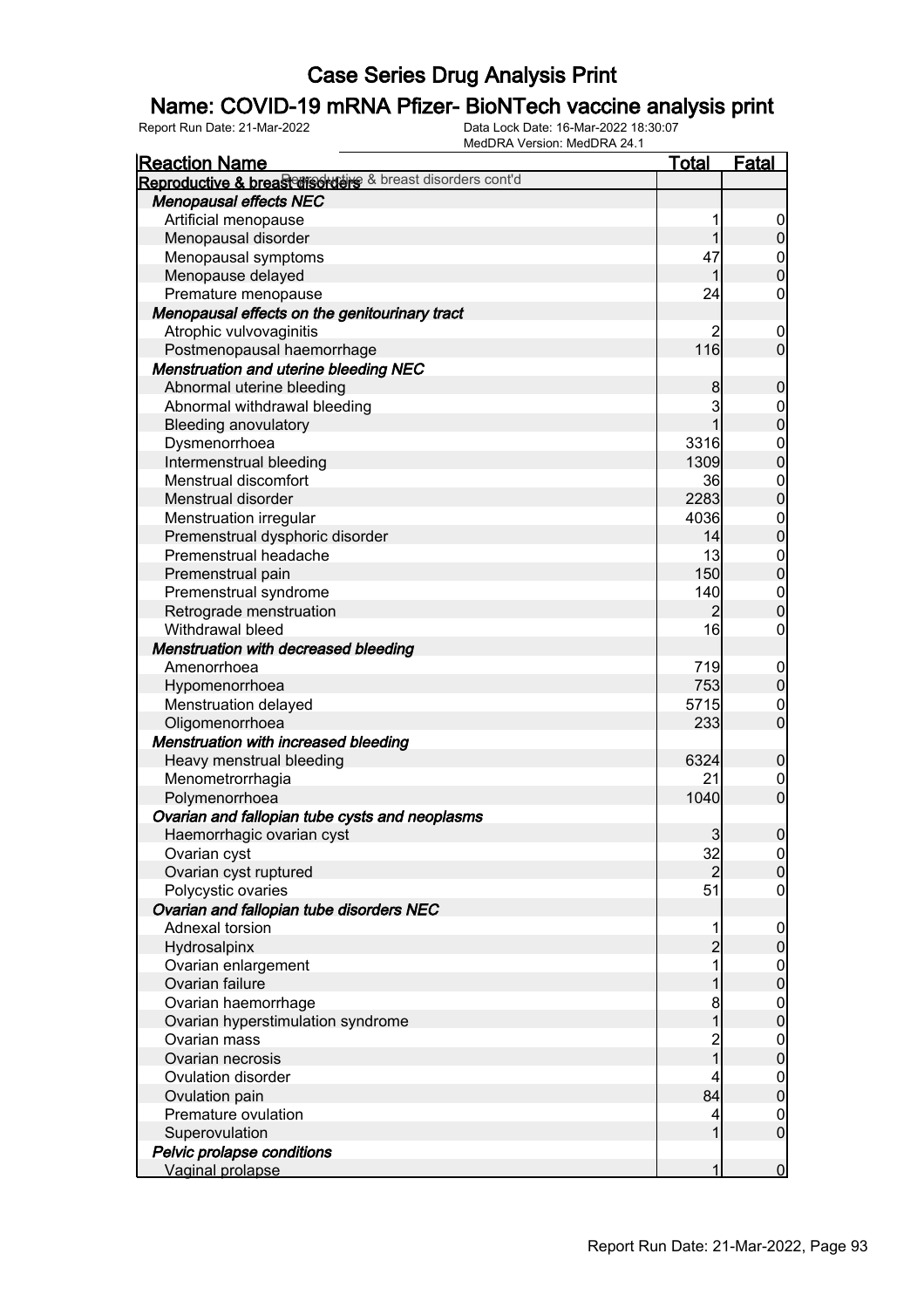### Name: COVID-19 mRNA Pfizer- BioNTech vaccine analysis print

| <b>Reaction Name</b>                                       | <u>Total</u>    | <u>Fatal</u>                         |
|------------------------------------------------------------|-----------------|--------------------------------------|
| Reproductive & breast disorders & breast disorders cont'd  |                 |                                      |
| Pelvis and broad ligament disorders NEC                    |                 |                                      |
| Adnexa uteri mass                                          | 1               | $\boldsymbol{0}$                     |
| Adnexa uteri pain                                          | 70              | $\boldsymbol{0}$                     |
| Pelvic congestion                                          |                 | $\overline{0}$                       |
| Pelvic floor muscle weakness                               |                 | 0                                    |
| Pelvic haemorrhage                                         | 22              | $\overline{0}$                       |
| Penile and scrotal infections and inflammations            |                 |                                      |
| Balanoposthitis                                            | $5\overline{)}$ | $\mathbf 0$                          |
| Penile disorders NEC (excl erection and ejaculation)       |                 |                                      |
| Foreskin oedema                                            | 1               | $\mathbf 0$                          |
| Penile blister                                             |                 | 0                                    |
| Penile discharge                                           |                 | $\overline{0}$                       |
| Penile discomfort                                          |                 | $\mathbf 0$                          |
| Penile erythema                                            |                 | $\overline{0}$                       |
| Penile haemorrhage                                         | 3               | $\mathbf 0$                          |
| Penile oedema                                              | 1               | $\overline{0}$                       |
| Penile pain                                                |                 | $\mathbf 0$                          |
| Penile rash                                                |                 | $\overline{0}$                       |
| Penile size reduced                                        | 1               | $\mathbf 0$                          |
| Penile swelling                                            | $6 \overline{}$ | $\overline{0}$                       |
| Penis disorder                                             | 12              | 0                                    |
| Prostate and seminal vesicles infections and inflammations |                 |                                      |
| Prostatitis                                                | 5               | $\mathbf 0$                          |
| Prostatic neoplasms and hypertrophy                        |                 |                                      |
| Benign prostatic hyperplasia                               | 2               | $\mathbf 0$                          |
| Prostatic signs, symptoms and disorders NEC                |                 |                                      |
| Prostatic pain                                             |                 | 0                                    |
| Prostatomegaly                                             | $\overline{3}$  | $\overline{0}$                       |
| Reproductive tract disorders NEC (excl neoplasms)          |                 |                                      |
| Genital erosion                                            | 1               | $\mathbf 0$                          |
| Genital haemorrhage                                        | 25              | $\mathbf 0$                          |
| Genital hypoaesthesia                                      | $\overline{c}$  | $\overline{0}$                       |
| <b>Genital lesion</b>                                      | $\overline{c}$  | $\mathbf{0}$                         |
| Genital paraesthesia                                       | $\overline{1}$  | $\overline{0}$                       |
| Genital ulceration                                         | 8               | $\overline{0}$                       |
| Perineal ulceration                                        | 1               | 0                                    |
| Reproductive tract infections and inflammations NEC        |                 |                                      |
| Genital tract inflammation                                 | 1               | $\overline{0}$                       |
| Reproductive tract signs and symptoms NEC                  |                 |                                      |
| Genital burning sensation                                  | 3               | $\mathbf 0$                          |
| Genital erythema                                           |                 | $\overline{0}$                       |
| Genital pain                                               |                 | $\overline{0}$                       |
| Genital rash                                               | 6               | $\begin{matrix} 0 \\ 0 \end{matrix}$ |
| <b>Genital swelling</b>                                    | 5               |                                      |
| Pelvic discomfort                                          | 6               | $\boldsymbol{0}$                     |
| Pelvic pain                                                | 129             | $\overline{0}$                       |
| Perineal pain                                              | 3               | $\boldsymbol{0}$                     |
| Perineal rash                                              | 1               | $\overline{0}$                       |
| Pruritus genital                                           | 7               | 0                                    |
| <b>Scrotal disorders NEC</b>                               |                 |                                      |
| Acquired hydrocele                                         | 1               | $\overline{0}$                       |
| Scrotal angiokeratoma                                      | 1               | $\mathbf 0$                          |
| Scrotal discomfort                                         | 1               | $\overline{0}$                       |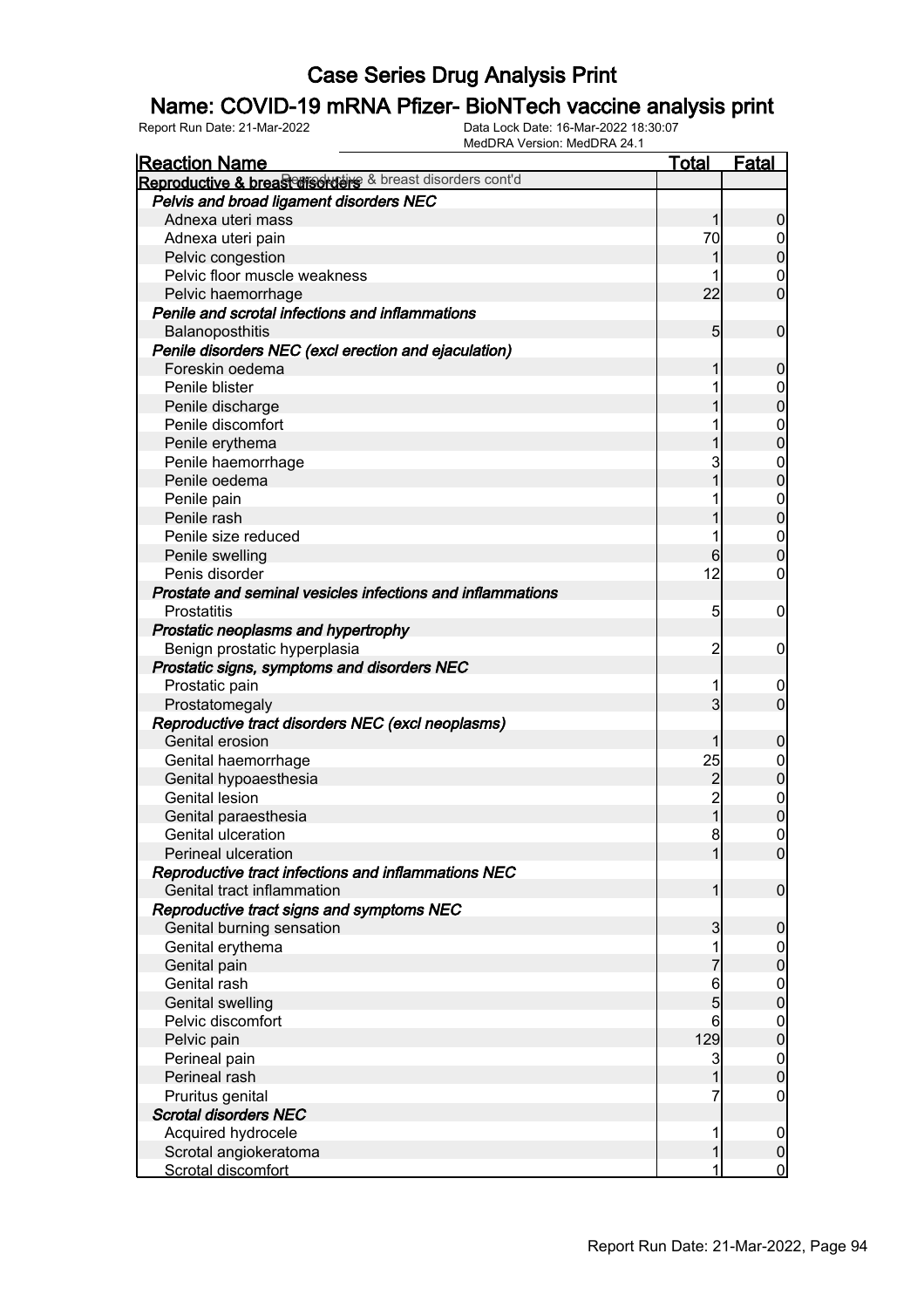### Name: COVID-19 mRNA Pfizer- BioNTech vaccine analysis print

| <b>Reaction Name</b>                                      | <b>Total</b>   | <b>Fatal</b>                  |
|-----------------------------------------------------------|----------------|-------------------------------|
| Reproductive & breast disorders & breast disorders cont'd |                |                               |
| Scrotal erythema                                          | $\overline{2}$ | $\mathbf 0$                   |
| Scrotal exfoliation                                       | $\overline{2}$ | 0                             |
| Scrotal pain                                              | 22             | $\pmb{0}$                     |
| Scrotal swelling                                          | 6              |                               |
| Scrotum erosion                                           |                | $0\atop 0$                    |
| Varicocele                                                | $\overline{2}$ | 0                             |
| Sexual function and fertility disorders NEC               |                |                               |
| Dyspareunia                                               | 7              | $\mathbf 0$                   |
| Infertility                                               | 16             | $\pmb{0}$                     |
| Infertility female                                        | 5              | $\mathbf 0$                   |
| Sexual dysfunction                                        | 10             | $\overline{0}$                |
| Spermatogenesis and semen disorders                       |                |                               |
| Aspermia                                                  | 1              | $\boldsymbol{0}$              |
| Haematospermia                                            | 8              | $\mathbf 0$                   |
| Semen discolouration                                      | 1              | $\overline{0}$                |
| Testicular and epididymal disorders NEC                   |                |                               |
| Testicular atrophy                                        | 1              | $\boldsymbol{0}$              |
| Testicular disorder                                       | 4              |                               |
| Testicular oedema                                         | 1              | $0\atop 0$                    |
| Testicular pain                                           | 71             |                               |
| <b>Testicular swelling</b>                                | 13             | $0\atop 0$                    |
| <b>Testicular torsion</b>                                 |                |                               |
| Testis discomfort                                         | 3              | $\mathbf 0$<br>$\overline{0}$ |
|                                                           |                |                               |
| Testicular and epididymal neoplasms                       | 1              |                               |
| <b>Testicular cyst</b>                                    |                | $\mathbf 0$                   |
| <b>Uterine disorders NEC</b>                              |                |                               |
| Adenomyosis                                               | 11             | $\boldsymbol{0}$              |
| <b>Endometrial thickening</b>                             |                | $\mathbf 0$                   |
| Endometriosis                                             | 97             | $\pmb{0}$                     |
| Uterine haemorrhage                                       | 49             | $\mathbf 0$                   |
| Uterine pain                                              | 19             | $\overline{0}$                |
| Uterine infections and inflammations (excl cervix)        |                |                               |
| Uterine inflammation                                      | 1              | $\mathbf 0$                   |
| Uterine neoplasms                                         |                |                               |
| Uterine polyp                                             | 5 <sub>5</sub> | $\boldsymbol{0}$              |
| <b>Uterine tone disorders</b>                             |                |                               |
| Uterine spasm                                             | 39             | $\overline{0}$                |
| Vaginal and vulval infections and inflammations           |                |                               |
| Vulvovaginal inflammation                                 | $\overline{2}$ | $\mathbf 0$                   |
| Vulvovaginal cysts and neoplasms                          |                |                               |
| Bartholin's cyst                                          | $\overline{2}$ | $\boldsymbol{0}$              |
| Vaginal cyst                                              | 7              | $\boldsymbol{0}$              |
| Vaginal polyp                                             | 1              | $\pmb{0}$                     |
| Vulva cyst                                                |                | $\boldsymbol{0}$              |
| <b>Vulvovaginal disorders NEC</b>                         |                |                               |
| Vaginal haemorrhage                                       | 1802           | $\mathbf 0$                   |
| Vaginal mucosal blistering                                |                | $\pmb{0}$                     |
| Vaginal ulceration                                        |                | $\boldsymbol{0}$              |
| Vulval disorder                                           | $\overline{2}$ | $\overline{0}$                |
| Vulval haemorrhage                                        | 34             | $\mathbf{0}$                  |
| <b>Vulval ulceration</b>                                  | 8              | $\mathbf 0$                   |
| Vulvovaginal ulceration                                   | 6              | $\mathbf 0$                   |
| <b>Vulvovaginal signs and symptoms</b>                    |                |                               |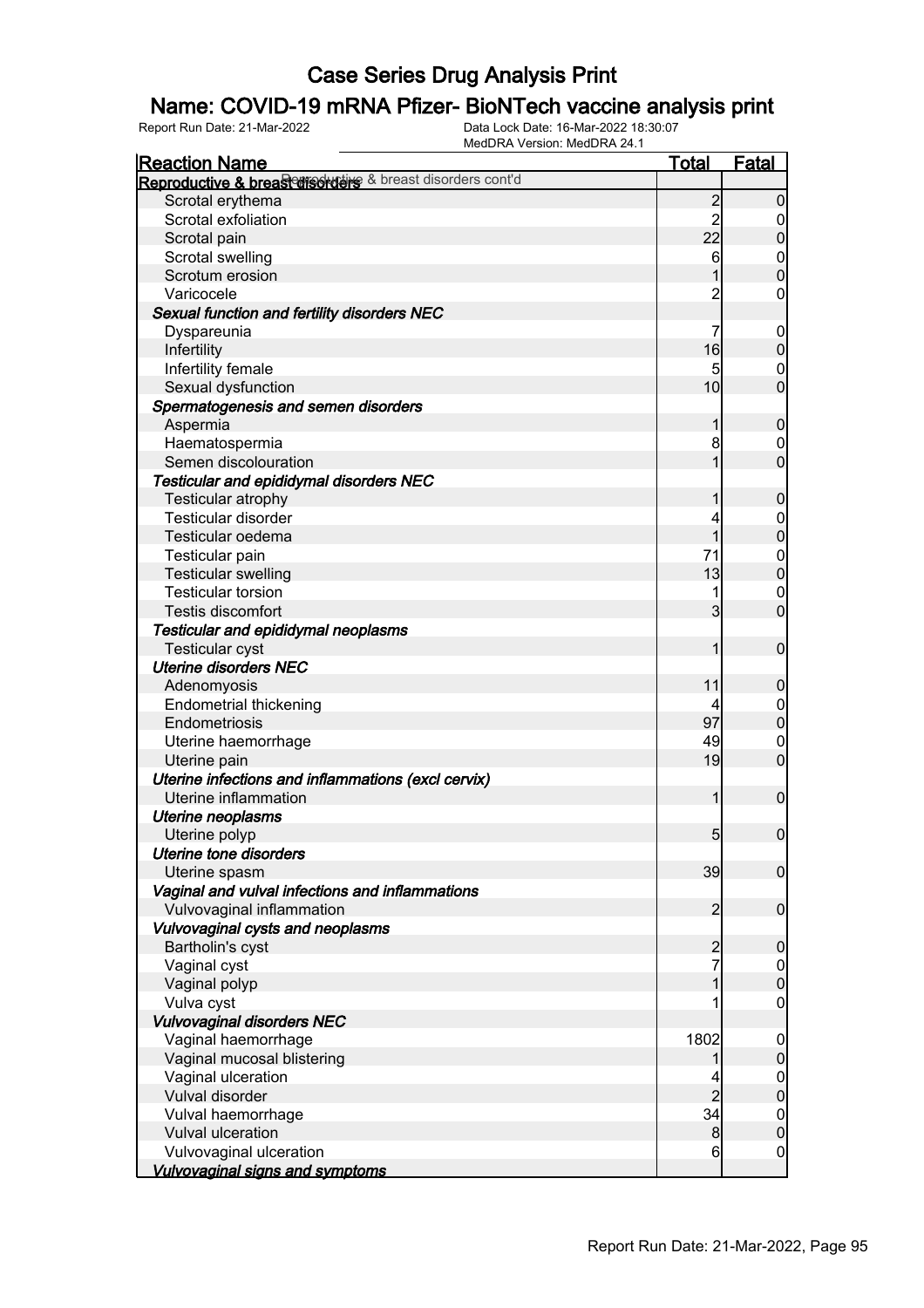### Name: COVID-19 mRNA Pfizer- BioNTech vaccine analysis print

| <b>Reaction Name</b>                                      | <b>Total</b> | Fatal |
|-----------------------------------------------------------|--------------|-------|
| Reproductive & breast disorders & breast disorders cont'd |              |       |
| Clitoral engorgement                                      |              |       |
| Coital bleeding                                           |              |       |
| Labia enlarged                                            |              |       |
| Vaginal discharge                                         | 88           |       |
| Vaginal lesion                                            |              |       |
| Vaginal odour                                             |              |       |
| Vulval oedema                                             |              |       |
| Vulvovaginal burning sensation                            | 9            |       |
| Vulvovaginal discomfort                                   |              |       |
| Vulvovaginal dryness                                      | 5            |       |
| Vulvovaginal erythema                                     |              |       |
| Vulvovaginal pain                                         | 30           |       |
| Vulvovaginal pruritus                                     | 10           |       |
| Vulvovaginal rash                                         |              |       |
| Vulvovaginal swelling                                     |              |       |
| Reproductive & breast disorders SOC TOTAL                 | 31002        |       |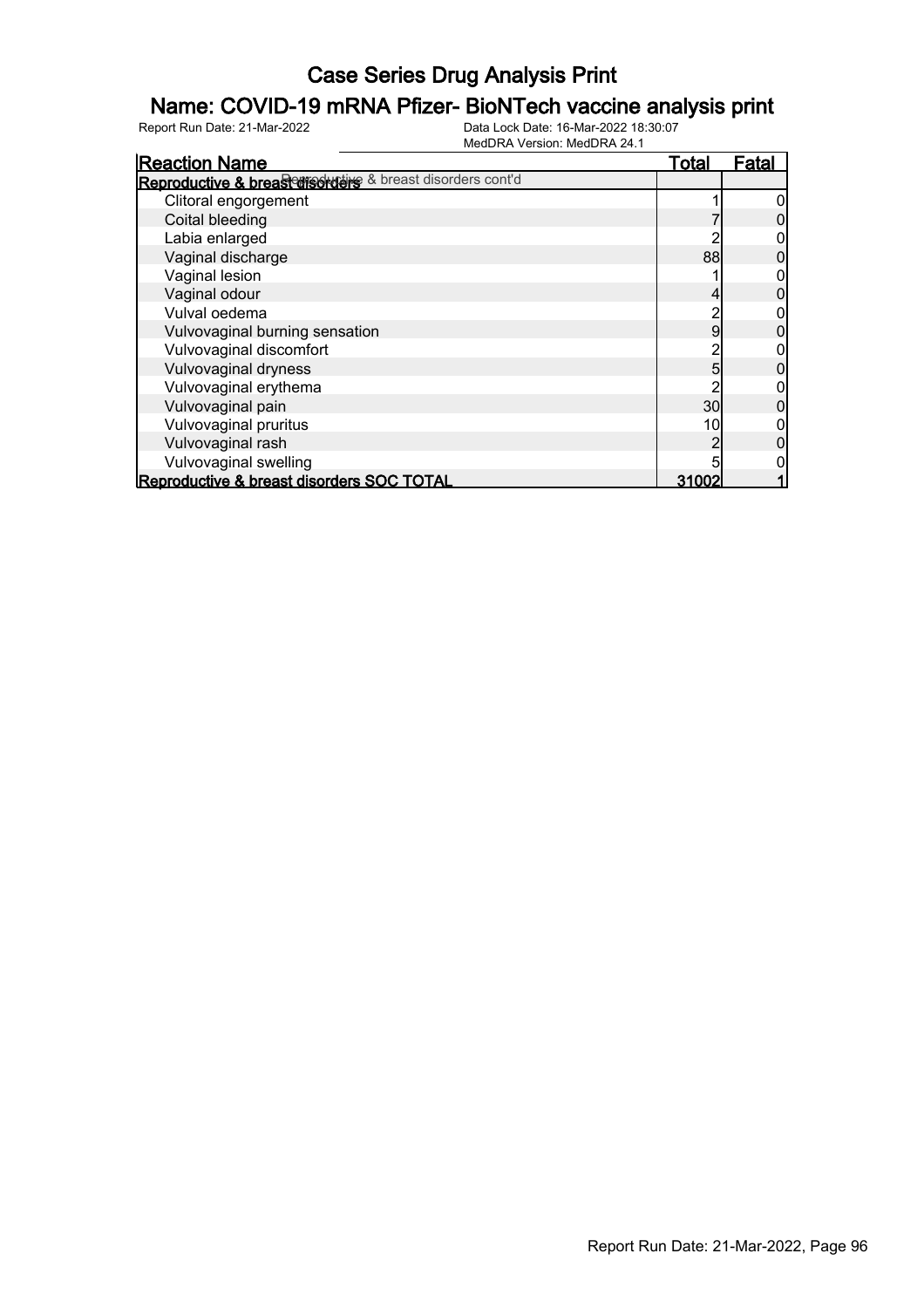### Name: COVID-19 mRNA Pfizer- BioNTech vaccine analysis print

| <b>Reaction Name</b>                                            | <u>Total</u>   | <b>Fatal</b>     |
|-----------------------------------------------------------------|----------------|------------------|
| <b>Respiratory disorders</b>                                    |                |                  |
| <b>Breathing abnormalities</b>                                  |                |                  |
| Apnoea                                                          | 7              | $\boldsymbol{0}$ |
| Apnoeic attack                                                  | 1              |                  |
| Dyspnoea                                                        | 6823           | $\frac{0}{5}$    |
| Dyspnoea at rest                                                | 11             | $\mathbf{0}$     |
| Dyspnoea exertional                                             | 46             | $\overline{1}$   |
| Grunting                                                        |                | $\mathbf{0}$     |
| Hyperventilation                                                | 62             | $\overline{0}$   |
| Hypopnoea                                                       | 131            | $\mathbf{0}$     |
| Hypoventilation                                                 | 1              | $\mathbf 0$      |
| Irregular breathing                                             | 28             | $\mathbf{0}$     |
| Mouth breathing                                                 | $\overline{7}$ | $\overline{0}$   |
| Nocturnal dyspnoea                                              |                | $\boldsymbol{0}$ |
| Orthopnoea                                                      | $\frac{2}{3}$  | $\overline{0}$   |
| Respiration abnormal                                            | 73             | $\boldsymbol{0}$ |
| Respiratory arrest                                              | 21             | $\mathbf 0$      |
| Respiratory depression                                          | 1              | $\boldsymbol{0}$ |
| Respiratory distress                                            | 20             | $\mathbf 0$      |
| Sleep apnoea syndrome                                           | 15             | $\mathbf 0$      |
| Tachypnoea                                                      | 32             | $\mathbf 0$      |
| <b>Bronchial conditions NEC</b>                                 |                |                  |
| <b>Bronchial secretion retention</b>                            | 4              | $\boldsymbol{0}$ |
| <b>Bronchiectasis</b>                                           | 16             | $\boldsymbol{0}$ |
| Bronchospasm and obstruction                                    |                |                  |
| Asthma                                                          | 429            | $\mathbf 0$      |
| Asthma late onset                                               | $\mathbf{3}$   | $\pmb{0}$        |
| Bronchospasm                                                    | 19             | $\boldsymbol{0}$ |
| Chronic obstructive pulmonary disease                           | 28             | $\mathbf{1}$     |
| Cough variant asthma                                            | 7              | $\mathbf{0}$     |
| Obstructive airways disorder                                    | 13             | $\mathbf 0$      |
| Reversible airways obstruction                                  |                | $\mathbf 0$      |
| Wheezing                                                        | 479            | $\overline{0}$   |
| Conditions associated with abnormal gas exchange                |                |                  |
| Asphyxia                                                        | $\overline{c}$ | $\boldsymbol{0}$ |
| Cyanosis central                                                | $\mathbf{1}$   | $\boldsymbol{0}$ |
| Hyperoxia                                                       | 1              | 0                |
| Hypoxia                                                         | 34             |                  |
| Respiratory acidosis                                            | $\overline{c}$ | $\frac{2}{0}$    |
| Coughing and associated symptoms                                |                |                  |
| Allergic cough                                                  | 9              | $\mathbf 0$      |
| Atopic cough                                                    |                | $\overline{0}$   |
| Cough                                                           | 2975           | $\mathbf 1$      |
| Cough decreased                                                 | 2              | $\mathbf{0}$     |
| Haemoptysis                                                     | 73             | $\mathbf 0$      |
| Productive cough                                                | 197            | $\boldsymbol{0}$ |
| Sputum discoloured                                              | 11             | $\overline{0}$   |
| Sputum increased                                                |                | $\mathbf 0$      |
| Diaphragmatic disorders                                         |                |                  |
| Acquired diaphragmatic eventration                              | 1              | $\mathbf 0$      |
| Diaphragm muscle weakness                                       |                | $\pmb{0}$        |
| Diaphragmatic disorder                                          | 1              | $\mathbf 0$      |
| Laryngeal and adjacent sites disorders NEC (excl infections and |                |                  |
| neoplasms)                                                      |                |                  |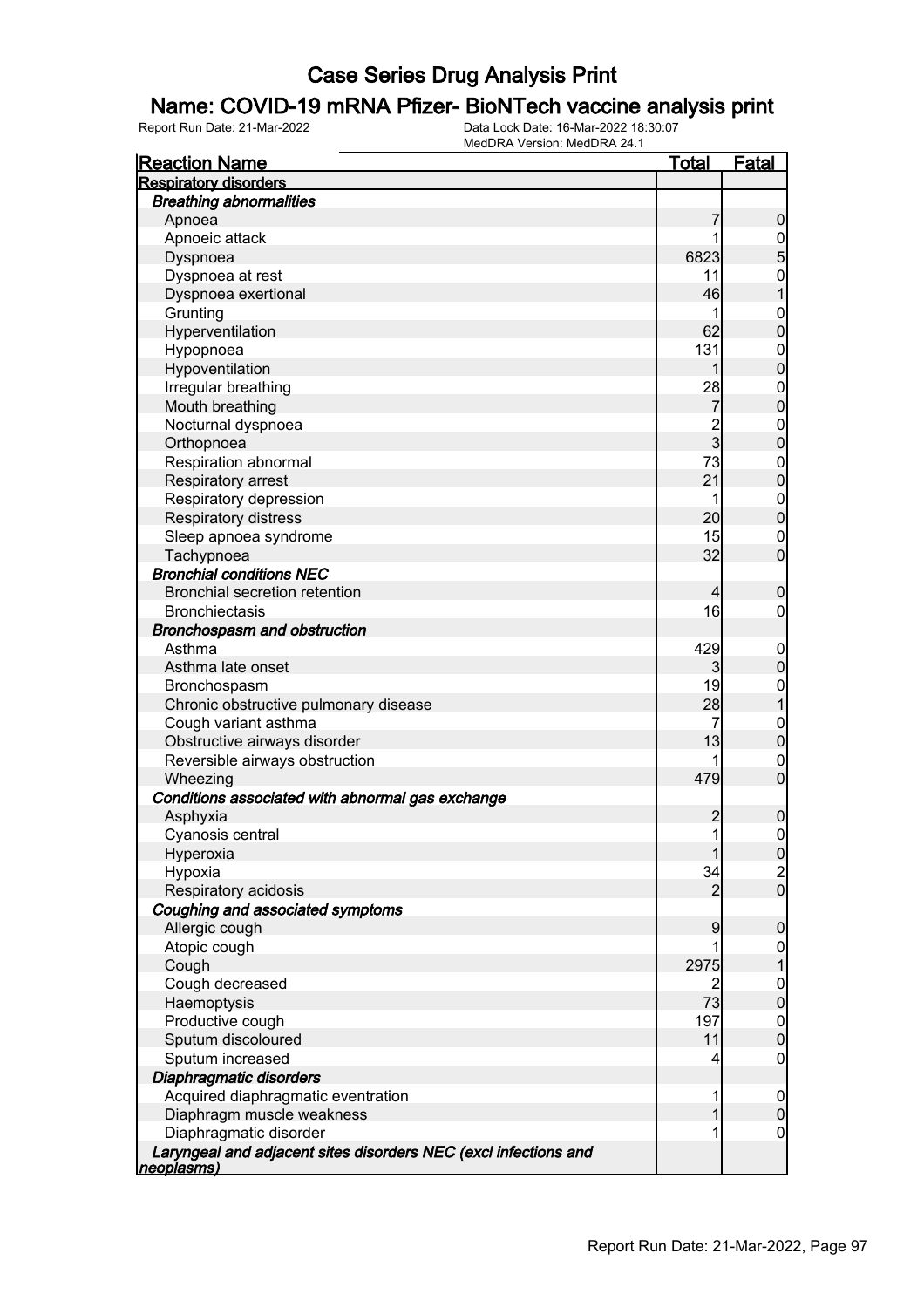### Name: COVID-19 mRNA Pfizer- BioNTech vaccine analysis print

| <b>IVICULIVA VEISIUII. IVICULIVA 24. I</b>                                | <b>Total</b>   | Fatal          |
|---------------------------------------------------------------------------|----------------|----------------|
| <b>Reaction Name</b><br>Respiratory disorders espiratory disorders cont'd |                |                |
|                                                                           |                |                |
| Laryngeal disorder                                                        |                | 0              |
| Reflux laryngitis                                                         | 3              | $\mathbf 0$    |
| Vocal cord disorder                                                       |                | 0              |
| Vocal cord dysfunction                                                    | 3              | $\overline{0}$ |
| Laryngeal spasm, oedema and obstruction                                   |                |                |
| Epiglottic oedema                                                         |                | $\mathbf 0$    |
| Laryngeal obstruction                                                     |                | $\mathbf 0$    |
| Laryngeal oedema                                                          | 4              | $\overline{0}$ |
| Laryngospasm                                                              | 3              | 0              |
| Stridor                                                                   | 28             | $\overline{0}$ |
| Lower respiratory tract inflammatory and immunologic conditions           |                |                |
| <b>Alveolitis</b>                                                         | 1              | $\mathbf 0$    |
| Autoimmune lung disease                                                   |                | $\mathbf 0$    |
| Hypersensitivity pneumonitis                                              |                | $\overline{0}$ |
| Lower respiratory tract inflammation                                      |                | $\frac{0}{2}$  |
| Pneumonitis                                                               | 36             |                |
| Pulmonary sarcoidosis                                                     | 3              | $\overline{0}$ |
| Lower respiratory tract signs and symptoms                                |                |                |
| Hiccups                                                                   | 36             | 0              |
| Increased bronchial secretion                                             | 3              | $\mathbf 0$    |
| Increased viscosity of bronchial secretion                                |                | $\mathbf 0$    |
| Lung hyperinflation                                                       | $\overline{2}$ | $\overline{0}$ |
| Lung opacity                                                              | 4              | $\mathbf 0$    |
| Pleuritic pain                                                            | 27             | $\overline{0}$ |
| Pulmonary haemorrhage                                                     |                | $\mathbf{0}$   |
| Pulmonary pain                                                            | 121            | $\overline{0}$ |
| Rales                                                                     | 6              | $\mathbf 0$    |
| Respiratory fremitus                                                      |                | $\overline{0}$ |
| <b>Mediastinal disorders</b>                                              |                |                |
| <b>Mediastinal mass</b>                                                   |                | 0              |
| Pulmonary hilum mass                                                      |                | 0              |
| <b>Nasal congestion and inflammations</b>                                 |                |                |
| Nasal congestion                                                          | 337            | $\mathbf 0$    |
| Nasal inflammation                                                        | 5              | 0              |
| Rhinitis allergic                                                         | 26             | 0              |
| <b>Nasal disorders NEC</b>                                                |                |                |
| Epistaxis                                                                 | 1083           | $\overline{0}$ |
| Intranasal hypoaesthesia                                                  | 2              | $\overline{0}$ |
| Intranasal paraesthesia                                                   |                | $\mathbf{0}$   |
| Nasal crusting                                                            | $\overline{2}$ | $\overline{0}$ |
| Nasal disorder                                                            | 4              | $\mathbf{0}$   |
| Nasal dryness                                                             | 36             | $\overline{0}$ |
| Nasal mucosal discolouration                                              | 1              | $\mathbf{0}$   |
| Nasal odour                                                               | 6              | $\overline{0}$ |
| Nasal oedema                                                              |                | $\mathbf{0}$   |
| Nasal polyps                                                              | $\frac{8}{2}$  | $\overline{0}$ |
| Nasal pruritus                                                            | 12             | $\mathbf 0$    |
| Nasal ulcer                                                               | $\overline{2}$ | $\mathbf 0$    |
| <b>Neonatal hypoxic conditions</b>                                        |                |                |
| Dry lung syndrome                                                         |                | $\mathbf 0$    |
| Gasping syndrome                                                          |                | 0              |
| Infantile apnoea                                                          | $\overline{2}$ | $\mathbf 0$    |
| Paranasal sinus disorders (excl infections and neoplasms)                 |                |                |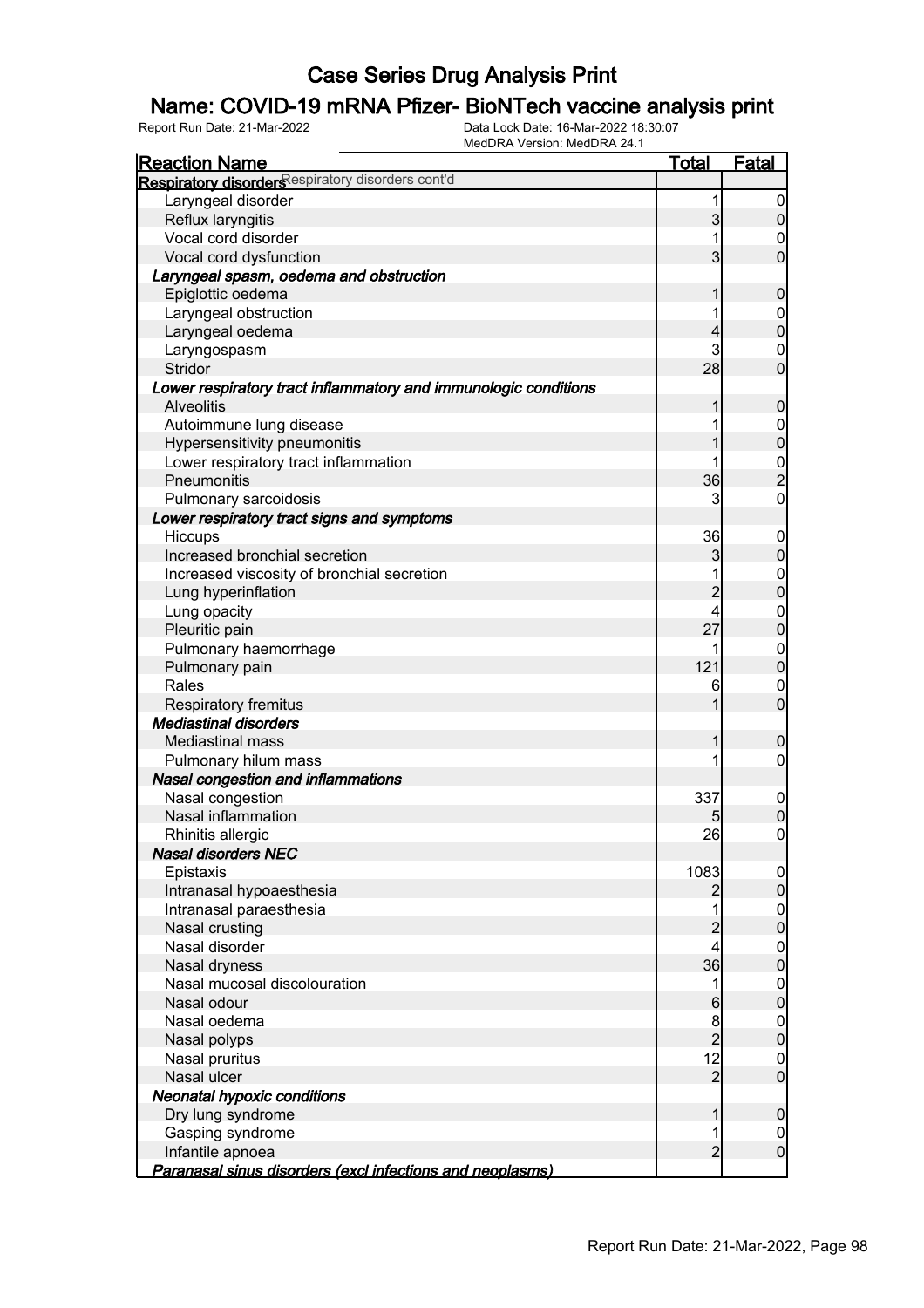### Name: COVID-19 mRNA Pfizer- BioNTech vaccine analysis print

| <b>Reaction Name</b>                                 | <u>Total</u>   | Fatal                                  |
|------------------------------------------------------|----------------|----------------------------------------|
| Respiratory disorders espiratory disorders cont'd    |                |                                        |
| Allergic sinusitis                                   | 3              | $\boldsymbol{0}$                       |
| Paranasal sinus inflammation                         | 4              |                                        |
| Sinonasal obstruction                                | 15             | $\begin{matrix} 0 \\ 0 \end{matrix}$   |
| Sinus congestion                                     | 73             | $\boldsymbol{0}$                       |
| Sinus disorder                                       | 8              | $\overline{0}$                         |
| Parenchymal lung disorders NEC                       |                |                                        |
| Atelectasis                                          | 4              | $\pmb{0}$                              |
| Combined pulmonary fibrosis and emphysema            | 1              |                                        |
| Emphysema                                            | 3              | $0$<br>0                               |
| Interstitial lung disease                            | 11             |                                        |
| Lung consolidation                                   | 5              | $0\atop 0$                             |
| Lung infiltration                                    |                | $\mathbf 1$                            |
| Organising pneumonia                                 | $\frac{2}{2}$  | $\mathbf 0$                            |
| Pulmonary alveolar haemorrhage                       | 1              |                                        |
| Pulmonary cavitation                                 | 1              | $0\atop 0$                             |
| Pulmonary fibrosis                                   | 9              |                                        |
| Pulmonary toxicity                                   | 1              | $\begin{matrix}0\\0\end{matrix}$       |
| Pharyngeal disorders (excl infections and neoplasms) |                |                                        |
| Hyperactive pharyngeal reflex                        | 1              | $\boldsymbol{0}$                       |
| Pharyngeal enanthema                                 | 1              |                                        |
| Pharyngeal erythema                                  | 10             | $0\atop 0$                             |
| Pharyngeal haemorrhage                               | $\overline{2}$ |                                        |
| Pharyngeal hypoaesthesia                             | 40             | $0$<br>0                               |
| Pharyngeal inflammation                              | 4              |                                        |
| Pharyngeal lesion                                    | 1              | $0$<br>0                               |
| Pharyngeal mass                                      | 1              |                                        |
| Pharyngeal oedema                                    | 14             | $0\atop 0$                             |
| Pharyngeal paraesthesia                              | 57             |                                        |
| Pharyngeal swelling                                  | 300            | $0\atop 0$                             |
| Pharyngeal ulceration                                | 18             |                                        |
| Tonsillar erythema                                   | 13             | $0\atop 0$                             |
| Tonsillar haemorrhage                                | 1              |                                        |
| Tonsillar hypertrophy                                | 99             | $0$<br>0                               |
| <b>Tonsillar inflammation</b>                        | 4              |                                        |
| Tonsillar ulcer                                      | 1              | $\begin{matrix}0\\0\end{matrix}$       |
| Tonsillolith                                         | 1              | 0                                      |
| <b>Pleural infections and inflammations</b>          |                |                                        |
| Pleurisy                                             | 38             | $\overline{0}$                         |
| Pneumothorax and pleural effusions NEC               |                |                                        |
| Pleural effusion                                     | 40             | $\overline{0}$                         |
| Pneumothorax                                         | 14             | $\mathbf 0$                            |
| Pneumothorax spontaneous                             | 5              | $\mathbf 0$                            |
| <b>Pulmonary hypertensions</b>                       |                |                                        |
| Pulmonary hypertension                               | 3              | $\mathbf 0$                            |
| <b>Pulmonary oedemas</b>                             |                |                                        |
| Acute respiratory distress syndrome                  | 3              | 1                                      |
| Pulmonary congestion                                 | 20             | $\mathbf 0$                            |
| Pulmonary oedema                                     | 23             | $\overline{c}$                         |
| Pulmonary thrombotic and embolic conditions          |                |                                        |
| Pulmonary artery thrombosis                          | 2              | $\overline{0}$                         |
| Pulmonary embolism                                   | 542            | 38                                     |
| Pulmonary infarction                                 | 7              |                                        |
| <b>Pulmonary thrombosis</b>                          | 13             | $\begin{bmatrix} 0 \\ 1 \end{bmatrix}$ |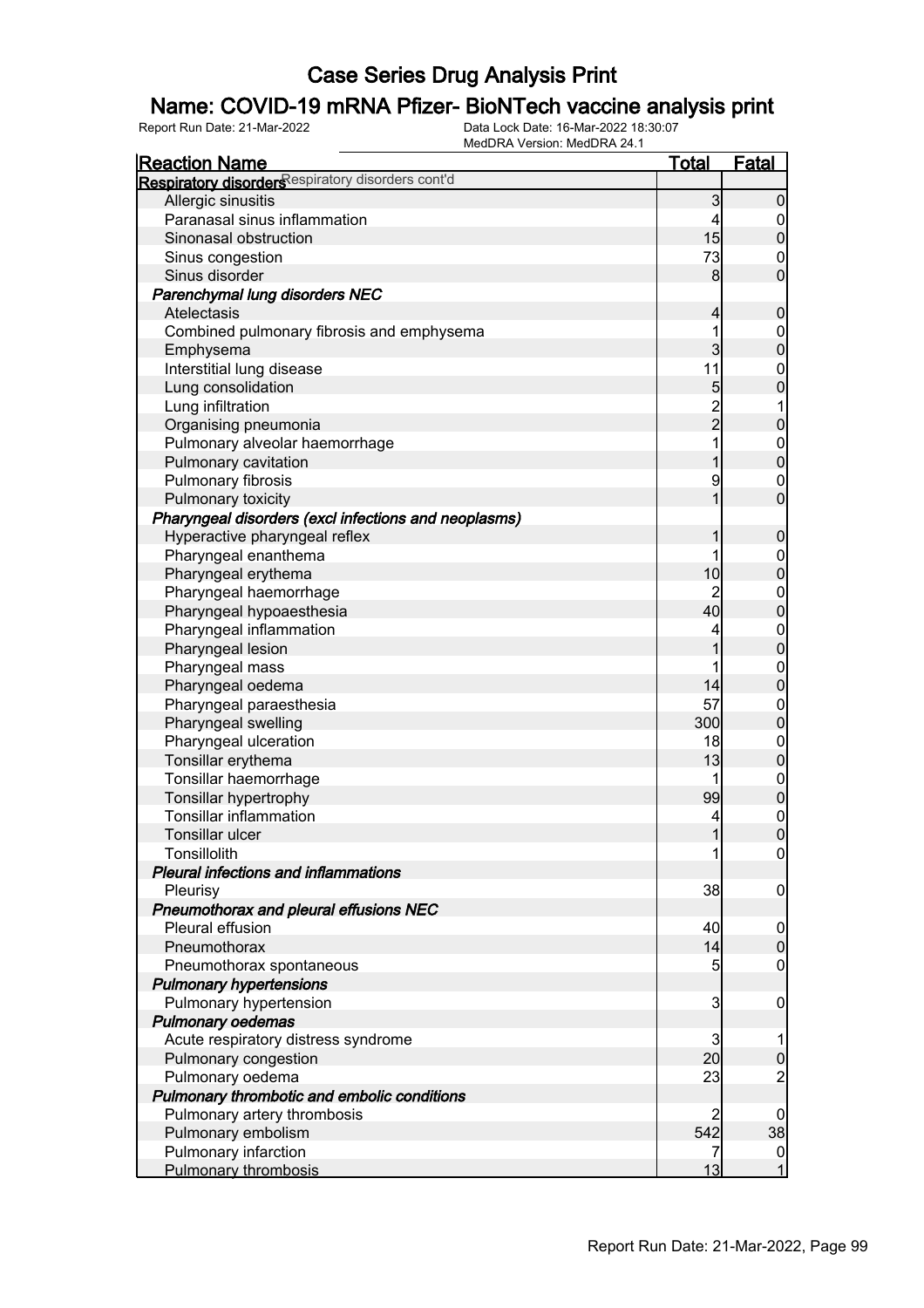### Name: COVID-19 mRNA Pfizer- BioNTech vaccine analysis print

| <b>Reaction Name</b>                               | <u>Total</u>    | <b>Fatal</b>                         |
|----------------------------------------------------|-----------------|--------------------------------------|
| Respiratory disorders espiratory disorders cont'd  |                 |                                      |
| <b>Respiratory failures (excl neonatal)</b>        |                 |                                      |
| Acute respiratory failure                          | 3               | 1                                    |
| Respiratory failure                                | 15              | $\overline{2}$                       |
| Respiratory signs and symptoms NEC                 |                 |                                      |
| Allergic respiratory symptom                       | 6               | $\boldsymbol{0}$                     |
| Diaphragmalgia                                     | 9               | $\mathbf 0$                          |
| Nasal flaring                                      | 1               | $\mathbf{0}$                         |
| Painful respiration                                | 19              | $\mathbf{1}$                         |
| Pleural rub                                        | 1               |                                      |
| Respiratory symptom                                | 21              | $\begin{matrix}0\\0\end{matrix}$     |
| Suffocation feeling                                | $\overline{c}$  |                                      |
| Use of accessory respiratory muscles               | $\overline{2}$  | $\begin{matrix} 0 \\ 0 \end{matrix}$ |
| <b>Respiratory tract disorders NEC</b>             |                 |                                      |
| Allergic respiratory disease                       | 1               | $\mathbf 0$                          |
| Aspiration                                         | 4               |                                      |
| Lung disorder                                      | 10              | $\begin{matrix} 0 \\ 0 \end{matrix}$ |
| Pulmonary mass                                     | 5               |                                      |
| Respiratory disorder                               | 16              | $\begin{matrix} 0 \\ 1 \end{matrix}$ |
|                                                    |                 |                                      |
| Respiratory tract congestion                       |                 | $\begin{matrix}0\\0\end{matrix}$     |
| Respiratory tract haemorrhage                      |                 |                                      |
| Respiratory tract inflammation                     | 5229            | $\begin{matrix}0\\0\end{matrix}$     |
| Respiratory tract irritation                       |                 |                                      |
| Respiratory tract oedema                           | 4               | $\mathbf 0$                          |
| Thoracic musculoskeletal disorders                 |                 |                                      |
| Respiratory muscle weakness                        | $\overline{2}$  | $\mathbf 0$                          |
| Tracheal disorders (excl infections and neoplasms) |                 |                                      |
| <b>Tracheal disorder</b>                           | 1               | $\mathbf 0$                          |
| Tracheal pain                                      | $\overline{2}$  | $\overline{0}$                       |
| <b>Upper respiratory tract neoplasms</b>           |                 |                                      |
| Tonsillar cyst                                     | 1               | $\mathbf 0$                          |
| Upper respiratory tract signs and symptoms         |                 |                                      |
| Aphonia                                            | 143             | $\mathbf 0$                          |
| Catarrh                                            | 33              | $0\atop 0$                           |
| Choking                                            | 20              |                                      |
| Choking sensation                                  | $6 \overline{}$ | $\overline{0}$                       |
| Dry throat                                         | 186             | 0                                    |
| Dysphonia                                          | 185             | $\frac{0}{0}$                        |
| Increased upper airway secretion                   | $6 \mid$        |                                      |
| Increased viscosity of upper respiratory secretion | 35              |                                      |
| Laryngeal pain                                     | 1               | $\begin{matrix} 0 \\ 0 \end{matrix}$ |
| Nasal discharge discolouration                     | 4               |                                      |
| Nasal discomfort                                   | 59              | $0\atop 0$                           |
| Nasal obstruction                                  | $\overline{3}$  |                                      |
| Oropharyngeal blistering                           | 11              | $0\atop 0$                           |
| Oropharyngeal discolouration                       | 1               |                                      |
| Oropharyngeal discomfort                           | 71              | $0\atop 0$                           |
| Oropharyngeal pain                                 | 3252            |                                      |
| Oropharyngeal plaque                               | $\overline{2}$  | $0\atop 0$                           |
| Paranasal sinus discomfort                         | 54              |                                      |
| Rhinalgia                                          | 15              | $0\atop 0$                           |
| Rhinorrhoea                                        | 1073            | $\boldsymbol{0}$                     |
| Sinus pain                                         | 251             | $\mathbf 0$                          |
| Sneezing                                           | 459             | $\overline{0}$                       |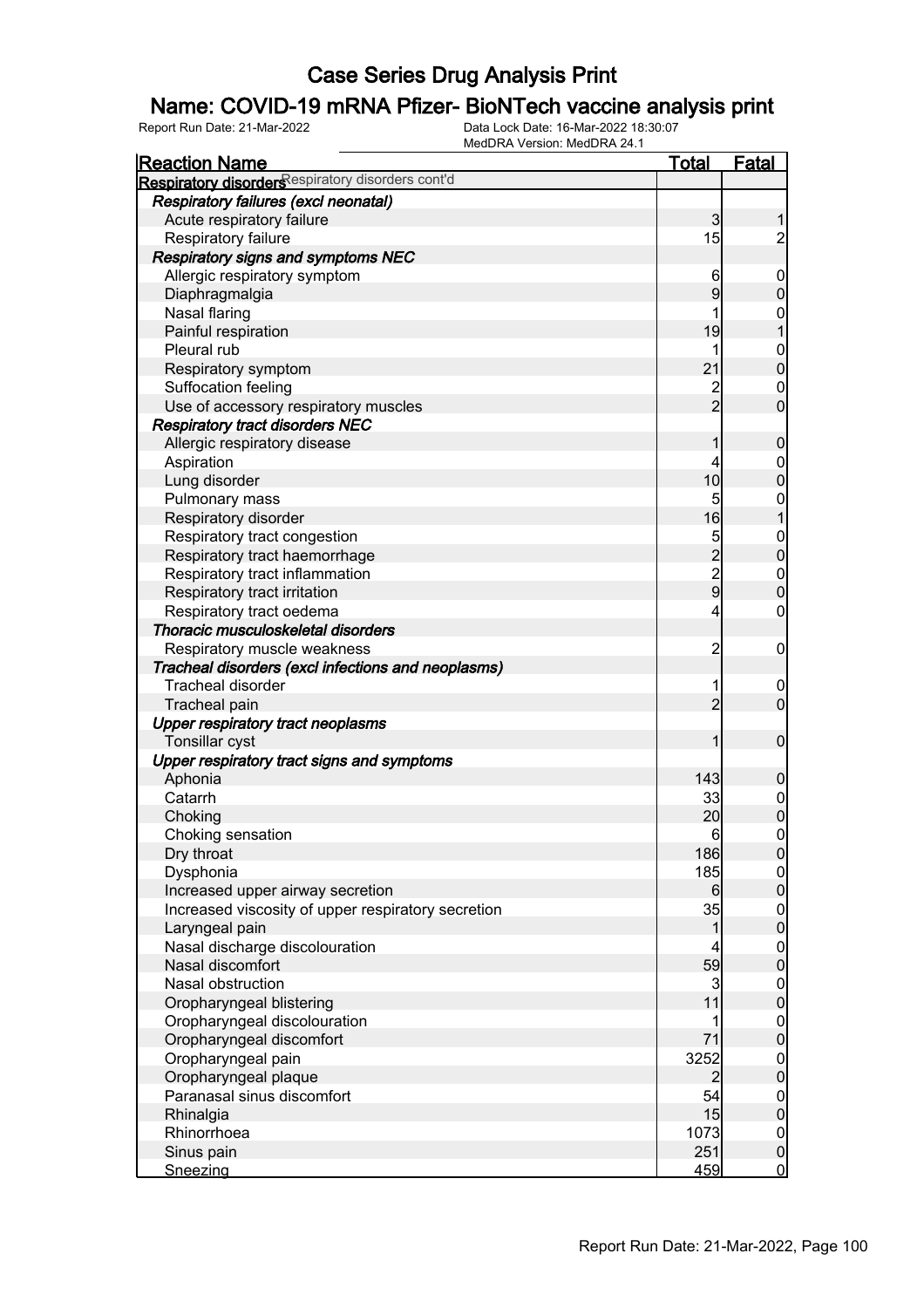### Name: COVID-19 mRNA Pfizer- BioNTech vaccine analysis print

| <b>Reaction Name</b>                              | <u>Total</u> | Fatal |
|---------------------------------------------------|--------------|-------|
| Respiratory disorders espiratory disorders cont'd |              |       |
| Snoring                                           | 8            |       |
| Throat clearing                                   |              |       |
| Throat irritation                                 | 266          |       |
| Throat lesion                                     |              |       |
| Throat tightness                                  | 287          |       |
| Upper airway obstruction                          |              |       |
| Upper respiratory tract congestion                |              |       |
| Upper respiratory tract irritation                |              |       |
| Upper-airway cough syndrome                       | 15           |       |
| Yawning                                           | 31           |       |
| Vascular pulmonary disorders NEC                  |              |       |
| Acute chest syndrome                              |              |       |
| <b>Respiratory disorders SOC TOTAL</b>            | 21479        | 60    |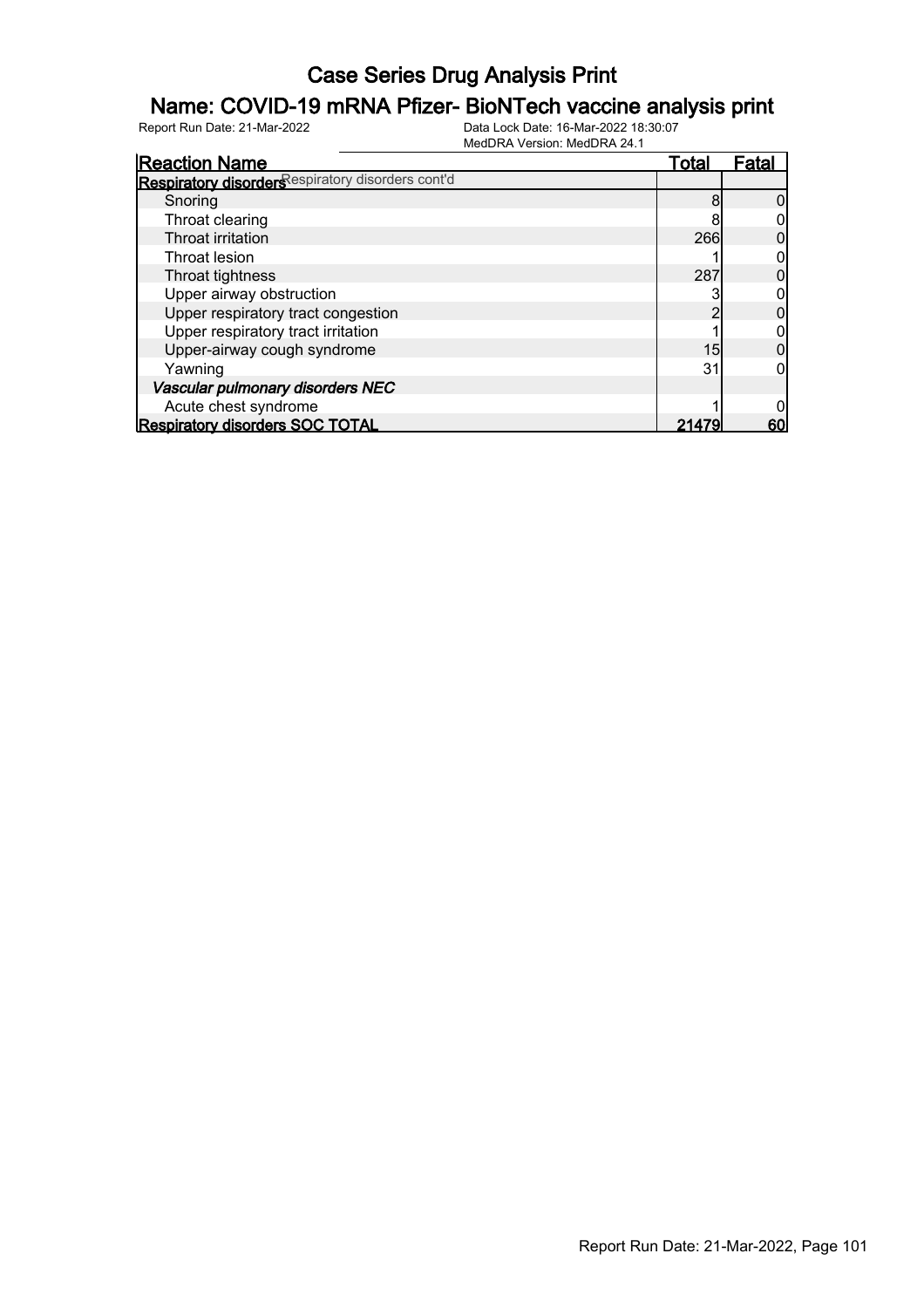### Name: COVID-19 mRNA Pfizer- BioNTech vaccine analysis print

| <b>Reaction Name</b>                   | <u>Total</u>    | <b>Fatal</b>                     |
|----------------------------------------|-----------------|----------------------------------|
| <b>Skin disorders</b>                  |                 |                                  |
| Acnes                                  |                 |                                  |
| Acne                                   | 218             | 0                                |
| Acne cystic                            | 28              | $\mathbf 0$                      |
| Dermatitis acneiform                   | 13              | 0                                |
| Oil acne                               | 1               | 0                                |
| <b>Alopecias</b>                       |                 |                                  |
| Alopecia                               | 447             | 0                                |
| Alopecia areata                        | 72              | 0                                |
| Alopecia totalis                       | $\mathbf{3}$    | 0                                |
| Alopecia universalis                   | $\overline{2}$  | 0                                |
| Androgenetic alopecia                  | $\frac{2}{4}$   | $\mathbf{0}$                     |
| Diffuse alopecia                       |                 | O                                |
| Hypotrichosis                          | 3               | $\mathbf{0}$                     |
| Lichen planopilaris                    | 1               | O                                |
| Madarosis                              | 9               | 0                                |
| Angioedemas                            |                 |                                  |
| Angioedema                             | 280             | $\boldsymbol{0}$                 |
| Circumoral oedema                      |                 | 0                                |
| Circumoral swelling                    |                 | $\mathbf 0$                      |
| Idiopathic angioedema                  |                 | 0                                |
| Apocrine and eccrine gland disorders   |                 |                                  |
| Anhidrosis                             |                 | 0                                |
| <b>Bromhidrosis</b>                    |                 | 0                                |
| Cold sweat                             | 879             | 0                                |
| Hidradenitis                           | 5               | $\mathbf 0$                      |
| Hyperhidrosis                          | 2701            | $\overline{0}$                   |
| Hypohidrosis                           | 2               | $\mathbf{0}$                     |
| Milia                                  | $\overline{2}$  | O                                |
| Miliaria                               | 119             | $\mathbf 0$                      |
| Night sweats                           | 949             | O                                |
| Sweat discolouration                   | 1               | 0                                |
| <b>Bullous conditions</b>              |                 |                                  |
| Autoimmune blistering disease          |                 | 0                                |
| <b>Blister</b>                         | 541             | 0                                |
| <b>Blister rupture</b>                 | 1               | 0                                |
| <b>Blood blister</b>                   | 35              | U                                |
| Dermatitis bullous                     | 17              | $\overline{0}$                   |
| Erythema multiforme                    | 44              | 0                                |
| <b>Fracture blisters</b>               | 1               |                                  |
| Herpes gestationis                     |                 | $0\atop 0$                       |
| Pemphigoid                             | 30 <sup>2</sup> |                                  |
| Pemphigus                              | 9               | $\begin{matrix}0\\0\end{matrix}$ |
| Stevens-Johnson syndrome               | 7               | $\mathbf 0$                      |
| Toxic epidermal necrolysis             | $\overline{2}$  | $\overline{1}$                   |
| Connective tissue disorders            |                 |                                  |
| Cutaneous lupus erythematosus          | 3               | 0                                |
| Dermatomyositis                        | 11              | $\mathbf 0$                      |
| Subacute cutaneous lupus erythematosus | 3               | $\overline{0}$                   |
| Dermal and epidermal conditions NEC    |                 |                                  |
| Acute febrile neutrophilic dermatosis  |                 | 0                                |
| Dermatosis                             | 2               | $\mathbf 0$                      |
| Dry skin                               | 294             | $\pmb{0}$                        |
| Koebner phenomenon                     | 1               | $\overline{0}$                   |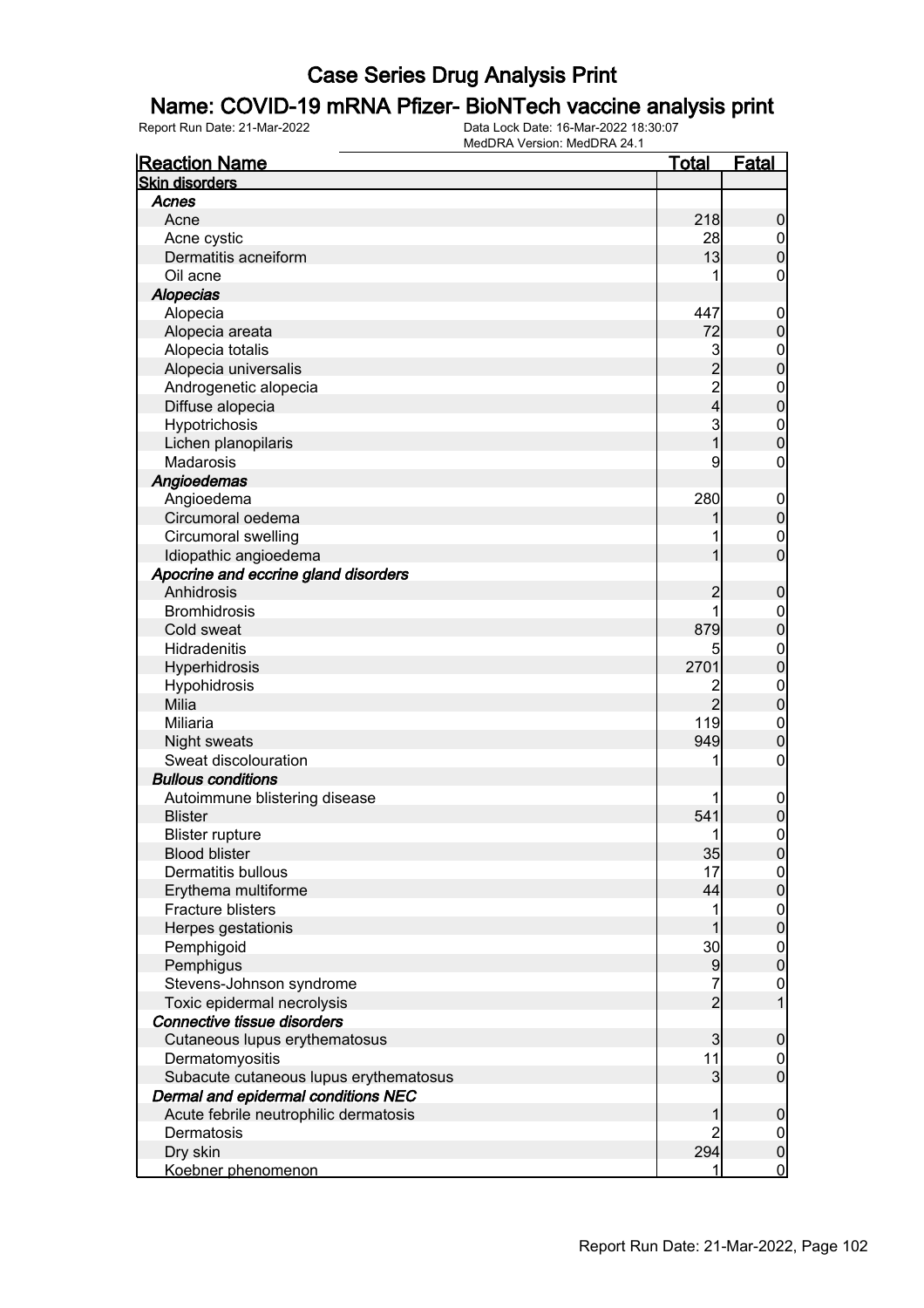### Name: COVID-19 mRNA Pfizer- BioNTech vaccine analysis print

| <b>Reaction Name</b>                           | <u>Total</u>   | <b>Fatal</b>                         |
|------------------------------------------------|----------------|--------------------------------------|
| Skin disorders cont'd<br><b>Skin disorders</b> |                |                                      |
| Macule                                         | 5              | $\mathbf 0$                          |
| Neutrophilic dermatosis                        |                | $\overline{0}$                       |
| Pain of skin                                   | 343            | $\pmb{0}$                            |
| Papule                                         | 118            | $\mathbf{0}$                         |
| Pathergy reaction                              | 1              | $\mathbf 0$                          |
| Scab                                           | 27             | $\mathbf{0}$                         |
| Scar discomfort                                | 1              | $\mathbf 0$                          |
| Scar pain                                      | 20             | $\mathbf{0}$                         |
| Sensitive skin                                 | 232            | $\mathbf 0$                          |
| Shagreen skin                                  | 1              | $\mathbf{0}$                         |
| Skin burning sensation                         | 270            | $\mathbf 0$                          |
| Skin degenerative disorder                     |                | $\mathbf{0}$                         |
| Skin discolouration                            | 160            | $\overline{0}$                       |
| Skin discomfort                                | 5              | $\mathbf{0}$                         |
| Skin disorder                                  | 35             | $\mathbf 0$                          |
| <b>Skin fissures</b>                           | 11             | $\mathbf{0}$                         |
| Skin indentation                               | 3              | $\overline{0}$                       |
| Skin induration                                | 5              | $\mathbf{0}$                         |
| Skin lesion                                    | 52             | $\overline{0}$                       |
| Skin lesion inflammation                       | 1              | $\mathbf{0}$                         |
| Skin necrosis                                  | 3              | $\overline{0}$                       |
| Skin odour abnormal                            | 26             | $\mathbf{0}$                         |
| Skin plaque                                    | $\overline{4}$ | $\mathbf 0$                          |
| Skin reaction                                  | 170            | $\mathbf{0}$                         |
| Skin sensitisation                             | 45             | $\mathbf 0$                          |
| Skin swelling                                  | 115            | $\mathbf{0}$                         |
| Skin texture abnormal                          | $\overline{2}$ | $\mathbf 0$                          |
| Skin tightness                                 | 29             | $\mathbf{0}$                         |
| Skin warm                                      | 369            | $\mathbf 0$                          |
| Skin weeping                                   | 17             | $\mathbf{0}$                         |
| Sticky skin                                    | $\mathbf{3}$   | $\mathbf 0$                          |
| Target skin lesion                             | 3              | $\mathbf{0}$                         |
| Transient acantholytic dermatosis              | 1              | $\mathbf 0$                          |
| Yellow skin                                    | 29             | $\mathbf 0$                          |
| Dermatitis and eczema                          |                |                                      |
| Autoimmune dermatitis                          | $\mathbf{2}$   | 0                                    |
| <b>Dermatitis</b>                              | 165            | $\overline{0}$                       |
| Dermatitis allergic                            | 300            | $\boldsymbol{0}$                     |
| Dermatitis atopic                              | 62             | $\overline{0}$                       |
| Dermatitis contact                             | 26             | $\boldsymbol{0}$                     |
| Dermatitis diaper                              | $\overline{4}$ | $\overline{0}$                       |
| Dyshidrotic eczema                             | 32             | $\boldsymbol{0}$                     |
| Eczema                                         | 414            | $\overline{0}$                       |
| Eczema asteatotic                              | 16             | $\boldsymbol{0}$                     |
| Eczema infantile                               | 1              | $\overline{0}$                       |
| Eczema nummular                                | 7              | $\boldsymbol{0}$                     |
| Eczema vesicular                               | $\overline{1}$ | $\overline{0}$                       |
| Eczema weeping                                 | 6              | $\boldsymbol{0}$                     |
| Hand dermatitis                                | 4              | $\mathbf 0$                          |
| Intertrigo                                     | 1              | $\boldsymbol{0}$                     |
| Neurodermatitis                                | $\overline{4}$ | $\overline{0}$                       |
| <b>Perioral dermatitis</b>                     |                |                                      |
| Seborrhoeic dermatitis                         | $\frac{3}{7}$  | $\begin{matrix} 0 \\ 0 \end{matrix}$ |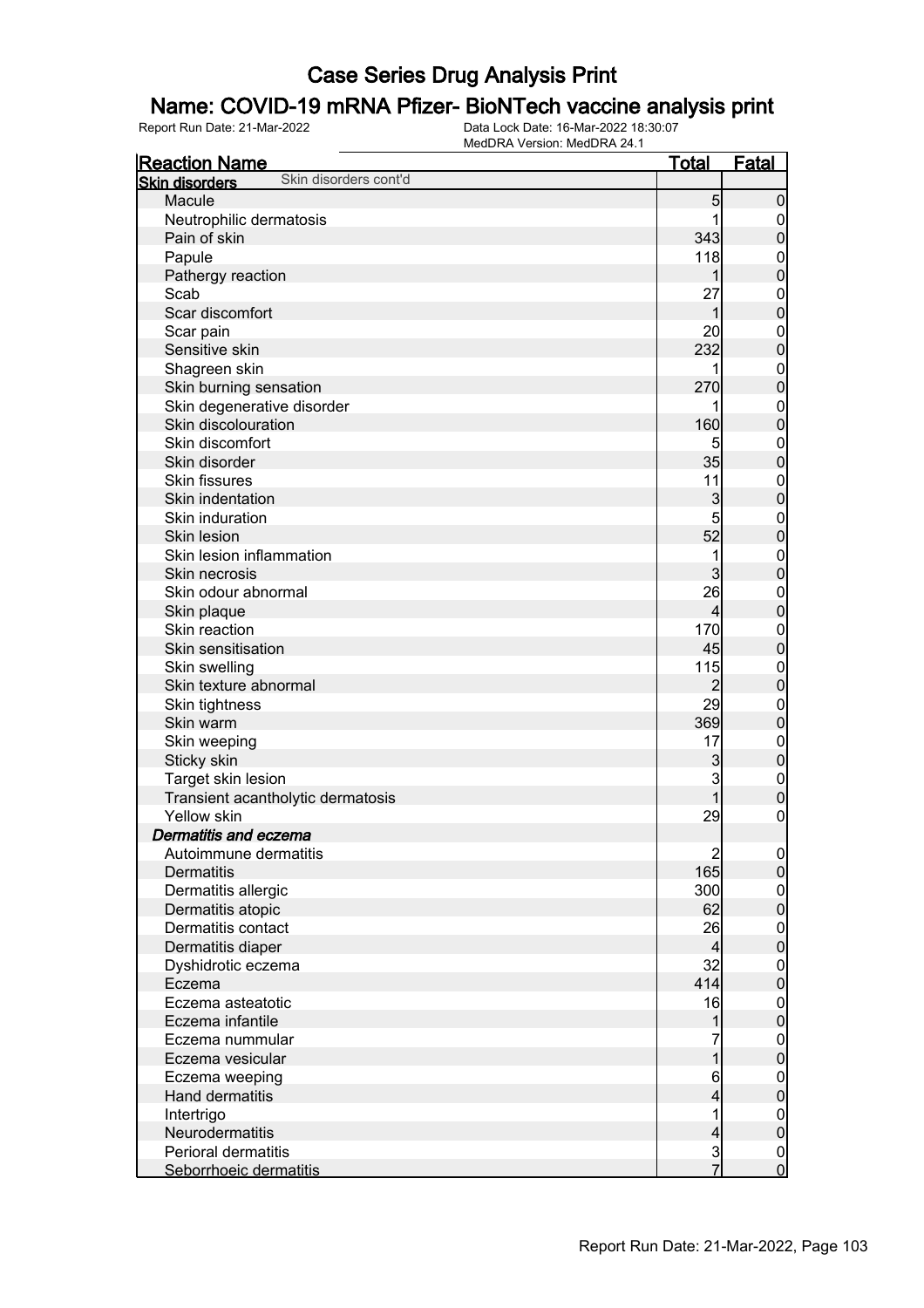### Name: COVID-19 mRNA Pfizer- BioNTech vaccine analysis print

| <b>Reaction Name</b>                                            | <u>Total</u>                           | Fatal            |
|-----------------------------------------------------------------|----------------------------------------|------------------|
| Skin disorders cont'd<br><b>Skin disorders</b>                  |                                        |                  |
| <b>Skin irritation</b>                                          | 155                                    | $\boldsymbol{0}$ |
| Stasis dermatitis                                               | 2                                      | $\overline{0}$   |
| Dermatitis ascribed to specific agent                           |                                        |                  |
| Drug eruption                                                   | 35                                     | $\mathbf 0$      |
| Drug reaction with eosinophilia and systemic symptoms           |                                        | $\mathbf 0$      |
| Fixed eruption                                                  | $\overline{a}$                         | $\mathbf 0$      |
| Palmar-plantar erythrodysaesthesia syndrome                     | 3                                      | $\mathbf 0$      |
| Toxic skin eruption                                             | $\overline{2}$                         | $\mathbf 0$      |
| Erythemas                                                       |                                        |                  |
| Erythema                                                        | 2494                                   | $\boldsymbol{0}$ |
| Palmar erythema                                                 | 4                                      | $\boldsymbol{0}$ |
| Pernio-like erythema                                            |                                        | $\overline{0}$   |
| Red man syndrome                                                | $\overline{c}$                         | $\boldsymbol{0}$ |
| <b>Exfoliative conditions</b>                                   |                                        |                  |
| Dermatitis exfoliative                                          | $\overline{\mathbf{c}}$                | $\mathbf 0$      |
| Dermatitis exfoliative generalised                              | $6\overline{6}$                        | $\mathbf 0$      |
| Exfoliative rash                                                | 26                                     | $\boldsymbol{0}$ |
| Keratolysis exfoliativa acquired                                | $\overline{2}$                         | $\overline{0}$   |
| Skin exfoliation                                                | 146                                    | $\boldsymbol{0}$ |
| Granulomatous and deep cutaneous inflammatory conditions        |                                        |                  |
| Cutaneous sarcoidosis                                           | 1                                      | $\mathbf 0$      |
| Granuloma annulare                                              | 8 <sup>1</sup>                         | $\mathbf 0$      |
| Necrobiosis lipoidica diabeticorum                              | 1                                      | $\boldsymbol{0}$ |
| <b>Hyperkeratoses</b>                                           |                                        |                  |
| Hyperkeratosis                                                  |                                        | $\mathbf 0$      |
| Keratosis pilaris                                               | $\frac{2}{3}$                          | $\mathbf 0$      |
| Lichenoid keratosis                                             | 4                                      | $\boldsymbol{0}$ |
| <b>Hyperpigmentation disorders</b>                              |                                        |                  |
| Argyria                                                         | 1                                      | $\mathbf 0$      |
| Chloasma                                                        | $\overline{2}$                         | $\mathbf 0$      |
| <b>Ephelides</b>                                                | 1                                      | $\mathbf{0}$     |
| Skin hyperpigmentation                                          | 7                                      | $\mathbf 0$      |
| Solar lentigo                                                   | 4                                      | $\boldsymbol{0}$ |
| <b>Hypertrichoses</b>                                           |                                        |                  |
| Hirsutism                                                       | $\mathbf{2}$                           | $\mathbf 0$      |
| Hypertrichosis                                                  | $\overline{2}$                         | $\overline{0}$   |
| <b>Hypopigmentation disorders</b>                               |                                        |                  |
| Skin depigmentation                                             | 4                                      | $\mathbf 0$      |
| Skin hypopigmentation                                           | 1                                      | $\overline{0}$   |
| Vitiligo                                                        | 25                                     | $\overline{0}$   |
| Lipodystrophies                                                 |                                        |                  |
| Lipoatrophy                                                     | $\overline{\mathbf{4}}$                | $\mathbf 0$      |
| Lipodystrophy acquired                                          |                                        | 0                |
| Nail and nail bed conditions (excl infections and infestations) |                                        |                  |
| Ingrowing nail                                                  |                                        | $\mathbf 0$      |
| Nail discolouration                                             | $\begin{array}{c} 2 \\ 12 \end{array}$ | $\pmb{0}$        |
| Nail disorder                                                   | 7                                      | $\boldsymbol{0}$ |
| Nail growth abnormal                                            | 1                                      | $\overline{0}$   |
| Nail pigmentation                                               | $\frac{2}{3}$                          | $\boldsymbol{0}$ |
| Nail ridging                                                    |                                        | $\mathbf 0$      |
| Onychalgia                                                      | 10                                     | $\overline{0}$   |
| Onychoclasis                                                    | $6 \overline{6}$                       | $\mathbf 0$      |
| <b>Onychomadesis</b>                                            | $\mathbf{3}$                           | $\overline{0}$   |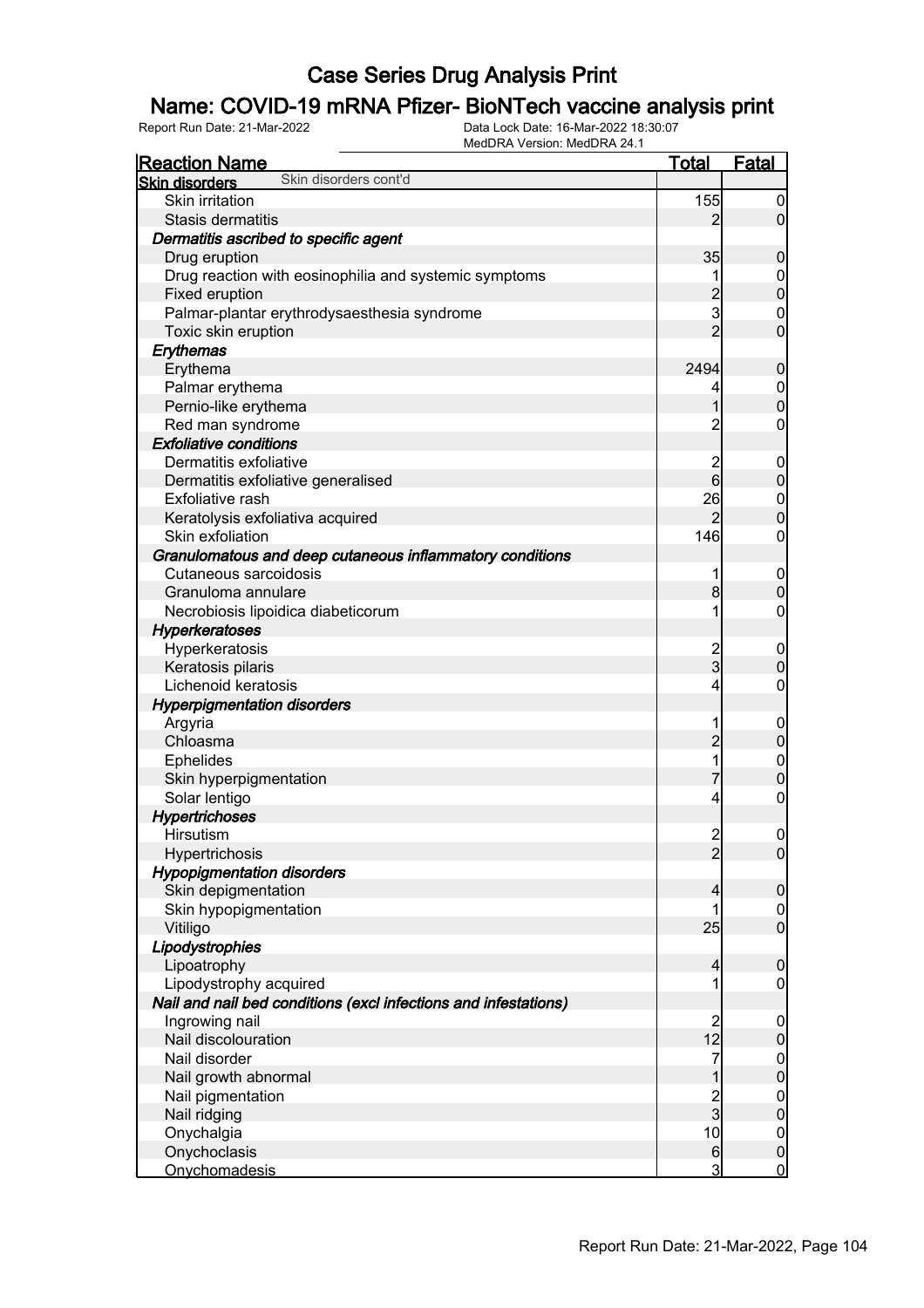### Name: COVID-19 mRNA Pfizer- BioNTech vaccine analysis print

| <b>Reaction Name</b>                            | <u>Total</u>            | <b>Fatal</b>                     |
|-------------------------------------------------|-------------------------|----------------------------------|
| Skin disorders cont'd<br><b>Skin disorders</b>  |                         |                                  |
| Splinter haemorrhages                           | 3                       | $\overline{0}$                   |
| <b>Panniculitides</b>                           |                         |                                  |
| Erythema nodosum                                | 34                      | $\mathbf 0$                      |
| Panniculitis                                    | 2                       | $\overline{0}$                   |
| Papulosquamous conditions                       |                         |                                  |
| Erythema annulare                               | 2                       | $\mathbf 0$                      |
| Lichen planus                                   | 26                      | $\mathbf 0$                      |
| Lichen sclerosus                                | 11                      | $\boldsymbol{0}$                 |
| Parapsoriasis                                   | 7                       | $\overline{0}$                   |
| Pityriasis alba                                 |                         | $\mathbf{0}$                     |
| Pityriasis rosea                                | 140                     | $\overline{0}$                   |
| Pityriasis rubra pilaris                        |                         | $\mathbf 0$                      |
| Photosensitivity and photodermatosis conditions |                         |                                  |
| Photosensitivity reaction                       | 72                      | $\mathbf 0$                      |
| Polymorphic light eruption                      | 3                       | $\mathbf 0$                      |
| Solar dermatitis                                | $\overline{2}$          | $\boldsymbol{0}$                 |
| <b>Pigmentation changes NEC</b>                 |                         |                                  |
| Haemosiderin stain                              |                         | $\mathbf 0$                      |
| <b>Pigmentation disorder</b>                    | 15                      | $\mathbf 0$                      |
| <b>Pilar disorders NEC</b>                      |                         |                                  |
| Hair colour changes                             | 11                      | $\mathbf 0$                      |
| Hair disorder                                   |                         | $\mathbf 0$                      |
| Hair growth abnormal                            | 12                      | $\overline{0}$                   |
| Hair texture abnormal                           | 7                       | $\mathbf{0}$                     |
| Piloerection                                    | 29                      | $\overline{0}$                   |
| Pseudofolliculitis                              | 3                       | $\mathbf 0$                      |
| Trichorrhexis                                   | 3                       | $\mathbf 0$                      |
| <b>Pruritus NEC</b>                             |                         |                                  |
| Itching scar                                    | 10                      | $\mathbf 0$                      |
| Polymorphic eruption of pregnancy               |                         | 0                                |
| <b>Pruritus</b>                                 | 6375                    | $\overline{0}$                   |
| <b>Psoriatic conditions</b>                     |                         |                                  |
| Dermatitis psoriasiform                         | 6                       |                                  |
| Guttate psoriasis                               |                         | $\mathbf 0$                      |
| Nail psoriasis                                  | 25<br>$\overline{2}$    | $\mathbf{0}$<br>$\overline{0}$   |
|                                                 |                         |                                  |
| Palmoplantar pustulosis<br>Psoriasis            | $\overline{c}$<br>249   | 0 <br> 0                         |
|                                                 |                         |                                  |
| Pustular psoriasis                              | 3<br>$\overline{2}$     | $\overline{0}$<br>$\overline{0}$ |
| Rebound psoriasis                               |                         |                                  |
| Purpura and related conditions                  |                         |                                  |
| Ecchymosis                                      | 1                       | $\boldsymbol{0}$                 |
| Henoch-Schonlein purpura                        | 13                      | $\overline{0}$                   |
| Petechiae                                       | 155                     | $\boldsymbol{0}$                 |
| Purpura                                         | 62                      | $\mathbf 0$                      |
| <b>Pustular conditions</b>                      |                         |                                  |
| Acute generalised exanthematous pustulosis      | $\overline{\mathbf{c}}$ | $\mathbf 0$                      |
| Rashes, eruptions and exanthems NEC             |                         |                                  |
| <b>Butterfly rash</b>                           | 7                       | $\mathbf 0$                      |
| Rash                                            | 6656                    | 1                                |
| Rash erythematous                               | 1452                    | $\boldsymbol{0}$                 |
| Rash macular                                    | 580                     | $\boldsymbol{0}$                 |
| Rash maculo-papular                             | 69                      | $\overline{0}$                   |
| Rash morbilliform                               | 49                      | $\mathbf 0$                      |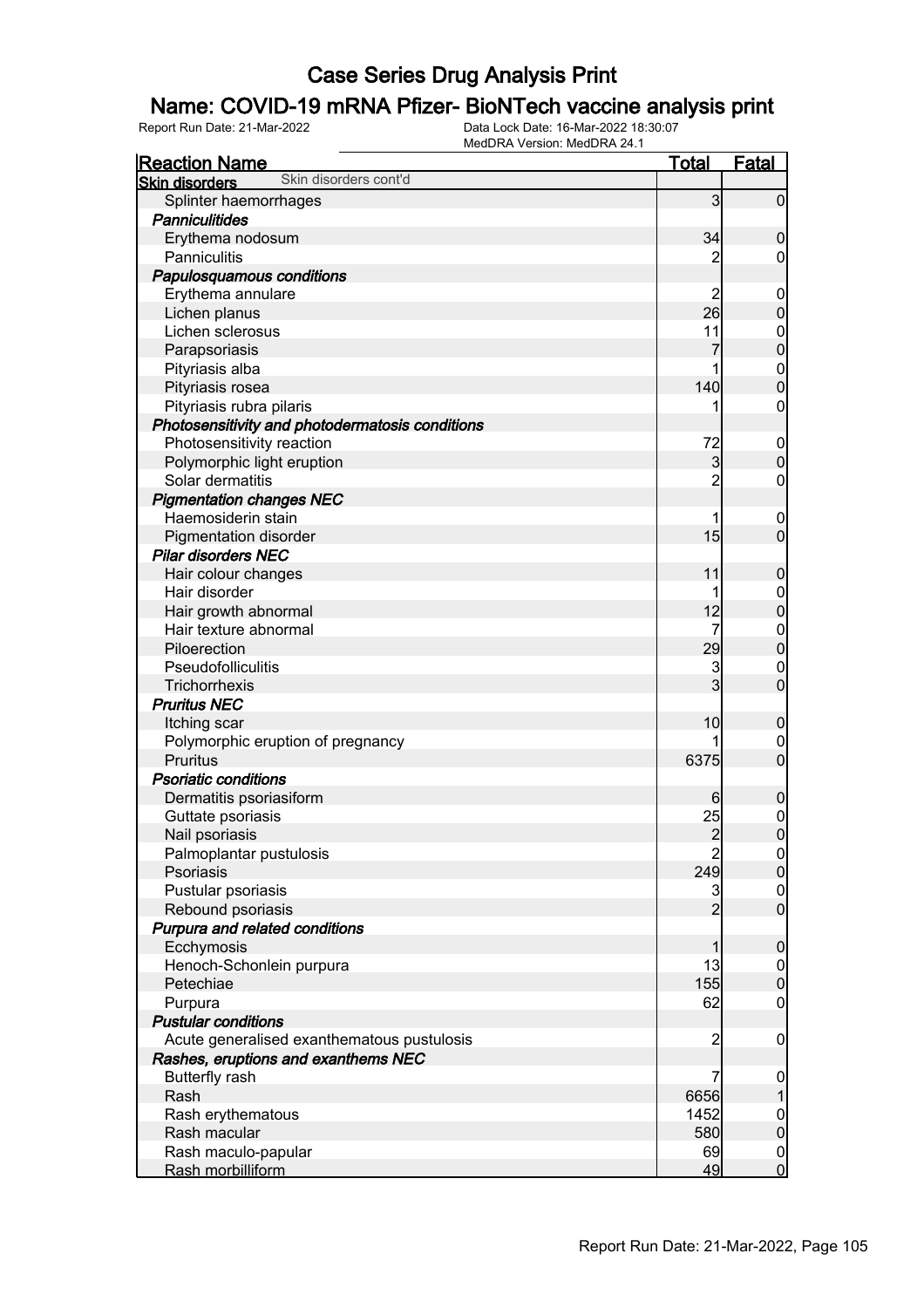### Name: COVID-19 mRNA Pfizer- BioNTech vaccine analysis print

| <b>Reaction Name</b>                           | <b>Total</b>            | <b>Fatal</b>                    |
|------------------------------------------------|-------------------------|---------------------------------|
| Skin disorders cont'd<br><b>Skin disorders</b> |                         |                                 |
| Rash papular                                   | 404                     | $\boldsymbol{0}$                |
| Rash pruritic                                  | 1413                    | $\boldsymbol{0}$                |
| Rash scarlatiniform                            |                         | 0                               |
| Rash vesicular                                 | 89                      | $\mathbf 0$                     |
| Systemic lupus erythematosus rash              | 8                       | 0                               |
| Rosaceas                                       |                         |                                 |
| Rosacea                                        | 39                      | $\mathbf 0$                     |
| <b>Scaly conditions</b>                        |                         |                                 |
| Dandruff                                       | 5                       | $\mathbf 0$                     |
| Pityriasis                                     | 29                      | $\mathbf 0$                     |
| Sebaceous gland disorders                      |                         |                                 |
| Sebaceous glands overactivity                  | 1                       | $\mathbf 0$                     |
| Seborrhoea                                     | 15                      | 0                               |
| Skin and subcutaneous conditions NEC           |                         |                                 |
| Cellulite                                      | $\overline{c}$          | $\mathbf 0$                     |
| Cutaneous symptom                              | $6\overline{6}$         | $\pmb{0}$                       |
| Reactive perforating collagenosis              |                         | 0                               |
| Skin mass                                      | 29                      | $\mathbf 0$                     |
| Skin and subcutaneous tissue ulcerations       |                         |                                 |
| Ischaemic skin ulcer                           | 1                       |                                 |
|                                                |                         | $\mathbf 0$                     |
| Mucocutaneous ulceration                       |                         | $\boldsymbol{0}$<br>$\mathbf 0$ |
| Pyoderma gangrenosum                           | $\overline{c}$          |                                 |
| Scleroderma associated digital ulcer           |                         | $\boldsymbol{0}$                |
| Skin erosion                                   | 31                      | $\mathbf 0$                     |
| Skin ulcer                                     | 23                      | $\mathbf 0$                     |
| Skin cysts and polyps                          |                         |                                 |
| Dermal cyst                                    | 19                      | $\mathbf 0$                     |
| <b>Skin dystrophies</b>                        |                         |                                 |
| Keloid scar                                    | 3                       | $\mathbf 0$                     |
| Skin wrinkling                                 | $\overline{4}$          | $\mathbf 0$                     |
| Skin haemorrhages                              |                         |                                 |
| Haemorrhage subcutaneous                       | 15                      | $\mathbf 0$                     |
| Skin haemorrhage                               | 23                      | $\boldsymbol{0}$                |
| Skin hyperplasias and hypertrophies            |                         |                                 |
| Skin hypertrophy                               | $\overline{2}$          | $\boldsymbol{0}$                |
| Skin hypoplasias and atrophies                 |                         |                                 |
| Skin atrophy                                   | 3                       | $\overline{0}$                  |
| Skin striae                                    | 8 <sup>1</sup>          | $\overline{0}$                  |
| Skin injuries and mechanical dermatoses        |                         |                                 |
| Decubitus ulcer                                | $\overline{3}$          | $\boldsymbol{0}$                |
| Needle track marks                             | 5                       | $\boldsymbol{0}$                |
| Skin preneoplastic conditions NEC              |                         |                                 |
| Actinic keratosis                              | 1                       | $\mathbf 0$                     |
| Skin vascular conditions NEC                   |                         |                                 |
| Angiodermatitis                                | 1                       | $\mathbf 0$                     |
| Skin oedema                                    | 5 <sub>5</sub>          | $\overline{0}$                  |
| Skin vasculitides                              |                         |                                 |
| Capillaritis                                   | $\overline{\mathbf{4}}$ | $\mathbf 0$                     |
| Cutaneous vasculitis                           | 15                      | $\overline{0}$                  |
| Hypersensitivity vasculitis                    | $\mathbf{1}$            | $\mathbf 0$                     |
| Vasculitic rash                                | 22                      | $\mathbf 0$                     |
| Skin vasomotor conditions                      |                         |                                 |
| Livedo reticularis                             | 28                      | $\bf{0}$                        |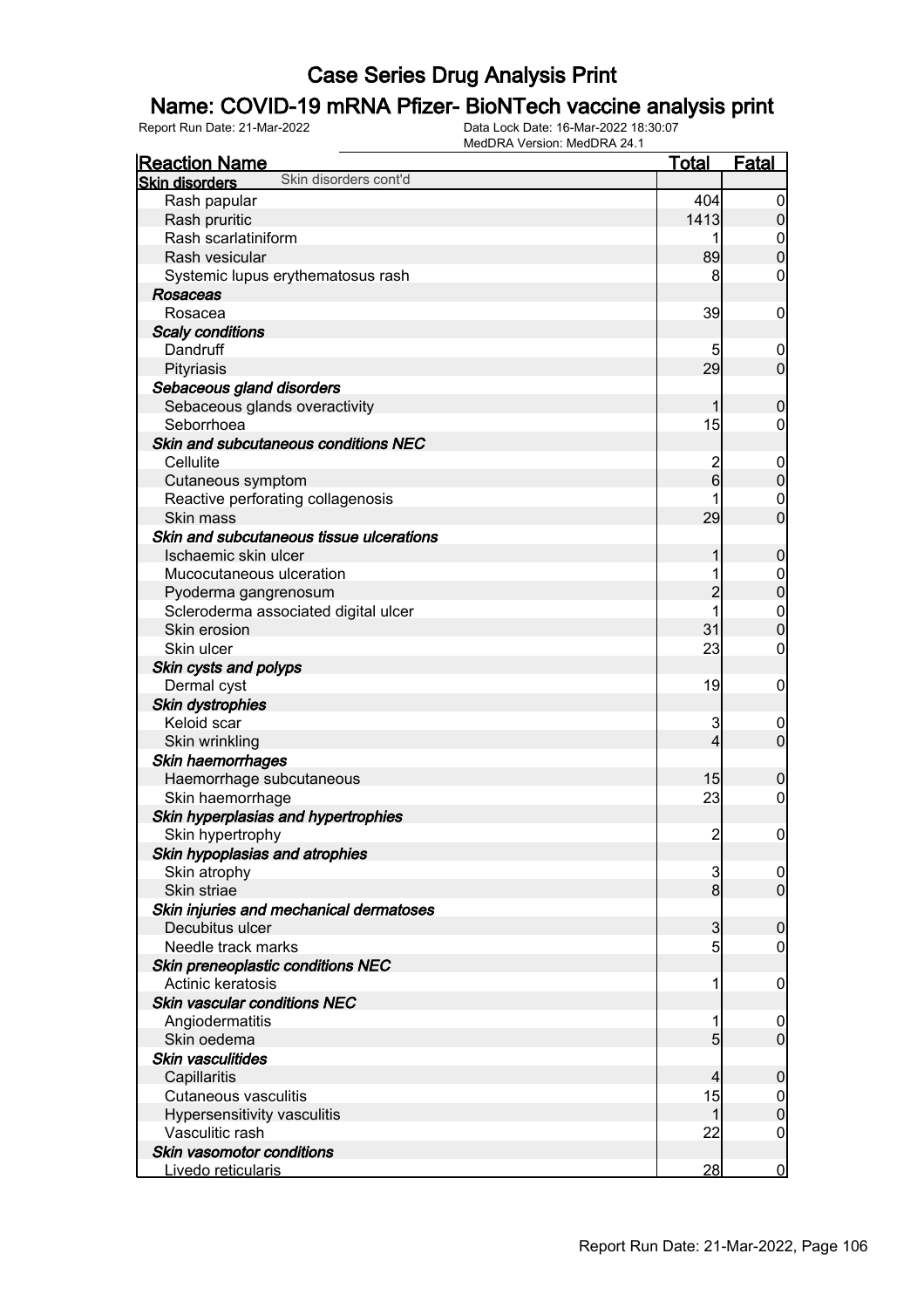### Name: COVID-19 mRNA Pfizer- BioNTech vaccine analysis print

| <b>Reaction Name</b>                           | <b>Total</b> | Fatal |
|------------------------------------------------|--------------|-------|
| Skin disorders cont'd<br><b>Skin disorders</b> |              |       |
| Telangiectasia and related conditions          |              |       |
| Spider naevus                                  |              |       |
| Telangiectasia                                 |              |       |
| <b>Urticarias</b>                              |              |       |
| Chronic spontaneous urticaria                  | 14           |       |
| Cold urticaria                                 | 9            |       |
| Idiopathic urticaria                           | 3            |       |
| Mechanical urticaria                           | 16           |       |
| Solar urticaria                                | 3            |       |
| Urticaria                                      | 2295         |       |
| Urticaria cholinergic                          |              |       |
| Urticaria chronic                              | 40           |       |
| Urticaria contact                              |              |       |
| Urticaria papular                              | 6            |       |
| Urticaria thermal                              | 10           |       |
| <b>Urticarial vasculitis</b>                   |              |       |
| <b>Skin disorders SOC TOTAL</b>                | 33694        | 2     |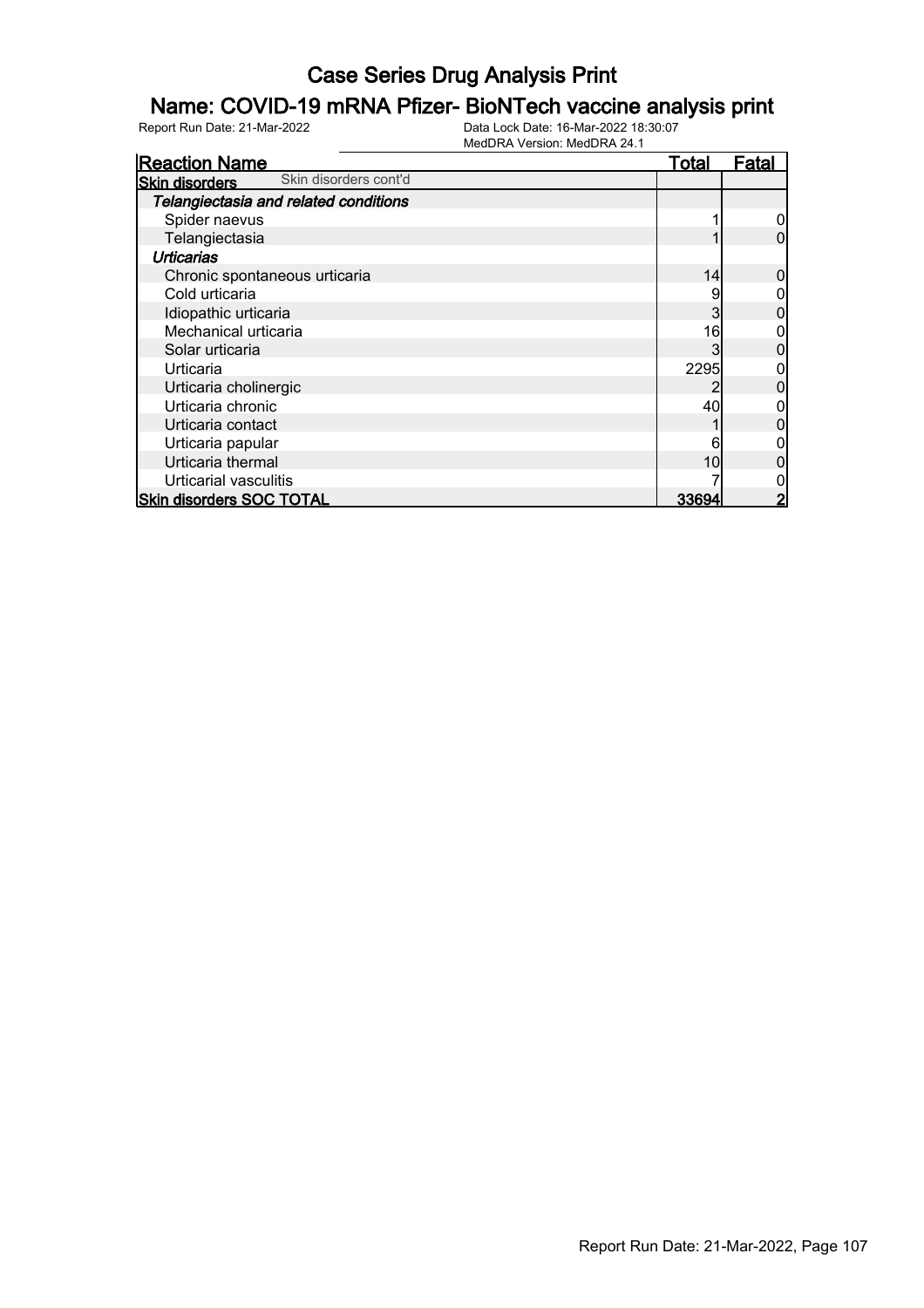### Name: COVID-19 mRNA Pfizer- BioNTech vaccine analysis print

| <b>Reaction Name</b>                                    | <u>Total</u>            | Fatal            |
|---------------------------------------------------------|-------------------------|------------------|
| Social circumstances                                    |                         |                  |
| Age related issues                                      |                         |                  |
| Infant                                                  | $\overline{c}$          | $\boldsymbol{0}$ |
| Menarche                                                | 3                       | $\overline{0}$   |
| Menopause                                               | 48                      | $\overline{0}$   |
| Postmenopause                                           | 5                       | $\mathbf 0$      |
| <b>Criminal activity</b>                                |                         |                  |
| Verbal abuse                                            | 1                       | $\mathbf 0$      |
| <b>Dependents</b>                                       |                         |                  |
| Sick relative                                           | 6                       | $\mathbf 0$      |
| Dietary and nutritional issues                          |                         |                  |
| Feeding tube user                                       |                         | $\mathbf 0$      |
| <b>Disability issues</b>                                |                         |                  |
| Bedridden                                               | 35                      | $\mathbf 0$      |
| Breast prosthesis user                                  | 3                       | $\mathbf 0$      |
| <b>Disability</b>                                       |                         | $\boldsymbol{0}$ |
| Hearing disability                                      | $\frac{2}{3}$           | $\overline{0}$   |
| Housebound                                              |                         | $\boldsymbol{0}$ |
| Immobile                                                | 13                      | $\overline{0}$   |
| Impaired driving ability                                | 5                       | $\boldsymbol{0}$ |
| Impaired work ability                                   | 21                      | $\overline{0}$   |
| Loss of personal independence in daily activities       | 48                      | $\boldsymbol{0}$ |
| Physical disability                                     | 6                       | $\mathbf 0$      |
| Sight disability                                        | 13                      | $\boldsymbol{0}$ |
| Sitting disability                                      | 4                       | $\mathbf 0$      |
| Walking disability                                      |                         | $\mathbf 0$      |
| Wheelchair user                                         |                         | $\mathbf 0$      |
| Economic circumstances                                  |                         |                  |
| High income                                             |                         | $\boldsymbol{0}$ |
| Low income                                              |                         | $\mathbf 0$      |
| <b>Educational issues</b>                               |                         |                  |
| <b>Educational problem</b>                              |                         | $\boldsymbol{0}$ |
| Illiteracy                                              | $\overline{2}$          | $\overline{0}$   |
| <b>Employment issues</b>                                |                         |                  |
| Job dissatisfaction                                     |                         | $\boldsymbol{0}$ |
| Retirement                                              | 4                       | $\mathbf 0$      |
| Sick leave                                              | 1                       | 0                |
| Stress at work                                          | 3                       | $\overline{0}$   |
| <b>Family and partner issues</b>                        |                         |                  |
| Bed sharing                                             |                         | $\mathbf 0$      |
| Non-occupational and unspecified environmental problems |                         |                  |
| Flooding                                                | $\overline{\mathbf{c}}$ | $\overline{0}$   |
| Water pollution                                         | $\overline{2}$          | $\overline{0}$   |
| Pregnancy related circumstances                         |                         |                  |
| <b>Breast feeding</b>                                   | 17                      | $\boldsymbol{0}$ |
| Multigravida                                            |                         | $\mathbf 0$      |
| Parity                                                  |                         | $\overline{0}$   |
| <b>Social issues NEC</b>                                |                         |                  |
| Exercise adequate                                       | $\overline{c}$          | $\boldsymbol{0}$ |
| Hair dye user                                           | $\overline{\mathbf{c}}$ | $\overline{0}$   |
| Impaired quality of life                                | $\overline{3}$          | $\mathbf 0$      |
| Tobacco use                                             |                         |                  |
| Ex-tobacco user                                         | 1                       | $\mathbf 0$      |
| Non-tobacco user                                        | 6                       | $\mathbf 0$      |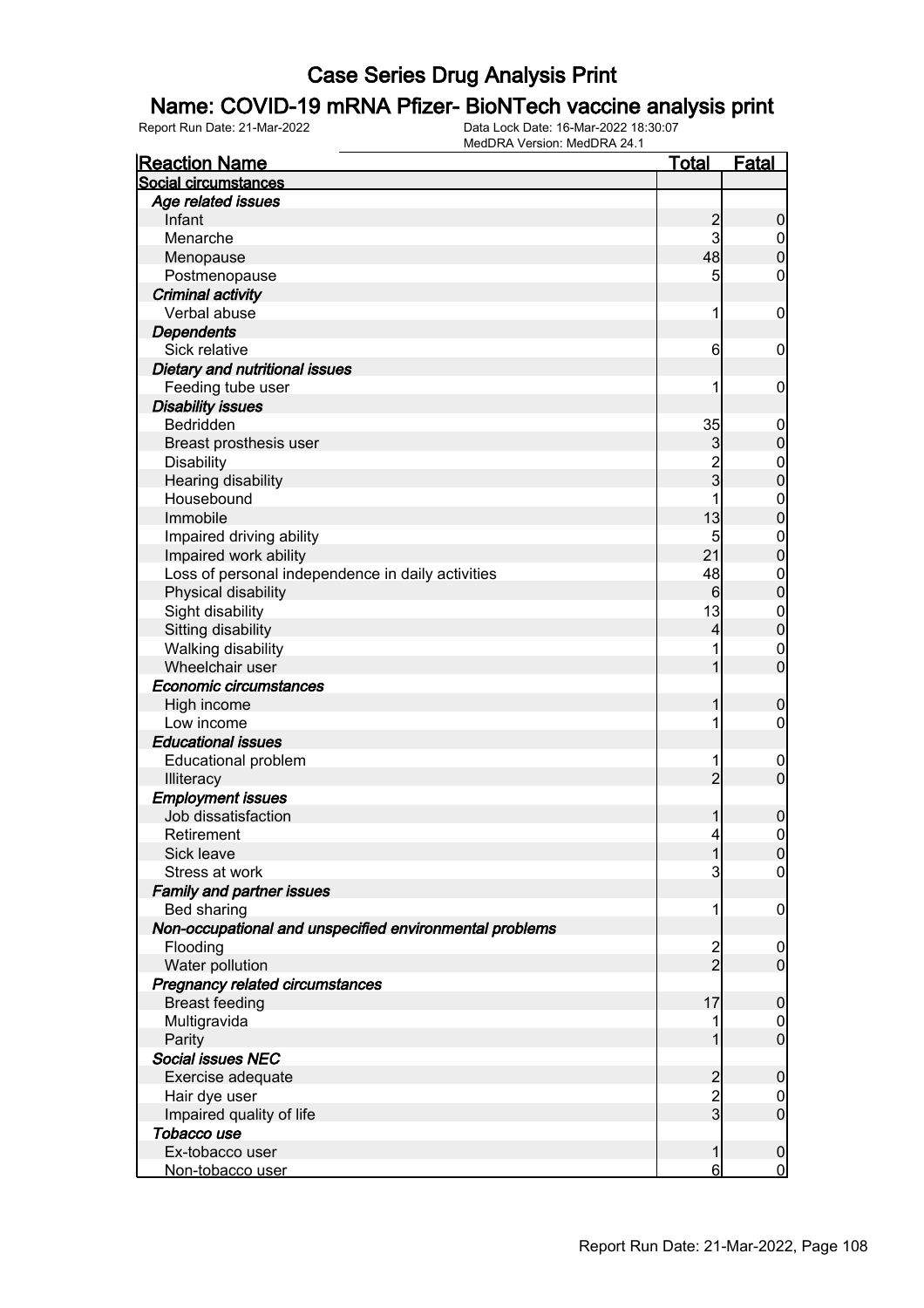#### Name: COVID-19 mRNA Pfizer- BioNTech vaccine analysis print

| <b>Reaction Name</b>                             | Гоtа | -nto |
|--------------------------------------------------|------|------|
| Social circumstances Social circumstances cont'd |      |      |
| Tobacco user                                     |      |      |
| Social circumstances SOC TOTAL                   |      |      |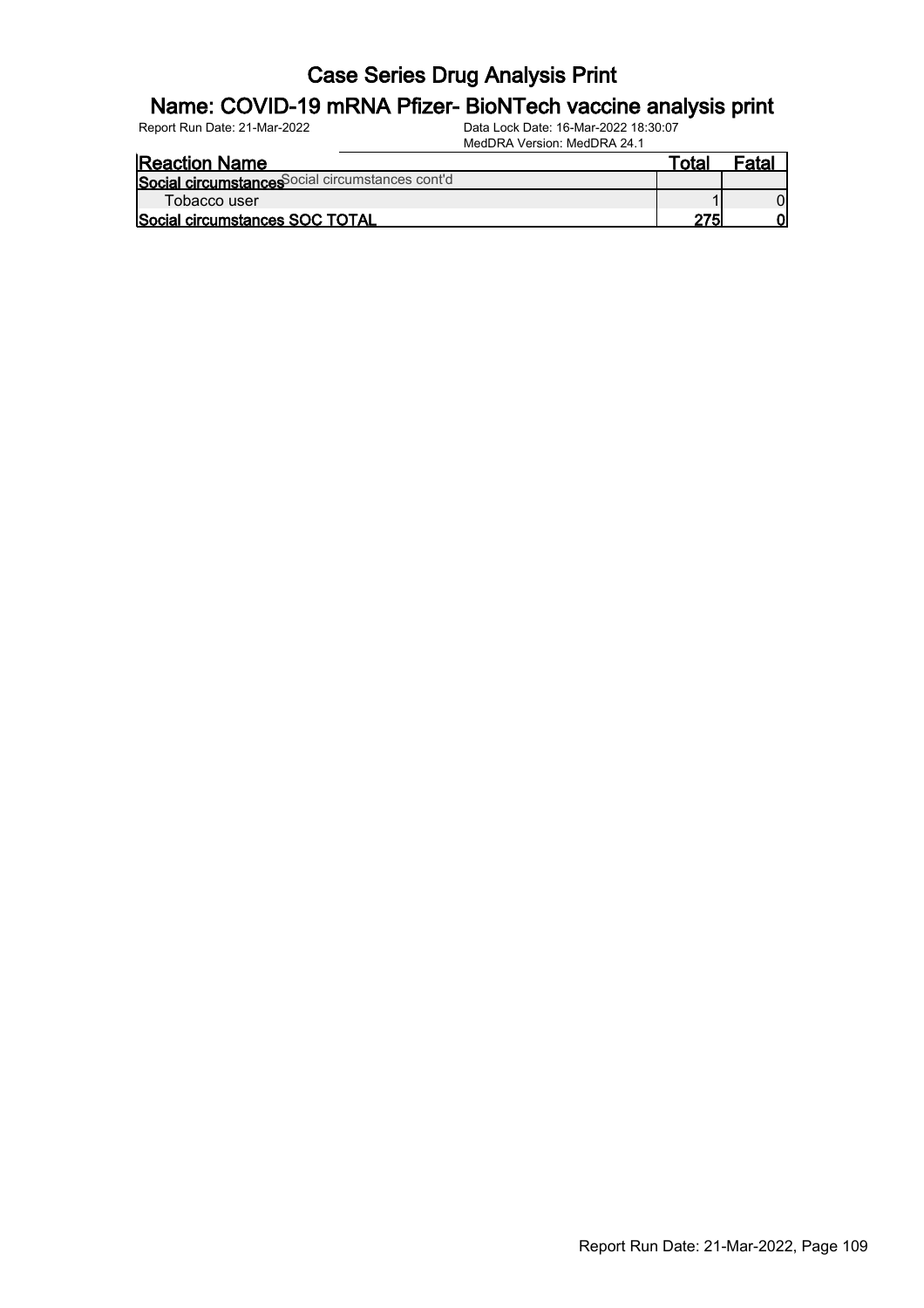#### Name: COVID-19 mRNA Pfizer- BioNTech vaccine analysis print

| <b>Reaction Name</b>                                  | <b>Total</b>   | <b>Fatal</b>     |
|-------------------------------------------------------|----------------|------------------|
| <b>Surgical &amp; medical procedures</b>              |                |                  |
| Anaesthesia and allied procedures                     |                |                  |
| Local anaesthesia                                     | $\overline{c}$ | $\boldsymbol{0}$ |
| Nerve block                                           | 5              | $\overline{0}$   |
| Analgesia supportive care                             |                |                  |
| Analgesic therapy                                     | 1              | $\mathbf 0$      |
| Antiinfective therapies                               |                |                  |
| COVID-19 prophylaxis                                  | 1              | 0                |
| COVID-19 treatment                                    | 4              | $\mathbf 0$      |
| Arterial therapeutic procedures (excl aortic)         |                |                  |
| Splenic artery embolisation                           | 1              | $\mathbf 0$      |
| <b>Blood and blood product treatment</b>              |                |                  |
| Transfusion                                           | $\overline{c}$ | $\mathbf 0$      |
| <b>Breast therapeutic procedures NEC</b>              |                |                  |
| Axillary lymphadenectomy                              | 3              | $\mathbf 0$      |
| Mammoplasty                                           | 1              | 0                |
| Bronchial and pulmonary therapeutic procedures        |                |                  |
| Airway secretion clearance therapy                    | 1              | $\mathbf 0$      |
| Cardiac device therapeutic procedures                 |                |                  |
| Cardiac pacemaker insertion                           | 1              | $\mathbf 0$      |
| Cardiac therapeutic procedures NEC                    |                |                  |
| Cardiac operation                                     | 1              | $\mathbf 0$      |
| Contraceptive methods female                          |                |                  |
| Contraception                                         | 1              | $\mathbf 0$      |
| Contraceptive implant                                 | 3              | $\boldsymbol{0}$ |
| Oral contraception                                    | 1              | $\mathbf 0$      |
| Contraceptive methods male                            |                |                  |
| Condom                                                | 1              | $\mathbf 0$      |
| Dietary and nutritional therapies                     |                |                  |
| <b>Medical diet</b>                                   | 8              | $\mathbf 0$      |
| Nothing by mouth order                                | 13             | $\boldsymbol{0}$ |
| Wheat-free diet                                       | 1              | $\mathbf 0$      |
| <b>External ear therapeutic procedures</b>            |                |                  |
| Ear irrigation                                        | 1              | $\mathbf 0$      |
| <b>Facial therapeutic procedures</b>                  |                |                  |
| Face lift                                             | 11             | $\mathbf 0$      |
| Fertility and fertilisation interventions female      |                |                  |
| <b>Endometrial scratching</b>                         | 1              | $\overline{0}$   |
| Ovulation induction                                   | $\overline{2}$ | $\overline{0}$   |
| Gastric therapeutic procedures                        |                |                  |
| Gastric operation                                     | 1              | $\mathbf 0$      |
| Gastrointestinal therapeutic procedures NEC           |                |                  |
| Intestinal anastomosis                                | 1              | $\mathbf 0$      |
| Prophylaxis of nausea and vomiting                    | 16             | $\mathbf 0$      |
| Gynaecological therapeutic procedures NEC             |                |                  |
| Menstrual cycle management                            | 15             | $\mathbf 0$      |
| Haematological therapeutic procedures NEC             |                |                  |
| Anticoagulant therapy                                 | 1              | $\boldsymbol{0}$ |
| Head, neck and oral cavity therapeutic procedures NEC |                |                  |
| Neck lift                                             | 1              | $\boldsymbol{0}$ |
| Hernia repairs                                        |                |                  |
| Hernia repair                                         | 1              | 0                |
| Hormonal therapeutic procedures NEC                   |                |                  |
| Hormone replacement therapy                           | 2              | $\overline{0}$   |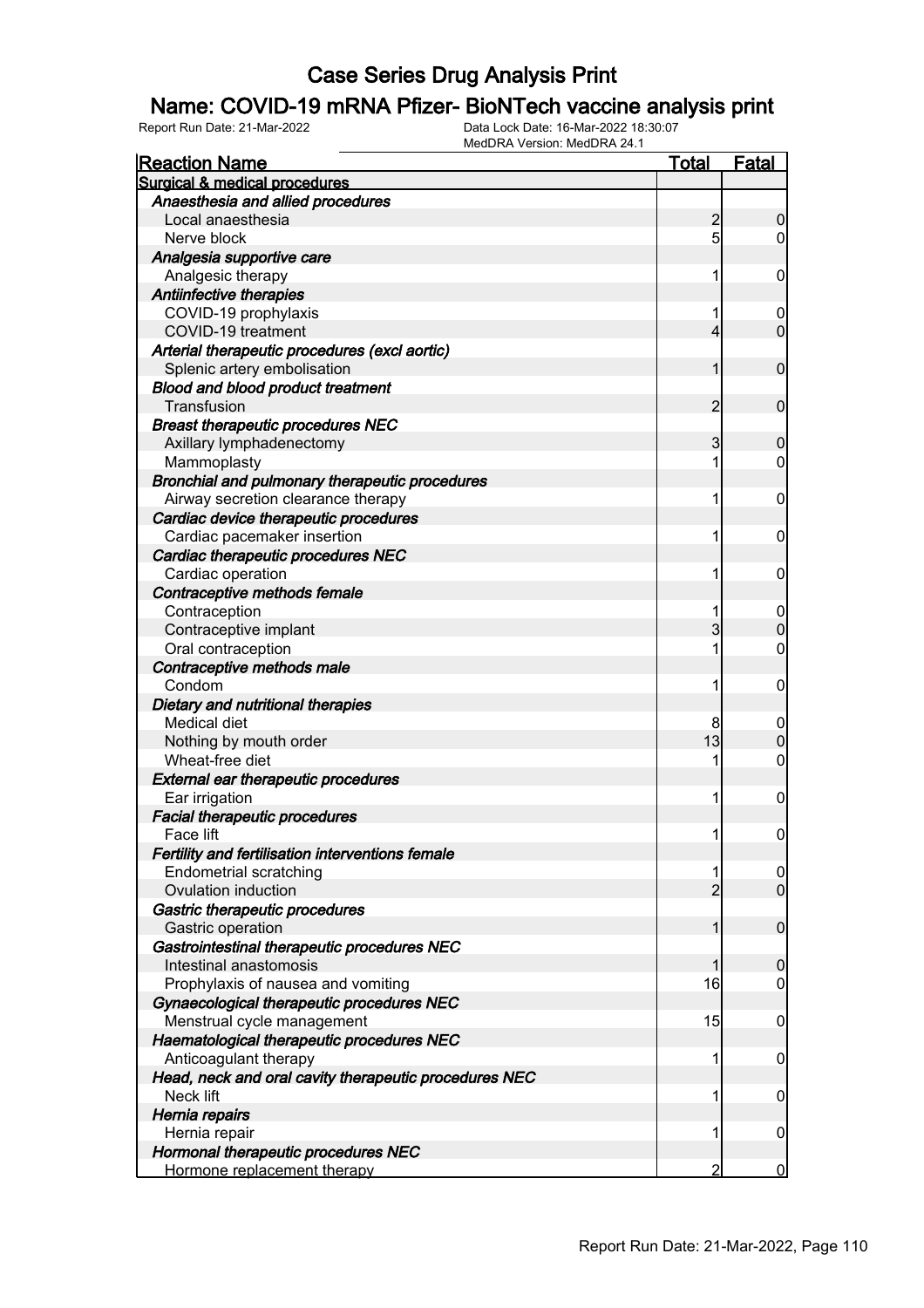#### Name: COVID-19 mRNA Pfizer- BioNTech vaccine analysis print

| <b>Reaction Name</b>                                    | Total           | Fatal          |
|---------------------------------------------------------|-----------------|----------------|
| Surgical & medical proceder esmedical procedures cont'd |                 |                |
| Hormone therapy                                         | 8               | $\mathbf 0$    |
| <b>Immunisations</b>                                    |                 |                |
| COVID-19 immunisation                                   | 94              | $\mathbf 0$    |
| Immunisation                                            | 545             |                |
| Induced abortions                                       |                 |                |
| Abortion induced                                        |                 | 0              |
| Joint therapeutic procedures                            |                 |                |
| Joint injection                                         | 5               | $\mathbf 0$    |
| Joint surgery                                           |                 | $\overline{0}$ |
| Knee arthroplasty                                       |                 | 0              |
| Large intestine therapeutic procedures                  |                 |                |
| Appendicectomy                                          | 3               | 0              |
| Limb therapeutic procedures                             |                 |                |
| Arm amputation                                          |                 | 0              |
| Limb immobilisation                                     | 12              | $\overline{0}$ |
| Limb operation                                          | 10 <sup>1</sup> | 0              |
| Lip therapeutic procedures                              |                 |                |
| Lip lesion excision                                     | 1               | 0              |
| Lymphoid tissue therapeutic procedures                  |                 |                |
| Lymphadenectomy                                         | $\overline{c}$  | $\mathbf 0$    |
| Splenectomy                                             | $\overline{1}$  | $\overline{0}$ |
| <b>Mastectomies</b>                                     |                 |                |
| Breast conserving surgery                               | $5\overline{)}$ | $\mathbf 0$    |
| Nail therapeutic procedures                             |                 |                |
| Nail operation                                          | 3               | $\mathbf 0$    |
| Nervous system therapeutic procedures NEC               |                 |                |
| Multiple sclerosis relapse prophylaxis                  | 3               | $\mathbf 0$    |
| Obstetric therapeutic procedures                        |                 |                |
| Caesarean section                                       | 1               | 0              |
| Labour stimulation                                      |                 | 0              |
| Orbit and globe therapeutic procedures                  |                 |                |
| Strabismus correction                                   |                 | 0              |
| Ovarian therapeutic procedures                          |                 |                |
| Ovarian operation                                       |                 | $\mathbf 0$    |
| Peripheral nerve therapeutic procedures                 |                 |                |
| Neurolysis                                              |                 | $\overline{0}$ |
| Peripheral nerve neurostimulation                       |                 | $\overline{0}$ |
| Phototherapies                                          |                 |                |
| UV light therapy                                        |                 | $\mathbf 0$    |
| Prophylactic procedures NEC                             |                 |                |
| Anaphylaxis prophylaxis                                 | 3               | $\mathbf 0$    |
| Immune tolerance induction                              |                 | $\mathbf 0$    |
| Prophylaxis against transplant rejection                |                 | $\overline{0}$ |
| Reproductive system disorder prophylaxis                |                 | 0              |
| <b>Psychiatric therapies</b>                            |                 |                |
| Electroconvulsive therapy                               |                 | $\mathbf 0$    |
| Renal therapeutic procedures                            |                 |                |
| <b>Dialysis</b>                                         |                 | $\mathbf 0$    |
| Respiratory tract therapeutic procedures NEC            |                 |                |
| Asthma prophylaxis                                      | 3               | $\mathbf 0$    |
| Retinal therapeutic procedures                          |                 |                |
| Retinopexy                                              | 1               | $\mathbf 0$    |
| Skin and subcutaneous tissue therapeutic procedures NEC |                 |                |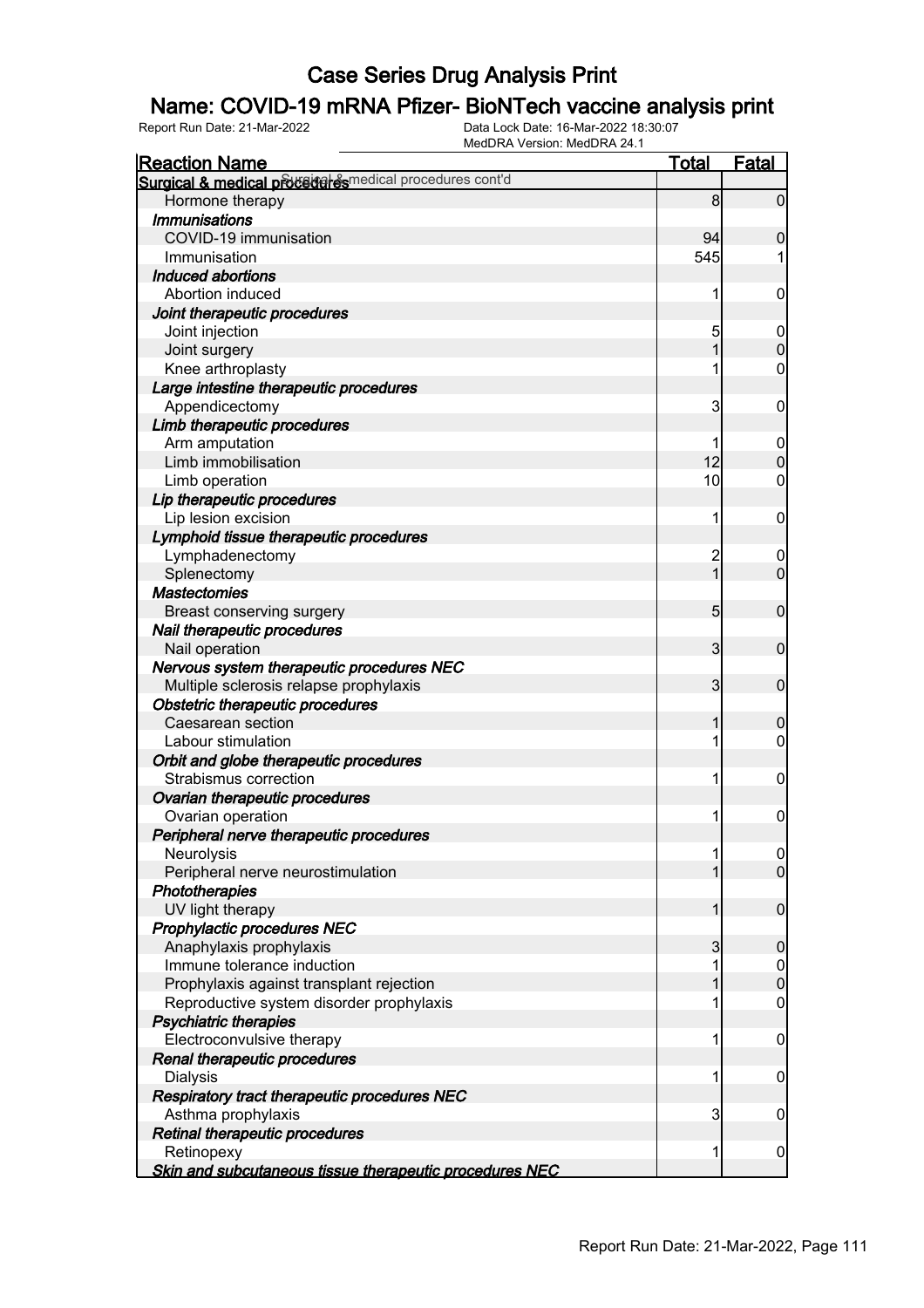#### Name: COVID-19 mRNA Pfizer- BioNTech vaccine analysis print

| <b>Reaction Name</b>                                     | <u>Total</u>   | <b>Fatal</b>                         |
|----------------------------------------------------------|----------------|--------------------------------------|
| Surgical & medical proceeder esmedical procedures cont'd |                |                                      |
| Dermal filler injection                                  | 4              | $\boldsymbol{0}$                     |
| Therapeutic skin care topical                            | 1              | $\overline{0}$                       |
| Skull and brain therapeutic procedures                   |                |                                      |
| Cerebrovascular operation                                | 1              | $\boldsymbol{0}$                     |
| Posterior fossa decompression                            | 1              | $\mathbf 0$                          |
| Small intestine therapeutic procedures                   |                |                                      |
| lleostomy                                                | 1              | $\mathbf 0$                          |
| Spine and spinal cord therapeutic procedures             |                |                                      |
| Spinal decompression                                     | 1              | $\mathbf 0$                          |
| Therapeutic bladder catheterisation                      |                |                                      |
| <b>Bladder catheterisation</b>                           | $\overline{c}$ | 0                                    |
| <b>Therapeutic procedures NEC</b>                        |                |                                      |
| Abscess drainage                                         | 1              | $\mathbf 0$                          |
| Anaphylaxis treatment                                    | 7              | $\overline{0}$                       |
| <b>Bed rest</b>                                          | 5              |                                      |
| Fatigue management                                       | $\overline{1}$ | $0\atop 0$                           |
| Hospitalisation                                          | 16             | $0\atop 0$                           |
| Injection                                                | 54             |                                      |
| Interchange of vaccine products                          | 293            | $\begin{matrix}0\\0\end{matrix}$     |
| Localised alternating hot and cold therapy               | $\overline{c}$ |                                      |
| Magnetic therapy                                         | 1              | $\begin{matrix}0\\0\end{matrix}$     |
| Mass excision                                            | $\overline{5}$ |                                      |
| Medical procedure                                        | 1              | $\begin{matrix}0\\0\end{matrix}$     |
| Medication dilution                                      | $\overline{2}$ |                                      |
| Physical fitness training                                | $\mathbf{1}$   | $\begin{matrix}0\\0\end{matrix}$     |
| Product used for unknown indication                      | $\overline{2}$ |                                      |
| Promotion of wound healing                               | 1              |                                      |
| Specialist consultation                                  | 1              | $0$ 0                                |
| Stent placement                                          | 1              | $\begin{matrix} 0 \\ 0 \end{matrix}$ |
| Stoma care                                               | 1              |                                      |
| Therapeutic procedure                                    | 1              | $\mathbf{0}$                         |
| Therapy change                                           | $\overline{2}$ | $\overline{0}$                       |
| Tracheal therapeutic procedures                          |                |                                      |
| Tracheostomy                                             | 1              | $\mathbf 0$                          |
| Uterine therapeutic procedures                           |                |                                      |
| <b>Endometrial ablation</b>                              | $\overline{2}$ | $\overline{0}$                       |
| Vascular therapeutic procedures NEC                      |                |                                      |
| Vasodilation procedure                                   |                | $\mathbf 0$                          |
| Surgical & medical procedures SOC TOTAL                  | 1222           | 1                                    |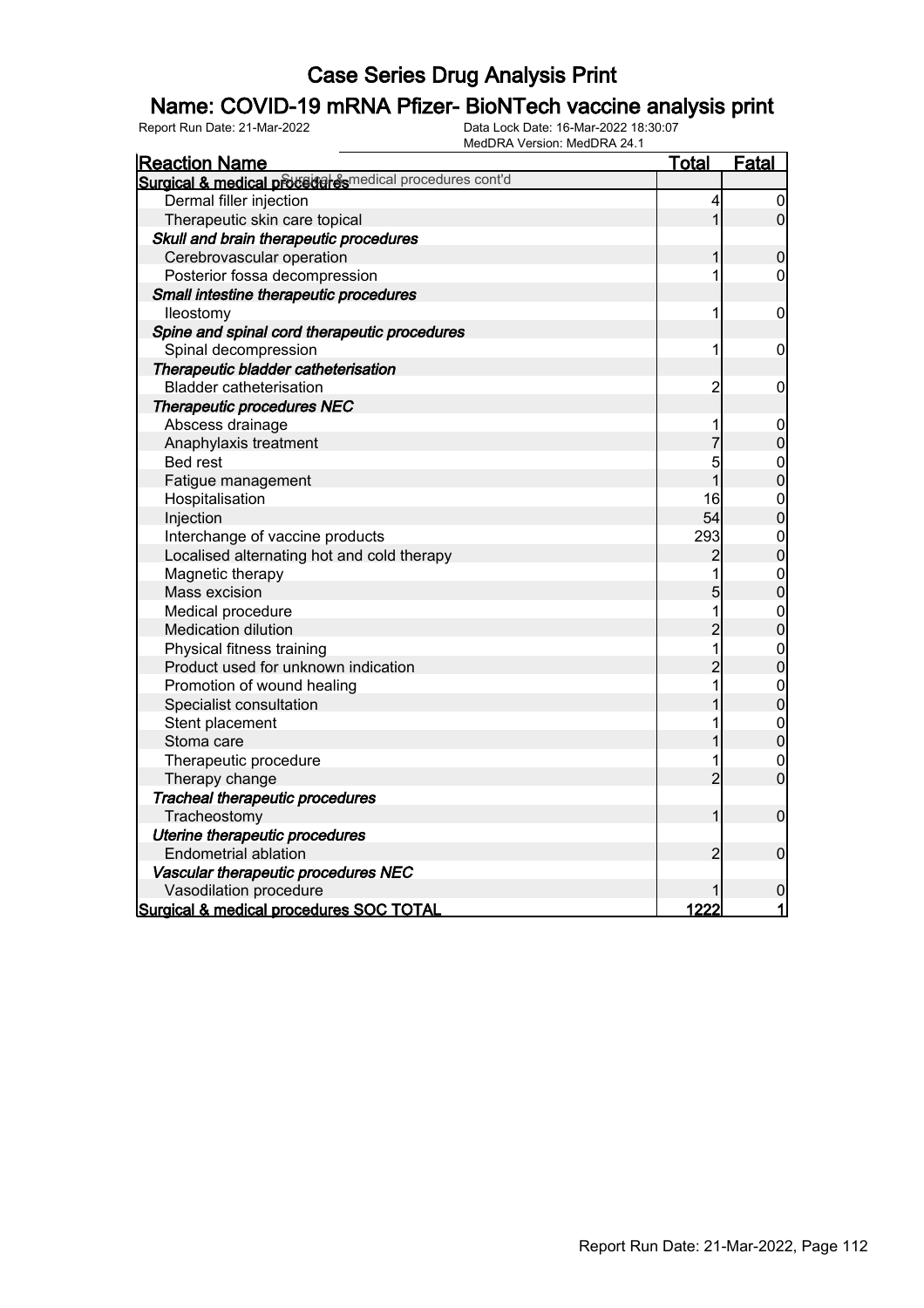#### Name: COVID-19 mRNA Pfizer- BioNTech vaccine analysis print

| <b>Reaction Name</b>                        | <u>Total</u>   | <b>Fatal</b>                          |
|---------------------------------------------|----------------|---------------------------------------|
| Vascular disorders                          |                |                                       |
| Accelerated and malignant hypertension      |                |                                       |
| Accelerated hypertension                    | 1              | $\boldsymbol{0}$                      |
| Hypertensive crisis                         | 15             | $0$<br>0                              |
| Hypertensive urgency                        | $\overline{2}$ |                                       |
| Malignant hypertension                      | 4              | 0                                     |
| Aneurysms and dissections non-site specific |                |                                       |
| Aneurysm                                    | 4              | $\boldsymbol{0}$                      |
| Aneurysm ruptured                           | 1              | $\overline{0}$                        |
| Artery dissection                           | $\overline{2}$ | 0                                     |
| Aortic aneurysms and dissections            |                |                                       |
| Acute aortic syndrome                       | 1              | $\mathbf 0$                           |
| Aortic aneurysm                             | 1              | $\overline{0}$                        |
| Aortic aneurysm rupture                     | 1              | 1                                     |
| Aortic dissection                           | 1              | $\overline{0}$                        |
| Aortic embolism and thrombosis              |                |                                       |
| Aortic embolus                              | 5              | $\mathbf 0$                           |
| Aortic thrombosis                           | 4              | $\mathbf 0$                           |
| Aortic infections and inflammations         |                |                                       |
| Aortitis                                    | 1              | $\mathbf 0$                           |
| Aortic necrosis and vascular insufficiency  |                |                                       |
| Aortic occlusion                            | 1              | $\mathbf 0$                           |
| Arterial infections and inflammations       |                |                                       |
| Arteritis                                   | 1              | $\mathbf 0$                           |
| Giant cell arteritis                        | 20             | $\overline{0}$                        |
| <b>Blood pressure disorders NEC</b>         |                |                                       |
| Blood pressure fluctuation                  | 15             | $\mathbf 0$                           |
| Labile blood pressure                       | 4              | $\mathbf 0$                           |
| Bruising, ecchymosis and purpura            |                |                                       |
| Achenbach syndrome                          | 4              | $\mathbf 0$                           |
| Circulatory collapse and shock              |                |                                       |
| CT hypotension complex                      | 2              | $\boldsymbol{0}$                      |
| Circulatory collapse                        | 90             | $\overline{0}$                        |
| Hypoperfusion                               | $\overline{2}$ | $\mathbf{0}$                          |
| Hypovolaemic shock                          | $\overline{2}$ | 1                                     |
| Neurogenic shock                            | 24             | $\overline{0}$                        |
| Peripheral circulatory failure              | $6 \,$         | 0                                     |
| Shock                                       | 25             | $\begin{matrix} 0 \\ 0 \end{matrix}$  |
| Shock symptom                               | $\overline{3}$ |                                       |
| <b>Haemorrhages NEC</b>                     |                |                                       |
| Arterial haemorrhage                        | 1              | $\boldsymbol{0}$                      |
| Bloody discharge                            | 25             |                                       |
| Haematoma                                   | 52             | $0$<br>0                              |
| Haemorrhage                                 | 1401           | $\begin{array}{c} 2 \\ 1 \end{array}$ |
| Internal haemorrhage                        | 14             |                                       |
| Venous haemorrhage                          | $\overline{2}$ | $\boldsymbol{0}$                      |
| Lymphangiopathies                           |                |                                       |
| Lymphangiopathy                             | 1              | $\boldsymbol{0}$                      |
| Lymphocele                                  | 7              | $\pmb{0}$                             |
| Lymphorrhoea                                | $\overline{c}$ | $\begin{matrix} 0 \\ 0 \end{matrix}$  |
| Lymphostasis                                | $_1^-$         |                                       |
| Lymphoedemas                                |                |                                       |
| Lymphoedema                                 | 247            | $\boldsymbol{0}$                      |
| Non-site specific embolism and thrombosis   |                |                                       |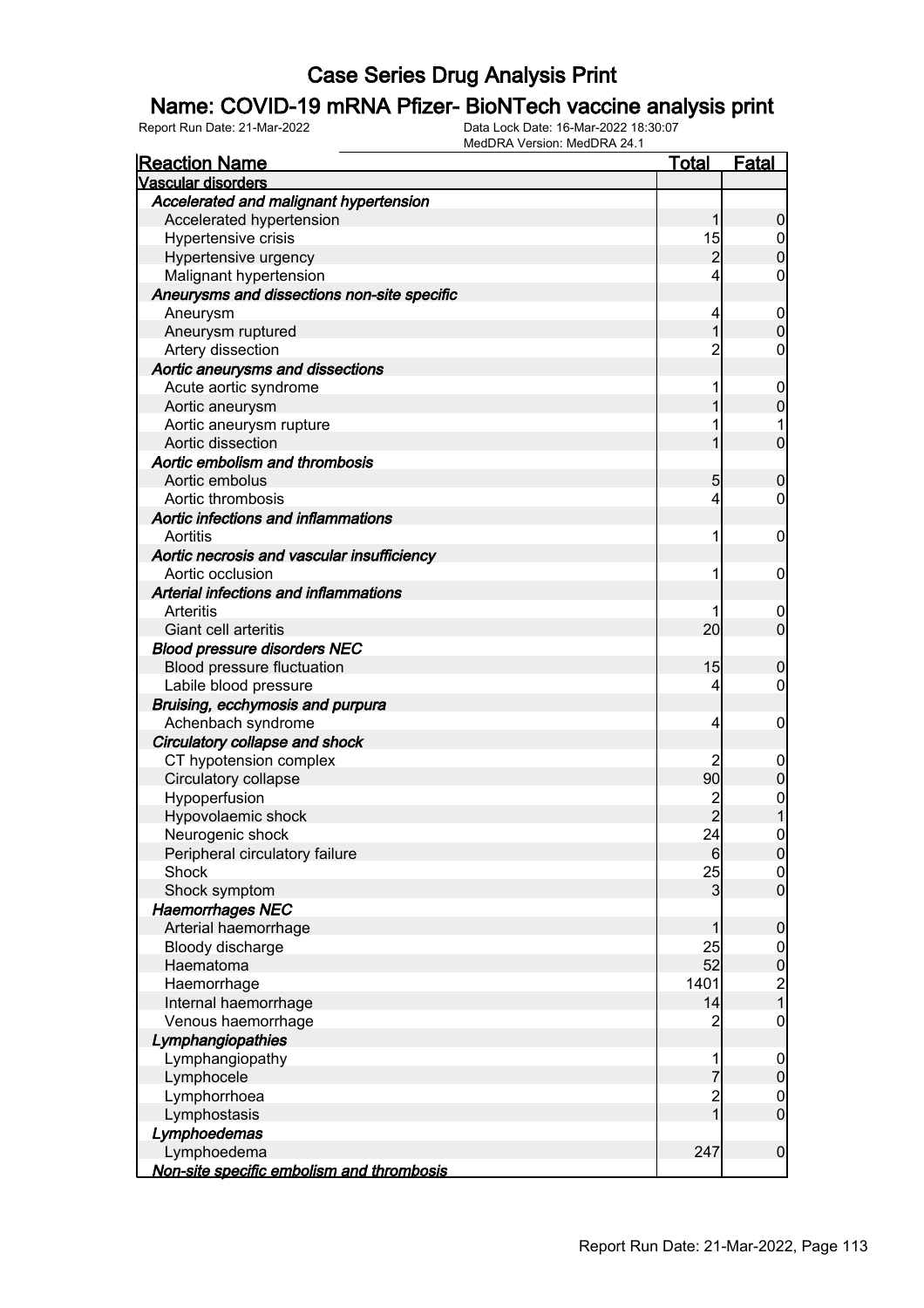#### Name: COVID-19 mRNA Pfizer- BioNTech vaccine analysis print

| <b>Reaction Name</b>                                             | <u>Total</u>             | <b>Fatal</b>     |
|------------------------------------------------------------------|--------------------------|------------------|
| Vascular disorders Vascular disorders cont'd                     |                          |                  |
| Arterial thrombosis                                              | $\overline{4}$           | $\boldsymbol{0}$ |
| Embolism                                                         | 66                       | 0                |
| Embolism arterial                                                | $\overline{a}$           | 0                |
| Embolism venous                                                  | 8                        |                  |
| Microembolism                                                    | $\overline{2}$           | $\mathbf 0$      |
| Thrombosis                                                       | 526                      | 11               |
| Venous thrombosis                                                | 8                        | $\mathbf 0$      |
| Non-site specific necrosis and vascular insufficiency NEC        |                          |                  |
| Arterial occlusive disease                                       | $\overline{c}$           | $\boldsymbol{0}$ |
| Arterial spasm                                                   | 1                        | $\boldsymbol{0}$ |
| Arteriosclerosis                                                 | 4                        | $\overline{0}$   |
| Haemorrhagic infarction                                          | 1                        | $\mathbf{0}$     |
| Infarction                                                       | 3                        | $\overline{0}$   |
| Ischaemia                                                        | 11                       | $\mathbf{0}$     |
| Peripheral venous disease                                        | $\overline{c}$           | $\mathbf 0$      |
| Vascular occlusion                                               | 1                        | $\mathbf 0$      |
| Vasospasm                                                        | 1                        | $\overline{0}$   |
| Non-site specific vascular disorders NEC                         |                          |                  |
| Capillary disorder                                               | 1                        | $\boldsymbol{0}$ |
| Capillary fragility                                              | 5                        | $\mathbf{0}$     |
| Endothelial dysfunction                                          | 1                        | $\overline{0}$   |
| Haemodynamic instability                                         | 1                        | $\mathbf{0}$     |
| Superficial vein prominence                                      | 3                        | $\overline{0}$   |
| Vascular fragility                                               | 1                        | $\mathbf{0}$     |
| Vascular pain                                                    | 44                       | $\overline{0}$   |
| Vascular wall hypertrophy                                        | 1                        | $\mathbf{0}$     |
| Vasodilatation                                                   | 45                       | $\mathbf 0$      |
| Vein discolouration                                              | 8                        | $\mathbf{0}$     |
| Vein disorder                                                    | 8                        | $\mathbf 0$      |
| Vein rupture                                                     | 7                        | $\boldsymbol{0}$ |
| Peripheral aneurysms and dissections                             |                          |                  |
| Peripheral artery aneurysm                                       | 1                        | $\mathbf 0$      |
| Peripheral embolism and thrombosis                               |                          |                  |
| Axillary vein thrombosis                                         |                          | $\boldsymbol{0}$ |
| Blue toe syndrome                                                | 35                       | $\mathbf 0$      |
| Deep vein thrombosis                                             | 355                      | 1                |
| Femoral artery embolism                                          | 1                        | $\overline{0}$   |
| Jugular vein thrombosis                                          | 5                        | $\overline{0}$   |
| Pelvic venous thrombosis                                         | $\overline{4}$           | $\mathbf 0$      |
| Peripheral artery thrombosis                                     | $\overline{\mathcal{L}}$ | $\boldsymbol{0}$ |
| Peripheral embolism                                              | $\overline{2}$           | $\mathbf 0$      |
| Subclavian vein thrombosis                                       | 4                        | $\boldsymbol{0}$ |
| Superficial vein thrombosis                                      | 31                       | $\mathbf 0$      |
| Thrombophlebitis                                                 | 31                       | $\mathbf 0$      |
| Peripheral vascular disorders NEC                                |                          |                  |
| Cyanosis                                                         | 54                       | $\mathbf 0$      |
| Erythromelalgia                                                  | $\overline{2}$           | $\pmb{0}$        |
| Flushing                                                         | 477                      | $\overline{0}$   |
| Hot flush                                                        | 1266                     | $\mathbf 0$      |
| Peripheral vascular disorder                                     | $\overline{c}$           | $\overline{0}$   |
| Vein wall hypertrophy                                            | 1                        | $\boldsymbol{0}$ |
| Peripheral vasoconstriction, necrosis and vascular insufficiency |                          |                  |
| Claudication of jaw muscles                                      | 1                        | $\mathbf 0$      |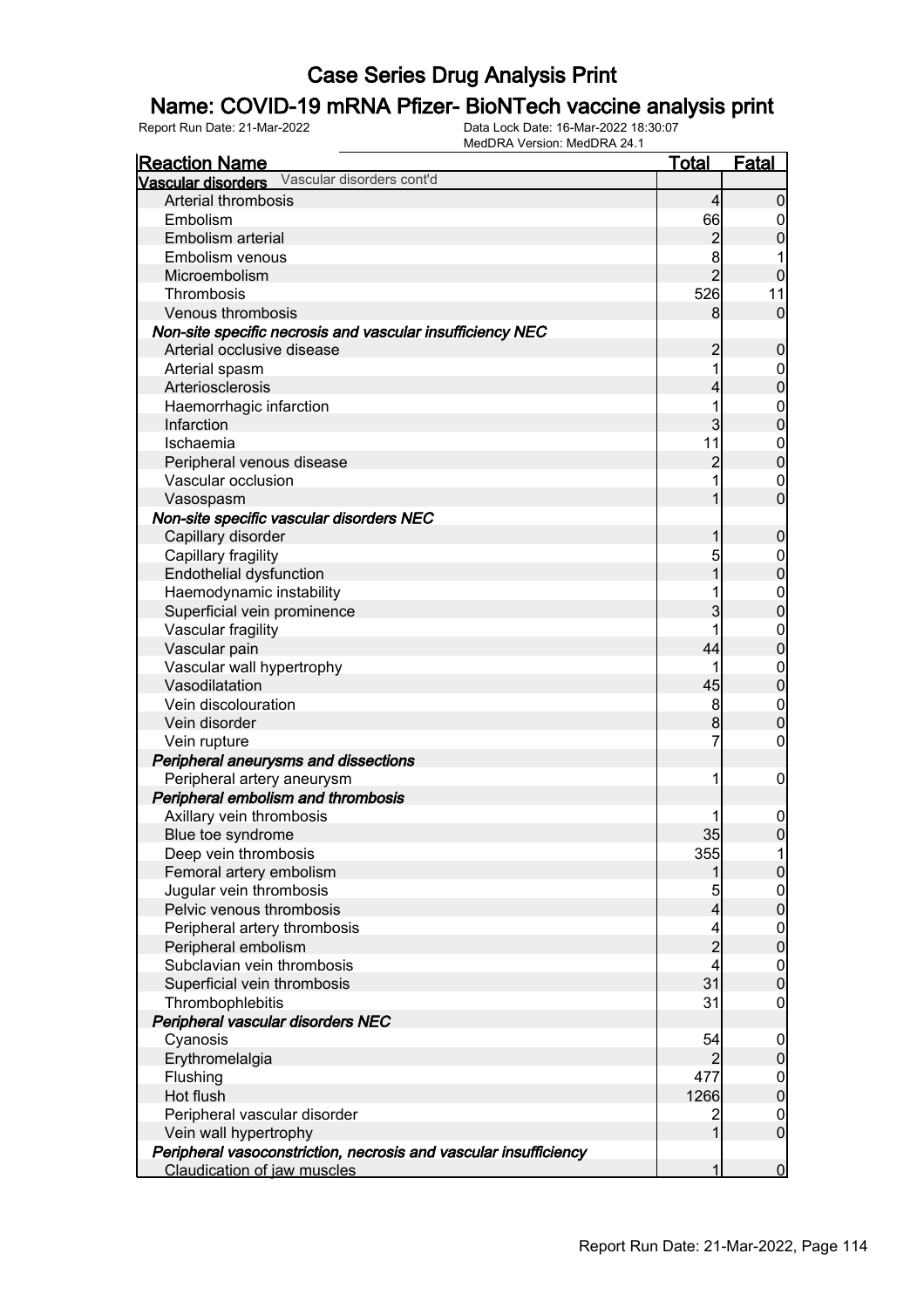#### Name: COVID-19 mRNA Pfizer- BioNTech vaccine analysis print

| <b>Reaction Name</b>                         | <u>Total</u>   | <u>Fatal</u>                     |
|----------------------------------------------|----------------|----------------------------------|
| Vascular disorders Vascular disorders cont'd |                |                                  |
| <b>Extremity necrosis</b>                    | 3              | $\boldsymbol{0}$                 |
| Iliac artery occlusion                       |                | 0                                |
| Intermittent claudication                    | 3              | $\boldsymbol{0}$                 |
| Ischaemic limb pain                          | $\overline{2}$ | 0                                |
| Jugular vein occlusion                       | $\overline{c}$ | $\mathbf{0}$                     |
| May-Thurner syndrome                         | 1              | 0                                |
| Peripheral arterial occlusive disease        | $\overline{c}$ | $\mathbf{0}$                     |
| Peripheral artery occlusion                  | 1              | $\overline{0}$                   |
| Peripheral coldness                          | 393            | $\mathbf{0}$                     |
| Peripheral ischaemia                         | 13             | $\overline{0}$                   |
| Poor peripheral circulation                  | 22             |                                  |
| Raynaud's phenomenon                         | 69             | $\begin{matrix}0\\0\end{matrix}$ |
| Subclavian vein occlusion                    | 1              | $\mathbf 0$                      |
| Vasoconstriction                             | $\overline{2}$ | $\overline{0}$                   |
| <b>Phlebitis NEC</b>                         |                |                                  |
| <b>Phlebitis</b>                             | 37             | 0                                |
| Phlebitis superficial                        | 10             | 0                                |
| Site specific vascular disorders NEC         |                |                                  |
| Aortic disorder                              | 1              |                                  |
| Aortic rupture                               | $\overline{2}$ | $\frac{0}{2}$                    |
| Inferior vena cava dilatation                | 1              | $\overline{0}$                   |
| Pallor                                       | 433            | $\overline{0}$                   |
| Varicose veins NEC                           |                |                                  |
| Spider vein                                  |                | $\boldsymbol{0}$                 |
| Varicophlebitis                              | 4              | $\boldsymbol{0}$                 |
| Varicose vein                                | 41             | $\overline{0}$                   |
| Varicose vein ruptured                       | 1              | 0                                |
| Vascular hypertensive disorders NEC          |                |                                  |
| Diastolic hypertension                       | 6              | $\mathbf 0$                      |
| <b>Essential hypertension</b>                | 6              | $\mathbf 0$                      |
| Hypertension                                 | 756            | $\mathbf{0}$                     |
| Labile hypertension                          | $\overline{c}$ | $\overline{0}$                   |
| Orthostatic hypertension                     | $\overline{c}$ |                                  |
| Secondary hypertension                       | $\overline{1}$ | $\begin{matrix}0\\0\end{matrix}$ |
| Systolic hypertension                        | 7              | $\overline{0}$                   |
| White coat hypertension                      | 1              | 0                                |
| Vascular hypotensive disorders               |                |                                  |
| Capillary leak syndrome                      |                | $\overline{0}$                   |
| Diastolic hypotension                        |                | $\overline{0}$                   |
| Hypotension                                  | 463            | 1                                |
| Orthostatic hypotension                      | 34             | 0                                |
| <b>Vasculitides NEC</b>                      |                |                                  |
| Behcet's syndrome                            | 5              | $\mathbf 0$                      |
| Diffuse vasculitis                           | 1              | 0                                |
| Granulomatosis with polyangiitis             | $\mathbf{3}$   | $\boldsymbol{0}$                 |
| MAGIC syndrome                               | $\overline{2}$ | $\mathbf 0$                      |
| Thromboangiitis obliterans                   |                | 0                                |
| Vasculitis                                   | 55             | $\mathbf 0$                      |
| Vena caval embolism and thrombosis           |                |                                  |
| Vena cava embolism                           |                | 0                                |
| Vena cava thrombosis                         |                | 0                                |
| <b>Vascular disorders SOC TOTAL</b>          | 7440           | 21                               |
| <b>TOTAL REACTIONS FOR DRUG</b>              | <u>482114</u>  | <u>738 </u>                      |